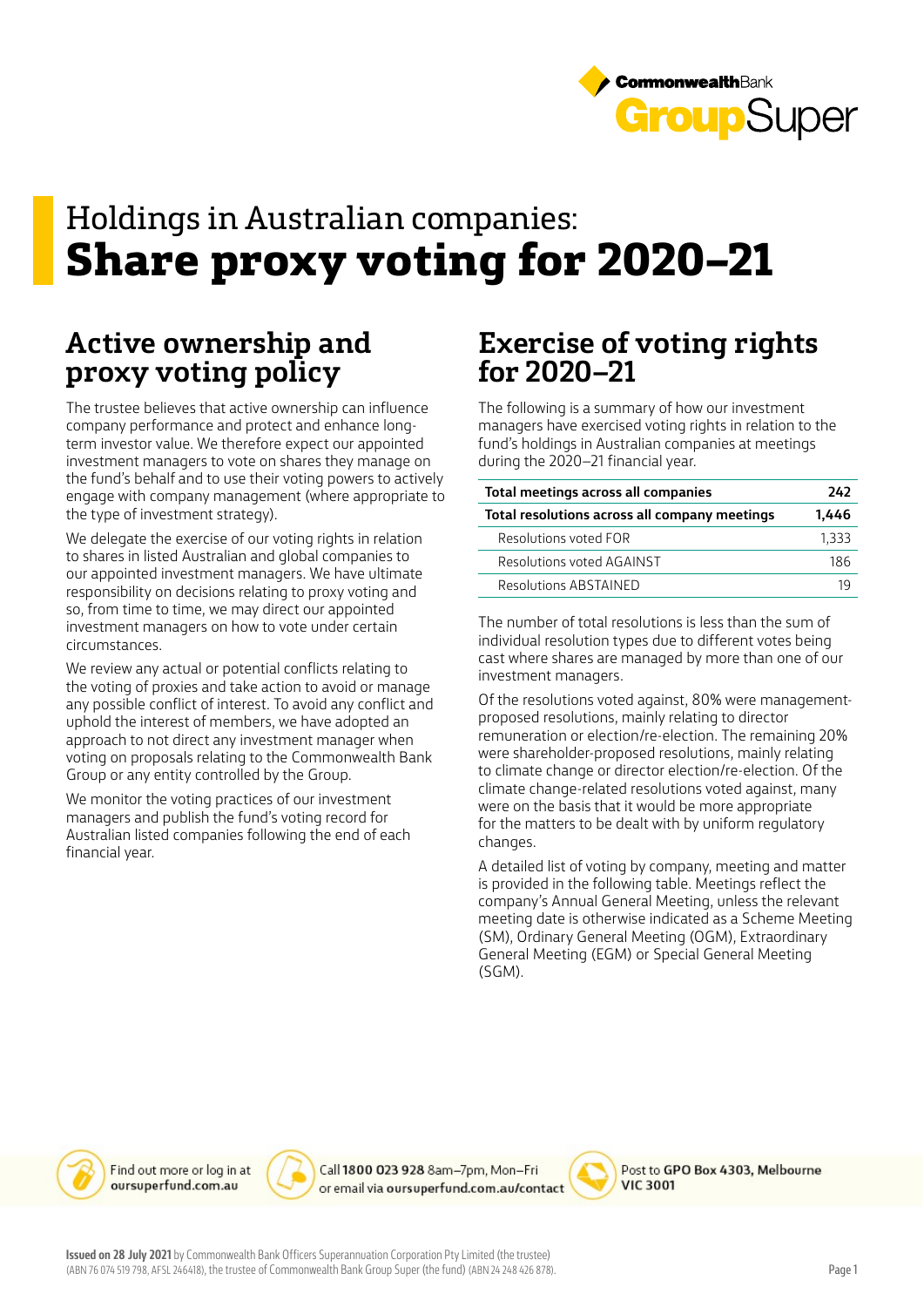| <b>Company &amp;</b>         | Identification of matter to be voted on                                                                                                                                                                                                                                                                                                                                                                                                                                                                      |      | <b>Exercise of votes</b>       |                        |
|------------------------------|--------------------------------------------------------------------------------------------------------------------------------------------------------------------------------------------------------------------------------------------------------------------------------------------------------------------------------------------------------------------------------------------------------------------------------------------------------------------------------------------------------------|------|--------------------------------|------------------------|
| meeting date                 |                                                                                                                                                                                                                                                                                                                                                                                                                                                                                                              | For  |                                | <b>Against Abstain</b> |
| <b>ABACUS PROPERTY GROUP</b> |                                                                                                                                                                                                                                                                                                                                                                                                                                                                                                              |      |                                |                        |
| 17 Nov 20                    | 2 REMUNERATION REPORT                                                                                                                                                                                                                                                                                                                                                                                                                                                                                        | 100% | $\qquad \qquad -$              |                        |
|                              | 3 ELECTION OF DIRECTOR: ELECTION OF DIRECTORS                                                                                                                                                                                                                                                                                                                                                                                                                                                                | 100% | $\equiv$                       |                        |
|                              | 4 GRANT OF SECURITY ACQUISITION RIGHTS TO THE MANAGING DIRECTOR                                                                                                                                                                                                                                                                                                                                                                                                                                              | 100% |                                |                        |
|                              | <b>ACCESS INNOVATION HOLDINGS LTD</b>                                                                                                                                                                                                                                                                                                                                                                                                                                                                        |      |                                |                        |
| 29 Jun 21                    | 1 RATIFICATION OF PRIOR ISSUE OF SHARES UNDER THE PLACEMENT                                                                                                                                                                                                                                                                                                                                                                                                                                                  |      |                                | 100%                   |
| (EGM)                        | 2 APPROVAL OF PROPOSED ISSUE OF CONSIDERATION SHARES TO THE EEG VENDOR                                                                                                                                                                                                                                                                                                                                                                                                                                       | 100% | $\overline{\phantom{0}}$       |                        |
|                              | 3 APPROVAL OF CHANGE OF COMPANY NAME: THAT FOR THE PURPOSES OF SECTIONS 157(1) AND 136(2) OF<br>THE CORPORATIONS ACT AND FOR ALL OTHER PURPOSES, WITH EFFECT FROM THE DATE THAT ASIC ALTERS<br>THE DETAILS OF THE COMPANY'S REGISTRATION, THE NAME OF THE COMPANY BE CHANGED TO AI-MEDIA<br>TECHNOLOGIES LIMITED AND ALL REFERENCES TO THE COMPANY'S NAME IN THE CONSTITUTION BE REPLACED<br>WITH REFERENCES TO AI-MEDIA TECHNOLOGIES LIMITED                                                                | 100% |                                |                        |
| <b>ADBRILTD</b>              |                                                                                                                                                                                                                                                                                                                                                                                                                                                                                                              |      |                                |                        |
| 21 May 21                    | 2 RE-ELECTION OF RAYMOND BARRO                                                                                                                                                                                                                                                                                                                                                                                                                                                                               | 100% | $\qquad \qquad -$              |                        |
|                              | 3 RE-ELECTION OF MS RHONDA BARRO                                                                                                                                                                                                                                                                                                                                                                                                                                                                             | 100% |                                |                        |
|                              | 4 ADOPTION OF REMUNERATION REPORT                                                                                                                                                                                                                                                                                                                                                                                                                                                                            | 100% |                                |                        |
| <b>AFTERPAY LTD</b>          |                                                                                                                                                                                                                                                                                                                                                                                                                                                                                                              |      |                                |                        |
| 17 Nov 20                    | 2.A ELECTION OF GARY BRIGGS AS A DIRECTOR                                                                                                                                                                                                                                                                                                                                                                                                                                                                    | 100% |                                |                        |
|                              | 2.B ELECTION OF PATRICK O'SULLIVAN AS A DIRECTOR                                                                                                                                                                                                                                                                                                                                                                                                                                                             | 89%  | 11%                            |                        |
|                              | 2.C ELECTION OF SHARON ROTHSTEIN AS A DIRECTOR                                                                                                                                                                                                                                                                                                                                                                                                                                                               | 100% | $\overline{\phantom{0}}$       |                        |
|                              | 2.D RE-ELECTION OF NICHOLAS MOLNAR AS A DIRECTOR                                                                                                                                                                                                                                                                                                                                                                                                                                                             | 100% |                                |                        |
|                              | 3 ADOPTION OF REMUNERATION REPORT                                                                                                                                                                                                                                                                                                                                                                                                                                                                            | 11%  | 89%                            |                        |
|                              | 4 RATIFICATION OF ISSUE OF SHARES PURSUANT TO JULY 2020 PLACEMENT                                                                                                                                                                                                                                                                                                                                                                                                                                            | 100% |                                |                        |
|                              | 5 APPROVAL OF ISSUE OF CONVERTIBLE NOTE PURSUANT TO PAGANTIS ACQUISITION                                                                                                                                                                                                                                                                                                                                                                                                                                     | 100% |                                |                        |
|                              | 6 APPLICATION OF SUPPLEMENTARY TERMS OF AFTERPAY EQUITY INCENTIVE PLAN TO EQUITY AWARDS ISSUED<br>TO PARTICIPANTS IN CALIFORNIA                                                                                                                                                                                                                                                                                                                                                                              | 100% | $\overline{\phantom{0}}$       |                        |
|                              | 7 LTI GRANT TO THE CEO AND MANAGING DIRECTOR                                                                                                                                                                                                                                                                                                                                                                                                                                                                 | 100% | $\qquad \qquad \longleftarrow$ |                        |
|                              | 8 LTI GRANT TO THE GLOBAL CHIEF REVENUE OFFICER AND EXECUTIVE DIRECTOR                                                                                                                                                                                                                                                                                                                                                                                                                                       | 100% |                                |                        |
| <b>AGL ENERGY LTD</b>        |                                                                                                                                                                                                                                                                                                                                                                                                                                                                                                              |      |                                |                        |
| 7 Oct 20                     | 2 REMUNERATION REPORT                                                                                                                                                                                                                                                                                                                                                                                                                                                                                        |      | 100%                           |                        |
|                              | 3.A RE-ELECTION OF PETER BOTTEN                                                                                                                                                                                                                                                                                                                                                                                                                                                                              | 100% | $\overline{\phantom{0}}$       |                        |
|                              | 3.B ELECTION OF MARK BLOOM                                                                                                                                                                                                                                                                                                                                                                                                                                                                                   | 100% |                                |                        |
|                              | 4 GRANT OF PERFORMANCE RIGHTS UNDER THE AGL LONG TERM INCENTIVE PLAN TO BRETT REDMAN                                                                                                                                                                                                                                                                                                                                                                                                                         | 100% | $\overline{\phantom{0}}$       |                        |
|                              | 5 APPROVAL OF TERMINATION BENEFITS FOR ELIGIBLE SENIOR EXECUTIVES                                                                                                                                                                                                                                                                                                                                                                                                                                            | 100% | $\qquad \qquad -$              |                        |
|                              | 6 REINSERTION OF PROPORTIONAL TAKEOVER PROVISIONS FOR A FURTHER 3 YEARS                                                                                                                                                                                                                                                                                                                                                                                                                                      | 100% |                                |                        |
|                              | 7.A PLEASE NOTE THAT THIS RESOLUTION IS A SHAREHOLDER PROPOSAL: AMENDMENT TO THE CONSTITUTION<br>(SPECIAL RESOLUTION                                                                                                                                                                                                                                                                                                                                                                                         |      | —                              | 100%                   |
|                              | 7.B PLEASE NOTE THAT THIS RESOLUTION IS A SHAREHOLDER PROPOSAL: COAL CLOSURE DATES                                                                                                                                                                                                                                                                                                                                                                                                                           | 100% |                                |                        |
| <b>ALACER GOLD CORP</b>      |                                                                                                                                                                                                                                                                                                                                                                                                                                                                                                              |      |                                |                        |
| 10 Jul 20<br>(SGM)           | 1 TO CONSIDER AND. IF THOUGHT ADVISABLE, TO PASS, WITH OR WITHOUT VARIATION, A SPECIAL RESOLUTION<br>(THE 'ALACER ARRANGEMENT RESOLUTION') TO APPROVE A PLAN OF ARRANGEMENT PURSUANT TO SECTION<br>195 OF THE BUSINESS CORPORATIONS ACT (YUKON) INVOLVING SSR MINING INC. ('SSR'), ALACER AND THE<br>HOLDERS OF COMMON SHARES OF ALACER. THE FULL TEXT OF THE ALACER ARRANGEMENT RESOLUTION IS<br>SET FORTH IN APPENDIX B TO THE JOINT MANAGEMENT INFORMATION CIRCULAR OF SSR AND ALACER (THE<br>'CIRCULAR') | 100% |                                |                        |
| <b>ALS LTD</b>               |                                                                                                                                                                                                                                                                                                                                                                                                                                                                                                              |      |                                |                        |
| 29 Jul 20                    | 1 RE-ELECTION OF DIRECTOR - JOHN MULCAHY                                                                                                                                                                                                                                                                                                                                                                                                                                                                     | 80%  | 20%                            |                        |
|                              | 2 ELECTION OF DIRECTOR - LESLIE DESJARDINS                                                                                                                                                                                                                                                                                                                                                                                                                                                                   | 100% |                                |                        |
|                              | 3 ADOPTION OF REMUNERATION REPORT                                                                                                                                                                                                                                                                                                                                                                                                                                                                            | 100% | $\overline{\phantom{0}}$       |                        |
|                              | 4 GRANT OF PERFORMANCE RIGHTS TO THE MANAGING DIRECTOR/CEO                                                                                                                                                                                                                                                                                                                                                                                                                                                   | 100% | $\qquad \qquad -$              |                        |
|                              | 5 AMENDMENT OF CONSTITUTION                                                                                                                                                                                                                                                                                                                                                                                                                                                                                  | 100% |                                |                        |
|                              | 6 CONFIRMATION OF THE AUDITOR: ERNST & YOUNG                                                                                                                                                                                                                                                                                                                                                                                                                                                                 | 100% |                                |                        |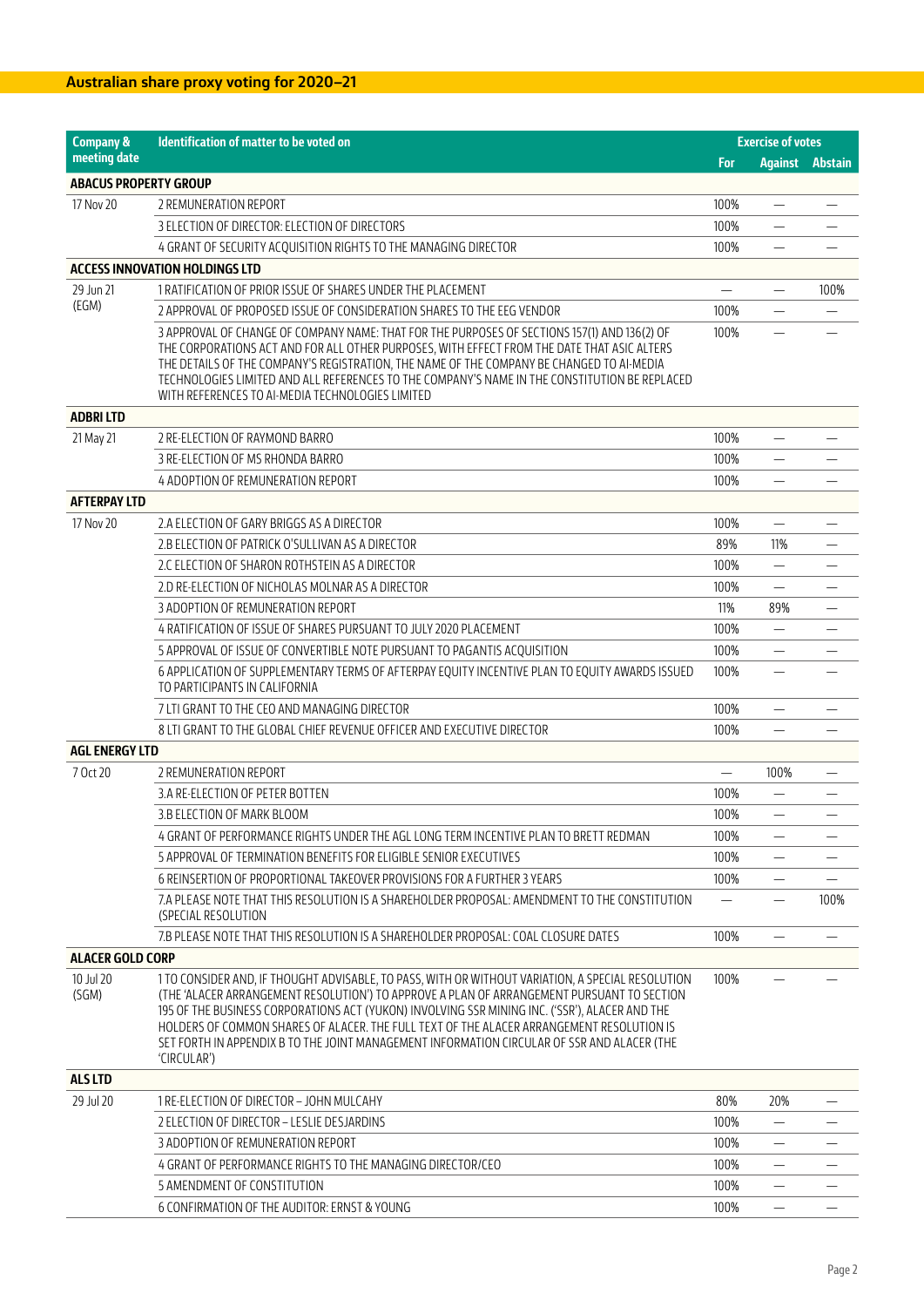| <b>Company &amp;</b>         | Identification of matter to be voted on                                                                                                                                                                                                                                                                                                                                                                                                                                                                                                                                                                                                                                                                                                                                                                                                                                                                                                                 |                          | <b>Exercise of votes</b> |                          |
|------------------------------|---------------------------------------------------------------------------------------------------------------------------------------------------------------------------------------------------------------------------------------------------------------------------------------------------------------------------------------------------------------------------------------------------------------------------------------------------------------------------------------------------------------------------------------------------------------------------------------------------------------------------------------------------------------------------------------------------------------------------------------------------------------------------------------------------------------------------------------------------------------------------------------------------------------------------------------------------------|--------------------------|--------------------------|--------------------------|
| meeting date                 |                                                                                                                                                                                                                                                                                                                                                                                                                                                                                                                                                                                                                                                                                                                                                                                                                                                                                                                                                         | For                      | <b>Against Abstain</b>   |                          |
| <b>ALTIUM LIMITED</b>        |                                                                                                                                                                                                                                                                                                                                                                                                                                                                                                                                                                                                                                                                                                                                                                                                                                                                                                                                                         |                          |                          |                          |
| 19 Nov 20                    | 2 REMUNERATION REPORT                                                                                                                                                                                                                                                                                                                                                                                                                                                                                                                                                                                                                                                                                                                                                                                                                                                                                                                                   | 100%                     |                          |                          |
|                              | 3 RE-ELECT LYNN MICKLEBURGH AS A DIRECTOR                                                                                                                                                                                                                                                                                                                                                                                                                                                                                                                                                                                                                                                                                                                                                                                                                                                                                                               | 100%                     |                          |                          |
| <b>ALUMINA LTD</b>           |                                                                                                                                                                                                                                                                                                                                                                                                                                                                                                                                                                                                                                                                                                                                                                                                                                                                                                                                                         |                          |                          |                          |
| 25 May 21                    | 3 ADOPTION OF REMUNERATION REPORT                                                                                                                                                                                                                                                                                                                                                                                                                                                                                                                                                                                                                                                                                                                                                                                                                                                                                                                       | 100%                     |                          |                          |
|                              | 4.A TO RE-ELECT MS DEBORAH O'TOOLE AS A DIRECTOR                                                                                                                                                                                                                                                                                                                                                                                                                                                                                                                                                                                                                                                                                                                                                                                                                                                                                                        | 100%                     | $\qquad \qquad -$        |                          |
|                              | 4.B TO RE-ELECT MR JOHN BEVAN AS A DIRECTOR                                                                                                                                                                                                                                                                                                                                                                                                                                                                                                                                                                                                                                                                                                                                                                                                                                                                                                             | 100%                     |                          |                          |
|                              | 4.C TO ELECT MS SHIRLEY IN'T VELD AS A DIRECTOR                                                                                                                                                                                                                                                                                                                                                                                                                                                                                                                                                                                                                                                                                                                                                                                                                                                                                                         | 100%                     | $\overline{\phantom{0}}$ |                          |
|                              | 5 RE-INSERTION OF PROPORTIONAL TAKEOVER APPROVAL PROVISIONS IN CONSTITUTION                                                                                                                                                                                                                                                                                                                                                                                                                                                                                                                                                                                                                                                                                                                                                                                                                                                                             | 100%                     | $\overline{\phantom{0}}$ |                          |
|                              | 6 GRANT OF PERFORMANCE RIGHTS TO CHIEF EXECUTIVE OFFICER (LONG TERM INCENTIVE)                                                                                                                                                                                                                                                                                                                                                                                                                                                                                                                                                                                                                                                                                                                                                                                                                                                                          | 100%                     | $\equiv$                 |                          |
| <b>AMAYSIM AUSTRALIA LTD</b> |                                                                                                                                                                                                                                                                                                                                                                                                                                                                                                                                                                                                                                                                                                                                                                                                                                                                                                                                                         |                          |                          |                          |
| 22 Oct 20                    | 2 ADOPTION OF REMUNERATION REPORT                                                                                                                                                                                                                                                                                                                                                                                                                                                                                                                                                                                                                                                                                                                                                                                                                                                                                                                       | $\overline{\phantom{0}}$ | 100%                     |                          |
|                              | 3 RE-ELECTION OF JODIE SANGSTER AS DIRECTOR                                                                                                                                                                                                                                                                                                                                                                                                                                                                                                                                                                                                                                                                                                                                                                                                                                                                                                             | 100%                     |                          |                          |
|                              | 4 RE-ELECTION OF RUPERT GREENHOUGH AS DIRECTOR                                                                                                                                                                                                                                                                                                                                                                                                                                                                                                                                                                                                                                                                                                                                                                                                                                                                                                          | 100%                     | $\qquad \qquad -$        |                          |
|                              | 5 FINANCIAL ASSISTANCE – VAYA COMMUNICATIONS PTY LTD                                                                                                                                                                                                                                                                                                                                                                                                                                                                                                                                                                                                                                                                                                                                                                                                                                                                                                    | 100%                     |                          |                          |
|                              | 6 APPOINTMENT OF AUDITOR: ERNST &YOUNG                                                                                                                                                                                                                                                                                                                                                                                                                                                                                                                                                                                                                                                                                                                                                                                                                                                                                                                  | 100%                     |                          |                          |
|                              | 7 CONDITIONAL SPILL RESOLUTION: THAT, SUBJECT TO AND CONDITIONAL ON AT LEAST 25% OF THE VOTES<br>CAST ON THE RESOLUTION TO ADOPT THE REMUNERATION REPORT FOR THE YEAR ENDED 30 JUNE 2020 BEING<br>CAST AGAINST THE ADOPTION OF THE REPORT: (A) AN EXTRAORDINARY GENERAL MEETING OF AMAYSIM<br>AUSTRALIA LIMITED (THE 'SPILL MEETING') BE HELD WITHIN 90 DAYS OF THE PASSING OF THIS RESOLUTION;<br>(B) ALL OF THE DIRECTORS WHO WERE DIRECTORS OF AMAYSIM AUSTRALIA LIMITED WHEN THE RESOLUTION<br>TO MAKE THE DIRECTORS' REPORT FOR THE YEAR ENDED 30 JUNE 2020 WAS PASSED (OTHER THAN THE<br>CHIEF EXECUTIVE OFFICER AND MANAGING DIRECTOR), AND WHO REMAIN IN OFFICE AT THE TIME OF THE<br>SPILL MEETING, CEASE TO HOLD OFFICE IMMEDIATELY BEFORE THE END OF THE SPILL MEETING; AND (C)<br>RESOLUTIONS TO APPOINT PERSONS TO OFFICES THAT WILL BE VACATED IMMEDIATELY BEFORE THE END OF<br>THE SPILL MEETING BE PUT TO THE VOTE AT THE SPILL MEETING |                          | 100%                     |                          |
| 21 Jan 21                    | 1 APPROVAL OF DISPOSAL OF MAIN UNDERTAKING                                                                                                                                                                                                                                                                                                                                                                                                                                                                                                                                                                                                                                                                                                                                                                                                                                                                                                              | $\overline{\phantom{0}}$ | 100%                     |                          |
| (EGM)                        | 2 APPROVAL OF RETURN OF CAPITAL                                                                                                                                                                                                                                                                                                                                                                                                                                                                                                                                                                                                                                                                                                                                                                                                                                                                                                                         | —                        | 100%                     | $\overline{\phantom{m}}$ |
|                              | 3 DELISTING                                                                                                                                                                                                                                                                                                                                                                                                                                                                                                                                                                                                                                                                                                                                                                                                                                                                                                                                             |                          | 100%                     |                          |
| <b>AMCOR PLC</b>             |                                                                                                                                                                                                                                                                                                                                                                                                                                                                                                                                                                                                                                                                                                                                                                                                                                                                                                                                                         |                          |                          |                          |
| 4 Nov 20                     | 1.A ELECTION OF DIRECTOR – GRAEME LIEBELT                                                                                                                                                                                                                                                                                                                                                                                                                                                                                                                                                                                                                                                                                                                                                                                                                                                                                                               | 79%                      | 21%                      |                          |
|                              | 1.B ELECTION OF DIRECTOR - DR. ARMIN MEYER                                                                                                                                                                                                                                                                                                                                                                                                                                                                                                                                                                                                                                                                                                                                                                                                                                                                                                              | 100%                     |                          |                          |
|                              | 1.C ELECTION OF DIRECTOR - RONALD DELIA                                                                                                                                                                                                                                                                                                                                                                                                                                                                                                                                                                                                                                                                                                                                                                                                                                                                                                                 | 100%                     |                          |                          |
|                              | 1.D ELECTION OF DIRECTOR - ANDREA BERTONE                                                                                                                                                                                                                                                                                                                                                                                                                                                                                                                                                                                                                                                                                                                                                                                                                                                                                                               | 100%                     | $\qquad \qquad -$        | $\overline{\phantom{m}}$ |
|                              | 1.E ELECTION OF DIRECTOR – KAREN GUERRA                                                                                                                                                                                                                                                                                                                                                                                                                                                                                                                                                                                                                                                                                                                                                                                                                                                                                                                 | 100%                     | $\qquad \qquad -$        |                          |
|                              | 1.F ELECTION OF DIRECTOR - NICHOLAS (TOM) LONG                                                                                                                                                                                                                                                                                                                                                                                                                                                                                                                                                                                                                                                                                                                                                                                                                                                                                                          | 79%                      | 21%                      |                          |
|                              | 1.G ELECTION OF DIRECTOR - ARUN NAYAR                                                                                                                                                                                                                                                                                                                                                                                                                                                                                                                                                                                                                                                                                                                                                                                                                                                                                                                   | 100%                     |                          |                          |
|                              | 1.H ELECTION OF DIRECTOR - JEREMY SUTCLIFFE                                                                                                                                                                                                                                                                                                                                                                                                                                                                                                                                                                                                                                                                                                                                                                                                                                                                                                             | 79%                      | 21%                      |                          |
|                              | 1. IELECTION OF DIRECTOR - DAVID SZCZUPAK                                                                                                                                                                                                                                                                                                                                                                                                                                                                                                                                                                                                                                                                                                                                                                                                                                                                                                               | 100%                     | $\overline{\phantom{0}}$ |                          |
|                              | 1. J ELECTION OF DIRECTOR - PHILIP WEAVER                                                                                                                                                                                                                                                                                                                                                                                                                                                                                                                                                                                                                                                                                                                                                                                                                                                                                                               | 100%                     | $\overline{\phantom{0}}$ |                          |
|                              | 2 RATIFICATION OF PRICEWATERHOUSECOOPERS AG AS OUR INDEPENDENT REGISTERED PUBLIC ACCOUNTING<br>FIRM FOR FISCAL YEAR 2021                                                                                                                                                                                                                                                                                                                                                                                                                                                                                                                                                                                                                                                                                                                                                                                                                                | 100%                     |                          |                          |
|                              | 3 ADVISORY VOTE ON EXECUTIVE COMPENSATION                                                                                                                                                                                                                                                                                                                                                                                                                                                                                                                                                                                                                                                                                                                                                                                                                                                                                                               | 100%                     | $\overline{\phantom{0}}$ |                          |
| <b>AMP LIMITED</b>           |                                                                                                                                                                                                                                                                                                                                                                                                                                                                                                                                                                                                                                                                                                                                                                                                                                                                                                                                                         |                          |                          |                          |
| 30 Apr 21                    | 2 ELECTION OF DIRECTOR: TO ELECT KATHRYN (KATE) MCKENZIE AS A DIRECTOR                                                                                                                                                                                                                                                                                                                                                                                                                                                                                                                                                                                                                                                                                                                                                                                                                                                                                  | 100%                     | $\overline{\phantom{0}}$ |                          |
|                              | 3 ADOPTION OF REMUNERATION REPORT                                                                                                                                                                                                                                                                                                                                                                                                                                                                                                                                                                                                                                                                                                                                                                                                                                                                                                                       | 100%                     |                          |                          |
|                              | 5 THAT, SUBJECT TO AND CONDITIONAL ON AT LEAST 25% OF THE VOTES VALIDLY CAST ON THE RESOLUTION<br>TO ADOPT THE REMUNERATION REPORT FOR THE YEAR ENDED 31 DECEMBER 2020 BEING CAST AGAINST<br>THE ADOPTION OF THE REPORT: (A) AN EXTRAORDINARY GENERAL MEETING OF AMP LIMITED (THE 'SPILL<br>MEETING') BE HELD WITHIN 90 DAYS AFTER THE PASSING OF THIS RESOLUTION; (B) ALL OF THE DIRECTORS<br>WHO WERE DIRECTORS OF AMP LIMITED WHEN THE RESOLUTION TO MAKE THE DIRECTORS' REPORT FOR THE<br>YEAR ENDED 31 DECEMBER 2020 WAS PASSED (OTHER THAN THE CHIEF EXECUTIVE OFFICER AND MANAGING<br>DIRECTOR), AND WHO REMAIN IN OFFICE AT THE TIME OF THE SPILL MEETING, CEASE TO HOLD OFFICE<br>IMMEDIATELY BEFORE THE END OF THE SPILL MEETING; AND (C) RESOLUTIONS TO APPOINT PERSONS TO                                                                                                                                                                   | $\overline{\phantom{0}}$ | 100%                     |                          |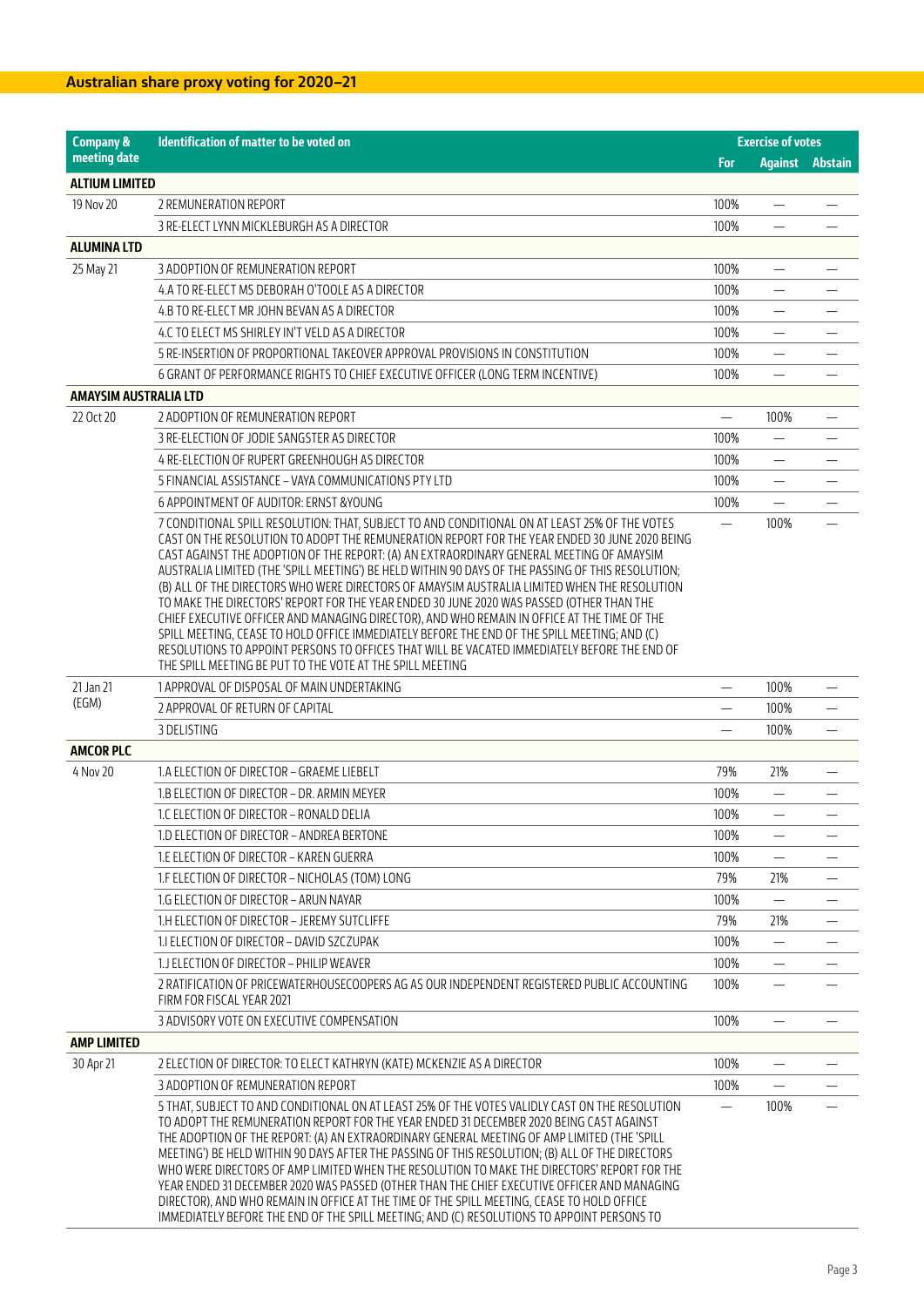| <b>Company &amp;</b>              | Identification of matter to be voted on                                                                                                                                                                                                                                                                                                                                                                                                                                                                                                                                                                                |      | <b>Exercise of votes</b> |                        |
|-----------------------------------|------------------------------------------------------------------------------------------------------------------------------------------------------------------------------------------------------------------------------------------------------------------------------------------------------------------------------------------------------------------------------------------------------------------------------------------------------------------------------------------------------------------------------------------------------------------------------------------------------------------------|------|--------------------------|------------------------|
| meeting date                      |                                                                                                                                                                                                                                                                                                                                                                                                                                                                                                                                                                                                                        | For  |                          | <b>Against Abstain</b> |
|                                   | OFFICES THAT WILL BE VACATED IMMEDIATELY BEFORE THE END OF THE SPILL MEETING BE PUT TO THE VOTE<br>AT THE SPILL MEETING. THIS RESOLUTION WILL ONLY BE PUT TO THE AGM IF AT LEAST 25% OF THE VOTES<br>VALIDLY CAST ON THE RESOLUTION PROPOSED IN ITEM 3 ARE AGAINST THAT RESOLUTION. IF YOU DO NOT<br>WANT A SPILL MEETING TO TAKE PLACE, YOU SHOULD VOTE 'AGAINST' ITEM 5. IF YOU WANT A SPILL MEETING<br>TO TAKE PLACE, YOU SHOULD VOTE 'FOR' ITEM 5. THE PROPOSED ITEMS OF BUSINESS SHOULD BE READ IN<br>CONJUNCTION WITH THE EXPLANATORY NOTES ON PAGES 5 TO 9, WHICH FORM PART OF THIS NOTICE OF<br><b>MEETING</b> |      |                          |                        |
| <b>AMPOL LTD</b>                  |                                                                                                                                                                                                                                                                                                                                                                                                                                                                                                                                                                                                                        |      |                          |                        |
| 13 May 21                         | 2 ADOPT THE REMUNERATION REPORT FOR THE YEAR ENDED 31 DECEMBER 2020                                                                                                                                                                                                                                                                                                                                                                                                                                                                                                                                                    | 100% |                          |                        |
|                                   | 3.A RE-ELECTION OF MARK CHELLEW AS A DIRECTOR                                                                                                                                                                                                                                                                                                                                                                                                                                                                                                                                                                          | 95%  | 5%                       |                        |
|                                   | 3.B ELECTION OF MICHAEL IHLEIN AS A DIRECTOR                                                                                                                                                                                                                                                                                                                                                                                                                                                                                                                                                                           | 95%  | 5%                       |                        |
|                                   | 3.C ELECTION OF GARY SMITH AS A DIRECTOR                                                                                                                                                                                                                                                                                                                                                                                                                                                                                                                                                                               | 95%  | 5%                       |                        |
|                                   | 4 GRANT OF 2021 PERFORMANCE RIGHTS TO THE MANAGING DIRECTOR AND CHIEF EXECUTIVE OFFICER (MD &<br>(EO)                                                                                                                                                                                                                                                                                                                                                                                                                                                                                                                  | 100% |                          |                        |
| <b>ANSELL LTD</b>                 |                                                                                                                                                                                                                                                                                                                                                                                                                                                                                                                                                                                                                        |      |                          |                        |
| 5 Nov 20                          | 2.A ELECTION OF MR NIGEL GARRARD AS A DIRECTOR                                                                                                                                                                                                                                                                                                                                                                                                                                                                                                                                                                         | 100% |                          |                        |
|                                   | 2.B RE-ELECTION OF MRS CHRISTINA STERCKEN AS A DIRECTOR                                                                                                                                                                                                                                                                                                                                                                                                                                                                                                                                                                | 100% |                          |                        |
|                                   | 2.C RE-ELECTION OF MR WILLIAM REILLY AS A DIRECTOR                                                                                                                                                                                                                                                                                                                                                                                                                                                                                                                                                                     | 100% |                          |                        |
|                                   | 3 CONSTITUTION: 'THAT THE CONSTITUTION OF THE COMPANY TABLED AT THE MEETING AND SIGNED BY THE<br>CHAIRMAN OF THE MEETING FOR THE PURPOSES OF IDENTIFICATION BE ADOPTED AS THE CONSTITUTION OF<br>THE COMPANY IN SUBSTITUTION FOR ITS EXISTING CONSTITUTION, WHICH IS REPEALED WITH EFFECT FROM<br>THE CLOSE OF THE ANNUAL GENERAL MEETING.                                                                                                                                                                                                                                                                             | 100% |                          |                        |
|                                   | 4 GRANT OF PERFORMANCE SHARE RIGHTS TO THE MANAGING DIRECTOR AND CHIEF EXECUTIVE OFFICER                                                                                                                                                                                                                                                                                                                                                                                                                                                                                                                               | 100% | $\overline{\phantom{0}}$ |                        |
|                                   | 5 REMUNERATION REPORT                                                                                                                                                                                                                                                                                                                                                                                                                                                                                                                                                                                                  | 100% | $\equiv$                 |                        |
| <b>APA GROUP</b>                  |                                                                                                                                                                                                                                                                                                                                                                                                                                                                                                                                                                                                                        |      |                          |                        |
| 22 Oct 20                         | 1 ADOPTION OF THE REMUNERATION REPORT                                                                                                                                                                                                                                                                                                                                                                                                                                                                                                                                                                                  | 83%  | 17%                      |                        |
|                                   | 2 NOMINATION OF PETER WASOW FOR RE-ELECTION AS A DIRECTOR                                                                                                                                                                                                                                                                                                                                                                                                                                                                                                                                                              | 100% | $\overline{\phantom{0}}$ |                        |
|                                   | 3 NOMINATION OF SHIRLEY IN'T VELD FOR RE-ELECTION AS A DIRECTOR                                                                                                                                                                                                                                                                                                                                                                                                                                                                                                                                                        | 100% | $\overline{\phantom{0}}$ |                        |
|                                   | 4 NOMINATION OF RHODA PHILLIPPO FOR ELECTION AS A DIRECTOR                                                                                                                                                                                                                                                                                                                                                                                                                                                                                                                                                             | 100% |                          |                        |
|                                   | 5 APPROVAL OF GRANT OF PERFORMANCE RIGHTS TO THE CHIEF EXECUTIVE OFFICER UNDER THE APA GROUP<br><b>LONG TERM INCENTIVE PLAN</b>                                                                                                                                                                                                                                                                                                                                                                                                                                                                                        | 100% | $\overline{\phantom{0}}$ |                        |
|                                   | 6 PROPOSED AMENDMENTS TO THE CONSTITUTION OF AUSTRALIAN PIPELINE TRUST                                                                                                                                                                                                                                                                                                                                                                                                                                                                                                                                                 | 100% | —                        |                        |
|                                   | 7 PROPOSED AMENDMENTS TO THE CONSTITUTION OF APT INVESTMENT TRUST                                                                                                                                                                                                                                                                                                                                                                                                                                                                                                                                                      | 100% |                          |                        |
|                                   | 8 PLEASE NOTE THAT THIS RESOLUTION IS A SHAREHOLDER PROPOSAL: NOMINATION OF VICTORIA WALKER<br>FOR ELECTION AS A DIRECTOR                                                                                                                                                                                                                                                                                                                                                                                                                                                                                              |      | 100%                     |                        |
| <b>APPEN LTD</b>                  |                                                                                                                                                                                                                                                                                                                                                                                                                                                                                                                                                                                                                        |      |                          |                        |
| 28 May 21                         | 2 REMUNERATION REPORT                                                                                                                                                                                                                                                                                                                                                                                                                                                                                                                                                                                                  |      | 100%                     |                        |
|                                   | 3 RE-ELECTION OF DIRECTOR - MR STEPHEN HASKER                                                                                                                                                                                                                                                                                                                                                                                                                                                                                                                                                                          | 100% |                          |                        |
|                                   | 4 RE-ELECTION OF DIRECTOR - MS ROBIN LOW                                                                                                                                                                                                                                                                                                                                                                                                                                                                                                                                                                               | 100% | $\equiv$                 |                        |
|                                   | 5 GRANT OF PERFORMANCE RIGHTS TO THE MANAGING DIRECTOR AND CHIEF EXECUTIVE OFFICER. MR MARK<br><b>BRAYAN</b>                                                                                                                                                                                                                                                                                                                                                                                                                                                                                                           |      | 100%                     |                        |
|                                   | 6 AMENDMENT TO CONSTITUTION                                                                                                                                                                                                                                                                                                                                                                                                                                                                                                                                                                                            | 100% | —                        |                        |
|                                   | 7 NON-EXECUTIVE DIRECTORS' REMUNERATION                                                                                                                                                                                                                                                                                                                                                                                                                                                                                                                                                                                | 100% |                          |                        |
| <b>ARB CORPORATION LTD</b>        |                                                                                                                                                                                                                                                                                                                                                                                                                                                                                                                                                                                                                        |      |                          |                        |
| 15 Oct 20                         | 2 ADOPTION OF REMUNERATION REPORT                                                                                                                                                                                                                                                                                                                                                                                                                                                                                                                                                                                      | 100% |                          |                        |
|                                   | 3.1 RE-ELECTION OF DIRECTOR – MR ANDREW BROWN                                                                                                                                                                                                                                                                                                                                                                                                                                                                                                                                                                          | 100% |                          |                        |
|                                   | 3.2 RE-ELECTION OF DIRECTOR - MR ANDREW STOTT                                                                                                                                                                                                                                                                                                                                                                                                                                                                                                                                                                          | 73%  | 27%                      |                        |
| <b>ARISTOCRAT LEISURE LIMITED</b> |                                                                                                                                                                                                                                                                                                                                                                                                                                                                                                                                                                                                                        |      |                          |                        |
| 26 Feb 21                         | 1 RE-ELECTION OF DIRECTOR - MR NEIL CHATFIELD                                                                                                                                                                                                                                                                                                                                                                                                                                                                                                                                                                          | 100% |                          |                        |
|                                   | 2 APPROVAL FOR THE GRANT OF PERFORMANCE SHARE RIGHTS TO THE CHIEF EXECUTIVE OFFICER AND<br>MANAGING DIRECTOR UNDER THE LONG-TERN INCENTIVE PROGRAM                                                                                                                                                                                                                                                                                                                                                                                                                                                                     | 100% |                          |                        |
|                                   | 3 ADOPTION OF THE REMUNERATION REPORT                                                                                                                                                                                                                                                                                                                                                                                                                                                                                                                                                                                  | 100% |                          |                        |
|                                   | 4 APPROVAL OF NON-EXECUTIVE DIRECTOR RIGHTS PLAN                                                                                                                                                                                                                                                                                                                                                                                                                                                                                                                                                                       | 100% | $\overline{\phantom{0}}$ |                        |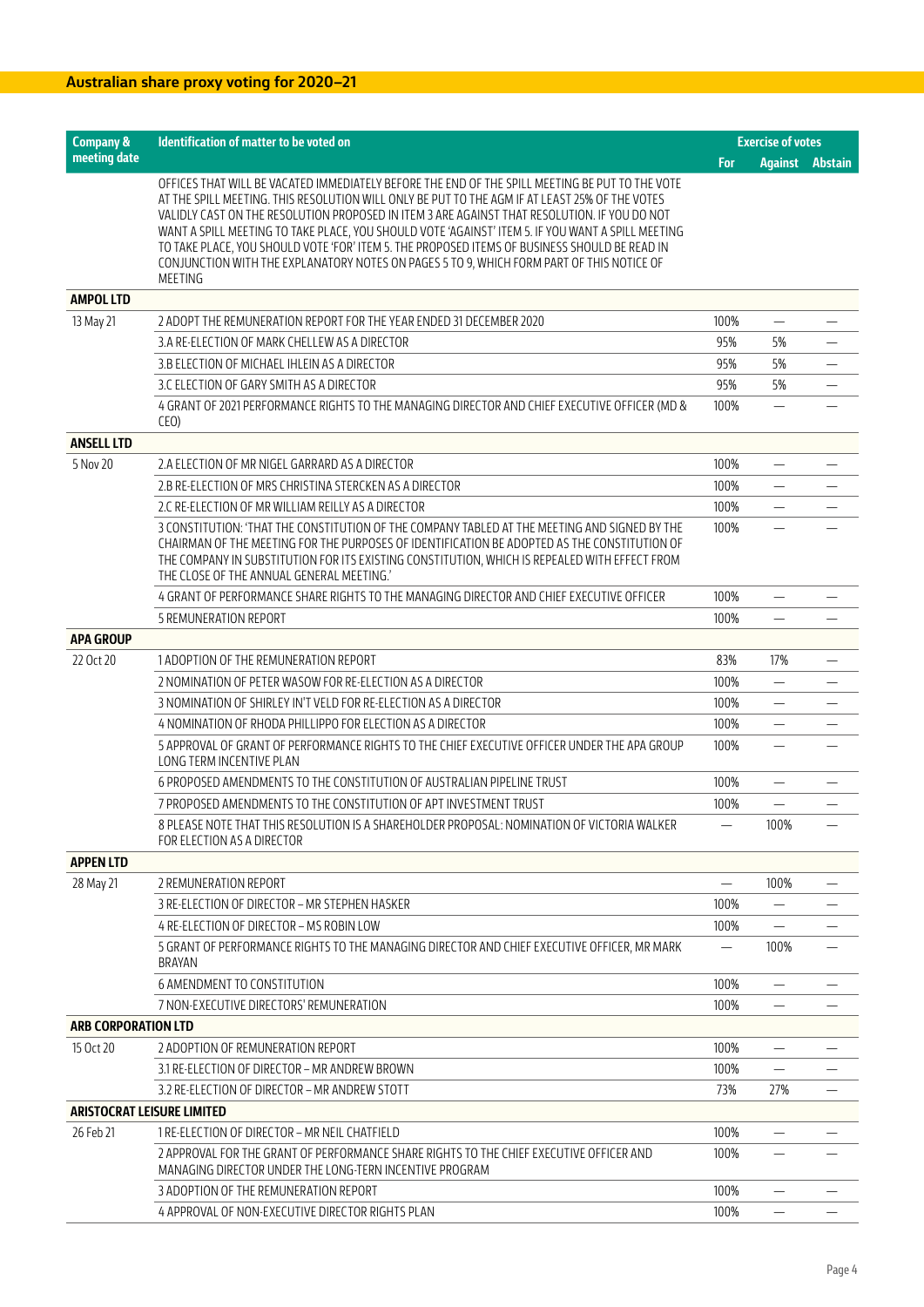| <b>Company &amp;</b>        | <b>Identification of matter to be voted on</b>                                                                                                                                        | <b>Exercise of votes</b> |                          |  |
|-----------------------------|---------------------------------------------------------------------------------------------------------------------------------------------------------------------------------------|--------------------------|--------------------------|--|
| meeting date                |                                                                                                                                                                                       | For                      | <b>Against Abstain</b>   |  |
| <b>ASX LIMITED</b>          |                                                                                                                                                                                       |                          |                          |  |
| 30 Sep 20                   | 3.A TO ELECT MR DAMIAN ROCHE, WHO RETIRES BY ROTATION AND OFFERS HIMSELF FOR RE-ELECTION AS A<br>DIRECTOR OF ASX                                                                      | 100%                     |                          |  |
|                             | 3.B TO ELECT MR ROB WOODS, WHO HAVING BEEN APPOINTED A DIRECTOR OF ASX ON 1 JANUARY 2020 IN<br>ACCORDANCE WITH THE ASX CONSTITUTION, OFFERS HIMSELF FOR ELECTION AS A DIRECTOR OF ASX | 100%                     |                          |  |
|                             | 4 TO ADOPT THE REMUNERATION REPORT FOR THE YEAR ENDED 30 JUNE 2020                                                                                                                    | 100%                     |                          |  |
|                             | 5 TO APPROVE THE GRANT OF PERFORMANCE RIGHTS TO THE MANAGING DIRECTOR AND CEO, MR DOMINIC<br>STEVENS, AS DESCRIBED IN THE EXPLANATORY NOTES                                           | 100%                     |                          |  |
| <b>ATLAS ARTERIA</b>        |                                                                                                                                                                                       |                          |                          |  |
| 27 Apr 21                   | 2 ELECTION OF DIRECTOR - ARIANE BARKER                                                                                                                                                | 100%                     |                          |  |
|                             | 3 ADOPTION OF REMUNERATION REPORT                                                                                                                                                     | 100%                     | —                        |  |
|                             | 4 APPROVAL OF GRANT OF PERFORMANCE RIGHTS TO GRAEME BEVANS UNDER ATLAS ARTERIA'S LONG-TERM<br><b>INCENTIVE PLAN</b>                                                                   | 100%                     |                          |  |
|                             | 5 APPROVAL TO REFRESH ATLAS ARTERIA'S PLACEMENT CAPACITY UNDER ASX LISTING RULE 7.1 WITH REGARD<br>TO THE ISSUE OF ATLAX SHARES UNDER THE INSTITUTIONAL PLACEMENT                     | 100%                     |                          |  |
|                             | ATLAS ARTERIA INTERNATIONAL                                                                                                                                                           |                          |                          |  |
| 27 Apr 2021                 | 2 RE-APPOINTMENT OF PRICEWATERHOUSECOOPERS AS AUDITOR                                                                                                                                 | 100%                     |                          |  |
|                             | 3.A ELECTION OF DIRECTOR - CAROLINE FOULGER                                                                                                                                           | 100%                     |                          |  |
|                             | 3.B ELECTION OF DIRECTOR - ANDREW COOK                                                                                                                                                | 100%                     |                          |  |
|                             | 3.C ELECTION OF DIRECTOR - DEBRA GOODIN                                                                                                                                               | 100%                     |                          |  |
|                             | 4 RE-ELECTION OF DIRECTOR - FIONA BECK                                                                                                                                                | 100%                     |                          |  |
|                             | 5 APPROVAL TO REFRESH ATLAS ARTERIA'S PLACEMENT CAPACITY UNDER ASX LISTING RULE 7.1 WITH REGARD<br>TO THE ISSUE OF ATLIX SHARES UNDER THE INSTITUTIONAL PLACEMENT                     | 100%                     |                          |  |
| <b>AUB GROUP LTD</b>        |                                                                                                                                                                                       |                          |                          |  |
| 10 Nov 20                   | 1 ADOPTION OF REMUNERATION REPORT                                                                                                                                                     | 100%                     | $\qquad \qquad -$        |  |
|                             | 2 RE-ELECTION OF DAVID CLARKE AS DIRECTOR                                                                                                                                             | 100%                     |                          |  |
|                             | 3 RE-ELECTION OF PAUL LAHIFF AS DIRECTOR                                                                                                                                              | 100%                     |                          |  |
|                             | 4 ADOPTION OF NEW CONSTITUTION OF THE COMPANY                                                                                                                                         | 100%                     | —                        |  |
|                             | 5 ADOPTION OF PROPORTIONAL TAKEOVER PROVISIONS                                                                                                                                        | 100%                     | $\overline{\phantom{0}}$ |  |
|                             | 6 APPROVAL OF ISSUE OF 3 YEAR PERFORMANCE OPTIONS TO MICHAEL EMMETT MANAGING DIRECTOR AND<br>CEO OF THE COMPANY                                                                       | 100%                     |                          |  |
|                             | AUCKLAND INTERNATIONAL AIRPORT LTD                                                                                                                                                    |                          |                          |  |
| 22 Oct 20                   | 1 THAT JULIA HOARE BE RE-ELECTED AS A DIRECTOR (SUPPORTED BY THE BOARD)                                                                                                               | 100%                     |                          |  |
|                             | 2 TO AUTHORISE THE DIRECTORS TO FIX THE REMUNERATION OF THE AUDITORS FOR THE ENSUING YEAR                                                                                             | 100%                     | —                        |  |
| <b>AURIZON HOLDINGS LTD</b> |                                                                                                                                                                                       |                          |                          |  |
| 14 Oct 20                   | 2.A ELECTION OF DR SARAH RYAN                                                                                                                                                         | 100%                     |                          |  |
|                             | 2.B ELECTION OF MR LYELL STRAMBI                                                                                                                                                      | 100%                     |                          |  |
|                             | 3 GRANT OF PERFORMANCE RIGHTS TO THE MANAGING DIRECTOR & CEO, PURSUANT TO THE COMPANY'S LONG<br>TERM INCENTIVE PLAN (2020 AWARD)                                                      | 100%                     | —                        |  |
|                             | 4 APPROVAL OF POTENTIAL TERMINATION BENEFITS                                                                                                                                          | 100%                     | $\overline{\phantom{0}}$ |  |
|                             | 5 REMUNERATION REPORT                                                                                                                                                                 | 100%                     |                          |  |
| <b>AUSNET SERVICES LTD</b>  |                                                                                                                                                                                       |                          |                          |  |
| 16 Jul 20                   | 2.A RE-ELECTION OF DR RALPH CRAVEN AS A DIRECTOR                                                                                                                                      |                          | 100%                     |  |
|                             | 2.B RE-ELECTION OF MS SALLY FARRIER AS A DIRECTOR                                                                                                                                     | 100%                     |                          |  |
|                             | 2.C RE-ELECTION OF DR NORA SCHEINKESTEL AS A DIRECTOR                                                                                                                                 | 100%                     |                          |  |
|                             | 3 REMUNERATION REPORT                                                                                                                                                                 | 100%                     |                          |  |
|                             | 4 RENEWAL OF PROPORTIONAL TAKEOVER PROVISION                                                                                                                                          | 100%                     |                          |  |
|                             | 5 GRANT OF EQUITY AWARDS TO THE MANAGING DIRECTOR                                                                                                                                     | 100%                     |                          |  |
|                             | 6 ISSUE OF SHARES - 10% PRO RATA                                                                                                                                                      | 100%                     |                          |  |
|                             | 7 ISSUE OF SHARES PURSUANT TO DIVIDEND REINVESTMENT PLAN                                                                                                                              | 100%                     | —                        |  |
|                             | 8 ISSUE OF SHARES PURSUANT TO AN EMPLOYEE INCENTIVE SCHEME                                                                                                                            | 100%                     |                          |  |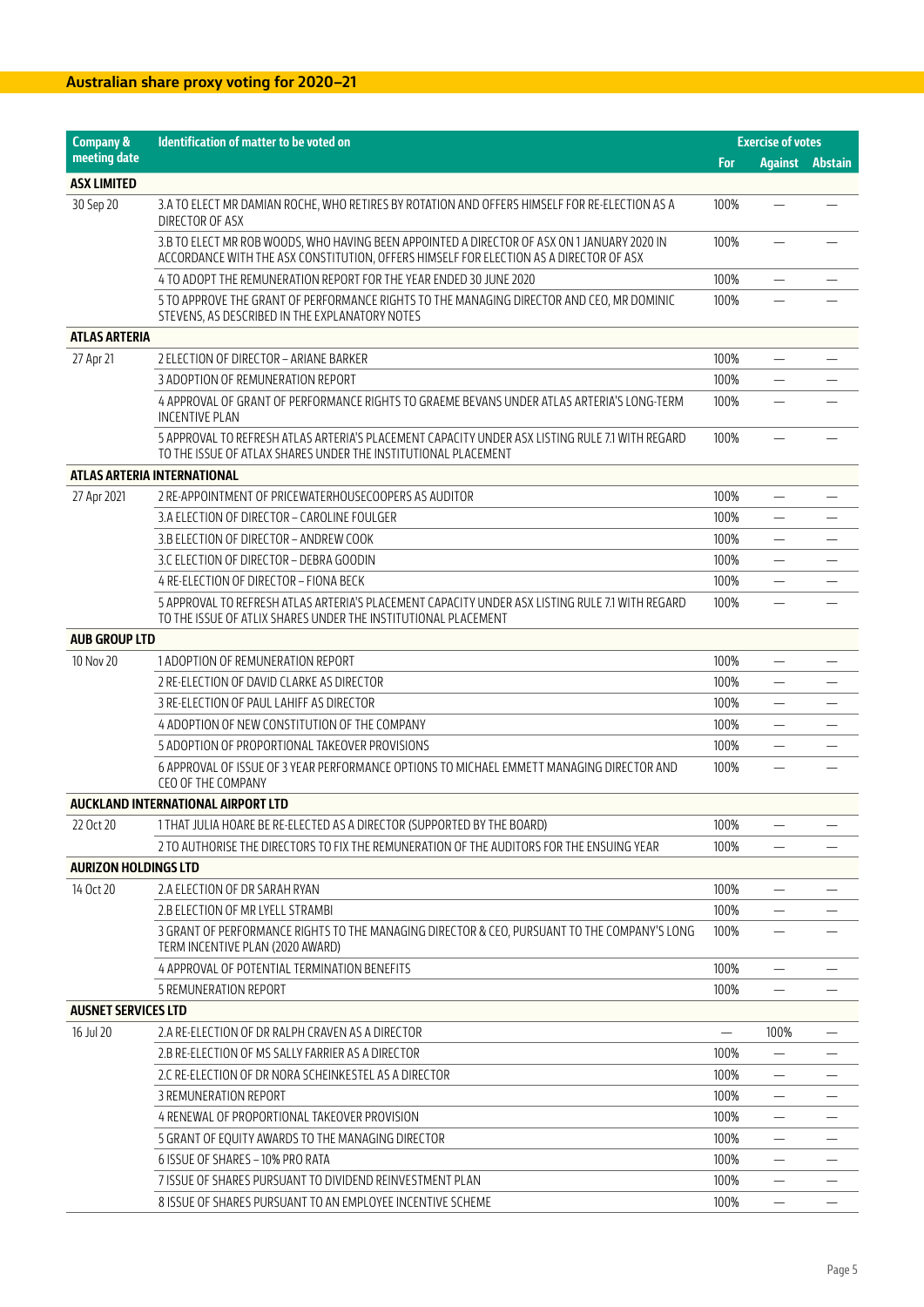| <b>Company &amp;</b>          | <b>Identification of matter to be voted on</b>                                                                                                                                                                                                                                                                                                                                                        | <b>Exercise of votes</b> |                          |                |
|-------------------------------|-------------------------------------------------------------------------------------------------------------------------------------------------------------------------------------------------------------------------------------------------------------------------------------------------------------------------------------------------------------------------------------------------------|--------------------------|--------------------------|----------------|
| meeting date                  |                                                                                                                                                                                                                                                                                                                                                                                                       | For                      | <b>Against</b>           | <b>Abstain</b> |
| <b>AUSTAL LIMITED</b>         |                                                                                                                                                                                                                                                                                                                                                                                                       |                          |                          |                |
| 30 Oct 20                     | 1 NON-BINDING RESOLUTION TO ADOPT REMUNERATION REPORT                                                                                                                                                                                                                                                                                                                                                 | 100%                     |                          |                |
|                               | 2 RE-ELECTION OF MR JOHN ROTHWELL AO                                                                                                                                                                                                                                                                                                                                                                  | 100%                     | $\overline{\phantom{0}}$ |                |
|                               | 3 ELECTION OF MR MICHAEL MCCORMACK                                                                                                                                                                                                                                                                                                                                                                    | 100%                     |                          |                |
|                               | 4 APPROVAL OF THE ISSUE OF SHARE RIGHTS TO MS SARAH ADAM-GEDGE                                                                                                                                                                                                                                                                                                                                        | 100%                     |                          |                |
|                               | 5 APPROVAL OF THE ISSUE OF SHARE RIGHTS TO MR CHRIS INDERMAUR                                                                                                                                                                                                                                                                                                                                         | 100%                     |                          |                |
|                               | 6 APPROVAL OF THE ISSUE OF SHARE RIGHTS TO MR MICHAEL MCCORMACK                                                                                                                                                                                                                                                                                                                                       | 100%                     |                          |                |
|                               | 7 APPROVAL OF THE ISSUE OF STI RIGHTS TO MR DAVID SINGLETON                                                                                                                                                                                                                                                                                                                                           | 100%                     | $\overline{\phantom{0}}$ | —              |
|                               | <b>AUSTRALIA &amp; NEW ZEALAND BANKING GROUP LTD</b>                                                                                                                                                                                                                                                                                                                                                  |                          |                          |                |
| 16 Dec 20                     | 2.A RE-ELECTION OF BOARD ENDORSED CANDIDATE: TO RE-ELECT MS I RATLAS AO                                                                                                                                                                                                                                                                                                                               | 100%                     |                          |                |
|                               | 2.B RE-ELECTION OF BOARD ENDORSED CANDIDATE: TO RE-ELECT MR J T MACFARLANE                                                                                                                                                                                                                                                                                                                            | 100%                     |                          |                |
|                               | 3 ADOPTION OF THE REMUNERATION REPORT                                                                                                                                                                                                                                                                                                                                                                 | 100%                     |                          |                |
|                               | 4 GRANT OF PERFORMANCE RIGHTS TO MR S C ELLIOTT                                                                                                                                                                                                                                                                                                                                                       | 100%                     |                          |                |
|                               | 5 PLEASE NOTE THAT THIS IS A SHAREHOLDER PROPOSAL: AMENDMENT TO THE CONSTITUTION: SECTION 249N,<br>CLAUSE 13, SUB-CLAUSE 13.5A                                                                                                                                                                                                                                                                        | $\overline{\phantom{0}}$ | 72%                      | 28%            |
|                               | 6 PLEASE NOTE THAT THIS IS A SHAREHOLDER PROPOSAL: TRANSITION PLANNING DISCLOSURE                                                                                                                                                                                                                                                                                                                     | 28%                      | 72%                      |                |
| <b>AVITA THERAPEUTICS INC</b> |                                                                                                                                                                                                                                                                                                                                                                                                       |                          |                          |                |
| 10 Nov 20                     | 1.1 ELECTION OF DIRECTOR TO SERVE A ONE-YEAR TERM: LOU PANACCIO, CHAIRMAN OF THE BOARD OF<br><b>DIRECTORS</b>                                                                                                                                                                                                                                                                                         | 100%                     |                          |                |
| 10 Nov 20                     | 1.2 ELECTION OF DIRECTOR TO SERVE A ONE-YEAR TERM: DR. MICHAEL PERRY, DIRECTOR AND CHIEF EXECUTIVE<br>OFFICER                                                                                                                                                                                                                                                                                         |                          | 100%                     |                |
|                               | 1.3 ELECTION OF DIRECTOR TO SERVE A ONE-YEAR TERM: JEREMY CURNOCK COOK, DIRECTOR                                                                                                                                                                                                                                                                                                                      | 100%                     | $\overline{\phantom{0}}$ |                |
|                               | 1.4 ELECTION OF DIRECTOR TO SERVE A ONE-YEAR TERM: LOUIS DRAPEAU, DIRECTOR                                                                                                                                                                                                                                                                                                                            | 100%                     |                          |                |
|                               | 1.5 ELECTION OF DIRECTOR TO SERVE A ONE-YEAR TERM: PROFESSOR SUZANNE CROWE, DIRECTOR                                                                                                                                                                                                                                                                                                                  | 100%                     | $\overline{\phantom{0}}$ |                |
|                               | 2 TO RATIFY THE APPOINTMENT OF GRANT THORNTON LLP AS THE COMPANY'S INDEPENDENT PUBLIC<br>ACCOUNTANTS FOR THE FISCAL YEAR ENDING JUNE 30, 2021                                                                                                                                                                                                                                                         | 100%                     |                          |                |
|                               | 3 TO APPROVE (A) THE ADOPTION OF THE AVITA THERAPEUTICS, INC. 2020 OMNIBUS INCENTIVE PLAN (THE<br>'PLAN'); AND (B) FOR THE PURPOSES OF ASX LISTING RULE 7.2 EXCEPTION 13(B) AND FOR ALL OTHER PURPOSES,<br>THE ISSUE OF EQUITY SECURITIES IN THE COMPANY UNDER AND SUBJECT TO THE TERMS OF THE PLAN FOR<br>THREE YEARS COMMENCING ON THE DATE THAT THE PLAN IS APPROVED BY THE COMPANY'S STOCKHOLDERS | 100%                     |                          |                |
|                               | 4 TO APPROVE FOR THE PURPOSES OF ASX LISTING RULE 10.17 AND FOR ALL OTHER PURPOSES THAT THE<br>MAXIMUM AGGREGATE ANNUAL CASH FEE POOL FROM WHICH NON-EXECUTIVE DIRECTORS OF THE COMPANY<br>MAY BE PAID FOR SERVING ON THE BOARD BE INCREASED FROM AUD 450,000 TO USD 600,000 PER ANNUM                                                                                                                | 100%                     |                          |                |
|                               | 5 TO APPROVE, SUBJECT TO PROPOSAL NO. 3 PASSING, THE ISSUE OF SHARES OF COMMON STOCK OR CHESS<br>DEPOSITARY INTERESTS TO MR. LOUIS PANACCIO (OR HIS NOMINEE) OVER THE NEXT THREE YEARS UP TO<br>A VALUE OF USD 8,333 IN EACH FISCAL YEAR UNDER THE COMPANY'S 2020 OMNIBUS INCENTIVE PLAN,<br>PURSUANT TO AND FOR THE PURPOSES OF ASX LISTING RULE 10.14                                               | 100%                     |                          |                |
|                               | 6 TO APPROVE, SUBJECT TO PROPOSAL NO. 3 PASSING, THE ISSUE OF SHARES OF COMMON STOCK OR CHESS<br>DEPOSITARY INTERESTS TO PROF SUZANNE CROWE (OR HER NOMINEE) OVER THE NEXT THREE YEARS UP<br>TO A VALUE OF USD 8,333 IN EACH FISCAL YEAR UNDER THE COMPANY'S 2020 OMNIBUS INCENTIVE PLAN,<br>PURSUANT TO AND FOR THE PURPOSES OF ASX LISTING RULE 10.14                                               | 100%                     |                          |                |
|                               | 7 TO APPROVE, SUBJECT TO PROPOSAL NO. 3 PASSING, THE ISSUE OF SHARES OF COMMON STOCK OR CHESS<br>DEPOSITARY INTERESTS TO MR. LOUIS DRAPEAU (OR HIS NOMINEE) OVER THE NEXT THREE YEARS UP TO<br>A VALUE OF USD 8,333 IN EACH FISCAL YEAR UNDER THE COMPANY'S 2020 OMNIBUS INCENTIVE PLAN.<br>PURSUANT TO AND FOR THE PURPOSES OF ASX LISTING RULE 10.14                                                | 100%                     |                          |                |
|                               | 8 TO APPROVE, SUBJECT TO PROPOSAL NO. 3 PASSING, THE ISSUE OF SHARES OF COMMON STOCK OR CHESS<br>DEPOSITARY INTERESTS TO MR. JEREMY CURNOCK COOK (OR HIS NOMINEE) OVER THE NEXT THREE YEARS<br>UP TO A VALUE OF USD 8,333 EACH FISCAL YEAR UNDER THE COMPANY'S 2020 OMNIBUS INCENTIVE PLAN,<br>PURSUANT TO AND FOR THE PURPOSES OF ASX LISTING RULE 10.14                                             | 100%                     |                          |                |
|                               | 9 ADVISORY VOTE TO APPROVE THE COMPENSATION OF OUR NAMED EXECUTIVE OFFICERS                                                                                                                                                                                                                                                                                                                           |                          | 100%                     |                |
|                               | 10.1 ADVISORY VOTE TO APPROVE THE FREQUENCY OF FUTURE ADVISORY VOTES TO APPROVE OF EXECUTIVE<br>COMPENSATION: PLEASE VOTE ON THIS RESOLUTION TO APPROVE 1 YEAR                                                                                                                                                                                                                                        | 100%                     |                          |                |
|                               | 10.2 ADVISORY VOTE TO APPROVE THE FREQUENCY OF FUTURE ADVISORY VOTES TO APPROVE OF EXECUTIVE<br>COMPENSATION: PLEASE VOTE ON THIS RESOLUTION TO APPROVE 2 YEARS                                                                                                                                                                                                                                       |                          | 100%                     |                |
|                               | 10.3 ADVISORY VOTE TO APPROVE THE FREQUENCY OF FUTURE ADVISORY VOTES TO APPROVE OF EXECUTIVE<br>COMPENSATION: PLEASE VOTE ON THIS RESOLUTION TO APPROVE 3 YEARS                                                                                                                                                                                                                                       |                          | 100%                     |                |
|                               | 10.4 ADVISORY VOTE TO APPROVE THE FREQUENCY OF FUTURE ADVISORY VOTES TO APPROVE OF EXECUTIVE<br>COMPENSATION: PLEASE VOTE ON THIS RESOLUTION TO APPROVE FOR ABSTAIN                                                                                                                                                                                                                                   |                          | 100%                     |                |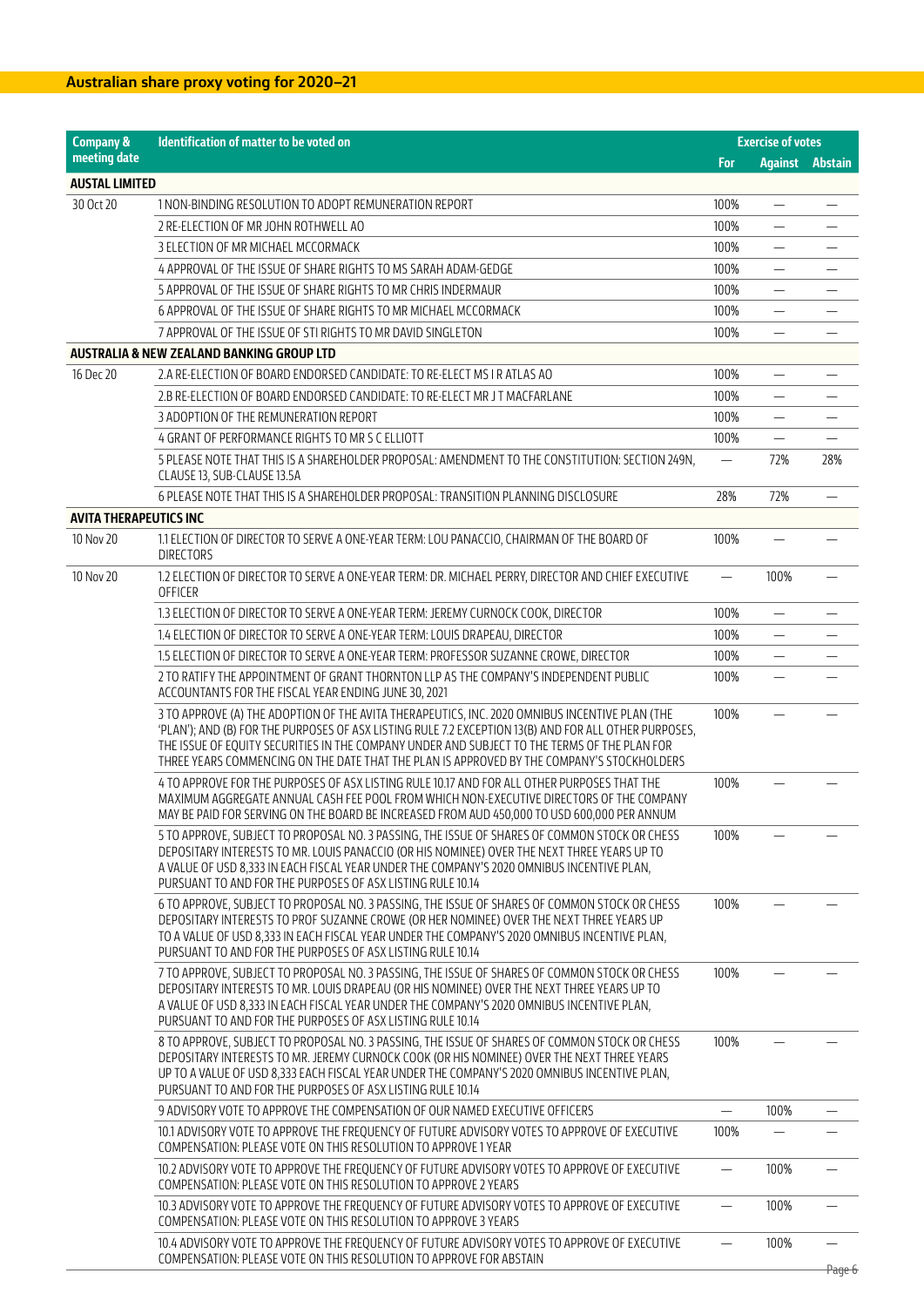| <b>Company &amp;</b>          | <b>Identification of matter to be voted on</b>                                                                                                               |                          | <b>Exercise of votes</b> |                |
|-------------------------------|--------------------------------------------------------------------------------------------------------------------------------------------------------------|--------------------------|--------------------------|----------------|
| meeting date                  |                                                                                                                                                              | For                      | <b>Against</b>           | <b>Abstain</b> |
| <b>BANK OF QUEENSLAND LTD</b> |                                                                                                                                                              |                          |                          |                |
| 8 Dec 20                      | 2 RE-ELECTION OF MR BRUCE CARTER AS A DIRECTOR                                                                                                               |                          | 100%                     |                |
|                               | 3 GRANT OF SECURITIES TO THE MANAGING DIRECTOR AND CHIEF EXECUTIVE OFFICER                                                                                   | 100%                     | $\overline{\phantom{0}}$ |                |
|                               | 4 AMENDMENT OF THE CONSTITUTION OF THE COMPANY                                                                                                               | 100%                     |                          |                |
|                               | 5 REMUNERATION REPORT                                                                                                                                        | 100%                     |                          |                |
| <b>BAPCOR LTD</b>             |                                                                                                                                                              |                          |                          |                |
| 20 Oct 20                     | 1 ADOPTION OF REMUNERATION REPORT (NON-BINDING RESOLUTION)                                                                                                   | $\overline{\phantom{0}}$ | 100%                     |                |
|                               | 2 RE-ELECTION OF MS JENNIFER MACDONALD AS DIRECTOR                                                                                                           | 100%                     |                          |                |
|                               | 3 RE-ELECTION OF MR JAMES TODD AS DIRECTOR                                                                                                                   | 100%                     | $\overline{\phantom{0}}$ |                |
|                               | 4 RE-ELECTION OF MR MARK POWELL AS DIRECTOR                                                                                                                  | 100%                     | —                        |                |
|                               | 5 RATIFICATION OF ISSUE OF INSTITUTIONAL PLACEMENT OF SHARES                                                                                                 | 100%                     | $\overline{\phantom{0}}$ |                |
|                               | 6 APPROVAL TO INCREASE NON-EXECUTIVE DIRECTORS' REMUNERATION FEE CAP                                                                                         | 100%                     |                          |                |
|                               | 7 APPROVAL FOR ISSUE OF FY21 PERFORMANCE RIGHTS TO CEO UNDER THE LTIP                                                                                        | 100%                     | —                        |                |
|                               | 8 AMENDMENT OF COMPANY CONSTITUTION                                                                                                                          | 100%                     | $\overline{\phantom{0}}$ |                |
| <b>BEACH ENERGY LTD</b>       |                                                                                                                                                              |                          |                          |                |
| 25 Nov 20                     | 1 ADOPTION OF REMUNERATION REPORT                                                                                                                            | 100%                     |                          |                |
|                               | 2 RE-ELECTION OF GLENN DAVIS AS A DIRECTOR                                                                                                                   |                          | 100%                     |                |
|                               | 3 RE-ELECTION OF RICHARD RICHARDS AS A DIRECTOR                                                                                                              | 100%                     |                          |                |
|                               | 4 APPROVAL OF THE ISSUE OF SECURITIES TO MATTHEW KAY UNDER THE BEACH 2019 SHORT TERM INCENTIVE<br><b>OFFER</b>                                               | 100%                     |                          |                |
|                               | 5 APPROVAL OF THE ISSUE OF SECURITIES TO MATTHEW KAY UNDER THE BEACH 2020 LONG TERM INCENTIVE<br><b>OFFER</b>                                                | 100%                     |                          |                |
|                               | 6.A PLEASE NOTE THAT THIS RESOLUTION IS A SHAREHOLDER PROPOSAL: AMENDMENT TO THE CONSTITUTION                                                                |                          |                          | 100%           |
|                               | 6.B PLEASE NOTE THAT THIS RESOLUTION IS A SHAREHOLDER PROPOSAL: CAPITAL PROTECTION                                                                           | 100%                     |                          |                |
| <b>BEGA CHEESE LTD</b>        |                                                                                                                                                              |                          |                          |                |
| 27 Oct 20                     | 2 ADOPTION OF REMUNERATION REPORT                                                                                                                            | 100%                     |                          |                |
|                               | 3.A RE-ELECTION OF TERRENCE O'BRIEN AS A DIRECTOR                                                                                                            | 100%                     |                          |                |
|                               | 3.B ELECTION OF PETER MARGIN AS A DIRECTOR                                                                                                                   | 100%                     |                          |                |
| 29 Mar 21                     | 1 APPROVAL TO GIVE FINANCIAL ASSISTANCE IN CONNECTION WITH THE ACQUISITION BY THE COMPANY OF                                                                 | 100%                     | $\equiv$                 |                |
| (EGM)                         | ALL OF THE ISSUED SHARES IN BEGA DAIRY AND DRINKS PTY LTD ABN 65 004 486 631, AS DESCRIBED IN THE<br>DISCLOSURE STATEMENT ACCOMPANYING THE NOTICE OF MEETING |                          |                          |                |
|                               | <b>BENDIGO AND ADELAIDE BANK LTD</b>                                                                                                                         |                          |                          |                |
| 27 Oct 20                     | 2 RE-ELECTION OF MS JACQUELINE HEY AS A DIRECTOR                                                                                                             | 100%                     | $\overline{\phantom{0}}$ |                |
|                               | 3 RE-ELECTION OF MR JIM HAZEL AS A DIRECTOR                                                                                                                  | 100%                     |                          |                |
|                               | 4 PLEASE NOTE THAT THIS RESOLUTION IS A SHAREHOLDER PROPOSAL: ELECTION OF MR ANTHONY FELS AS A<br>DIRECTOR - NOT BOARD ENDORSED                              |                          | 100%                     |                |
|                               | 5 ADOPTION OF REMUNERATION REPORT                                                                                                                            | 100%                     |                          |                |
|                               | 6 ALLOCATION OF SHARES TO THE MANAGING DIRECTOR UNDER THE LOAN FUNDED SHARE PLAN                                                                             | 100%                     |                          |                |
|                               | 7 GRANT OF PERFORMANCE RIGHTS TO THE MANAGING DIRECTOR UNDER THE OMNIBUS EQUITY PLAN                                                                         | 100%                     |                          |                |
|                               | 8.A APPROVAL OF SELECTIVE CAPITAL REDUCTION SCHEMES IN RESPECT OF CONVERTIBLE PREFERENCE<br>SHARES 3 - FIRST CAPITAL REDUCTION SCHEME                        | 100%                     |                          |                |
|                               | 8.B APPROVAL OF SELECTIVE CAPITAL REDUCTION SCHEMES IN RESPECT OF CONVERTIBLE PREFERENCE<br>SHARES 3 - SECOND CAPITAL REDUCTION SCHEME                       | 100%                     |                          |                |
|                               | 9 APPROVAL OF SHARE ISSUE UNDER INSTITUTIONAL PLACEMENT                                                                                                      | 100%                     |                          |                |
| <b>BHP GROUP LTD</b>          |                                                                                                                                                              |                          |                          |                |
| 14 Oct 20                     | 1 TO RECEIVE THE 2020 FINANCIAL STATEMENTS AND REPORTS FOR BHP                                                                                               | 100%                     | -                        |                |
|                               | 2 TO REAPPOINT ERNST & YOUNG LLP AS THE AUDITOR OF BHP GROUP PLC                                                                                             | 100%                     | —                        |                |
|                               | 3 TO AUTHORISE THE RISK AND AUDIT COMMITTEE TO AGREE THE REMUNERATION OF THE AUDITOR OF BHP<br><b>GROUP PLC</b>                                              | 100%                     |                          |                |
|                               | 4 TO APPROVE THE GENERAL AUTHORITY TO ISSUE SHARES IN BHP GROUP PLC                                                                                          | 100%                     |                          |                |
|                               | 5 TO APPROVE THE AUTHORITY TO ALLOT EQUITY SECURITIES IN BHP GROUP PLC FOR CASH                                                                              | 100%                     |                          |                |
|                               | 6 TO AUTHORISE THE REPURCHASE OF SHARES IN BHP GROUP PLC                                                                                                     | 100%                     | $\overline{\phantom{0}}$ |                |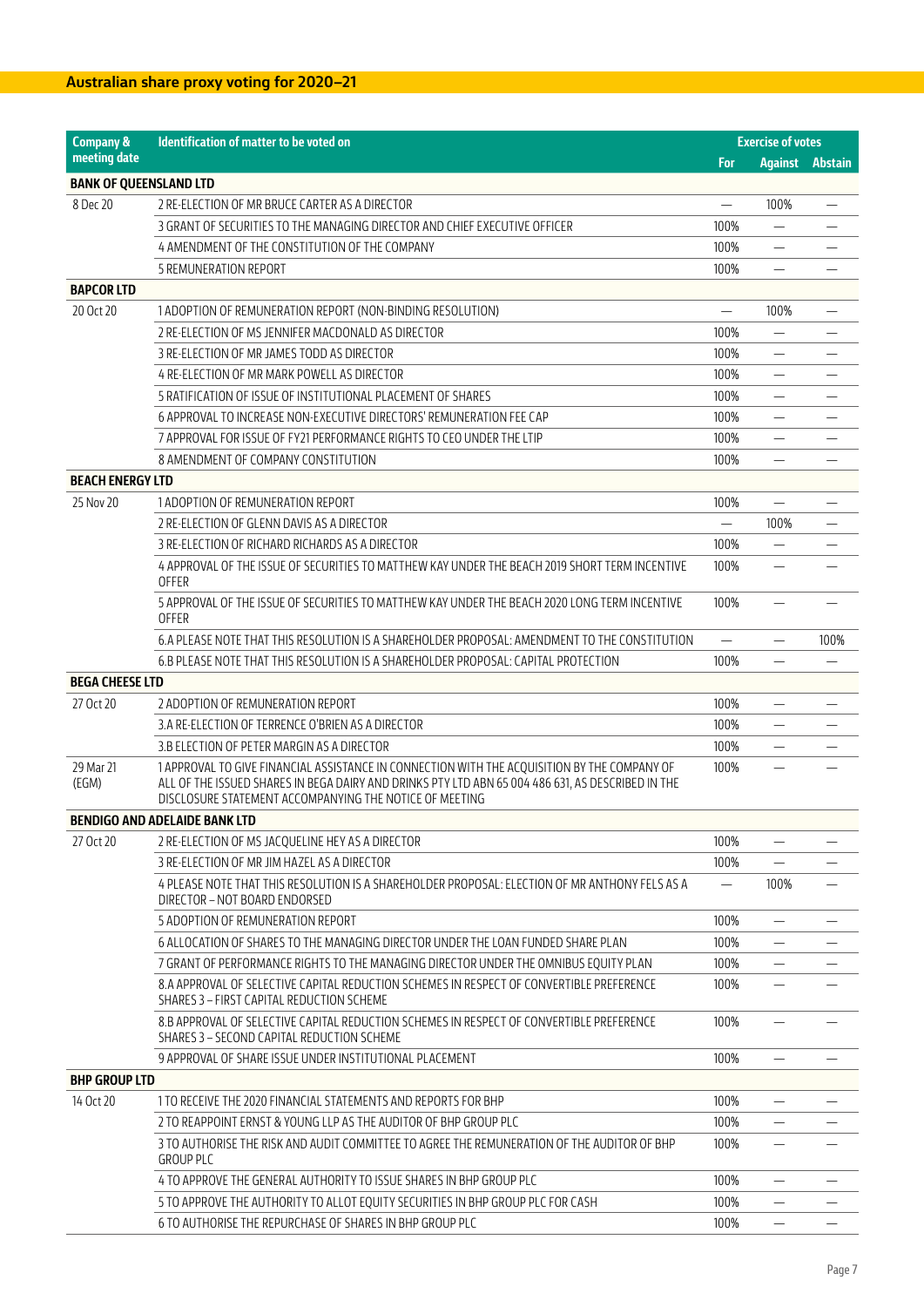| For<br><b>Against</b><br><b>Abstain</b><br>100%<br>7 TO APPROVE THE 2020 REMUNERATION REPORT OTHER THAN THE PART CONTAINING THE DIRECTORS'<br>REMUNERATION POLICY<br>8 TO APPROVE THE 2020 REMUNERATION REPORT<br>100%<br>$\overline{\phantom{0}}$<br>9 TO APPROVE THE GRANT TO THE EXECUTIVE DIRECTOR<br>100%<br>$\qquad \qquad -$<br>100%<br>10 TO APPROVE LEAVING ENTITLEMENTS<br>100%<br>11 TO ELECT XIAOQUN CLEVER AS A DIRECTOR OF BHP<br>100%<br>12 TO ELECT GARY GOLDBERG AS A DIRECTOR OF BHP<br>—<br>13 TO ELECT MIKE HENRY AS A DIRECTOR OF BHP<br>100%<br>14 TO ELECT CHRISTINE O'REILLY AS A DIRECTOR OF BHP<br>100%<br>15 TO ELECT DION WEISLER AS A DIRECTOR OF BHP<br>100%<br>—<br>16 TO RE-ELECT TERRY BOWEN AS A DIRECTOR OF BHP<br>100%<br>$\qquad \qquad -$<br>100%<br>17 TO RE-ELECT MALCOLM BROOMHEAD AS A DIRECTOR OF BHP<br>$\equiv$<br>100%<br>18 TO RE-ELECT IAN COCKERILL AS A DIRECTOR OF BHP<br>$\overline{\phantom{0}}$<br>19 TO RE-ELECT ANITA FREW AS A DIRECTOR OF BHP<br>100%<br>100%<br>20 TO RE-ELECT SUSAN KILSBY AS A DIRECTOR OF BHP<br>$\qquad \qquad \longleftarrow$<br>100%<br>21 TO RE-ELECT JOHN MOGFORD AS A DIRECTOR OF BHP<br>22 TO RE-ELECT KEN MACKENZIE AS A DIRECTOR OF BHP<br>100%<br>$\overline{\phantom{0}}$<br>23 PLEASE NOTE THAT THIS RESOLUTION IS A SHAREHOLDER PROPOSAL: TO AMEND THE CONSTITUTION OF<br>75%<br>25%<br>BHP GROUP LIMITED<br>24 PLEASE NOTE THAT THIS RESOLUTION IS A SHAREHOLDER PROPOSAL: TO ADOPT INTERIM CULTURAL<br>100%<br><b>HERITAGE PROTECTION MEASURES</b><br>75%<br>25 PLEASE NOTE THAT THIS RESOLUTION IS A SHAREHOLDER PROPOSAL: TO SUSPEND MEMBERSHIPS OF<br>25%<br>INDUSTRY ASSOCIATIONS WHERE COVID-19 RELATED ADVOCACY IS INCONSISTENT WITH PARIS AGREEMENT<br><b>GOALS</b><br><b>BINGO INDUSTRIES LTD</b><br>11 Nov 20<br>1 REMUNERATION REPORT<br>100%<br>—<br>2 RE-ELECTION OF DIRECTOR - DANIEL GIRGIS<br>100%<br>3 APPROVAL OF BINGO EQUITY INCENTIVE PLAN<br>100%<br>4 APPROVAL TO GRANT SHORT TERM INCENTIVE PERFORMANCE RIGHTS TO DANIEL TARTAK<br>100%<br>$\overline{\phantom{0}}$<br>5 APPROVAL TO GRANT LONG TERM INCENTIVE PERFORMANCE RIGHTS TO DANIEL TARTAK<br>100%<br>$\qquad \qquad -$<br><b>BLACKMORES LTD</b><br>100%<br>27 Oct 20<br>1 ADOPTION OF THE REMUNERATION REPORT FOR YEAR ENDED 30 JUNE 2020<br>100%<br>2 RE-ELECTION OF DAVID ANSELL AS A DIRECTOR<br>$\qquad \qquad -$<br>100%<br>3 APPROVAL OF GRANT OF STI AWARD TO MR ALASTAIR SYMINGTON (CEO AND MANAGING DIRECTOR OF THE<br>COMPANY) UNDER THE EXECUTIVE SHARE PLAN<br>4 APPROVAL OF GRANT OF LTI AWARD TO MR ALASTAIR SYMINGTON (CEO AND MANAGING DIRECTOR OF THE<br>100%<br>COMPANY) UNDER THE EXECUTIVE SHARE PLAN<br><b>BLUESCOPE STEEL LTD</b><br>19 Nov 20<br>2 ADOPTION OF THE REMUNERATION REPORT FOR THE YEAR ENDED 30 JUNE 2020 (NON-BINDING ADVISORY<br>100%<br>VOTE)<br>3.A RE-ELECTION OF MR JOHN BEVAN AS A DIRECTOR OF THE COMPANY<br>100%<br>100%<br>3.B RE-ELECTION OF MS PENNY BINGHAM-HALL AS A DIRECTOR OF THE COMPANY<br>—<br>100%<br>3.C RE-ELECTION OF REBECCA DEE-BRADBURY AS A DIRECTOR OF THE COMPANY<br>$\overline{\phantom{0}}$<br>100%<br>3.D RE-ELECTION OF MS JENNIFER LAMBERT AS A DIRECTOR OF THE COMPANY<br>100%<br>3.E ELECTION OF MS KATHLEEN CONLON AS A DIRECTOR OF THE COMPANY<br>4 APPROVAL OF GRANT OF SHARE RIGHTS TO MARK VASSELLA UNDER THE COMPANY'S SHORT TERM<br>100%<br><b>INCENTIVE PLAN</b><br>5 APPROVAL OF GRANT OF ALIGNMENT RIGHTS TO MARK VASSELLA UNDER THE COMPANY'S LONG TERM<br>100%<br><b>INCENTIVE PLAN</b><br>6 RENEWAL OF PROPORTIONAL TAKEOVER PROVISIONS<br>100% | <b>Company &amp;</b> | Identification of matter to be voted on | <b>Exercise of votes</b> |  |
|--------------------------------------------------------------------------------------------------------------------------------------------------------------------------------------------------------------------------------------------------------------------------------------------------------------------------------------------------------------------------------------------------------------------------------------------------------------------------------------------------------------------------------------------------------------------------------------------------------------------------------------------------------------------------------------------------------------------------------------------------------------------------------------------------------------------------------------------------------------------------------------------------------------------------------------------------------------------------------------------------------------------------------------------------------------------------------------------------------------------------------------------------------------------------------------------------------------------------------------------------------------------------------------------------------------------------------------------------------------------------------------------------------------------------------------------------------------------------------------------------------------------------------------------------------------------------------------------------------------------------------------------------------------------------------------------------------------------------------------------------------------------------------------------------------------------------------------------------------------------------------------------------------------------------------------------------------------------------------------------------------------------------------------------------------------------------------------------------------------------------------------------------------------------------------------------------------------------------------------------------------------------------------------------------------------------------------------------------------------------------------------------------------------------------------------------------------------------------------------------------------------------------------------------------------------------------------------------------------------------------------------------------------------------------------------------------------------------------------------------------------------------------------------------------------------------------------------------------------------------------------------------------------------------------------------------------------------------------------------------------------------------------------------------------------------------------------------------------------------------------------------------------------------------------------------------------------------------------------------------------------------------------------------------------------------------------------------------------------------------------------------------------------------------------------------------------------------------------------------------------------------------------------------------------------------------------------------------------------------------|----------------------|-----------------------------------------|--------------------------|--|
|                                                                                                                                                                                                                                                                                                                                                                                                                                                                                                                                                                                                                                                                                                                                                                                                                                                                                                                                                                                                                                                                                                                                                                                                                                                                                                                                                                                                                                                                                                                                                                                                                                                                                                                                                                                                                                                                                                                                                                                                                                                                                                                                                                                                                                                                                                                                                                                                                                                                                                                                                                                                                                                                                                                                                                                                                                                                                                                                                                                                                                                                                                                                                                                                                                                                                                                                                                                                                                                                                                                                                                                                                    | meeting date         |                                         |                          |  |
|                                                                                                                                                                                                                                                                                                                                                                                                                                                                                                                                                                                                                                                                                                                                                                                                                                                                                                                                                                                                                                                                                                                                                                                                                                                                                                                                                                                                                                                                                                                                                                                                                                                                                                                                                                                                                                                                                                                                                                                                                                                                                                                                                                                                                                                                                                                                                                                                                                                                                                                                                                                                                                                                                                                                                                                                                                                                                                                                                                                                                                                                                                                                                                                                                                                                                                                                                                                                                                                                                                                                                                                                                    |                      |                                         |                          |  |
|                                                                                                                                                                                                                                                                                                                                                                                                                                                                                                                                                                                                                                                                                                                                                                                                                                                                                                                                                                                                                                                                                                                                                                                                                                                                                                                                                                                                                                                                                                                                                                                                                                                                                                                                                                                                                                                                                                                                                                                                                                                                                                                                                                                                                                                                                                                                                                                                                                                                                                                                                                                                                                                                                                                                                                                                                                                                                                                                                                                                                                                                                                                                                                                                                                                                                                                                                                                                                                                                                                                                                                                                                    |                      |                                         |                          |  |
|                                                                                                                                                                                                                                                                                                                                                                                                                                                                                                                                                                                                                                                                                                                                                                                                                                                                                                                                                                                                                                                                                                                                                                                                                                                                                                                                                                                                                                                                                                                                                                                                                                                                                                                                                                                                                                                                                                                                                                                                                                                                                                                                                                                                                                                                                                                                                                                                                                                                                                                                                                                                                                                                                                                                                                                                                                                                                                                                                                                                                                                                                                                                                                                                                                                                                                                                                                                                                                                                                                                                                                                                                    |                      |                                         |                          |  |
|                                                                                                                                                                                                                                                                                                                                                                                                                                                                                                                                                                                                                                                                                                                                                                                                                                                                                                                                                                                                                                                                                                                                                                                                                                                                                                                                                                                                                                                                                                                                                                                                                                                                                                                                                                                                                                                                                                                                                                                                                                                                                                                                                                                                                                                                                                                                                                                                                                                                                                                                                                                                                                                                                                                                                                                                                                                                                                                                                                                                                                                                                                                                                                                                                                                                                                                                                                                                                                                                                                                                                                                                                    |                      |                                         |                          |  |
|                                                                                                                                                                                                                                                                                                                                                                                                                                                                                                                                                                                                                                                                                                                                                                                                                                                                                                                                                                                                                                                                                                                                                                                                                                                                                                                                                                                                                                                                                                                                                                                                                                                                                                                                                                                                                                                                                                                                                                                                                                                                                                                                                                                                                                                                                                                                                                                                                                                                                                                                                                                                                                                                                                                                                                                                                                                                                                                                                                                                                                                                                                                                                                                                                                                                                                                                                                                                                                                                                                                                                                                                                    |                      |                                         |                          |  |
|                                                                                                                                                                                                                                                                                                                                                                                                                                                                                                                                                                                                                                                                                                                                                                                                                                                                                                                                                                                                                                                                                                                                                                                                                                                                                                                                                                                                                                                                                                                                                                                                                                                                                                                                                                                                                                                                                                                                                                                                                                                                                                                                                                                                                                                                                                                                                                                                                                                                                                                                                                                                                                                                                                                                                                                                                                                                                                                                                                                                                                                                                                                                                                                                                                                                                                                                                                                                                                                                                                                                                                                                                    |                      |                                         |                          |  |
|                                                                                                                                                                                                                                                                                                                                                                                                                                                                                                                                                                                                                                                                                                                                                                                                                                                                                                                                                                                                                                                                                                                                                                                                                                                                                                                                                                                                                                                                                                                                                                                                                                                                                                                                                                                                                                                                                                                                                                                                                                                                                                                                                                                                                                                                                                                                                                                                                                                                                                                                                                                                                                                                                                                                                                                                                                                                                                                                                                                                                                                                                                                                                                                                                                                                                                                                                                                                                                                                                                                                                                                                                    |                      |                                         |                          |  |
|                                                                                                                                                                                                                                                                                                                                                                                                                                                                                                                                                                                                                                                                                                                                                                                                                                                                                                                                                                                                                                                                                                                                                                                                                                                                                                                                                                                                                                                                                                                                                                                                                                                                                                                                                                                                                                                                                                                                                                                                                                                                                                                                                                                                                                                                                                                                                                                                                                                                                                                                                                                                                                                                                                                                                                                                                                                                                                                                                                                                                                                                                                                                                                                                                                                                                                                                                                                                                                                                                                                                                                                                                    |                      |                                         |                          |  |
|                                                                                                                                                                                                                                                                                                                                                                                                                                                                                                                                                                                                                                                                                                                                                                                                                                                                                                                                                                                                                                                                                                                                                                                                                                                                                                                                                                                                                                                                                                                                                                                                                                                                                                                                                                                                                                                                                                                                                                                                                                                                                                                                                                                                                                                                                                                                                                                                                                                                                                                                                                                                                                                                                                                                                                                                                                                                                                                                                                                                                                                                                                                                                                                                                                                                                                                                                                                                                                                                                                                                                                                                                    |                      |                                         |                          |  |
|                                                                                                                                                                                                                                                                                                                                                                                                                                                                                                                                                                                                                                                                                                                                                                                                                                                                                                                                                                                                                                                                                                                                                                                                                                                                                                                                                                                                                                                                                                                                                                                                                                                                                                                                                                                                                                                                                                                                                                                                                                                                                                                                                                                                                                                                                                                                                                                                                                                                                                                                                                                                                                                                                                                                                                                                                                                                                                                                                                                                                                                                                                                                                                                                                                                                                                                                                                                                                                                                                                                                                                                                                    |                      |                                         |                          |  |
|                                                                                                                                                                                                                                                                                                                                                                                                                                                                                                                                                                                                                                                                                                                                                                                                                                                                                                                                                                                                                                                                                                                                                                                                                                                                                                                                                                                                                                                                                                                                                                                                                                                                                                                                                                                                                                                                                                                                                                                                                                                                                                                                                                                                                                                                                                                                                                                                                                                                                                                                                                                                                                                                                                                                                                                                                                                                                                                                                                                                                                                                                                                                                                                                                                                                                                                                                                                                                                                                                                                                                                                                                    |                      |                                         |                          |  |
|                                                                                                                                                                                                                                                                                                                                                                                                                                                                                                                                                                                                                                                                                                                                                                                                                                                                                                                                                                                                                                                                                                                                                                                                                                                                                                                                                                                                                                                                                                                                                                                                                                                                                                                                                                                                                                                                                                                                                                                                                                                                                                                                                                                                                                                                                                                                                                                                                                                                                                                                                                                                                                                                                                                                                                                                                                                                                                                                                                                                                                                                                                                                                                                                                                                                                                                                                                                                                                                                                                                                                                                                                    |                      |                                         |                          |  |
|                                                                                                                                                                                                                                                                                                                                                                                                                                                                                                                                                                                                                                                                                                                                                                                                                                                                                                                                                                                                                                                                                                                                                                                                                                                                                                                                                                                                                                                                                                                                                                                                                                                                                                                                                                                                                                                                                                                                                                                                                                                                                                                                                                                                                                                                                                                                                                                                                                                                                                                                                                                                                                                                                                                                                                                                                                                                                                                                                                                                                                                                                                                                                                                                                                                                                                                                                                                                                                                                                                                                                                                                                    |                      |                                         |                          |  |
|                                                                                                                                                                                                                                                                                                                                                                                                                                                                                                                                                                                                                                                                                                                                                                                                                                                                                                                                                                                                                                                                                                                                                                                                                                                                                                                                                                                                                                                                                                                                                                                                                                                                                                                                                                                                                                                                                                                                                                                                                                                                                                                                                                                                                                                                                                                                                                                                                                                                                                                                                                                                                                                                                                                                                                                                                                                                                                                                                                                                                                                                                                                                                                                                                                                                                                                                                                                                                                                                                                                                                                                                                    |                      |                                         |                          |  |
|                                                                                                                                                                                                                                                                                                                                                                                                                                                                                                                                                                                                                                                                                                                                                                                                                                                                                                                                                                                                                                                                                                                                                                                                                                                                                                                                                                                                                                                                                                                                                                                                                                                                                                                                                                                                                                                                                                                                                                                                                                                                                                                                                                                                                                                                                                                                                                                                                                                                                                                                                                                                                                                                                                                                                                                                                                                                                                                                                                                                                                                                                                                                                                                                                                                                                                                                                                                                                                                                                                                                                                                                                    |                      |                                         |                          |  |
|                                                                                                                                                                                                                                                                                                                                                                                                                                                                                                                                                                                                                                                                                                                                                                                                                                                                                                                                                                                                                                                                                                                                                                                                                                                                                                                                                                                                                                                                                                                                                                                                                                                                                                                                                                                                                                                                                                                                                                                                                                                                                                                                                                                                                                                                                                                                                                                                                                                                                                                                                                                                                                                                                                                                                                                                                                                                                                                                                                                                                                                                                                                                                                                                                                                                                                                                                                                                                                                                                                                                                                                                                    |                      |                                         |                          |  |
|                                                                                                                                                                                                                                                                                                                                                                                                                                                                                                                                                                                                                                                                                                                                                                                                                                                                                                                                                                                                                                                                                                                                                                                                                                                                                                                                                                                                                                                                                                                                                                                                                                                                                                                                                                                                                                                                                                                                                                                                                                                                                                                                                                                                                                                                                                                                                                                                                                                                                                                                                                                                                                                                                                                                                                                                                                                                                                                                                                                                                                                                                                                                                                                                                                                                                                                                                                                                                                                                                                                                                                                                                    |                      |                                         |                          |  |
|                                                                                                                                                                                                                                                                                                                                                                                                                                                                                                                                                                                                                                                                                                                                                                                                                                                                                                                                                                                                                                                                                                                                                                                                                                                                                                                                                                                                                                                                                                                                                                                                                                                                                                                                                                                                                                                                                                                                                                                                                                                                                                                                                                                                                                                                                                                                                                                                                                                                                                                                                                                                                                                                                                                                                                                                                                                                                                                                                                                                                                                                                                                                                                                                                                                                                                                                                                                                                                                                                                                                                                                                                    |                      |                                         |                          |  |
|                                                                                                                                                                                                                                                                                                                                                                                                                                                                                                                                                                                                                                                                                                                                                                                                                                                                                                                                                                                                                                                                                                                                                                                                                                                                                                                                                                                                                                                                                                                                                                                                                                                                                                                                                                                                                                                                                                                                                                                                                                                                                                                                                                                                                                                                                                                                                                                                                                                                                                                                                                                                                                                                                                                                                                                                                                                                                                                                                                                                                                                                                                                                                                                                                                                                                                                                                                                                                                                                                                                                                                                                                    |                      |                                         |                          |  |
|                                                                                                                                                                                                                                                                                                                                                                                                                                                                                                                                                                                                                                                                                                                                                                                                                                                                                                                                                                                                                                                                                                                                                                                                                                                                                                                                                                                                                                                                                                                                                                                                                                                                                                                                                                                                                                                                                                                                                                                                                                                                                                                                                                                                                                                                                                                                                                                                                                                                                                                                                                                                                                                                                                                                                                                                                                                                                                                                                                                                                                                                                                                                                                                                                                                                                                                                                                                                                                                                                                                                                                                                                    |                      |                                         |                          |  |
|                                                                                                                                                                                                                                                                                                                                                                                                                                                                                                                                                                                                                                                                                                                                                                                                                                                                                                                                                                                                                                                                                                                                                                                                                                                                                                                                                                                                                                                                                                                                                                                                                                                                                                                                                                                                                                                                                                                                                                                                                                                                                                                                                                                                                                                                                                                                                                                                                                                                                                                                                                                                                                                                                                                                                                                                                                                                                                                                                                                                                                                                                                                                                                                                                                                                                                                                                                                                                                                                                                                                                                                                                    |                      |                                         |                          |  |
|                                                                                                                                                                                                                                                                                                                                                                                                                                                                                                                                                                                                                                                                                                                                                                                                                                                                                                                                                                                                                                                                                                                                                                                                                                                                                                                                                                                                                                                                                                                                                                                                                                                                                                                                                                                                                                                                                                                                                                                                                                                                                                                                                                                                                                                                                                                                                                                                                                                                                                                                                                                                                                                                                                                                                                                                                                                                                                                                                                                                                                                                                                                                                                                                                                                                                                                                                                                                                                                                                                                                                                                                                    |                      |                                         |                          |  |
|                                                                                                                                                                                                                                                                                                                                                                                                                                                                                                                                                                                                                                                                                                                                                                                                                                                                                                                                                                                                                                                                                                                                                                                                                                                                                                                                                                                                                                                                                                                                                                                                                                                                                                                                                                                                                                                                                                                                                                                                                                                                                                                                                                                                                                                                                                                                                                                                                                                                                                                                                                                                                                                                                                                                                                                                                                                                                                                                                                                                                                                                                                                                                                                                                                                                                                                                                                                                                                                                                                                                                                                                                    |                      |                                         |                          |  |
|                                                                                                                                                                                                                                                                                                                                                                                                                                                                                                                                                                                                                                                                                                                                                                                                                                                                                                                                                                                                                                                                                                                                                                                                                                                                                                                                                                                                                                                                                                                                                                                                                                                                                                                                                                                                                                                                                                                                                                                                                                                                                                                                                                                                                                                                                                                                                                                                                                                                                                                                                                                                                                                                                                                                                                                                                                                                                                                                                                                                                                                                                                                                                                                                                                                                                                                                                                                                                                                                                                                                                                                                                    |                      |                                         |                          |  |
|                                                                                                                                                                                                                                                                                                                                                                                                                                                                                                                                                                                                                                                                                                                                                                                                                                                                                                                                                                                                                                                                                                                                                                                                                                                                                                                                                                                                                                                                                                                                                                                                                                                                                                                                                                                                                                                                                                                                                                                                                                                                                                                                                                                                                                                                                                                                                                                                                                                                                                                                                                                                                                                                                                                                                                                                                                                                                                                                                                                                                                                                                                                                                                                                                                                                                                                                                                                                                                                                                                                                                                                                                    |                      |                                         |                          |  |
|                                                                                                                                                                                                                                                                                                                                                                                                                                                                                                                                                                                                                                                                                                                                                                                                                                                                                                                                                                                                                                                                                                                                                                                                                                                                                                                                                                                                                                                                                                                                                                                                                                                                                                                                                                                                                                                                                                                                                                                                                                                                                                                                                                                                                                                                                                                                                                                                                                                                                                                                                                                                                                                                                                                                                                                                                                                                                                                                                                                                                                                                                                                                                                                                                                                                                                                                                                                                                                                                                                                                                                                                                    |                      |                                         |                          |  |
|                                                                                                                                                                                                                                                                                                                                                                                                                                                                                                                                                                                                                                                                                                                                                                                                                                                                                                                                                                                                                                                                                                                                                                                                                                                                                                                                                                                                                                                                                                                                                                                                                                                                                                                                                                                                                                                                                                                                                                                                                                                                                                                                                                                                                                                                                                                                                                                                                                                                                                                                                                                                                                                                                                                                                                                                                                                                                                                                                                                                                                                                                                                                                                                                                                                                                                                                                                                                                                                                                                                                                                                                                    |                      |                                         |                          |  |
|                                                                                                                                                                                                                                                                                                                                                                                                                                                                                                                                                                                                                                                                                                                                                                                                                                                                                                                                                                                                                                                                                                                                                                                                                                                                                                                                                                                                                                                                                                                                                                                                                                                                                                                                                                                                                                                                                                                                                                                                                                                                                                                                                                                                                                                                                                                                                                                                                                                                                                                                                                                                                                                                                                                                                                                                                                                                                                                                                                                                                                                                                                                                                                                                                                                                                                                                                                                                                                                                                                                                                                                                                    |                      |                                         |                          |  |
|                                                                                                                                                                                                                                                                                                                                                                                                                                                                                                                                                                                                                                                                                                                                                                                                                                                                                                                                                                                                                                                                                                                                                                                                                                                                                                                                                                                                                                                                                                                                                                                                                                                                                                                                                                                                                                                                                                                                                                                                                                                                                                                                                                                                                                                                                                                                                                                                                                                                                                                                                                                                                                                                                                                                                                                                                                                                                                                                                                                                                                                                                                                                                                                                                                                                                                                                                                                                                                                                                                                                                                                                                    |                      |                                         |                          |  |
|                                                                                                                                                                                                                                                                                                                                                                                                                                                                                                                                                                                                                                                                                                                                                                                                                                                                                                                                                                                                                                                                                                                                                                                                                                                                                                                                                                                                                                                                                                                                                                                                                                                                                                                                                                                                                                                                                                                                                                                                                                                                                                                                                                                                                                                                                                                                                                                                                                                                                                                                                                                                                                                                                                                                                                                                                                                                                                                                                                                                                                                                                                                                                                                                                                                                                                                                                                                                                                                                                                                                                                                                                    |                      |                                         |                          |  |
|                                                                                                                                                                                                                                                                                                                                                                                                                                                                                                                                                                                                                                                                                                                                                                                                                                                                                                                                                                                                                                                                                                                                                                                                                                                                                                                                                                                                                                                                                                                                                                                                                                                                                                                                                                                                                                                                                                                                                                                                                                                                                                                                                                                                                                                                                                                                                                                                                                                                                                                                                                                                                                                                                                                                                                                                                                                                                                                                                                                                                                                                                                                                                                                                                                                                                                                                                                                                                                                                                                                                                                                                                    |                      |                                         |                          |  |
|                                                                                                                                                                                                                                                                                                                                                                                                                                                                                                                                                                                                                                                                                                                                                                                                                                                                                                                                                                                                                                                                                                                                                                                                                                                                                                                                                                                                                                                                                                                                                                                                                                                                                                                                                                                                                                                                                                                                                                                                                                                                                                                                                                                                                                                                                                                                                                                                                                                                                                                                                                                                                                                                                                                                                                                                                                                                                                                                                                                                                                                                                                                                                                                                                                                                                                                                                                                                                                                                                                                                                                                                                    |                      |                                         |                          |  |
|                                                                                                                                                                                                                                                                                                                                                                                                                                                                                                                                                                                                                                                                                                                                                                                                                                                                                                                                                                                                                                                                                                                                                                                                                                                                                                                                                                                                                                                                                                                                                                                                                                                                                                                                                                                                                                                                                                                                                                                                                                                                                                                                                                                                                                                                                                                                                                                                                                                                                                                                                                                                                                                                                                                                                                                                                                                                                                                                                                                                                                                                                                                                                                                                                                                                                                                                                                                                                                                                                                                                                                                                                    |                      |                                         |                          |  |
|                                                                                                                                                                                                                                                                                                                                                                                                                                                                                                                                                                                                                                                                                                                                                                                                                                                                                                                                                                                                                                                                                                                                                                                                                                                                                                                                                                                                                                                                                                                                                                                                                                                                                                                                                                                                                                                                                                                                                                                                                                                                                                                                                                                                                                                                                                                                                                                                                                                                                                                                                                                                                                                                                                                                                                                                                                                                                                                                                                                                                                                                                                                                                                                                                                                                                                                                                                                                                                                                                                                                                                                                                    |                      |                                         |                          |  |
|                                                                                                                                                                                                                                                                                                                                                                                                                                                                                                                                                                                                                                                                                                                                                                                                                                                                                                                                                                                                                                                                                                                                                                                                                                                                                                                                                                                                                                                                                                                                                                                                                                                                                                                                                                                                                                                                                                                                                                                                                                                                                                                                                                                                                                                                                                                                                                                                                                                                                                                                                                                                                                                                                                                                                                                                                                                                                                                                                                                                                                                                                                                                                                                                                                                                                                                                                                                                                                                                                                                                                                                                                    |                      |                                         |                          |  |
|                                                                                                                                                                                                                                                                                                                                                                                                                                                                                                                                                                                                                                                                                                                                                                                                                                                                                                                                                                                                                                                                                                                                                                                                                                                                                                                                                                                                                                                                                                                                                                                                                                                                                                                                                                                                                                                                                                                                                                                                                                                                                                                                                                                                                                                                                                                                                                                                                                                                                                                                                                                                                                                                                                                                                                                                                                                                                                                                                                                                                                                                                                                                                                                                                                                                                                                                                                                                                                                                                                                                                                                                                    |                      |                                         |                          |  |
|                                                                                                                                                                                                                                                                                                                                                                                                                                                                                                                                                                                                                                                                                                                                                                                                                                                                                                                                                                                                                                                                                                                                                                                                                                                                                                                                                                                                                                                                                                                                                                                                                                                                                                                                                                                                                                                                                                                                                                                                                                                                                                                                                                                                                                                                                                                                                                                                                                                                                                                                                                                                                                                                                                                                                                                                                                                                                                                                                                                                                                                                                                                                                                                                                                                                                                                                                                                                                                                                                                                                                                                                                    |                      |                                         |                          |  |
|                                                                                                                                                                                                                                                                                                                                                                                                                                                                                                                                                                                                                                                                                                                                                                                                                                                                                                                                                                                                                                                                                                                                                                                                                                                                                                                                                                                                                                                                                                                                                                                                                                                                                                                                                                                                                                                                                                                                                                                                                                                                                                                                                                                                                                                                                                                                                                                                                                                                                                                                                                                                                                                                                                                                                                                                                                                                                                                                                                                                                                                                                                                                                                                                                                                                                                                                                                                                                                                                                                                                                                                                                    |                      |                                         |                          |  |
|                                                                                                                                                                                                                                                                                                                                                                                                                                                                                                                                                                                                                                                                                                                                                                                                                                                                                                                                                                                                                                                                                                                                                                                                                                                                                                                                                                                                                                                                                                                                                                                                                                                                                                                                                                                                                                                                                                                                                                                                                                                                                                                                                                                                                                                                                                                                                                                                                                                                                                                                                                                                                                                                                                                                                                                                                                                                                                                                                                                                                                                                                                                                                                                                                                                                                                                                                                                                                                                                                                                                                                                                                    |                      |                                         |                          |  |
|                                                                                                                                                                                                                                                                                                                                                                                                                                                                                                                                                                                                                                                                                                                                                                                                                                                                                                                                                                                                                                                                                                                                                                                                                                                                                                                                                                                                                                                                                                                                                                                                                                                                                                                                                                                                                                                                                                                                                                                                                                                                                                                                                                                                                                                                                                                                                                                                                                                                                                                                                                                                                                                                                                                                                                                                                                                                                                                                                                                                                                                                                                                                                                                                                                                                                                                                                                                                                                                                                                                                                                                                                    |                      |                                         |                          |  |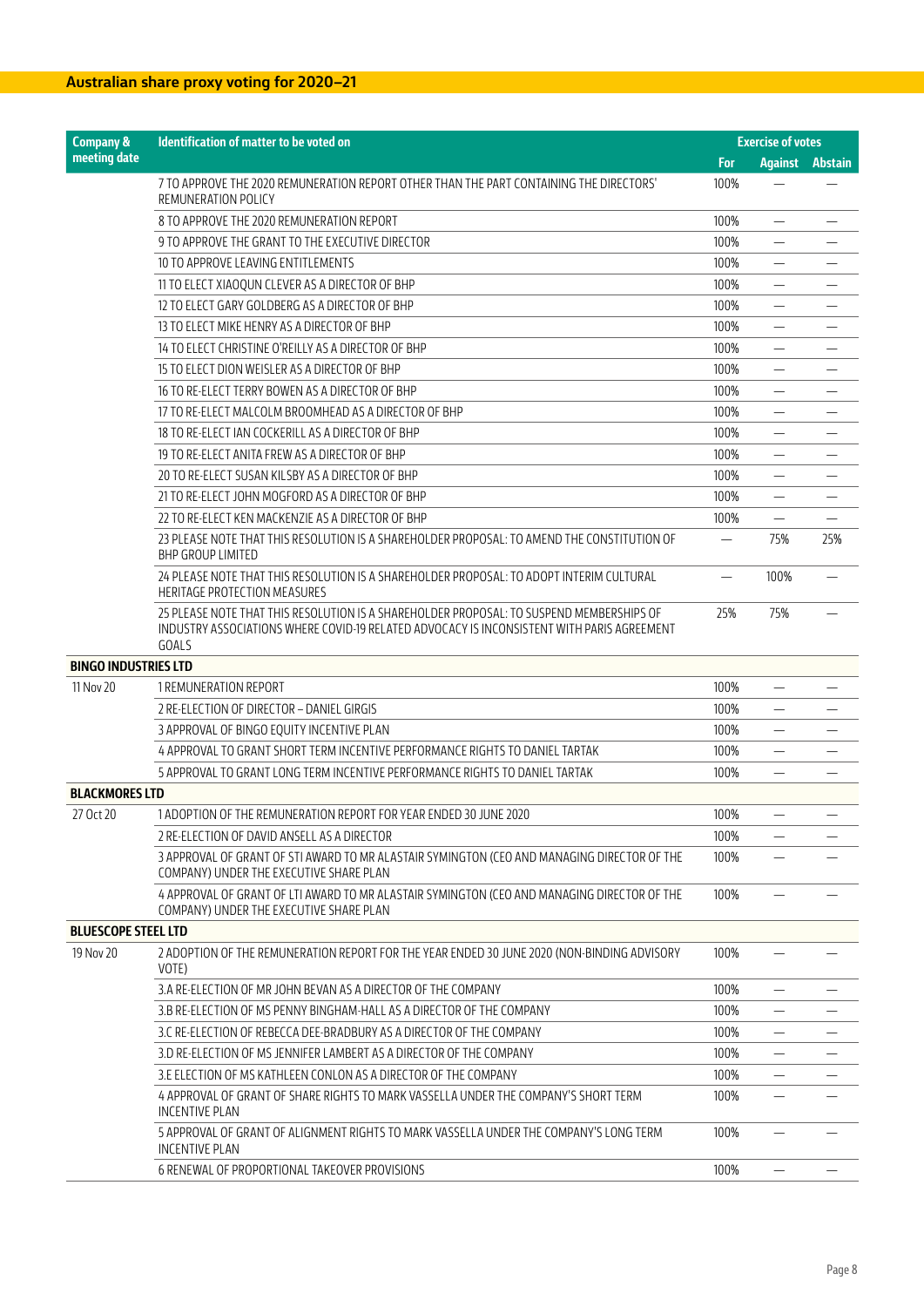| <b>Company &amp;</b>         | Identification of matter to be voted on                                                                                                                                                                                                                                                                                                                                                                                                                                                                                                                                                                                 |          | <b>Exercise of votes</b> |                |
|------------------------------|-------------------------------------------------------------------------------------------------------------------------------------------------------------------------------------------------------------------------------------------------------------------------------------------------------------------------------------------------------------------------------------------------------------------------------------------------------------------------------------------------------------------------------------------------------------------------------------------------------------------------|----------|--------------------------|----------------|
| meeting date                 |                                                                                                                                                                                                                                                                                                                                                                                                                                                                                                                                                                                                                         | For      | <b>Against</b>           | <b>Abstain</b> |
| <b>BORAL LTD</b>             |                                                                                                                                                                                                                                                                                                                                                                                                                                                                                                                                                                                                                         |          |                          |                |
| 27 Oct 20                    | 2.1 RE-ELECTION OF KATHRYN FAGG AS A DIRECTOR                                                                                                                                                                                                                                                                                                                                                                                                                                                                                                                                                                           | 93%      | 7%                       |                |
|                              | 2.2 RE-ELECTION OF PAUL RAYNER AS A DIRECTOR                                                                                                                                                                                                                                                                                                                                                                                                                                                                                                                                                                            | 7%       | 93%                      |                |
|                              | 2.3 ELECTION OF ROB SINDEL AS A DIRECTOR                                                                                                                                                                                                                                                                                                                                                                                                                                                                                                                                                                                | 100%     |                          |                |
|                              | 2.4 ELECTION OF DEBORAH O'TOOLE AS A DIRECTOR                                                                                                                                                                                                                                                                                                                                                                                                                                                                                                                                                                           | 100%     | $\overline{\phantom{0}}$ |                |
|                              | 2.5 ELECTION OF RYAN STOKES AS A DIRECTOR                                                                                                                                                                                                                                                                                                                                                                                                                                                                                                                                                                               | 7%       | 93%                      |                |
|                              | 2.6 ELECTION OF RICHARD RICHARDS AS A DIRECTOR                                                                                                                                                                                                                                                                                                                                                                                                                                                                                                                                                                          |          | $\overline{\phantom{0}}$ | 100%           |
|                              | 3 REMUNERATION REPORT                                                                                                                                                                                                                                                                                                                                                                                                                                                                                                                                                                                                   | 100%     | -                        | —              |
|                              | 4 AWARD OF LTI RIGHTS TO ZLATKO TODORCEVSKI, CEO & MANAGING DIRECTOR                                                                                                                                                                                                                                                                                                                                                                                                                                                                                                                                                    | 100%     | $\overline{\phantom{0}}$ |                |
|                              | 5 AWARD OF FIXED EQUITY RIGHTS TO ZLATKO TODORCEVSKI, CEO & MANAGING DIRECTOR                                                                                                                                                                                                                                                                                                                                                                                                                                                                                                                                           | 100%     |                          |                |
| <b>BRAMBLES LTD</b>          |                                                                                                                                                                                                                                                                                                                                                                                                                                                                                                                                                                                                                         |          |                          |                |
| 8 Oct 20                     | 2 TO ADOPT THE REMUNERATION REPORT FOR BRAMBLES AND THE GROUP FOR THE YEAR ENDED 30 JUNE 2020                                                                                                                                                                                                                                                                                                                                                                                                                                                                                                                           | 100%     |                          |                |
|                              | 3 THAT MR JOHN PATRICK MULLEN BE ELECTED TO THE BOARD OF BRAMBLES                                                                                                                                                                                                                                                                                                                                                                                                                                                                                                                                                       | 100%     | $\equiv$                 |                |
|                              | 4 THAT DR NORA LIA SCHEINKESTEL BE ELECTED TO THE BOARD OF BRAMBLES                                                                                                                                                                                                                                                                                                                                                                                                                                                                                                                                                     | 100%     |                          |                |
|                              | 5 THAT MR KENNETH STANLEY MCCALL BE ELECTED TO THE BOARD OF BRAMBLES                                                                                                                                                                                                                                                                                                                                                                                                                                                                                                                                                    | 100%     | $\overline{\phantom{0}}$ |                |
|                              | 6 THAT MS TAHIRA HASSAN BE RE-ELECTED TO THE BOARD OF BRAMBLES                                                                                                                                                                                                                                                                                                                                                                                                                                                                                                                                                          | 100%     | $\overline{\phantom{0}}$ |                |
|                              | 7 THAT MS NESSA O'SULLIVAN BE RE-ELECTED TO THE BOARD OF BRAMBLES                                                                                                                                                                                                                                                                                                                                                                                                                                                                                                                                                       | 100%     |                          |                |
|                              | 8 THAT THE BRAMBLES LIMITED MYSHARE PLAN (THE MYSHARE PLAN), AND THE ISSUE OF SHARES UNDER THE<br>MYSHARE PLAN, BE APPROVED FOR ALL PURPOSES, INCLUDING FOR THE PURPOSE OF AUSTRALIAN SECURITIES<br>EXCHANGE LISTING RULE 7.2, EXCEPTION 13                                                                                                                                                                                                                                                                                                                                                                             | 100%     |                          |                |
|                              | 9 THAT THE PARTICIPATION BY MR GRAHAM CHIPCHASE UNTIL THE 2021 ANNUAL GENERAL MEETING IN THE<br>BRAMBLES LIMITED PERFORMANCE SHARE PLAN IN THE MANNER SET OUT IN THE EXPLANATORY NOTES<br>ACCOMPANYING THIS NOTICE OF MEETING BE APPROVED FOR ALL PURPOSES INCLUDING FOR THE PURPOSE OF<br>AUSTRALIAN SECURITIES EXCHANGE LISTING RULE 10.14                                                                                                                                                                                                                                                                            | 100%     |                          |                |
|                              | 10 THAT THE PARTICIPATION BY MS NESSA O'SULLIVAN UNTIL THE 2021 ANNUAL GENERAL MEETING IN THE<br>BRAMBLES LIMITED PERFORMANCE SHARE PLAN IN THE MANNER SET OUT IN THE EXPLANATORY NOTES<br>ACCOMPANYING THIS NOTICE OF MEETING BE APPROVED FOR ALL PURPOSES INCLUDING FOR THE PURPOSE OF<br>AUSTRALIAN SECURITIES EXCHANGE LISTING RULE 10.14                                                                                                                                                                                                                                                                           | 100%     |                          |                |
|                              | 11 THAT THE PARTICIPATION BY MS NESSA O'SULLIVAN UNTIL 8 OCTOBER 2023 IN THE BRAMBLES LIMITED<br>MYSHARE PLAN IN THE MANNER SET OUT IN THE EXPLANATORY NOTES ACCOMPANYING THIS NOTICE OF<br>MEETING BE APPROVED FOR ALL PURPOSES INCLUDING THE PURPOSE OF AUSTRALIAN SECURITIES EXCHANGE<br>LISTING RULE 10.14                                                                                                                                                                                                                                                                                                          | 100%     |                          |                |
|                              | 12 THAT FOR THE PURPOSES OF SECTION 257C OF THE CORPORATIONS ACT AND FOR ALL OTHER PURPOSES,<br>SHAREHOLDERS AUTHORISE AND APPROVE THE ON-MARKET BUY-BACK OF UP TO 150,400,000 FULLY PAID<br>ORDINARY SHARES IN THE COMPANY (REPRESENTING APPROXIMATELY 10% OF THE COMPANY'S ISSUED<br>SHARES AS AT 26 AUGUST 2020) IN THE 12 MONTH PERIOD FOLLOWING THE APPROVAL OF THIS RESOLUTION,<br>PURSUANT TO AN ON-MARKET BUY-BACK CONDUCTED IN ACCORDANCE WITH THE REQUIREMENTS OF THE<br>ASX LISTING RULES AND THE CORPORATIONS ACT ON THE TERMS AS DESCRIBED IN THE EXPLANATORY NOTES<br>ACCOMPANYING THIS NOTICE OF MEETING | 100%     |                          |                |
| <b>BRAVURA SOLUTIONS LTD</b> |                                                                                                                                                                                                                                                                                                                                                                                                                                                                                                                                                                                                                         |          |                          |                |
| 24 Nov 20                    | 1 ADOPTION OF THE REMUNERATION REPORT                                                                                                                                                                                                                                                                                                                                                                                                                                                                                                                                                                                   | 100%     |                          |                |
|                              | 2 RE-ELECTION OF MS ALEXA HENDERSON AS A DIRECTOR                                                                                                                                                                                                                                                                                                                                                                                                                                                                                                                                                                       | 100%     |                          |                |
|                              | 3 RATIFICATION OF APPOINTMENT OF MS LIBBY ROY AS A DIRECTOR                                                                                                                                                                                                                                                                                                                                                                                                                                                                                                                                                             | 100%     |                          |                |
|                              | 4 APPROVAL FOR THE GRANTING OF PERFORMANCE RIGHTS TO A DIRECTOR - MR TONY KLIM (CEO)                                                                                                                                                                                                                                                                                                                                                                                                                                                                                                                                    | 100%     |                          |                |
|                              | 5 APPROVAL FOR THE GRANTING OF PERFORMANCE RIGHTS TO A DIRECTOR – MR MARTIN DEDA (CFO)                                                                                                                                                                                                                                                                                                                                                                                                                                                                                                                                  | 100%     |                          |                |
| <b>BREVILLE GROUP LTD</b>    |                                                                                                                                                                                                                                                                                                                                                                                                                                                                                                                                                                                                                         |          |                          |                |
| 12 Nov 20                    | 2 REMUNERATION REPORT                                                                                                                                                                                                                                                                                                                                                                                                                                                                                                                                                                                                   | 100%     | —                        |                |
|                              | 3 RE-ELECTION OF TIM ANTONIE                                                                                                                                                                                                                                                                                                                                                                                                                                                                                                                                                                                            | 100%     |                          |                |
|                              | 4 RE-ELECTION OF DEAN HOWELL                                                                                                                                                                                                                                                                                                                                                                                                                                                                                                                                                                                            | 100%     |                          |                |
|                              | 5 RATIFICATION OF PRIOR ISSUE OF PLACEMENT SHARES                                                                                                                                                                                                                                                                                                                                                                                                                                                                                                                                                                       | 100%     |                          |                |
| <b>BRICKWORKS LTD</b>        |                                                                                                                                                                                                                                                                                                                                                                                                                                                                                                                                                                                                                         |          |                          |                |
| 24 Nov 20                    | 2 TO ADOPT THE REMUNERATION REPORT FOR THE FINANCIAL YEAR ENDED 31 JULY 2020                                                                                                                                                                                                                                                                                                                                                                                                                                                                                                                                            | $\equiv$ | 100%                     |                |
|                              | 3 GRANT OF PERFORMANCE RIGHTS TO THE MANAGING DIRECTOR                                                                                                                                                                                                                                                                                                                                                                                                                                                                                                                                                                  | 100%     |                          |                |
|                              | 4.A RE-ELECTION OF MRS D. PAGE AS A DIRECTOR                                                                                                                                                                                                                                                                                                                                                                                                                                                                                                                                                                            | 100%     | —                        |                |
|                              | 4.B RE-ELECTION OF MS R. STUBBS AS A DIRECTOR                                                                                                                                                                                                                                                                                                                                                                                                                                                                                                                                                                           | 100%     |                          |                |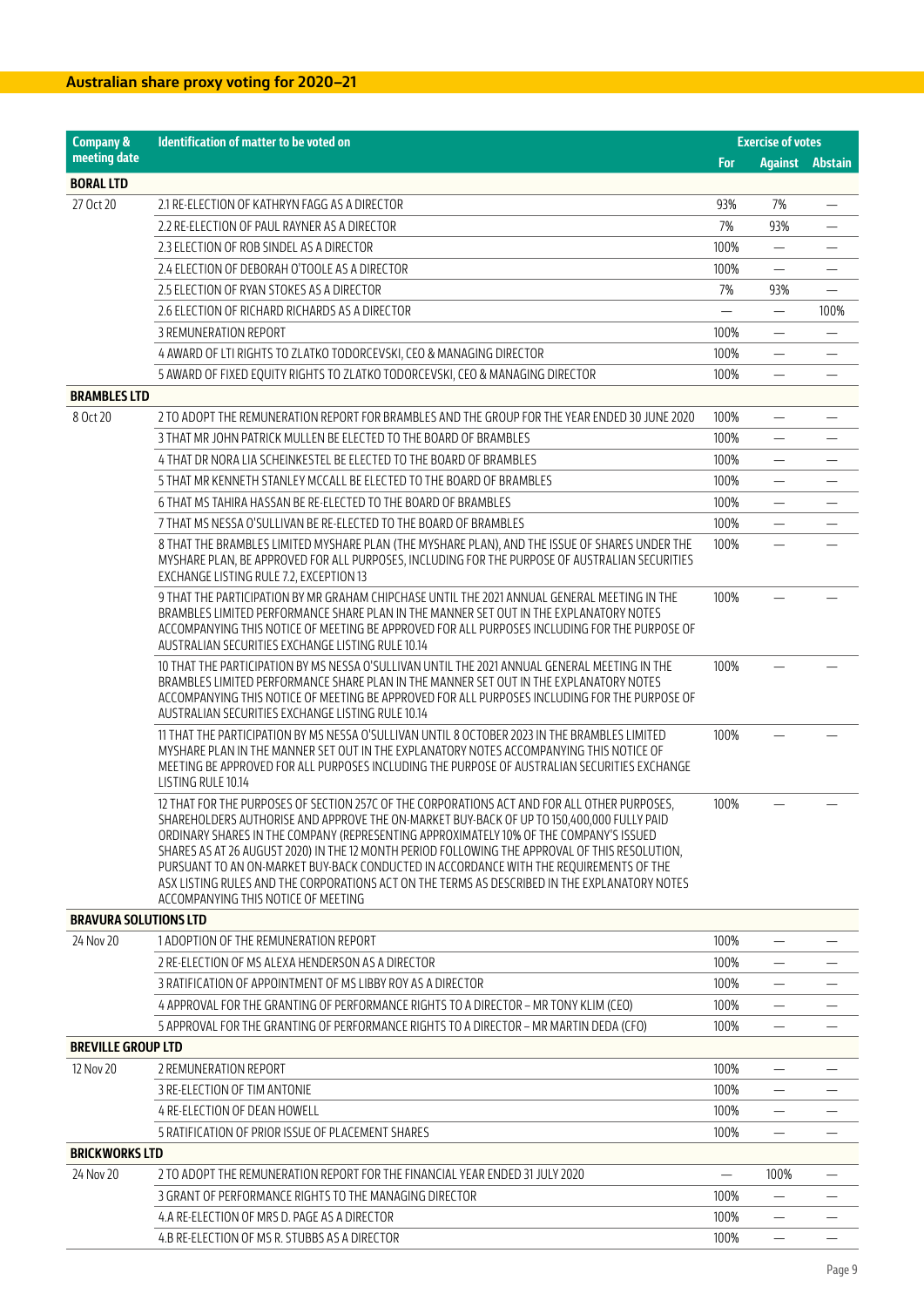| <b>Company &amp;</b>            | Identification of matter to be voted on                                                                                                                                                     |            | <b>Exercise of votes</b>       |                          |
|---------------------------------|---------------------------------------------------------------------------------------------------------------------------------------------------------------------------------------------|------------|--------------------------------|--------------------------|
| meeting date                    |                                                                                                                                                                                             | <b>For</b> | <b>Against</b>                 | Abstain                  |
| <b>CARBON REVOLUTION LTD</b>    |                                                                                                                                                                                             |            |                                |                          |
| 6 Nov 20                        | 2 RE-ELECTION OF DIRECTOR - LUCIA CADE                                                                                                                                                      | 100%       |                                |                          |
|                                 | 3 REMUNERATION REPORT                                                                                                                                                                       | 100%       |                                |                          |
|                                 | 4 NON-EXECUTIVE DIRECTOR FEE SACRIFICE SCHEME                                                                                                                                               | 100%       |                                |                          |
|                                 | 5 GRANT OF RIGHTS TO CHIEF EXECUTIVE OFFICER PURSUANT TO FY20 STI SCHEME                                                                                                                    | 100%       |                                |                          |
|                                 | 6 GRANT OF RIGHTS TO CHIEF EXECUTIVE OFFICER PURSUANT TO FY21 RIGHTS (SALARY PURCHASE) SCHEME                                                                                               | 100%       |                                |                          |
|                                 | 7 RATIFICATION OF ISSUE OF THE PLACEMENT SHARES                                                                                                                                             | 100%       |                                |                          |
|                                 | 8 APPOINTMENT OF AUDITOR: DELOITTE TOUCHE TOHMATSU                                                                                                                                          | 100%       |                                |                          |
| <b>CARSALES.COM LTD</b>         |                                                                                                                                                                                             |            |                                |                          |
| 30 Oct 20                       | 2 ADOPTION OF FY20 REMUNERATION REPORT                                                                                                                                                      | 100%       |                                |                          |
|                                 | 3.A RE-ELECTION OF DIRECTOR - MR PATRICK O'SULLIVAN                                                                                                                                         | 100%       |                                |                          |
|                                 | 3.B RE-ELECTION OF DIRECTOR – MR WALTER JAMES PISCIOTTA OAM                                                                                                                                 | 91%        | 9%                             | $\overline{\phantom{0}}$ |
|                                 | 4.A FY21-23 GRANT OF PERFORMANCE RIGHTS TO THE MD AND CEO                                                                                                                                   | 100%       | $\overline{\phantom{0}}$       |                          |
|                                 | 4.B FY20-22 GRANT OF OPTIONS AND PERFORMANCE RIGHTS TO THE MD AND CEO                                                                                                                       | 100%       |                                |                          |
|                                 | 5 CONDITIONAL SPILL RESOLUTION: SUBJECT TO AND CONDITIONAL ON AT LEAST 25% OF THE VOTES CAST<br>ON ITEM 2, BEING CAST AGAINST THE ADOPTION OF THE COMPANY'S REMUNERATION REPORT FOR THE     |            | 100%                           |                          |
|                                 | FINANCIAL YEAR ENDED 30 JUNE 2020: A. AN EXTRAORDINARY GENERAL MEETING OF THE COMPANY (SPILL                                                                                                |            |                                |                          |
|                                 | MEETING) BE HELD WITHIN 90 DAYS OF THIS RESOLUTION; B. ALL OF THE NON-EXECUTIVE DIRECTORS IN<br>OFFICE WHEN THE RESOLUTION TO APPROVE THE DIRECTORS' REPORT FOR THE FINANCIAL YEAR ENDED 30 |            |                                |                          |
|                                 | JUNE 2020 WAS PASSED AND WHO REMAIN IN OFFICE AT THE TIME OF THE SPILL MEETING, CEASE TO HOLD                                                                                               |            |                                |                          |
|                                 | OFFICE IMMEDIATELY BEFORE THE END OF THE SPILL MEETING; AND C. RESOLUTIONS TO APPOINT PERSONS TO                                                                                            |            |                                |                          |
|                                 | OFFICES THAT WILL BE VACATED IMMEDIATELY BEFORE THE END OF THE SPILL MEETING ARE PUT TO THE VOTE<br>AT THE SPILL MEETING                                                                    |            |                                |                          |
|                                 | <b>CATAPULT GROUP INTERNATIONAL LTD</b>                                                                                                                                                     |            |                                |                          |
| 17 Nov 20                       | 3.A ELECTION OF MICHELLE GUTHRIE AS A DIRECTOR                                                                                                                                              | 100%       |                                |                          |
|                                 | 3.B RE-ELECTION OF SHAUN HOLTHOUSE AS A DIRECTOR                                                                                                                                            | 100%       |                                |                          |
|                                 | 4 ADOPTION OF THE REMUNERATION REPORT                                                                                                                                                       | 100%       |                                |                          |
|                                 | 5 APPROVAL OF THE COMPANY'S EMPLOYEE SHARE PLAN                                                                                                                                             | 100%       |                                |                          |
|                                 | 6 AMENDMENTS TO THE EXPIRY DATE OF OPTIONS ISSUED TO MR JAMES ORLANDO                                                                                                                       | 100%       |                                |                          |
|                                 | 7 AMENDMENTS TO THE CONSTITUTION TO PERMIT VIRTUAL AND HYBRID AGMS                                                                                                                          | 100%       | $\qquad \qquad \longleftarrow$ |                          |
|                                 | 8 RENEWAL OF PROPORTIONAL TAKEOVER PROVISIONS IN THE CONSTITUTION                                                                                                                           | 100%       |                                |                          |
|                                 | 9 NON-EXECUTIVE DIRECTOR REMUNERATION                                                                                                                                                       | 100%       |                                |                          |
| <b>CENTURIA INDUSTRIAL REIT</b> |                                                                                                                                                                                             |            |                                |                          |
| 24 Aug 20                       | 2 AMENDMENT TO CIP CONSTITUTION                                                                                                                                                             | 100%       | $\qquad \qquad -$              |                          |
| 10 Mar 21                       | 1 RATIFICATION OF PRIOR ISSUE OF SECURITIES PURSUANT TO THE INSTITUTIONAL PLACEMENT                                                                                                         | 100%       |                                |                          |
| (OGM)                           |                                                                                                                                                                                             |            |                                |                          |
| <b>CHALLENGER LTD</b>           |                                                                                                                                                                                             |            |                                |                          |
| 29 Oct 20                       | 2.A TO RE-ELECT MR STEVEN GREGG AS A DIRECTOR                                                                                                                                               |            | 100%                           |                          |
|                                 | 2.B TO RE-ELECT MS JOANNE STEPHENSON AS A DIRECTOR                                                                                                                                          | 100%       |                                |                          |
|                                 | 3 TO ADOPT THE REMUNERATION REPORT                                                                                                                                                          | 100%       |                                |                          |
|                                 | 4 GRANT OF LONG TERM HURDLED PERFORMANCE SHARE RIGHTS TO THE CHIEF EXECUTIVE OFFICER                                                                                                        | 100%       |                                |                          |
|                                 | 5 RATIFICATION OF THE ISSUE OF INSTITUTIONAL PLACEMENT SHARES                                                                                                                               | 100%       |                                |                          |
|                                 | 6 APPROVAL OF THE ISSUE OF CHALLENGER CAPITAL NOTES 3                                                                                                                                       | 100%       |                                |                          |
|                                 | 7 ADOPTION OF NEW CONSTITUTION                                                                                                                                                              | 100%       |                                |                          |
|                                 | 8 INSERTION OF PROPORTIONAL TAKEOVER PROVISIONS                                                                                                                                             | 100%       |                                |                          |
| <b>CHARTER HALL GROUP</b>       |                                                                                                                                                                                             |            |                                |                          |
| 12 Nov 20                       | 2 RE-ELECTION OF DIRECTOR - MR DAVID ROSS                                                                                                                                                   | 82%        | 18%                            |                          |
|                                 | 3 ADOPTION OF REMUNERATION REPORT                                                                                                                                                           | 100%       |                                |                          |
|                                 | 4 ISSUE OF SERVICE RIGHTS TO MR DAVID HARRISON - PERFORMANCE RIGHTS AND OPTIONS PLAN (DEFERRED<br>PORTION OF SHORT TERM INCENTIVE (STI) FOR FY20)                                           | 100%       |                                |                          |
|                                 | 5 ISSUE OF PERFORMANCE RIGHTS TO MR DAVID HARRISON - PERFORMANCE RIGHTS AND OPTIONS PLAN<br>(LONG TERM INCENTIVE (LTI))                                                                     | 100%       |                                |                          |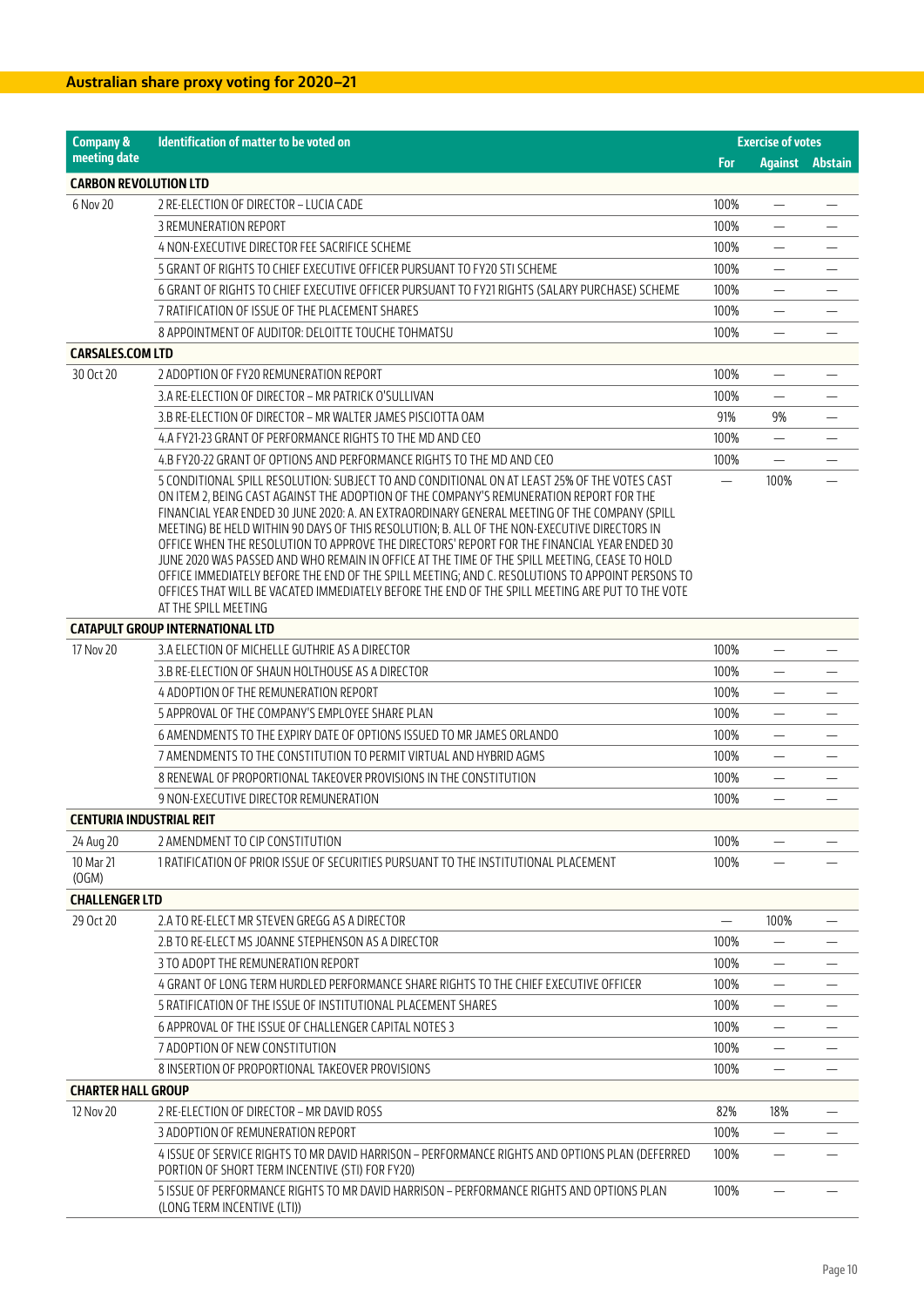| <b>Company &amp;</b>            | Identification of matter to be voted on                                                                                                                                                                                                                                                                                                                                                                                                                                                                                                                                                                    |                          | <b>Exercise of votes</b>       |         |
|---------------------------------|------------------------------------------------------------------------------------------------------------------------------------------------------------------------------------------------------------------------------------------------------------------------------------------------------------------------------------------------------------------------------------------------------------------------------------------------------------------------------------------------------------------------------------------------------------------------------------------------------------|--------------------------|--------------------------------|---------|
| meeting date                    |                                                                                                                                                                                                                                                                                                                                                                                                                                                                                                                                                                                                            | For                      | <b>Against</b>                 | Abstain |
|                                 | <b>CHARTER HALL LONG WALE REIT</b>                                                                                                                                                                                                                                                                                                                                                                                                                                                                                                                                                                         |                          |                                |         |
| 22 Oct 20                       | 1 THAT MR GLENN FRASER, A DIRECTOR OF CHARTER HALL WALE LIMITED BE RE-ELECTED AS A DIRECTOR OF<br>CHARTER HALL WALE LIMITED                                                                                                                                                                                                                                                                                                                                                                                                                                                                                | 100%                     |                                |         |
|                                 | 2 TO RATIFY, FOR THE PURPOSES OF LISTING RULE 7.4 AND FOR ALL OTHER PURPOSES, THE ISSUE OF<br>12,320,329 STAPLED SECURITIES BY CHARTER HALL LONG WALE REIT AT AUD4.87 PER STAPLED SECURITY ON<br>16 SEPTEMBER 2020 TO CERTAIN INSTITUTIONAL, PROFESSIONAL AND OTHER WHOLESALE INVESTORS UNDER<br>AN INSTITUTIONAL PLACEMENT FOR THE PURPOSES AND ON THE TERMS SET OUT IN THE EXPLANATORY<br>MEMORANDUM IN THE NOTICE OF MEETING CONVENING THIS MEETING                                                                                                                                                     | 100%                     |                                |         |
| 5 Feb 21<br>(EGM)               | 1 RATIFICATION OF INSTITUTIONAL PLACEMENT                                                                                                                                                                                                                                                                                                                                                                                                                                                                                                                                                                  | 100%                     |                                |         |
| <b>CHARTER HALL RETAIL REIT</b> |                                                                                                                                                                                                                                                                                                                                                                                                                                                                                                                                                                                                            |                          |                                |         |
| 9 Jul 20<br>(EGM)               | 1 RATIFICATION OF INSTITUTIONAL PLACEMENT                                                                                                                                                                                                                                                                                                                                                                                                                                                                                                                                                                  |                          |                                | 100%    |
| 10 Nov 20                       | 1 RE-ELECTION OF INDEPENDENT DIRECTOR: MR MICHAEL GORMAN                                                                                                                                                                                                                                                                                                                                                                                                                                                                                                                                                   | 100%                     |                                |         |
| <b>CHORUS LTD</b>               |                                                                                                                                                                                                                                                                                                                                                                                                                                                                                                                                                                                                            |                          |                                |         |
| 6 Nov 20                        | 1 THAT MS PRUE FLACKS BE RE-ELECTED AS A CHORUS DIRECTOR                                                                                                                                                                                                                                                                                                                                                                                                                                                                                                                                                   | 100%                     |                                |         |
|                                 | 2 THAT MR JACK MATTHEWS BE RE-ELECTED AS A CHORUS DIRECTOR                                                                                                                                                                                                                                                                                                                                                                                                                                                                                                                                                 | 100%                     | $\qquad \qquad \longleftarrow$ |         |
|                                 | 3 THAT MS KATE JORGENSEN BE ELECTED AS A CHORUS DIRECTOR                                                                                                                                                                                                                                                                                                                                                                                                                                                                                                                                                   | 100%                     |                                |         |
|                                 | 4 THAT THE BOARD OF CHORUS LIMITED BE AUTHORISED TO FIX THE FEES AND EXPENSES OF KPMG AS                                                                                                                                                                                                                                                                                                                                                                                                                                                                                                                   | 100%                     |                                |         |
|                                 | <b>AUDITOR</b>                                                                                                                                                                                                                                                                                                                                                                                                                                                                                                                                                                                             |                          |                                |         |
| <b>CIMIC GROUP LTD</b>          |                                                                                                                                                                                                                                                                                                                                                                                                                                                                                                                                                                                                            |                          |                                |         |
| 14 Apr 21                       | 2 REMUNERATION REPORT                                                                                                                                                                                                                                                                                                                                                                                                                                                                                                                                                                                      | $\overline{\phantom{0}}$ | 100%                           |         |
|                                 | 3.1 TO RE-ELECT RUSSELL CHENU AS A DIRECTOR                                                                                                                                                                                                                                                                                                                                                                                                                                                                                                                                                                | 100%                     | $\equiv$                       |         |
|                                 | 3.2 TO RE-ELECT PETER SASSENFELD AS A DIRECTOR                                                                                                                                                                                                                                                                                                                                                                                                                                                                                                                                                             |                          | 100%                           |         |
|                                 | 3.3 TO RE-ELECT KATHRYN SPARGO AS A DIRECTOR                                                                                                                                                                                                                                                                                                                                                                                                                                                                                                                                                               | 100%                     |                                |         |
|                                 | 4 AMENDMENTS TO CONSTITUTION                                                                                                                                                                                                                                                                                                                                                                                                                                                                                                                                                                               | 100%                     |                                |         |
|                                 | <b>CLEANAWAY WASTE MANAGEMENT LTD</b>                                                                                                                                                                                                                                                                                                                                                                                                                                                                                                                                                                      |                          |                                |         |
| 14 Oct 20                       | 2 REMUNERATION REPORT                                                                                                                                                                                                                                                                                                                                                                                                                                                                                                                                                                                      |                          | 100%                           |         |
|                                 | 3.A RE-ELECTION OF PHILIPPE ETIENNE AS A DIRECTOR OF THE COMPANY                                                                                                                                                                                                                                                                                                                                                                                                                                                                                                                                           | 100%                     |                                |         |
|                                 | 3.B RE-ELECTION OF TERRY SINCLAIR AS A DIRECTOR OF THE COMPANY                                                                                                                                                                                                                                                                                                                                                                                                                                                                                                                                             | $\qquad \qquad -$        | 100%                           | —       |
|                                 | 3.C ELECTION OF SAMANTHA HOGG AS A DIRECTOR OF THE COMPANY                                                                                                                                                                                                                                                                                                                                                                                                                                                                                                                                                 | 100%                     |                                |         |
|                                 | 5 INCREASE IN NON-EXECUTIVE DIRECTOR AGGREGATE FEE POOL                                                                                                                                                                                                                                                                                                                                                                                                                                                                                                                                                    | 100%                     |                                |         |
|                                 | <b>CLINUVEL PHARMACEUTICALS LTD</b>                                                                                                                                                                                                                                                                                                                                                                                                                                                                                                                                                                        |                          |                                |         |
| 11 Nov 20                       | 1 ADOPTION OF THE REMUNERATION REPORT                                                                                                                                                                                                                                                                                                                                                                                                                                                                                                                                                                      | 100%                     |                                |         |
|                                 | 2 RE-ELECTION OF MR WILLEM BLIJDORP                                                                                                                                                                                                                                                                                                                                                                                                                                                                                                                                                                        | 100%                     |                                |         |
|                                 | 3 RE-ELECTION OF PROF JEFFREY ROSENFELD                                                                                                                                                                                                                                                                                                                                                                                                                                                                                                                                                                    | 100%                     |                                |         |
| <b>COCA-COLA AMATIL LTD</b>     |                                                                                                                                                                                                                                                                                                                                                                                                                                                                                                                                                                                                            |                          |                                |         |
| 16 Apr 21<br>(SM)               | 1 THAT, PURSUANT TO AND IN ACCORDANCE WITH THE PROVISIONS OF SECTION 411 OF THE CORPORATIONS<br>ACT 2001 (CTH), THE SCHEME OF ARRANGEMENT PROPOSED BETWEEN COCA-COLA AMATIL LIMITED AND THE<br>HOLDERS OF ITS ORDINARY SHARES (OTHER THAN CERTAIN EXCLUDED SHAREHOLDERS), AS CONTAINED IN<br>AND MORE PARTICULARLY DESCRIBED IN THE SCHEME BOOKLET OF WHICH THE NOTICE CONVENING THIS<br>MEETING FORMS PART, IS AGREED TO, WITH OR WITHOUT ALTERATIONS OR CONDITIONS AS APPROVED BY THE<br>SUPREME COURT OF NEW SOUTH WALES TO WHICH COCA-COLA AMATIL LIMITED AND COCA-COLA EUROPEAN<br>PARTNERS PLC AGREE | 100%                     |                                |         |
| <b>COCHLEAR LTD</b>             |                                                                                                                                                                                                                                                                                                                                                                                                                                                                                                                                                                                                            |                          |                                |         |
| 20 Oct 20                       | 1.1 TO RECEIVE THE COMPANY'S FINANCIAL REPORT, THE DIRECTORS' REPORT AND THE AUDITOR'S REPORT IN<br>RESPECT OF THE FINANCIAL YEAR ENDED 30 JUNE 2020                                                                                                                                                                                                                                                                                                                                                                                                                                                       | 100%                     |                                |         |
|                                 | 2.1 TO ADOPT THE COMPANY'S REMUNERATION REPORT IN RESPECT OF THE FINANCIAL YEAR ENDED 30 JUNE<br>2020                                                                                                                                                                                                                                                                                                                                                                                                                                                                                                      | 100%                     | $\overline{\phantom{0}}$       |         |
|                                 | 3.1 TO RE-ELECT MR ANDREW DENVER AS A DIRECTOR OF THE COMPANY                                                                                                                                                                                                                                                                                                                                                                                                                                                                                                                                              | 86%                      | 14%                            |         |
|                                 | 3.2 TO RE-ELECT PROF BRUCE ROBINSON AS A DIRECTOR OF THE COMPANY                                                                                                                                                                                                                                                                                                                                                                                                                                                                                                                                           | 86%                      | 14%                            |         |
|                                 | 3.3 TO RE-ELECT MR MICHAEL DANIELL AS A DIRECTOR OF THE COMPANY                                                                                                                                                                                                                                                                                                                                                                                                                                                                                                                                            | 86%                      | 14%                            |         |
|                                 | 4.1 PLEASE NOTE THAT THIS RESOLUTION IS A SHAREHOLDER PROPOSAL: TO ELECT MR STEPHEN MAYNE AS A<br>DIRECTOR OF THE COMPANY                                                                                                                                                                                                                                                                                                                                                                                                                                                                                  |                          | 100%                           |         |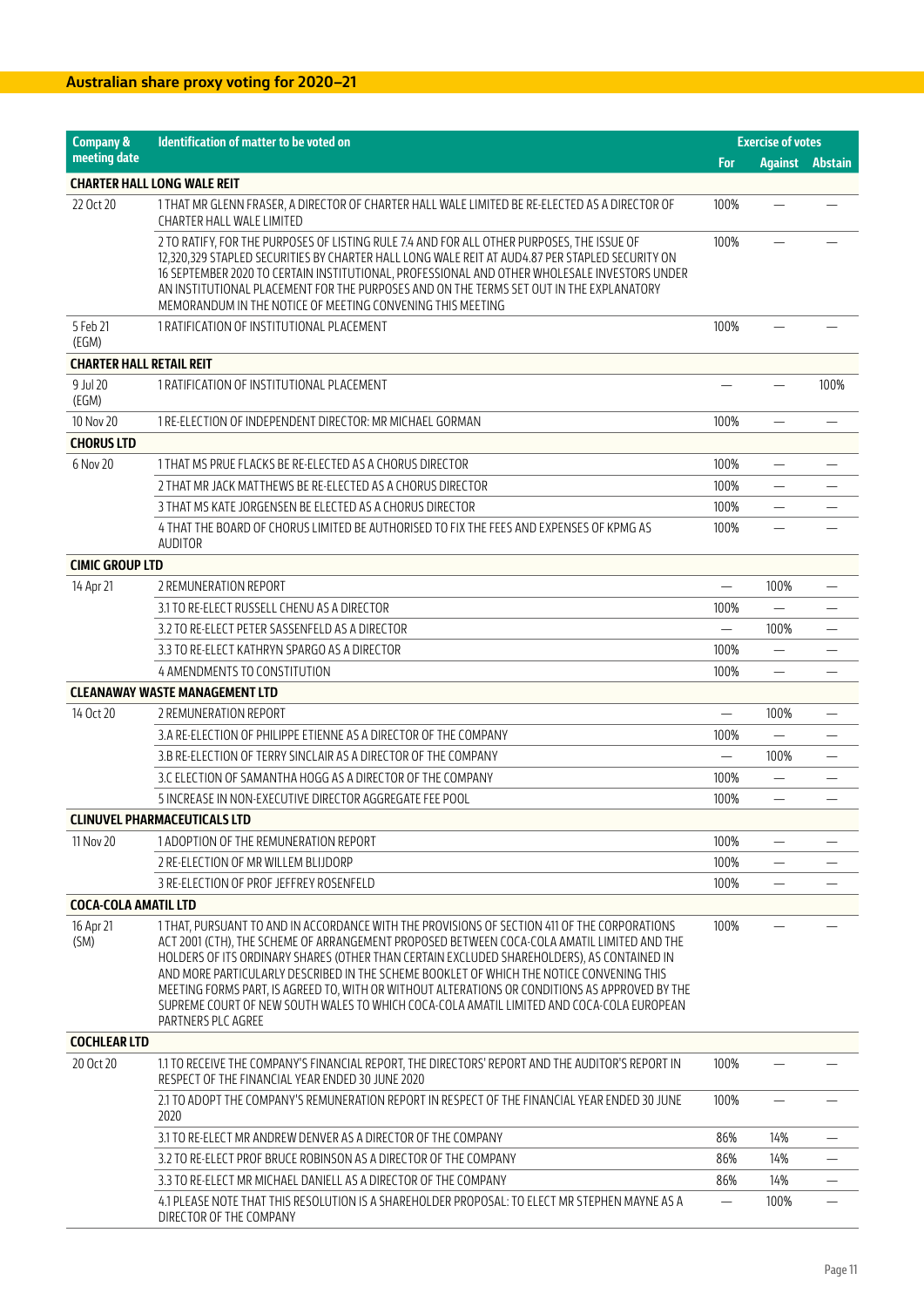| <b>Company &amp;</b>     | Identification of matter to be voted on                                                                                                                                                         |                          | <b>Exercise of votes</b>       |                          |
|--------------------------|-------------------------------------------------------------------------------------------------------------------------------------------------------------------------------------------------|--------------------------|--------------------------------|--------------------------|
| meeting date             |                                                                                                                                                                                                 | For                      | <b>Against</b>                 | <b>Abstain</b>           |
|                          | 5.1 TO APPROVE THE GRANT OF SECURITIES TO THE CEO & PRESIDENT MR DIG HOWITT UNDER THE COCHLEAR<br><b>EXECUTIVE INCENTIVE PLAN</b>                                                               | 100%                     |                                |                          |
|                          | 6.1 SPECIAL RESOLUTION TO REPLACE THE CONSTITUTION OF THE COMPANY                                                                                                                               | 100%                     |                                |                          |
|                          | 7.1 SPECIAL RESOLUTION TO INSERT PROPORTIONAL TAKEOVER PROVISIONS IN THE PROPOSED CONSTITUTION                                                                                                  | 100%                     | -                              |                          |
| <b>COLES GROUP LTD</b>   |                                                                                                                                                                                                 |                          |                                |                          |
| 5 Nov 20                 | 2.1 ELECTION OF PAUL O'MALLEY AS A DIRECTOR                                                                                                                                                     | 100%                     |                                |                          |
|                          | 2.2 RE-ELECTION OF DAVID CHEESEWRIGHT AS A DIRECTOR                                                                                                                                             | 100%                     |                                |                          |
|                          | 2.3 RE-ELECTION OF WENDY STOPS AS A DIRECTOR                                                                                                                                                    | 100%                     | $\overline{\phantom{0}}$       |                          |
|                          | 3 ADOPTION OF THE REMUNERATION REPORT FOR THE YEAR ENDED 28 JUNE 2020                                                                                                                           | 100%                     |                                |                          |
|                          | 4 APPROVAL OF SHORT-TERM INCENTIVE GRANT OF STI SHARES TO THE MD AND CEO                                                                                                                        | 100%                     |                                |                          |
|                          | 5 APPROVAL OF LONG-TERM INCENTIVE GRANT OF PERFORMANCE RIGHTS TO THE MANAGING DIRECTOR AND<br>CHIEF EXECUTIVE OFFICER                                                                           | 100%                     |                                |                          |
| <b>COLLINS FOODS LTD</b> |                                                                                                                                                                                                 |                          |                                |                          |
| 27 Aug 20                | 2 ELECTION OF DIRECTOR - CHRISTINE HOLMAN                                                                                                                                                       | 100%                     | $\overline{\phantom{0}}$       |                          |
|                          | 3 RE-ELECTION OF DIRECTOR - RUSSELL TATE                                                                                                                                                        | 100%                     |                                |                          |
|                          | 4 ADOPTION OF REMUNERATION REPORT                                                                                                                                                               | 100%                     |                                |                          |
|                          | 5 RENEWAL OF SHAREHOLDER APPROVAL FOR LTIP                                                                                                                                                      | 100%                     |                                |                          |
|                          | 6 RENEWAL OF PROPORTIONAL TAKEOVER PROVISIONS IN CONSTITUTION                                                                                                                                   | 100%                     |                                |                          |
|                          | <b>COMMONWEALTH BANK OF AUSTRALIA</b>                                                                                                                                                           |                          |                                |                          |
| 13 Oct 20                | 2.1 RE-ELECTION OF DIRECTOR: MR ROB WHITFIELD AM                                                                                                                                                | 100%                     | $\overline{\phantom{0}}$       |                          |
|                          | 2.2 ELECTION OF DIRECTOR: MR SIMON MOUTTER                                                                                                                                                      | 100%                     | $\overline{\phantom{0}}$       |                          |
|                          | 3 ADOPTION OF THE 2020 REMUNERATION REPORT                                                                                                                                                      | 100%                     |                                |                          |
|                          | 4 GRANT OF SECURITIES TO THE CEO, MATT COMYN                                                                                                                                                    | 100%                     |                                |                          |
|                          | 5 PLEASE NOTE THAT THIS RESOLUTION IS A SHAREHOLDER PROPOSAL: TO AMEND THE CONSTITUTION OF THE<br>COMPANY TO INSERT BENEATH ARTICLE 10 THE FOLLOWING NEW CLAUSE 10A: '10A HIGH RISK INVESTMENTS | $\overline{\phantom{0}}$ | 100%                           |                          |
| <b>COMPUTERSHARE LTD</b> |                                                                                                                                                                                                 |                          |                                |                          |
| 11 Nov 20                | 2 RE-ELECTION OF MR JOSEPH VELLI AS A DIRECTOR                                                                                                                                                  | 100%                     |                                |                          |
|                          | 3 RE-ELECTION OF MS ABI CLELAND AS A DIRECTOR                                                                                                                                                   | 100%                     | —                              |                          |
|                          | <b>4 REMUNERATION REPORT</b>                                                                                                                                                                    | —                        | 100%                           |                          |
|                          | 5.A EQUITY GRANT TO THE CHIEF EXECUTIVE OFFICER - FY21 LTI GRANT                                                                                                                                | —                        | 100%                           | $\overline{\phantom{0}}$ |
| <b>COOPER ENERGY LTD</b> |                                                                                                                                                                                                 |                          |                                |                          |
| 12 Nov 20                | 1 ADOPTION OF REMUNERATION REPORT                                                                                                                                                               | 100%                     | $\qquad \qquad -$              |                          |
|                          | 2 RE-ELECTION OF MR HECTOR GORDON AS A DIRECTOR                                                                                                                                                 | 100%                     | —                              |                          |
|                          | 3 ELECTION OF MS VICTORIA BINNS AS A DIRECTOR                                                                                                                                                   | 100%                     | $\overline{\phantom{0}}$       |                          |
|                          | 4 ELECTION OF MR TIMOTHY BEDNALL AS A DIRECTOR                                                                                                                                                  | 100%                     |                                |                          |
|                          | 5 ISSUE OF RIGHTS TO MR DAVID MAXWELL, MANAGING DIRECTOR                                                                                                                                        | 100%                     |                                |                          |
|                          | 6 PLEASE NOTE THAT THIS RESOLUTION IS A SHAREHOLDER PROPOSAL: AMENDMENT TO THE CONSTITUTION:<br>CLAUSE 66A                                                                                      | $\overline{\phantom{0}}$ | $\qquad \qquad \longleftarrow$ | 100%                     |
|                          | 7 PLEASE NOTE THAT THIS RESOLUTION IS A SHAREHOLDER PROPOSAL: CAPITAL PROTECTION                                                                                                                | 100%                     |                                |                          |
|                          | <b>CORPORATE TRAVEL MANAGEMENT LTD</b>                                                                                                                                                          |                          |                                |                          |
| 27 Oct 20                | 1 REMUNERATION REPORT                                                                                                                                                                           | 100%                     |                                |                          |
|                          | 2.A ELECTION OF MR JONATHAN BRETT AS A DIRECTOR                                                                                                                                                 | 100%                     | $\overline{\phantom{0}}$       |                          |
|                          | 2.B RE-ELECTION OF MRS SOPHIA (SOPHIE) MITCHELL AS A DIRECTOR                                                                                                                                   | 100%                     | $\overline{\phantom{0}}$       |                          |
|                          | 2.C RE-ELECTION OF MR EWEN CROUCH AM AS A DIRECTOR                                                                                                                                              | 100%                     |                                |                          |
|                          | 3 APPROVAL OF THE COMPANY'S OMNIBUS INCENTIVE PLAN                                                                                                                                              | 100%                     |                                |                          |
|                          | 4.A APPROVAL OF GRANT OF 125,000 SHARE APPRECIATION RIGHTS TO MS LAURA RUFFLES                                                                                                                  | 6%                       | 94%                            |                          |
|                          | 4.B APPROVAL OF GRANT OF 62,500 SHARE APPRECIATION RIGHTS TO MS LAURA RUFFLES                                                                                                                   | 6%                       | 94%                            |                          |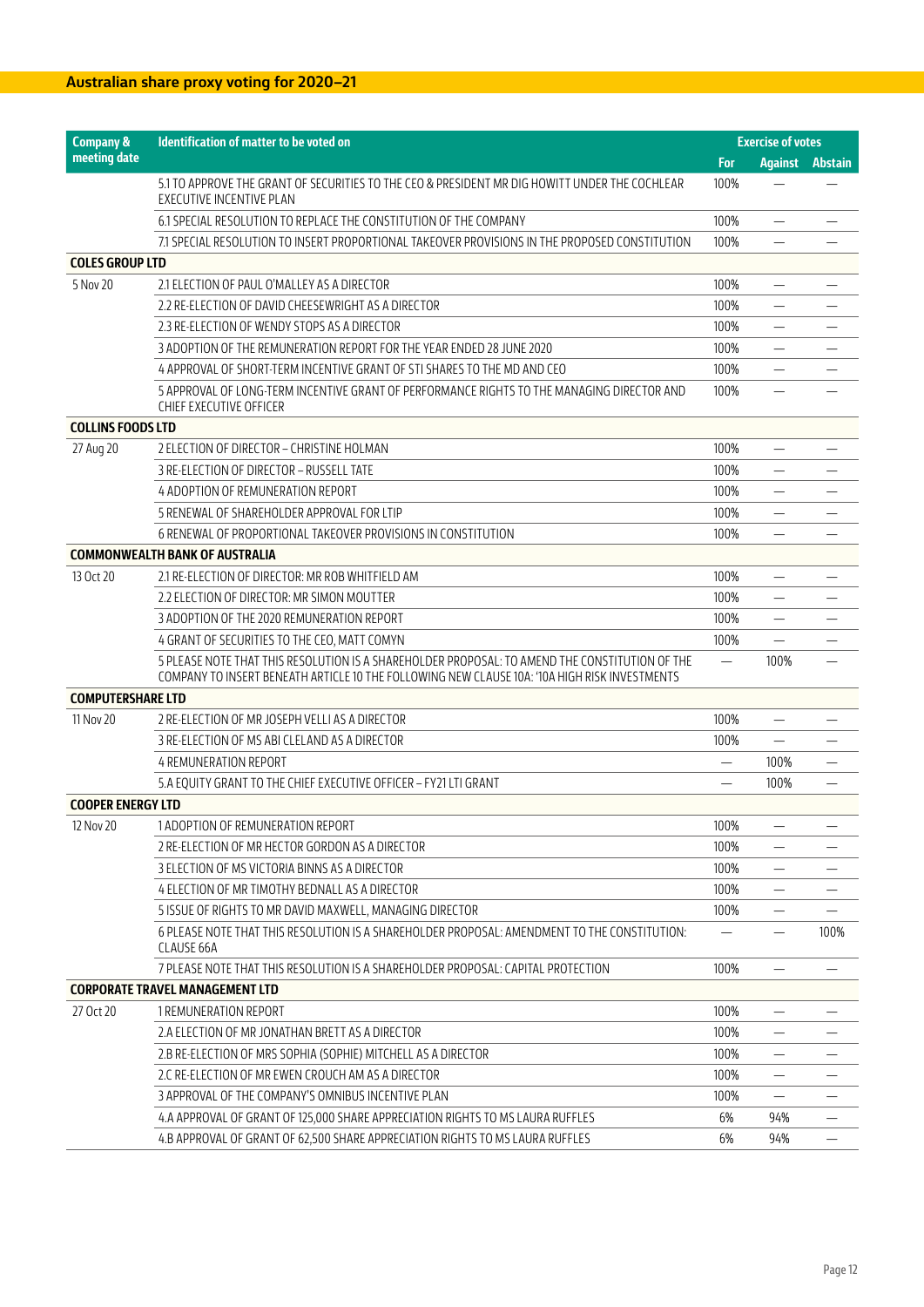| <b>Company &amp;</b>              | <b>Identification of matter to be voted on</b>                                                                                                                                                                                                                                                                                                                                                                                                                                                                                                                                                                                                                                                                                                                                                                                                                                                                                     |                          | <b>Exercise of votes</b> |                          |
|-----------------------------------|------------------------------------------------------------------------------------------------------------------------------------------------------------------------------------------------------------------------------------------------------------------------------------------------------------------------------------------------------------------------------------------------------------------------------------------------------------------------------------------------------------------------------------------------------------------------------------------------------------------------------------------------------------------------------------------------------------------------------------------------------------------------------------------------------------------------------------------------------------------------------------------------------------------------------------|--------------------------|--------------------------|--------------------------|
| meeting date                      |                                                                                                                                                                                                                                                                                                                                                                                                                                                                                                                                                                                                                                                                                                                                                                                                                                                                                                                                    | For                      |                          | <b>Against</b> Abstain   |
| <b>COSTA GROUP HOLDINGS LTD</b>   |                                                                                                                                                                                                                                                                                                                                                                                                                                                                                                                                                                                                                                                                                                                                                                                                                                                                                                                                    |                          |                          |                          |
| 27 May 21                         | 2 ADOPTION OF REMUNERATION REPORT                                                                                                                                                                                                                                                                                                                                                                                                                                                                                                                                                                                                                                                                                                                                                                                                                                                                                                  | 100%                     | $\overline{\phantom{0}}$ |                          |
|                                   | 3 RE-ELECTION OF PETER MARGIN AS A DIRECTOR                                                                                                                                                                                                                                                                                                                                                                                                                                                                                                                                                                                                                                                                                                                                                                                                                                                                                        | 100%                     | $\overline{\phantom{0}}$ |                          |
|                                   | 4 RE-ELECTION OF TIM GOLDSMITH AS A DIRECTOR                                                                                                                                                                                                                                                                                                                                                                                                                                                                                                                                                                                                                                                                                                                                                                                                                                                                                       | 100%                     |                          |                          |
|                                   | 5 GRANT OF MANAGING DIRECTOR'S CALENDAR YEAR 2021 ('CY21') STI PERFORMANCE RIGHTS                                                                                                                                                                                                                                                                                                                                                                                                                                                                                                                                                                                                                                                                                                                                                                                                                                                  | 100%                     |                          |                          |
|                                   | 6 GRANT OF MANAGING DIRECTOR'S CALENDAR YEAR 2021 ('CY21') LTI OPTIONS                                                                                                                                                                                                                                                                                                                                                                                                                                                                                                                                                                                                                                                                                                                                                                                                                                                             | 100%                     | —                        |                          |
| <b>CREDIT CORP GROUP LTD</b>      |                                                                                                                                                                                                                                                                                                                                                                                                                                                                                                                                                                                                                                                                                                                                                                                                                                                                                                                                    |                          |                          |                          |
| 5 Nov 20                          | 2.A TO RE-ELECT MS. LESLIE MARTIN AS A DIRECTOR                                                                                                                                                                                                                                                                                                                                                                                                                                                                                                                                                                                                                                                                                                                                                                                                                                                                                    | 100%                     |                          |                          |
|                                   | 2.B TO RE-ELECT MR. DONALD MCLAY AS A DIRECTOR                                                                                                                                                                                                                                                                                                                                                                                                                                                                                                                                                                                                                                                                                                                                                                                                                                                                                     | 100%                     | $\overline{\phantom{0}}$ |                          |
|                                   | 3 ADOPTION OF REMUNERATION REPORT                                                                                                                                                                                                                                                                                                                                                                                                                                                                                                                                                                                                                                                                                                                                                                                                                                                                                                  | 100%                     | $\overline{\phantom{0}}$ |                          |
| <b>CROMWELL PROPERTY GROUP</b>    |                                                                                                                                                                                                                                                                                                                                                                                                                                                                                                                                                                                                                                                                                                                                                                                                                                                                                                                                    |                          |                          |                          |
| 18 Sep 20<br>(EGM)                | 1 PLEASE NOTE THAT THIS RESOLUTION IS A SHAREHOLDER PROPOSAL: APPOINTMENT OF DR GARY WEISS AM<br>AS A DIRECTOR OF THE COMPANY                                                                                                                                                                                                                                                                                                                                                                                                                                                                                                                                                                                                                                                                                                                                                                                                      |                          | 100%                     |                          |
|                                   | 2 PLEASE NOTE THAT THIS RESOLUTION IS A SHAREHOLDER PROPOSAL: APPOINTMENT OF MR JOSEPH GERSH<br>AM AS A DIRECTOR OF THE COMPANY                                                                                                                                                                                                                                                                                                                                                                                                                                                                                                                                                                                                                                                                                                                                                                                                    | 100%                     |                          |                          |
| 18 Nov 20                         | 2 RE-ELECTION OF MR LEON BLITZ AS A DIRECTOR                                                                                                                                                                                                                                                                                                                                                                                                                                                                                                                                                                                                                                                                                                                                                                                                                                                                                       | 100%                     | $\overline{\phantom{0}}$ |                          |
|                                   | 3 RE-ELECTION OF MR ANDREW FAY AS A DIRECTOR                                                                                                                                                                                                                                                                                                                                                                                                                                                                                                                                                                                                                                                                                                                                                                                                                                                                                       | 100%                     |                          |                          |
|                                   | 4 ELECTION OF MR JOHN HUMPHREY AS A DIRECTOR                                                                                                                                                                                                                                                                                                                                                                                                                                                                                                                                                                                                                                                                                                                                                                                                                                                                                       | 100%                     | $\overline{\phantom{0}}$ |                          |
|                                   | 5 ADOPTION OF REMUNERATION REPORT                                                                                                                                                                                                                                                                                                                                                                                                                                                                                                                                                                                                                                                                                                                                                                                                                                                                                                  | 100%                     |                          |                          |
|                                   | 6 THAT, SUBJECT TO AND CONDITIONAL ON AT LEAST 25% OF THE VOTES CAST ON RESOLUTION 5 BEING CAST<br>AGAINST THE REMUNERATION REPORT OF CROMWELL CORPORATION LIMITED FOR THE FINANCIAL YEAR<br>ENDED 30 JUNE 2020, AS REQUIRED BY THE CORPORATIONS ACT 2001 (CTH): (A) AN EXTRAORDINARY GENERAL<br>MEETING OF THE COMPANY (SPILL MEETING) BE HELD WITHIN 90 DAYS OF THE PASSING OF THIS RESOLUTION;<br>(B) ALL OF THE DIRECTORS OF THE COMPANY IN OFFICE AT THE TIME WHEN THE BOARD RESOLUTION TO MAKE<br>THE DIRECTORS' REPORT FOR THE FINANCIAL YEAR ENDED 30 JUNE 2020 WAS PASSED (OTHER THAN THE<br>MANAGING DIRECTOR), AND WHO REMAIN IN OFFICE AT THE TIME OF THE SPILL MEETING, CEASE TO HOLD<br>OFFICE IMMEDIATELY BEFORE THE END OF THE SPILL MEETING; AND (C) RESOLUTIONS TO APPOINT PERSONS<br>TO OFFICES THAT WILL BE VACATED IMMEDIATELY BEFORE THE END OF THE SPILL MEETING BE PUT TO THE<br>VOTE AT THE SPILL MEETING | $\overline{\phantom{0}}$ | 100%                     |                          |
|                                   | 7 GRANT OF 2019 PERFORMANCE RIGHTS AND STAPLED SECURITIES TO CHIEF EXECUTIVE OFFICER                                                                                                                                                                                                                                                                                                                                                                                                                                                                                                                                                                                                                                                                                                                                                                                                                                               | 100%                     | $\overline{\phantom{0}}$ |                          |
|                                   | 8 GRANT OF 2020 PERFORMANCE RIGHTS AND STAPLED SECURITIES TO CHIEF EXECUTIVE OFFICER                                                                                                                                                                                                                                                                                                                                                                                                                                                                                                                                                                                                                                                                                                                                                                                                                                               | 100%                     |                          |                          |
| 12 Feb 21                         | 1 RE-ELECTION OF MS JANE TONGS AS A DIRECTOR                                                                                                                                                                                                                                                                                                                                                                                                                                                                                                                                                                                                                                                                                                                                                                                                                                                                                       | 100%                     | $\overline{\phantom{0}}$ |                          |
|                                   | 2 RE-ELECTION OF MS TANYA COX AS A DIRECTOR                                                                                                                                                                                                                                                                                                                                                                                                                                                                                                                                                                                                                                                                                                                                                                                                                                                                                        | 100%                     | -                        |                          |
|                                   | 3 RE-ELECTION OF MS LISA SCENNA AS A DIRECTOR                                                                                                                                                                                                                                                                                                                                                                                                                                                                                                                                                                                                                                                                                                                                                                                                                                                                                      | 100%                     |                          |                          |
|                                   | 4 ACCELERATED VESTING OF PERFORMANCE RIGHTS                                                                                                                                                                                                                                                                                                                                                                                                                                                                                                                                                                                                                                                                                                                                                                                                                                                                                        |                          | 100%                     | $\overline{\phantom{0}}$ |
|                                   | 5 PERFORMANCE RIGHTS NOT TO LAPSE DESPITE CEASING EMPLOYMENT                                                                                                                                                                                                                                                                                                                                                                                                                                                                                                                                                                                                                                                                                                                                                                                                                                                                       |                          | 100%                     |                          |
|                                   |                                                                                                                                                                                                                                                                                                                                                                                                                                                                                                                                                                                                                                                                                                                                                                                                                                                                                                                                    |                          |                          |                          |
| 22 Oct 20                         | 2.A RE-ELECTION OF DIRECTOR – MS JANE HALTON AO PSM                                                                                                                                                                                                                                                                                                                                                                                                                                                                                                                                                                                                                                                                                                                                                                                                                                                                                | 100%                     |                          |                          |
|                                   | 2.B RE-ELECTION OF DIRECTOR – PROFESSOR JOHN HORVATH AO                                                                                                                                                                                                                                                                                                                                                                                                                                                                                                                                                                                                                                                                                                                                                                                                                                                                            | $\overline{\phantom{0}}$ | 100%                     |                          |
|                                   | 2.C RE-ELECTION OF DIRECTOR - MR GUY JALLAND                                                                                                                                                                                                                                                                                                                                                                                                                                                                                                                                                                                                                                                                                                                                                                                                                                                                                       | 100%                     |                          |                          |
|                                   | 3 PLEASE NOTE THAT THIS RESOLUTION IS A SHAREHOLDER PROPOSAL: ELECTION OF DIRECTOR – MR BRYAN<br><b>YOUNG</b>                                                                                                                                                                                                                                                                                                                                                                                                                                                                                                                                                                                                                                                                                                                                                                                                                      |                          | 100%                     |                          |
|                                   | <b>4 REMUNERATION REPORT</b>                                                                                                                                                                                                                                                                                                                                                                                                                                                                                                                                                                                                                                                                                                                                                                                                                                                                                                       | 100%                     |                          |                          |
|                                   | 5 APPOINTMENT OF AUDITOR OF THE COMPANY: KPMG                                                                                                                                                                                                                                                                                                                                                                                                                                                                                                                                                                                                                                                                                                                                                                                                                                                                                      | 100%                     |                          |                          |
| <b>CSL LTD</b>                    |                                                                                                                                                                                                                                                                                                                                                                                                                                                                                                                                                                                                                                                                                                                                                                                                                                                                                                                                    |                          |                          |                          |
| 14 Oct 20                         | 2.A TO RE-ELECT MR BRUCE BROOK AS DIRECTOR                                                                                                                                                                                                                                                                                                                                                                                                                                                                                                                                                                                                                                                                                                                                                                                                                                                                                         | 100%                     |                          |                          |
|                                   | 2.B TO ELECT MS CAROLYN HEWSON AO AS DIRECTOR                                                                                                                                                                                                                                                                                                                                                                                                                                                                                                                                                                                                                                                                                                                                                                                                                                                                                      | 100%                     |                          |                          |
|                                   | 2.C TO ELECT MR PASCAL SORIOT AS DIRECTOR                                                                                                                                                                                                                                                                                                                                                                                                                                                                                                                                                                                                                                                                                                                                                                                                                                                                                          | 100%                     |                          |                          |
| (EGM)<br><b>CROWN RESORTS LTD</b> | 3 ADOPTION OF THE REMUNERATION REPORT                                                                                                                                                                                                                                                                                                                                                                                                                                                                                                                                                                                                                                                                                                                                                                                                                                                                                              | 100%                     | $\overline{\phantom{0}}$ |                          |
|                                   | 4 APPROVAL OF A GRANT OF PERFORMANCE SHARE UNITS TO THE CHIEF EXECUTIVE OFFICER AND MANAGING<br>DIRECTOR, MR PAUL PERREAULT                                                                                                                                                                                                                                                                                                                                                                                                                                                                                                                                                                                                                                                                                                                                                                                                        | 100%                     |                          |                          |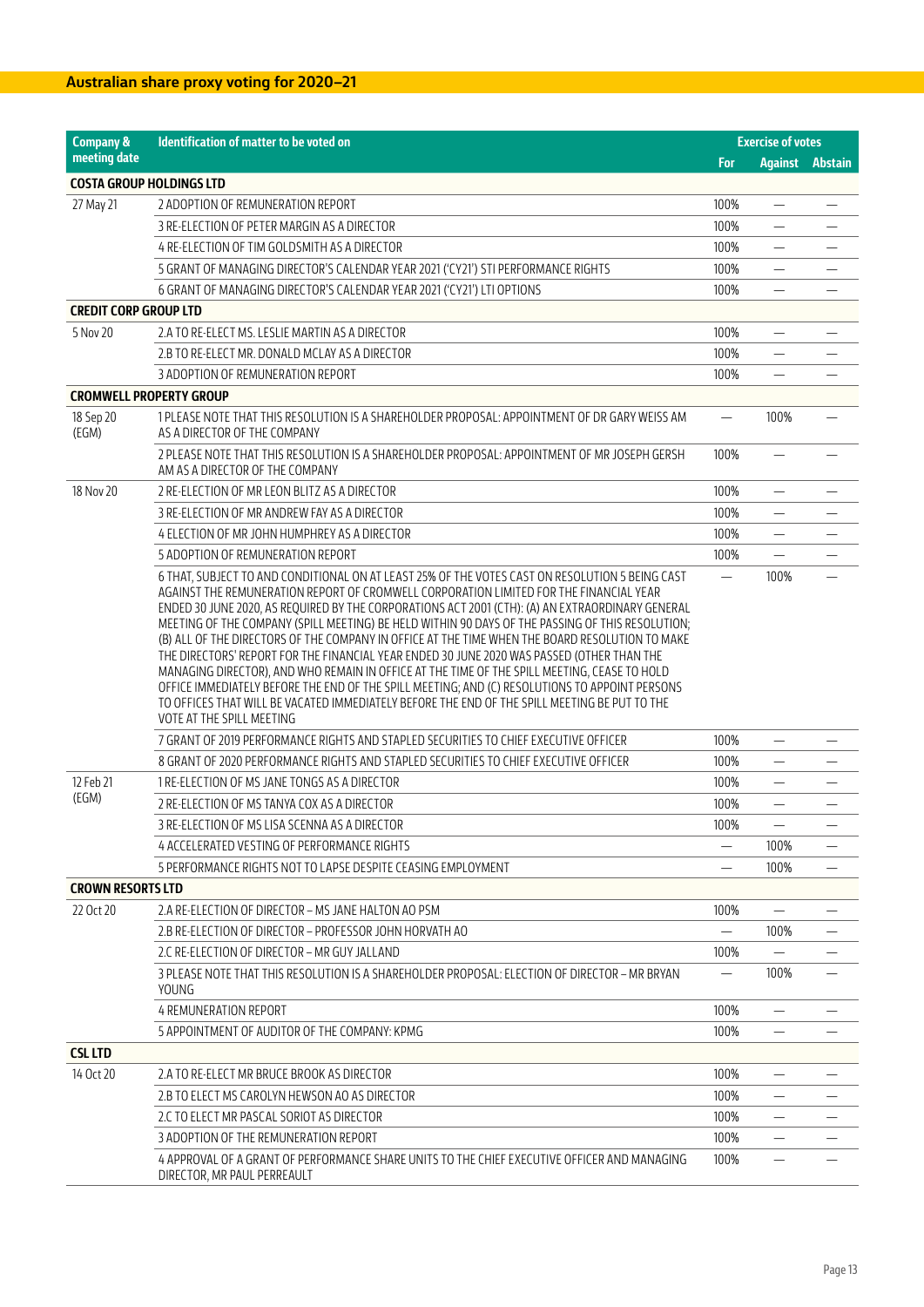| <b>Company &amp;</b>         | Identification of matter to be voted on                                                                                                                                                                                                                                                                                             |                          | <b>Exercise of votes</b>       |                |
|------------------------------|-------------------------------------------------------------------------------------------------------------------------------------------------------------------------------------------------------------------------------------------------------------------------------------------------------------------------------------|--------------------------|--------------------------------|----------------|
| meeting date                 |                                                                                                                                                                                                                                                                                                                                     | For                      | <b>Against</b>                 | <b>Abstain</b> |
| <b>CSRLTD</b>                |                                                                                                                                                                                                                                                                                                                                     |                          |                                |                |
| 25 Jun 21                    | 2.A ELECT MR NIGEL GARRARD AS A DIRECTOR                                                                                                                                                                                                                                                                                            | 100%                     |                                |                |
|                              | 2.B RE-ELECT MR JOHN GILLAM AS A DIRECTOR                                                                                                                                                                                                                                                                                           | 100%                     | $\overline{\phantom{0}}$       |                |
|                              | 2.C RE-ELECT MS PENNY WINN AS A DIRECTOR                                                                                                                                                                                                                                                                                            | 100%                     |                                |                |
|                              | 3 ADOPT THE 2021 REMUNERATION REPORT                                                                                                                                                                                                                                                                                                | 100%                     |                                |                |
|                              | 4 APPROVE THE GRANT OF LONG-TERM INCENTIVES (PERFORMANCE RIGHTS) TO MS JULIE COATES, THE<br><b>MANAGING DIRECTOR</b>                                                                                                                                                                                                                | 100%                     |                                |                |
|                              | 5 REPLACE THE CONSTITUTION OF THE COMPANY                                                                                                                                                                                                                                                                                           | 100%                     |                                |                |
|                              | 6 INSERT THE PROPORTIONAL TAKEOVER PROVISIONS INTO THE CONSTITUTION                                                                                                                                                                                                                                                                 | 100%                     |                                |                |
| <b>DEXUS</b>                 |                                                                                                                                                                                                                                                                                                                                     |                          |                                |                |
| 23 Oct 20                    | 1 ADOPTION OF THE REMUNERATION REPORT                                                                                                                                                                                                                                                                                               | 100%                     | $\overline{\phantom{0}}$       |                |
|                              | 2 GRANT 2020 LONG-TERM INCENTIVE PERFORMANCE RIGHTS TO THE CHIEF EXECUTIVE OFFICER                                                                                                                                                                                                                                                  | 100%                     |                                |                |
|                              | 3.1 APPROVAL OF AN INDEPENDENT DIRECTOR - PATRICK ALLAWAY                                                                                                                                                                                                                                                                           | 100%                     |                                |                |
|                              | 3.2 APPROVAL OF AN INDEPENDENT DIRECTOR - RICHARD SHEPPARD                                                                                                                                                                                                                                                                          | 100%                     | $\overline{\phantom{0}}$       |                |
|                              | 3.3 APPROVAL OF AN INDEPENDENT DIRECTOR - PETER ST GEORGE                                                                                                                                                                                                                                                                           | 100%                     |                                |                |
| 22 Apr 21<br>(EGM)           | 1 APPROVAL OF THE UNSTAPLING OF THE UNITS IN DXO, DDF, DIT AND DOT PURSUANT TO EACH OF THEIR<br>CONSTITUTIONS (SUBJECT TO THE PASSING OF RESOLUTIONS 2 AND 3 AND FINAL BOARD APPROVAL)                                                                                                                                              | 100%                     | $\equiv$                       |                |
|                              | 2 APPROVAL OF THE AMENDMENTS TO THE CONSTITUTIONS OF EACH DEXUS TRUST TO ENABLE THE<br>SIMPLIFICATION TO BE IMPLEMENTED AND OF THE AUTHORISATION OF THE RESPONSIBLE ENTITY TO EXECUTE<br>THE SUPPLEMENTAL DEEDS POLL TO GIVE EFFECT TO THOSE AMENDMENTS (SUBJECT TO THE PASSING OF<br>RESOLUTIONS 1 AND 3 AND FINAL BOARD APPROVAL) | 100%                     |                                |                |
|                              | 3 APPROVAL OF THE SIMPLIFICATION FOR ALL PURPOSES (SUBJECT TO THE PASSING OF RESOLUTIONS 1 AND 2<br>AND FINAL BOARD APPROVAL)                                                                                                                                                                                                       | 100%                     |                                |                |
|                              | <b>DOMAIN HOLDINGS AUSTRALIA LTD</b>                                                                                                                                                                                                                                                                                                |                          |                                |                |
| 10 Nov 20                    | 1 ADOPTION OF THE REMUNERATION REPORT                                                                                                                                                                                                                                                                                               | 100%                     |                                |                |
|                              | 2 ELECTION OF MR HUGH MARKS AS A DIRECTOR                                                                                                                                                                                                                                                                                           | 100%                     | $\overline{\phantom{0}}$       |                |
|                              | 3 ELECTION OF MS LIZZIE YOUNG AS A DIRECTOR                                                                                                                                                                                                                                                                                         | 100%                     |                                |                |
|                              | 4 ISSUE OF PERFORMANCE RIGHTS TO MANAGING DIRECTOR AND CHIEF EXECUTIVE OFFICER, MR JASON<br>PELLEGRINO, UNDER THE COMPANY'S EQUITY INCENTIVE PLAN                                                                                                                                                                                   | 100%                     |                                |                |
|                              | 5 RENEWAL OF PROPORTIONAL TAKEOVER PROVISIONS IN THE COMPANY'S CONSTITUTION                                                                                                                                                                                                                                                         | 100%                     |                                |                |
|                              | <b>DOMINO'S PIZZA ENTERPRISES LTD</b>                                                                                                                                                                                                                                                                                               |                          |                                |                |
| 4 Nov 20                     | 1 ADOPTION OF REMUNERATION REPORT                                                                                                                                                                                                                                                                                                   | 100%                     | $\overline{\phantom{0}}$       |                |
|                              | 2 ELECTION OF DOREEN HUBER AS NON-EXECUTIVE DIRECTOR                                                                                                                                                                                                                                                                                | 100%                     |                                |                |
|                              | 3 RE-ELECTION OF GRANT BOURKE AS NON-EXECUTIVE DIRECTOR                                                                                                                                                                                                                                                                             | 100%                     |                                |                |
|                              | 4 APPROVAL FOR GRANT OF DEFERRED EQUITY COMPONENT OF STI TO MANAGING DIRECTOR                                                                                                                                                                                                                                                       | 100%                     | $\qquad \qquad \longleftarrow$ |                |
|                              | 5 APPROVAL FOR GRANT OF LONG TERM INCENTIVE OPTIONS TO MANAGING DIRECTOR                                                                                                                                                                                                                                                            | 100%                     |                                |                |
|                              | 6 AMENDMENT OF CONSTITUTION                                                                                                                                                                                                                                                                                                         | 100%                     |                                |                |
| <b>DOWNER EDILTD</b>         |                                                                                                                                                                                                                                                                                                                                     |                          |                                |                |
| 5 Nov 20                     | 2 RE-ELECTION OF NON-EXECUTIVE DIRECTOR – MR MIKE HARDING                                                                                                                                                                                                                                                                           | 100%                     |                                |                |
|                              | 3 ADOPTION OF THE REMUNERATION REPORT                                                                                                                                                                                                                                                                                               | 100%                     |                                |                |
|                              | 4 APPROVAL OF MANAGING DIRECTOR'S LONG TERM INCENTIVE (LTI)                                                                                                                                                                                                                                                                         | 100%                     |                                |                |
| <b>EAGERS AUTOMOTIVE LTD</b> |                                                                                                                                                                                                                                                                                                                                     |                          |                                |                |
| 29 Jul 20                    | 2.A RE-ELECTION OF DIRECTOR - MR MARCUS JOHN BIRRELL                                                                                                                                                                                                                                                                                | $\overline{\phantom{0}}$ | 100%                           |                |
|                              | 2.B RE-ELECTION OF DIRECTOR – MR TIM CROMMELIN                                                                                                                                                                                                                                                                                      | 100%                     |                                |                |
|                              | 2.C RE-ELECTION OF DIRECTOR – MS SOPHIE ALEXANDRA MOORE                                                                                                                                                                                                                                                                             | $\qquad \qquad -$        | 100%                           |                |
|                              | 3.A ELECTION OF DIRECTOR - MR DAVID SCOTT BLACKHALL                                                                                                                                                                                                                                                                                 | 100%                     | $\overline{\phantom{0}}$       |                |
|                              | 3.B ELECTION OF DIRECTOR – MR GREGORY JAMES DUNCAN                                                                                                                                                                                                                                                                                  | 100%                     |                                |                |
|                              | 3.C ELECTION OF DIRECTOR – MS MICHELLE VICTORIA PRATER                                                                                                                                                                                                                                                                              |                          | 100%                           |                |
|                              | 4 NON-EXECUTIVE DIRECTORS' FEE CAP                                                                                                                                                                                                                                                                                                  | 100%                     |                                |                |
|                              | <b>5 REMUNERATION REPORT</b>                                                                                                                                                                                                                                                                                                        |                          | 100%                           |                |
|                              | 6 CHANGE OF COMPANY NAME TO EAGERS AUTOMOTIVE LIMITED                                                                                                                                                                                                                                                                               | 100%                     |                                |                |
|                              | 7 RENEWAL OF PROPORTIONAL TAKEOVER PROVISIONS OF CONSTITUTION                                                                                                                                                                                                                                                                       | 100%                     |                                |                |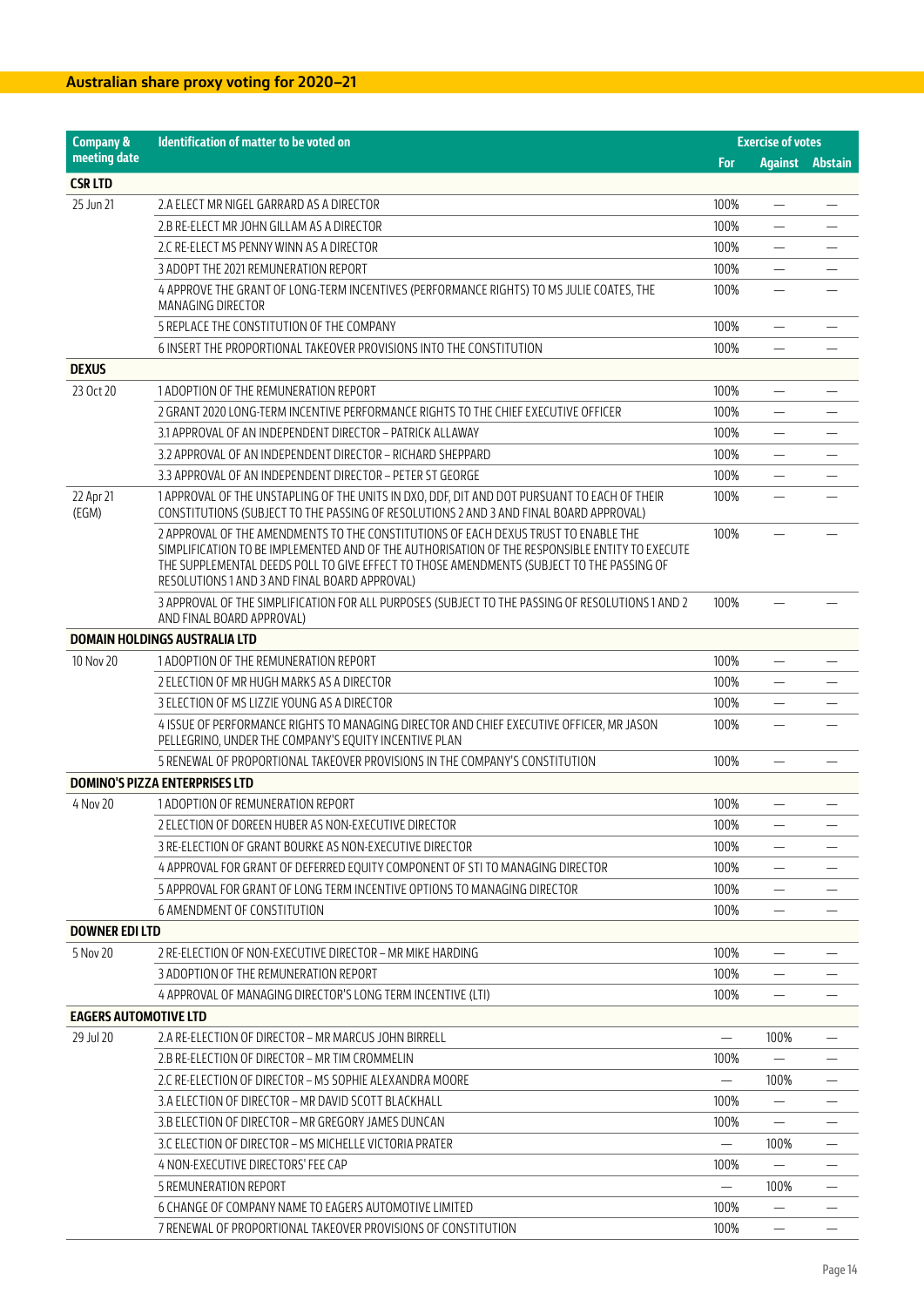| <b>Company &amp;</b>        | Identification of matter to be voted on                                                                                                                                                                                                                                                                                                                                                                                                                                                                                                                                                                                                                                                                                                                                                                                                                                                                                                                 | <b>Exercise of votes</b> |                          |  |
|-----------------------------|---------------------------------------------------------------------------------------------------------------------------------------------------------------------------------------------------------------------------------------------------------------------------------------------------------------------------------------------------------------------------------------------------------------------------------------------------------------------------------------------------------------------------------------------------------------------------------------------------------------------------------------------------------------------------------------------------------------------------------------------------------------------------------------------------------------------------------------------------------------------------------------------------------------------------------------------------------|--------------------------|--------------------------|--|
| meeting date                |                                                                                                                                                                                                                                                                                                                                                                                                                                                                                                                                                                                                                                                                                                                                                                                                                                                                                                                                                         | For                      | <b>Against Abstain</b>   |  |
| 4 Dec 20<br>(OGM)           | 1 'THAT APPROVAL BE GIVEN UNDER CHAPTER 2E, DIVISION 3 OF THE CORPORATIONS ACT FOR THE COMPANY<br>TO GIVE A FINANCIAL BENEFIT TO EACH OF AUTOMOTIVE PROPERTIES PTY LTD AND APPL PROPERTIES PTY<br>LTD (BOTH OF WHICH COMPANIES ARE ASSOCIATED WITH MS MICHELLE PRATER. WHO IS A DIRECTOR OF THE<br>COMPANY) AS A CONSEQUENCE OF THE ACQUISITION BY ASSOCIATED FINANCE PTY LTD, BEING A WHOLLY-<br>OWNED SUBSIDIARY OF THE COMPANY, OF THE PROPERTIES FROM EACH OF AUTOMOTIVE PROPERTIES PTY LTD<br>AND APPL PROPERTIES PTY LTD ON THE TERMS AND CONDITIONS SUMMARISED IN THE EXPLANATORY NOTES.'                                                                                                                                                                                                                                                                                                                                                        | 100%                     |                          |  |
| 19 May 21                   | 2 RE-ELECTION OF DIRECTOR: MR NICHOLAS GEORGE POLITIS AM, BCOM                                                                                                                                                                                                                                                                                                                                                                                                                                                                                                                                                                                                                                                                                                                                                                                                                                                                                          | 100%                     |                          |  |
|                             | 3 REMUNERATION REPORT                                                                                                                                                                                                                                                                                                                                                                                                                                                                                                                                                                                                                                                                                                                                                                                                                                                                                                                                   | 100%                     | $\equiv$                 |  |
|                             | 4 CONDITIONAL RESOLUTION TO HOLD A SPILL MEETING: THE FOLLOWING RESOLUTION IS CONDITIONAL<br>ON AT LEAST 25% OF THE VOTES CAST ON RESOLUTION 3 BEING CAST AGAINST THE ADOPTION OF THE<br>COMPANY'S REMUNERATION REPORT. TO CONSIDER AND, IF THOUGHT FIT, PASS THE FOLLOWING RESOLUTION<br>AS AN ORDINARY RESOLUTION: 'THAT: (A) AN EXTRAORDINARY GENERAL MEETING OF THE COMPANY ('SPILL<br>MEETING') BE HELD WITHIN 90 DAYS OF THE PASSING OF THIS RESOLUTION; (B) ALL OF THE DIRECTORS IN<br>OFFICE WHEN THE BOARD RESOLUTION TO APPROVE THE DIRECTORS' REPORT FOR THE FINANCIAL YEAR ENDED<br>31 DECEMBER 2020 WAS PASSED, AND WHO REMAIN IN OFFICE AT THE TIME OF THE SPILL MEETING, CEASE<br>TO HOLD OFFICE IMMEDIATELY BEFORE THE END OF THE SPILL MEETING; AND (C) RESOLUTIONS TO APPOINT<br>PERSONS TO OFFICES THAT WILL BE VACATED IMMEDIATELY BEFORE THE END OF THE SPILL MEETING BE PUT TO<br>THE VOTE OF SHAREHOLDERS AT THE SPILL MEETING." |                          | 100%                     |  |
| <b>ECLIPX GROUP LIMITED</b> |                                                                                                                                                                                                                                                                                                                                                                                                                                                                                                                                                                                                                                                                                                                                                                                                                                                                                                                                                         |                          |                          |  |
| 19 Feb 21                   | 1 RE-ELECTION OF DIRECTOR - GAIL PEMBERTON                                                                                                                                                                                                                                                                                                                                                                                                                                                                                                                                                                                                                                                                                                                                                                                                                                                                                                              | 100%                     | —                        |  |
|                             | 2 RE-ELECTION OF DIRECTOR - LINDA JENKINSON                                                                                                                                                                                                                                                                                                                                                                                                                                                                                                                                                                                                                                                                                                                                                                                                                                                                                                             | 100%                     | $\overline{\phantom{0}}$ |  |
|                             | 3 REMUNERATION REPORT                                                                                                                                                                                                                                                                                                                                                                                                                                                                                                                                                                                                                                                                                                                                                                                                                                                                                                                                   | 100%                     |                          |  |
|                             | 4 RENEW THE COMPANY'S PROPORTIONAL TAKEOVER PROVISIONS                                                                                                                                                                                                                                                                                                                                                                                                                                                                                                                                                                                                                                                                                                                                                                                                                                                                                                  | 100%                     |                          |  |
| <b>ELDERS LTD</b>           |                                                                                                                                                                                                                                                                                                                                                                                                                                                                                                                                                                                                                                                                                                                                                                                                                                                                                                                                                         |                          |                          |  |
| 17 Dec 20                   | 2 TO ADOPT THE REMUNERATION REPORT                                                                                                                                                                                                                                                                                                                                                                                                                                                                                                                                                                                                                                                                                                                                                                                                                                                                                                                      | 100%                     |                          |  |
|                             | 3 RE-ELECTION OF DIANA EILERT                                                                                                                                                                                                                                                                                                                                                                                                                                                                                                                                                                                                                                                                                                                                                                                                                                                                                                                           | 100%                     |                          |  |
|                             | 4 ELECTION OF MATTHEW QUINN                                                                                                                                                                                                                                                                                                                                                                                                                                                                                                                                                                                                                                                                                                                                                                                                                                                                                                                             | 100%                     | $\overline{\phantom{0}}$ |  |
|                             | 5 MANAGING DIRECTOR'S LONG-TERM INCENTIVE                                                                                                                                                                                                                                                                                                                                                                                                                                                                                                                                                                                                                                                                                                                                                                                                                                                                                                               | 100%                     |                          |  |
|                             | 6 APPROVAL OF THE AMENDED CONSTITUTION: SECTION 136(2)                                                                                                                                                                                                                                                                                                                                                                                                                                                                                                                                                                                                                                                                                                                                                                                                                                                                                                  | 100%                     |                          |  |
|                             | 7 REINSTATEMENT OF THE PROPORTIONAL TAKEOVER APPROVAL RULE IN THE CONSTITUTION: THAT THE<br>PROPORTIONAL TAKEOVER APPROVAL RULE IN THE FORM OF RULE 6 OF THE COMPANY'S CONSTITUTION, AS<br>LAST APPROVED BY SHAREHOLDERS ON 14 DECEMBER 2017, BE REINSTATED IN THE CONSTITUTION FOR A<br>PERIOD OF THREE YEARS FROM THE DATE OF THE MEETING                                                                                                                                                                                                                                                                                                                                                                                                                                                                                                                                                                                                             | 100%                     |                          |  |
|                             | 8 SPILL RESOLUTION (CONDITIONAL ITEM): THAT, SUBJECT TO AND CONDITIONAL ON AT LEAST 25% OF THE<br>VOTES CAST ON ITEM 2 BEING CAST AGAINST ADOPTION OF THE REMUNERATION REPORT FOR THE YEAR<br>ENDED 30 SEPTEMBER 2020; A. AN EXTRAORDINARY GENERAL MEETING OF THE COMPANY (THE 'SPILL<br>MEETING') BE HELD WITHIN 90 DAYS OF THE PASSING OF THIS RESOLUTION; B. ALL OF THE NON-EXECUTIVE<br>DIRECTORS IN OFFICE WHEN THE RESOLUTION TO MAKE THE DIRECTORS' REPORT FOR THE YEAR ENDED 30<br>SEPTEMBER 2020 WAS PASSED AND WHO REMAIN IN OFFICE AT THE TIME OF THE SPILL MEETING. CEASE TO<br>HOLD OFFICE IMMEDIATELY BEFORE THE END OF THE SPILL MEETING; AND C. RESOLUTIONS TO APPOINT<br>PERSONS TO OFFICES THAT WILL BE VACATED IMMEDIATELY BEFORE THE END OF THE SPILL MEETING BE PUT TO<br>THE VOTE AT THE SPILL MEETING                                                                                                                            | $\overline{\phantom{0}}$ | 100%                     |  |
| <b>EML PAYMENTS LTD</b>     |                                                                                                                                                                                                                                                                                                                                                                                                                                                                                                                                                                                                                                                                                                                                                                                                                                                                                                                                                         |                          |                          |  |
| 30 Oct 20                   | 2 REMUNERATION REPORT                                                                                                                                                                                                                                                                                                                                                                                                                                                                                                                                                                                                                                                                                                                                                                                                                                                                                                                                   | 100%                     |                          |  |
|                             | 3.A RE-ELECTION OF MS MELANIE WILSON AS A DIRECTOR                                                                                                                                                                                                                                                                                                                                                                                                                                                                                                                                                                                                                                                                                                                                                                                                                                                                                                      | 100%                     |                          |  |
|                             | 3.B RE-ELECTION OF MR TONY ADCOCK AS A DIRECTOR                                                                                                                                                                                                                                                                                                                                                                                                                                                                                                                                                                                                                                                                                                                                                                                                                                                                                                         | 100%                     |                          |  |
|                             | 3.C ELECTION OF MR GEORGE GRESHAM AS A DIRECTOR                                                                                                                                                                                                                                                                                                                                                                                                                                                                                                                                                                                                                                                                                                                                                                                                                                                                                                         | 100%                     |                          |  |
|                             | 4 GRANT OF SHORT-TERM INCENTIVE OPTIONS TO MR TOM CREGAN                                                                                                                                                                                                                                                                                                                                                                                                                                                                                                                                                                                                                                                                                                                                                                                                                                                                                                | 100%                     |                          |  |
|                             | 5 GRANT OF LONG-TERM INCENTIVE OPTIONS TO MR TOM CREGAN                                                                                                                                                                                                                                                                                                                                                                                                                                                                                                                                                                                                                                                                                                                                                                                                                                                                                                 |                          | 100%                     |  |
|                             | 6 APPROVAL OF PRIOR ISSUES OF SECURITIES TO REFRESH THE COMPANY'S 15% PLACEMENT CAPACITY                                                                                                                                                                                                                                                                                                                                                                                                                                                                                                                                                                                                                                                                                                                                                                                                                                                                | 100%                     |                          |  |
|                             | 7 RENEW RULE 38 OF THE COMPANY'S CONSTITUTION                                                                                                                                                                                                                                                                                                                                                                                                                                                                                                                                                                                                                                                                                                                                                                                                                                                                                                           | 100%                     |                          |  |
|                             | 8 AMENDMENT TO THE COMPANY'S CONSTITUTION                                                                                                                                                                                                                                                                                                                                                                                                                                                                                                                                                                                                                                                                                                                                                                                                                                                                                                               | 100%                     |                          |  |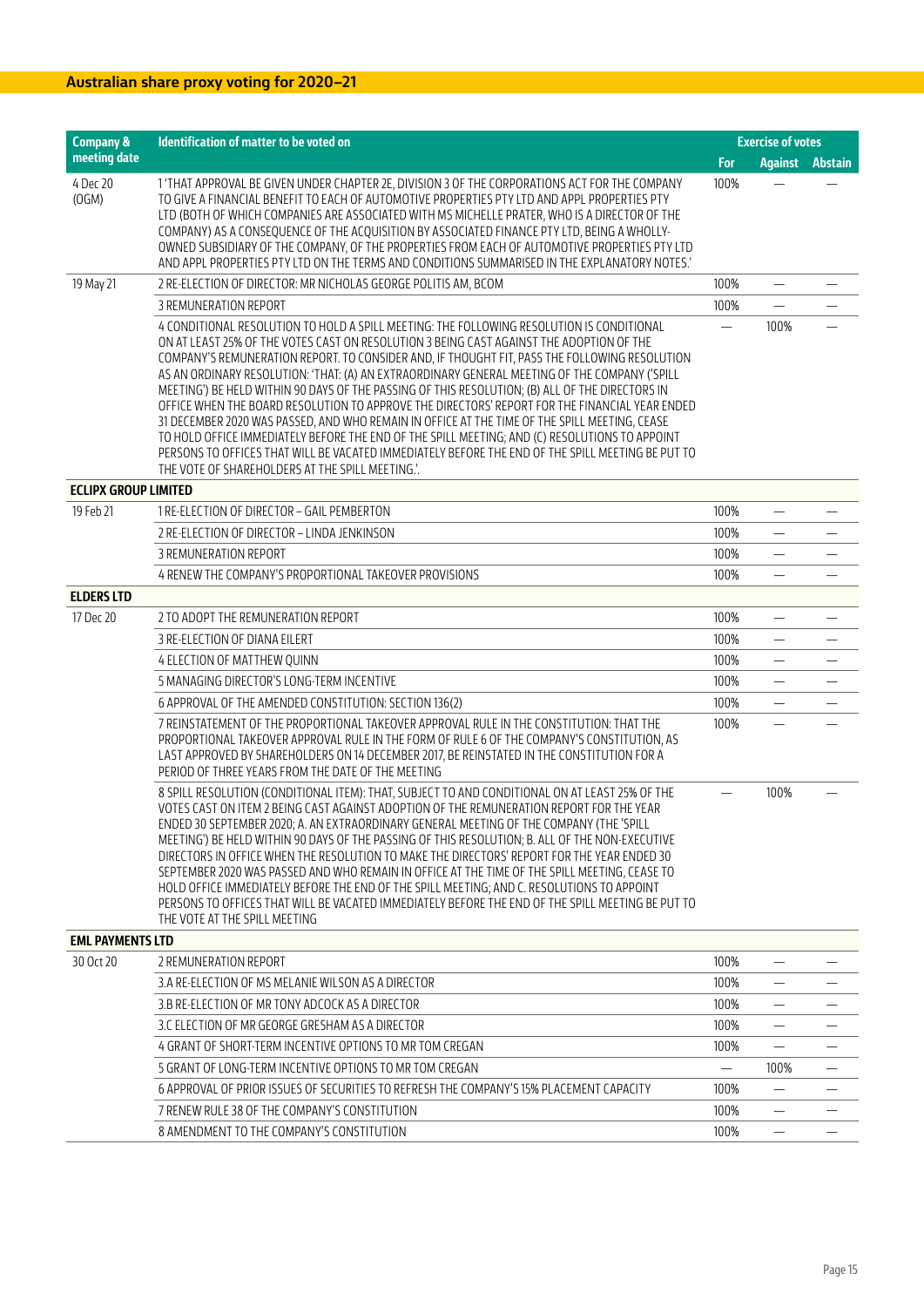| <b>Company &amp;</b>         | Identification of matter to be voted on                                                                                                                                                                                                                                                                                                                                                                                                                                                                                                                                                                                                                                                                                                                                                            |              | <b>Exercise of votes</b> |  |
|------------------------------|----------------------------------------------------------------------------------------------------------------------------------------------------------------------------------------------------------------------------------------------------------------------------------------------------------------------------------------------------------------------------------------------------------------------------------------------------------------------------------------------------------------------------------------------------------------------------------------------------------------------------------------------------------------------------------------------------------------------------------------------------------------------------------------------------|--------------|--------------------------|--|
| meeting date                 |                                                                                                                                                                                                                                                                                                                                                                                                                                                                                                                                                                                                                                                                                                                                                                                                    | <b>For</b>   | <b>Against Abstain</b>   |  |
| <b>EVOLUTION MINING LTD</b>  |                                                                                                                                                                                                                                                                                                                                                                                                                                                                                                                                                                                                                                                                                                                                                                                                    |              |                          |  |
| 26 Nov 20                    | 1 ADOPTION OF REMUNERATION REPORT                                                                                                                                                                                                                                                                                                                                                                                                                                                                                                                                                                                                                                                                                                                                                                  | 100%         |                          |  |
|                              | 2 SPILL RESOLUTION: THAT, SUBJECT TO AND CONDITIONAL ON AT LEAST 25% OF THE VOTES VALIDLY CAST<br>ON RESOLUTION 1 BEING CAST AGAINST ADOPTION OF THE COMPANY'S REMUNERATION REPORT FOR THE<br>YEAR ENDED 30 JUNE 2020: A) AN EXTRAORDINARY GENERAL MEETING OF THE COMPANY (SPILL MEETING)<br>BE HELD WITHIN 90 DAYS OF THE PASSING OF THIS RESOLUTION; B) ALL THE DIRECTORS IN OFFICE WHEN<br>THE DIRECTORS' REPORT FOR THE YEAR ENDED 30 JUNE 2020 WAS APPROVED AND WHO REMAIN IN OFFICE<br>AT THE TIME OF THE SPILL MEETING, WITH THE EXCLUSION OF THE EXECUTIVE CHAIRMAN, CEASE TO HOLD<br>OFFICE IMMEDIATELY BEFORE THE END OF THE SPILL MEETING; AND C) RESOLUTIONS TO APPOINT PERSONS TO<br>OFFICES THAT WILL BE VACATED IMMEDIATELY BEFORE THE END OF THE SPILL MEETING ARE PUT TO THE VOTE |              | 100%                     |  |
|                              | AT THE SPILL MEETING                                                                                                                                                                                                                                                                                                                                                                                                                                                                                                                                                                                                                                                                                                                                                                               |              |                          |  |
|                              | 3 ELECTION OF MR JASON ATTEW AS A DIRECTOR OF THE COMPANY                                                                                                                                                                                                                                                                                                                                                                                                                                                                                                                                                                                                                                                                                                                                          |              | 100%                     |  |
|                              | 4 ELECTION OF MR PETER SMITH AS A DIRECTOR OF THE COMPANY                                                                                                                                                                                                                                                                                                                                                                                                                                                                                                                                                                                                                                                                                                                                          | 100%<br>100% |                          |  |
|                              | 5 ELECTION OF MS VICTORIA (VICKY) BINNS AS A DIRECTOR OF THE COMPANY                                                                                                                                                                                                                                                                                                                                                                                                                                                                                                                                                                                                                                                                                                                               |              |                          |  |
|                              | 6 RE-ELECTION OF MR JAMES (JIM) ASKEW AS DIRECTOR OF THE COMPANY                                                                                                                                                                                                                                                                                                                                                                                                                                                                                                                                                                                                                                                                                                                                   |              | 100%                     |  |
|                              | 7 RE-ELECTION OF MR THOMAS (TOMMY) MCKEITH AS DIRECTOR OF THE COMPANY                                                                                                                                                                                                                                                                                                                                                                                                                                                                                                                                                                                                                                                                                                                              |              | 100%                     |  |
|                              | 8 RE-ELECTION OF MS ANDREA HALL AS DIRECTOR OF THE COMPANY                                                                                                                                                                                                                                                                                                                                                                                                                                                                                                                                                                                                                                                                                                                                         | 100%         |                          |  |
|                              | 9 ISSUE OF PERFORMANCE RIGHTS TO MR JACOB (JAKE) KLEIN                                                                                                                                                                                                                                                                                                                                                                                                                                                                                                                                                                                                                                                                                                                                             | 100%         | $\overline{\phantom{0}}$ |  |
|                              | 10 ISSUE OF PERFORMANCE RIGHTS TO MR LAWRENCE (LAWRIE) CONWAY                                                                                                                                                                                                                                                                                                                                                                                                                                                                                                                                                                                                                                                                                                                                      | 100%         |                          |  |
|                              | 11 APPROVAL OF THE EMPLOYEE SHARE OPTION AND PERFORMANCE RIGHTS PLAN                                                                                                                                                                                                                                                                                                                                                                                                                                                                                                                                                                                                                                                                                                                               | 100%         |                          |  |
|                              | <b>FISHER &amp; PAYKEL HEALTHCARE CORPORATION LTD</b>                                                                                                                                                                                                                                                                                                                                                                                                                                                                                                                                                                                                                                                                                                                                              | 100%         |                          |  |
| 21 Aug 20                    | 1 THAT PIP GREENWOOD BE RE ELECTED A S A DIRECTOR OF THE COMPANY                                                                                                                                                                                                                                                                                                                                                                                                                                                                                                                                                                                                                                                                                                                                   | 100%         |                          |  |
|                              | 2 THAT GERALDINE MCBRIDE BE RE ELECTED AS A DIRECTOR OF THE COMPANY<br>3 THAT THE DIRECTORS BE AUTHORISED TO FIX THE FEES AND EXPENSES OF PRICEWATERHOUSECOOPERS AS                                                                                                                                                                                                                                                                                                                                                                                                                                                                                                                                                                                                                                | 100%         |                          |  |
|                              | THE COMPANYS AUDITOR                                                                                                                                                                                                                                                                                                                                                                                                                                                                                                                                                                                                                                                                                                                                                                               |              |                          |  |
|                              | 4 THAT THE MAXIMUM AGGREGATE ANNUAL REMUNERATION PAYABLE TO NON-EXECUTIVE DIRECTO RS BE<br>INCREASED BY NZD 405,000 FROM NZD 1,050,000 TO NZD 1,455,000 (PLUS GST AS APPROPRIATE)                                                                                                                                                                                                                                                                                                                                                                                                                                                                                                                                                                                                                  | 100%         |                          |  |
|                              | 5 THAT APPROVAL BE GIVEN FOR THE ISSUE OF UP TO 60,000 PERFORMANCE SHARE RIGHTS UNDER THE FISHER<br>AND PAYKEL 2019 PERFORMANCE SHARE RIGHTS PLAN TO LEWIS GRADON MANAGING DIRECTOR AND CHIEF<br>EXECUTIVE OFFICER OF THE COMPANY                                                                                                                                                                                                                                                                                                                                                                                                                                                                                                                                                                  | 100%         |                          |  |
|                              | 6 THAT APPROVAL BE GIVEN FOR THE ISSUE OF UP TO 190,000 OPTIONS UNDER THE FISHER AND PAYKEL<br>HEALTHCARE 2019 SHARE OPTION PLAN TO LEWIS GRADON MANAGING DIRECTOR AND CHIEF EXECUTIVE<br>OFFICER OF THE COMPANY                                                                                                                                                                                                                                                                                                                                                                                                                                                                                                                                                                                   | 100%         |                          |  |
|                              | 7 THAT THE 2019 PERFORMANCE SHARE RIGHTS PLAN RULES NORTH AMERICAN PLAN AND THE 2019 SHARE<br>OPTION PLAN RULES NORTH AMERICAN PLAN BE APPROVED                                                                                                                                                                                                                                                                                                                                                                                                                                                                                                                                                                                                                                                    | 100%         |                          |  |
| <b>FLETCHER BUILDING LTD</b> |                                                                                                                                                                                                                                                                                                                                                                                                                                                                                                                                                                                                                                                                                                                                                                                                    |              |                          |  |
| 25 Nov 20                    | 1 THAT MARTIN BRYDON BE RE-ELECTED AS A DIRECTOR OF THE COMPANY                                                                                                                                                                                                                                                                                                                                                                                                                                                                                                                                                                                                                                                                                                                                    | 100%         |                          |  |
|                              | 2 THAT BARBARA CHAPMAN BE RE-ELECTED AS A DIRECTOR OF THE COMPANY                                                                                                                                                                                                                                                                                                                                                                                                                                                                                                                                                                                                                                                                                                                                  | 100%         |                          |  |
|                              | 3 THAT BRUCE HASSALL BE RE-ELECTED AS A DIRECTOR OF THE COMPANY                                                                                                                                                                                                                                                                                                                                                                                                                                                                                                                                                                                                                                                                                                                                    | 100%         |                          |  |
|                              | 4 THAT THE DIRECTORS BE AUTHORISED TO FIX THE FEES AND EXPENSES OF THE AUDITOR                                                                                                                                                                                                                                                                                                                                                                                                                                                                                                                                                                                                                                                                                                                     | 100%         |                          |  |
|                              | <b>FLIGHT CENTRE TRAVEL GROUP LTD</b>                                                                                                                                                                                                                                                                                                                                                                                                                                                                                                                                                                                                                                                                                                                                                              |              |                          |  |
| 5 Nov 20                     | 1 RE-ELECTION OF DIRECTOR - JOHN EALES                                                                                                                                                                                                                                                                                                                                                                                                                                                                                                                                                                                                                                                                                                                                                             |              | 100%                     |  |
|                              | 2 REMUNERATION REPORT                                                                                                                                                                                                                                                                                                                                                                                                                                                                                                                                                                                                                                                                                                                                                                              | 100%         |                          |  |
|                              | 3 REFRESH PLACEMENT CAPACITY                                                                                                                                                                                                                                                                                                                                                                                                                                                                                                                                                                                                                                                                                                                                                                       | 100%         |                          |  |
|                              | <b>FORTESCUE METALS GROUP LTD</b>                                                                                                                                                                                                                                                                                                                                                                                                                                                                                                                                                                                                                                                                                                                                                                  |              |                          |  |
| 11 Nov 20                    | 1 ADOPTION OF REMUNERATION REPORT                                                                                                                                                                                                                                                                                                                                                                                                                                                                                                                                                                                                                                                                                                                                                                  | 100%         |                          |  |
|                              | 2 RE-ELECTION OF DR ANDREW FORREST AO                                                                                                                                                                                                                                                                                                                                                                                                                                                                                                                                                                                                                                                                                                                                                              | 100%         |                          |  |
|                              | 3 RE-ELECTION OF MR MARK BARNABA AM                                                                                                                                                                                                                                                                                                                                                                                                                                                                                                                                                                                                                                                                                                                                                                | 100%         |                          |  |
|                              | 4 RE-ELECTION OF MS PENNY BINGHAM-HALL                                                                                                                                                                                                                                                                                                                                                                                                                                                                                                                                                                                                                                                                                                                                                             | 100%         |                          |  |
|                              | 5 RE-ELECTION OF MS JENNIFER MORRIS OAM                                                                                                                                                                                                                                                                                                                                                                                                                                                                                                                                                                                                                                                                                                                                                            | 100%         |                          |  |
|                              | 6 PARTICIPATION IN THE FORTESCUE METALS GROUP LTD PERFORMANCE RIGHTS PLAN BY MS ELIZABETH<br>GAINES                                                                                                                                                                                                                                                                                                                                                                                                                                                                                                                                                                                                                                                                                                | 100%         |                          |  |
|                              | 7 RENEWAL OF PROPORTIONAL TAKEOVER APPROVAL PROVISIONS                                                                                                                                                                                                                                                                                                                                                                                                                                                                                                                                                                                                                                                                                                                                             | 100%         |                          |  |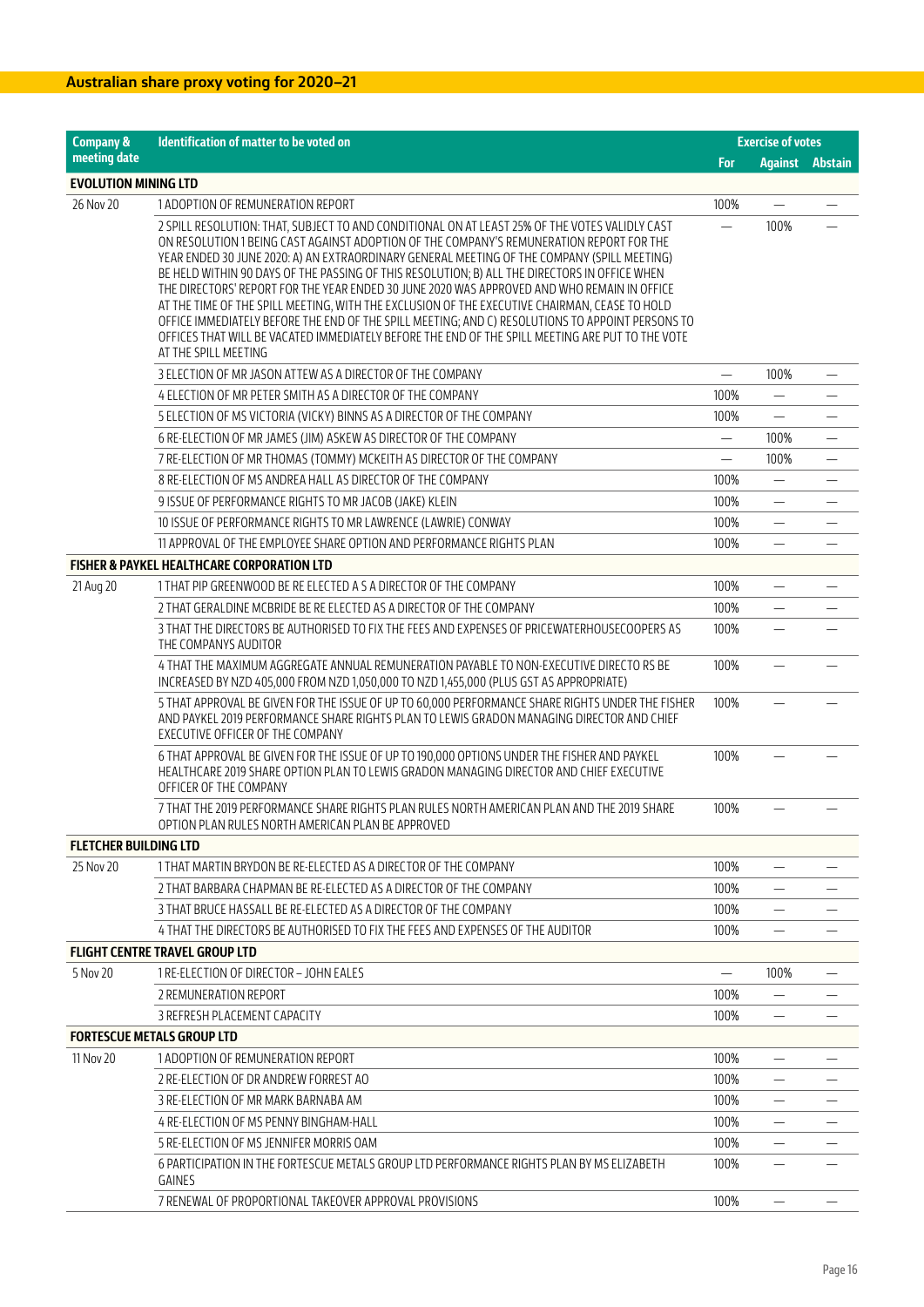| <b>Company &amp;</b>           | Identification of matter to be voted on                                                                  |            | <b>Exercise of votes</b>       |         |
|--------------------------------|----------------------------------------------------------------------------------------------------------|------------|--------------------------------|---------|
| meeting date                   |                                                                                                          | <b>For</b> | <b>Against</b>                 | Abstain |
| <b>G.U.D. HOLDINGS LTD</b>     |                                                                                                          |            |                                |         |
| 27 Oct 20                      | 2 ELECTION OF JENNIFER DOUGLAS                                                                           | 100%       |                                |         |
|                                | 3 REMUNERATION REPORT                                                                                    | 100%       | $\overline{\phantom{0}}$       |         |
|                                | 4 APPROVAL OF LTI GRANT TO MANAGING DIRECTOR                                                             | 100%       |                                |         |
|                                | 5 RENEWAL OF PROPORTIONAL TAKEOVER APPROVAL PROVISIONS                                                   | 100%       |                                |         |
| <b>G8 EDUCATION LTD</b>        |                                                                                                          |            |                                |         |
| 19 May 21                      | 1 REMUNERATION REPORT                                                                                    | 100%       |                                |         |
|                                | 2 RE-ELECTION OF A DIRECTOR – MS MARGARET ZABEL                                                          | 100%       | $\overline{\phantom{0}}$       |         |
|                                | 3 ISSUE OF PERFORMANCE RIGHTS TO CHIEF EXECUTIVE OFFICER AND MANAGING DIRECTOR                           | 100%       |                                |         |
|                                | 4 AMENDMENT OF THE COMPANY'S CONSTITUTION                                                                | 3%         | 97%                            |         |
|                                | <b>GENWORTH MORTGAGE INSURANCE AUSTRALIA LTD</b>                                                         |            |                                |         |
| 6 May 21                       | 1 REMUNERATION REPORT                                                                                    | 100%       |                                |         |
|                                | 2 GRANT OF SHARE RIGHTS TO CHIEF EXECUTIVE OFFICER AND MANAGING DIRECTOR                                 | 100%       | $\qquad \qquad \longleftarrow$ |         |
|                                | 3 THAT IAN MACDONALD BE RE-ELECTED AS A DIRECTOR OF THE COMPANY                                          | 100%       |                                |         |
|                                | 4 THAT GRAHAM MIRABITO BE ELECTED AS A DIRECTOR OF THE COMPANY                                           | 100%       |                                |         |
| <b>GOLD ROAD RESOURCES LTD</b> |                                                                                                          |            |                                |         |
| 27 May 21                      | 2 REMUNERATION REPORT                                                                                    | 100%       |                                |         |
|                                | 3 RE-ELECTION OF DIRECTOR - MR TIM NETSCHER                                                              | 100%       |                                |         |
|                                | 4 ELECTION OF DIRECTOR - MS MAREE ARNASON                                                                | 100%       |                                |         |
|                                | 5 APPROVAL OF GRANT OF LONG-TERM INCENTIVE PERFORMANCE RIGHTS - MR DUNCAN GIBBS - 2023 LTI<br>PROGRAM    | 100%       |                                |         |
|                                | 6 APPROVAL OF GRANT OF SHORT-TERM INCENTIVE PERFORMANCE RIGHTS - MR DUNCAN GIBBS - 2021 STI<br>PROGRAM   | 100%       |                                |         |
|                                | 7 APPROVAL OF GRANT OF LONG-TERM INCENTIVE PERFORMANCE RIGHTS - MR JUSTIN OSBORNE - 2023 LTI<br>PROGRAM  | 100%       |                                |         |
|                                | 8 APPROVAL OF GRANT OF SHORT-TERM INCENTIVE PERFORMANCE RIGHTS - MR JUSTIN OSBORNE - 2021 STI<br>PROGRAM | 100%       |                                |         |
| <b>GOODMAN GROUP</b>           |                                                                                                          |            |                                |         |
| 19 Nov 20                      | 1 APPOINT THE AUDITOR OF GOODMAN LOGISTICS (HK) LIMITED                                                  | 100%       | $\overline{\phantom{0}}$       |         |
|                                | 2.A RE-ELECTION OF MR STEPHEN JOHNS AS A DIRECTOR OF GOODMAN LIMITED                                     | 100%       |                                |         |
|                                | 2.B ELECTION OF MR STEPHEN JOHNS AS A DIRECTOR OF GOODMAN LOGISTICS (HK) LTD                             | 100%       |                                |         |
|                                | 3 ELECTION OF MR MARK JOHNSON AS A DIRECTOR OF GOODMAN LIMITED                                           | 100%       | —                              |         |
|                                | 4 ADOPTION OF THE REMUNERATION REPORT                                                                    | 31%        | 69%                            |         |
|                                | 5 ISSUE OF PERFORMANCE RIGHTS UNDER THE LONG TERM INCENTIVE PLAN TO MR GREGORY GOODMAN                   | 31%        | 69%                            |         |
|                                | 6 ISSUE OF PERFORMANCE RIGHTS UNDER THE LONG TERM INCENTIVE PLAN TO MR DANNY PEETERS                     | 31%        | 69%                            |         |
|                                | 7 ISSUE OF PERFORMANCE RIGHTS UNDER THE LONG TERM INCENTIVE PLAN TO MR ANTHONY ROZIC                     | 31%        | 69%                            |         |
| <b>GPT GROUP</b>               |                                                                                                          |            |                                |         |
| 13 May 21                      | 1 RE-ELECTION OF MS VICKKI MCFADDEN AS A DIRECTOR                                                        | 100%       |                                |         |
|                                | 2 ELECTION OF MR ROBERT WHITFIELD AM AS A DIRECTOR                                                       | 100%       |                                |         |
|                                | 3 ADOPTION OF REMUNERATION REPORT                                                                        | 100%       |                                |         |
|                                | 4 GRANT OF PERFORMANCE RIGHTS TO THE COMPANY'S CEO & MD, ROBERT JOHNSTON                                 | 100%       |                                |         |
|                                | 5 RE-INSERTION OF PROPORTIONAL TAKEOVER PROVISIONS                                                       | 100%       |                                |         |
| <b>GRAINCORP LIMITED</b>       |                                                                                                          |            |                                |         |
| 11 Feb 21                      | 2 ADOPTION OF REMUNERATION REPORT                                                                        | 100%       |                                |         |
|                                | 3 RE-ELECTION OF DIRECTOR- MR DANIEL MANGELSDORF                                                         | 100%       |                                |         |
|                                | 4.A FY20 LONG TERM INCENTIVE GRANT OF PERFORMANCE RIGHTS TO THE MD AND CEO                               | 100%       | —                              |         |
|                                | 4.B FY21 LONG TERM INCENTIVE GRANT OF PERFORMANCE RIGHTS TO THE MD AND CEO                               | 100%       | $\overline{\phantom{0}}$       |         |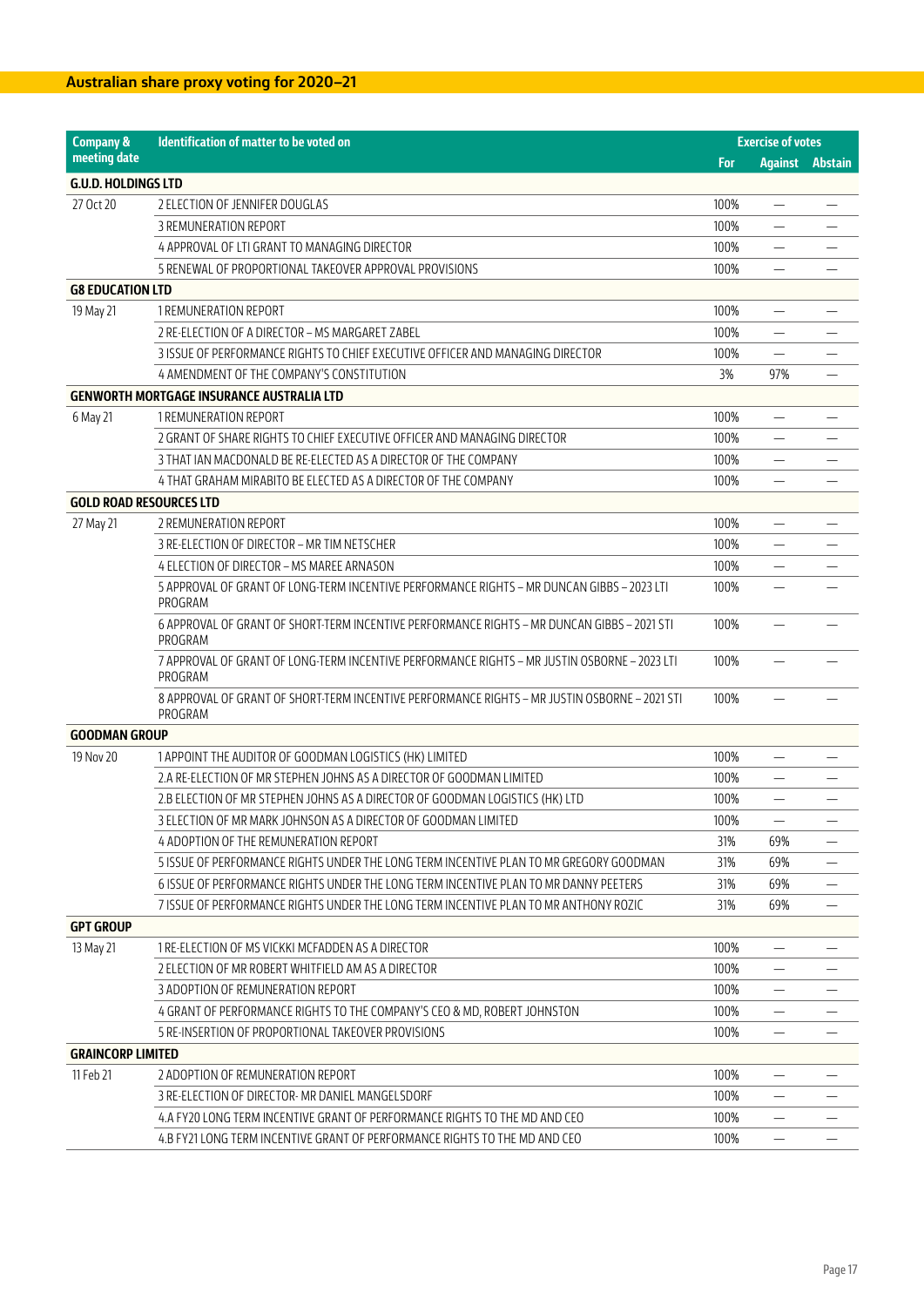| <b>Company &amp;</b>     | Identification of matter to be voted on                                                                                      |                          | <b>Exercise of votes</b> |                          |
|--------------------------|------------------------------------------------------------------------------------------------------------------------------|--------------------------|--------------------------|--------------------------|
| meeting date             |                                                                                                                              | For                      | <b>Against</b>           | <b>Abstain</b>           |
|                          | <b>GROWTHPOINT PROPERTIES AUSTRALIA</b>                                                                                      |                          |                          |                          |
| 19 Nov 20                | 2 REMUNERATION REPORT - COMPANY ONLY                                                                                         | 100%                     |                          |                          |
|                          | 3.A RE-ELECTION OF DIRECTOR - MR NORBERT SASSE - COMPANY ONLY                                                                | $\overline{\phantom{0}}$ | 100%                     | $\overline{\phantom{0}}$ |
|                          | 3.B RE-ELECTION OF DIRECTOR - MR GRANT JACKSON - COMPANY ONLY                                                                | 100%                     |                          |                          |
|                          | 3.C RE-ELECTION OF DIRECTOR – MS JOSEPHINE SUKKAR – COMPANY ONLY                                                             | 100%                     |                          |                          |
|                          | 4 GRANT OF FY20 TRANSITIONAL LTI PERFORMANCE RIGHTS TO MANAGING DIRECTOR – COMPANY AND TRUST                                 | 100%                     |                          |                          |
|                          | 5 GRANT OF FY21 FORWARD-LOOKING LTI PERFORMANCE RIGHTS TO MANAGING DIRECTOR - COMPANY AND<br><b>TRUST</b>                    | 100%                     | $\overline{\phantom{0}}$ |                          |
|                          | 6 GRANT OF FY20 STI PERFORMANCE RIGHTS TO MANAGING DIRECTOR - COMPANY AND TRUST                                              | 100%                     | $\overline{\phantom{0}}$ |                          |
|                          | 7 GRANT OF FY21 STI PERFORMANCE RIGHTS TO MANAGING DIRECTOR – COMPANY AND TRUST                                              | 100%                     |                          |                          |
| <b>GWA GROUP LTD</b>     |                                                                                                                              |                          |                          |                          |
| 30 Oct 20                | 1 RE-ELECTION OF DIRECTOR - MS JANE MCKELLAR                                                                                 | 100%                     |                          |                          |
|                          | 2 RE-ELECTION OF DIRECTOR - MR RICHARD THORNTON                                                                              | 100%                     |                          |                          |
|                          | 3 ADOPTION OF THE REMUNERATION REPORT                                                                                        | 100%                     |                          |                          |
|                          | 4 APPROVAL OF GRANT OF PERFORMANCE RIGHTS TO MANAGING DIRECTOR UNDER THE LONG TERM<br><b>INCENTIVE PLAN</b>                  | 100%                     |                          |                          |
|                          | 5 APPROVAL OF GRANT OF PERFORMANCE RIGHTS TO EXECUTIVE DIRECTOR UNDER THE LONG TERM INCENTIVE<br>PLAN                        | 100%                     |                          |                          |
|                          | <b>HARVEY NORMAN HOLDINGS LTD</b>                                                                                            |                          |                          |                          |
| 25 Nov 20                | 2 ADOPTION OF REMUNERATION REPORT                                                                                            | 100%                     | $\overline{\phantom{0}}$ |                          |
|                          | 3 RE-ELECTION OF DIRECTOR - GERALD HARVEY                                                                                    | 100%                     |                          |                          |
|                          | 4 RE-ELECTION OF DIRECTOR - CHRIS MENTIS                                                                                     | $\equiv$                 | 100%                     | —                        |
|                          | 5 ELECTION OF DIRECTOR - LUISA CATANZARO                                                                                     | 100%                     | —                        |                          |
|                          | 6 CHANGES TO THE CONSTITUTION - VIRTUAL GENERAL MEETINGS                                                                     | 100%                     | $\overline{\phantom{0}}$ |                          |
|                          | 7 CHANGES TO THE CONSTITUTION - SMALL HOLDINGS                                                                               | 100%                     |                          |                          |
|                          | 8 CHANGES TO THE CONSTITUTION - UNCONTACTABLE MEMBERS                                                                        | 100%                     | —                        |                          |
|                          | 14 INCREASE THE TOTAL AGGREGATE AMOUNT OF DIRECTORS' FEES PAYABLE TO ALL OF THE COMPANY'S NON-<br><b>EXECUTIVE DIRECTORS</b> | 100%                     | $\overline{\phantom{0}}$ |                          |
| <b>HEALIUS LTD</b>       |                                                                                                                              |                          |                          |                          |
| 22 Oct 20                | 2 ADOPTION OF THE 2020 REMUNERATION REPORT                                                                                   | 100%                     |                          |                          |
|                          | 3 TO RE-ELECT ROBERT HUBBARD AS A DIRECTOR                                                                                   | 100%                     |                          |                          |
|                          | 4 APPROVAL OF ISSUE OF SECURITIES UNDER THE SHORT-TERM INCENTIVE PLAN                                                        | 100%                     | —                        |                          |
|                          | 5 APPROVAL OF ACOUISITION OF SECURITIES BY THE MANAGING DIRECTOR & CHIEF EXECUTIVE OFFICER.<br>MALCOLM PARMENTER             | 100%                     | $\overline{\phantom{0}}$ |                          |
|                          | <b>6 AMENDMENT OF CONSTITUTION</b>                                                                                           | 100%                     | $\overline{\phantom{0}}$ |                          |
| <b>HUB24 LTD</b>         |                                                                                                                              |                          |                          |                          |
| 26 Nov 20                | 1 REMUNERATION REPORT                                                                                                        | 100%                     |                          |                          |
|                          | 2 RE-ELECTION OF DIRECTOR - ANTHONY MCDONALD                                                                                 | 100%                     |                          |                          |
|                          | 3 ELECTION OF DIRECTOR - RUTH STRINGER                                                                                       | 100%                     |                          |                          |
|                          | 4 APPROVAL OF ISSUE OF OPTIONS AND PERFORMANCE RIGHTS TO ANDREW ALCOCK                                                       | 100%                     |                          |                          |
|                          | 5 APPROVAL OF EMPLOYEE SHARE OPTION PLAN                                                                                     | 100%                     | $\overline{\phantom{0}}$ |                          |
|                          | 6 ADOPTION OF AMENDED CONSTITUTION                                                                                           | 100%                     | $\overline{\phantom{0}}$ |                          |
|                          | 7 INCREASING THE MAXIMUM AGGREGATE REMUNERATION OF NON-EXECUTIVE DIRECTORS                                                   | 100%                     |                          |                          |
| <b>IDP EDUCATION LTD</b> |                                                                                                                              |                          |                          |                          |
| 20 Oct 20                | 2.A RE-ELECTION OF PROFESSOR DAVID BATTERSBY                                                                                 | 100%                     | —                        |                          |
|                          | 2.B RE-ELECTION OF MS ARIANE BARKER                                                                                          | 100%                     | $\equiv$                 |                          |
|                          | 3 ADOPTION OF THE REMUNERATION REPORT                                                                                        |                          | 100%                     |                          |
| <b>IGO NL</b>            |                                                                                                                              |                          |                          |                          |
| 18 Nov 20                | 1 RE-ELECTION OF MS. DEBRA BAKKER                                                                                            | 100%                     | -                        |                          |
|                          | 3 REMUNERATION REPORT                                                                                                        | 100%                     |                          |                          |
|                          | 4 ISSUE OF SERVICE RIGHTS TO MR. PETER BRADFORD                                                                              | 100%                     |                          |                          |
|                          | 5 ISSUE OF PERFORMANCE RIGHTS TO MR. PETER BRADFORD                                                                          | 100%                     |                          |                          |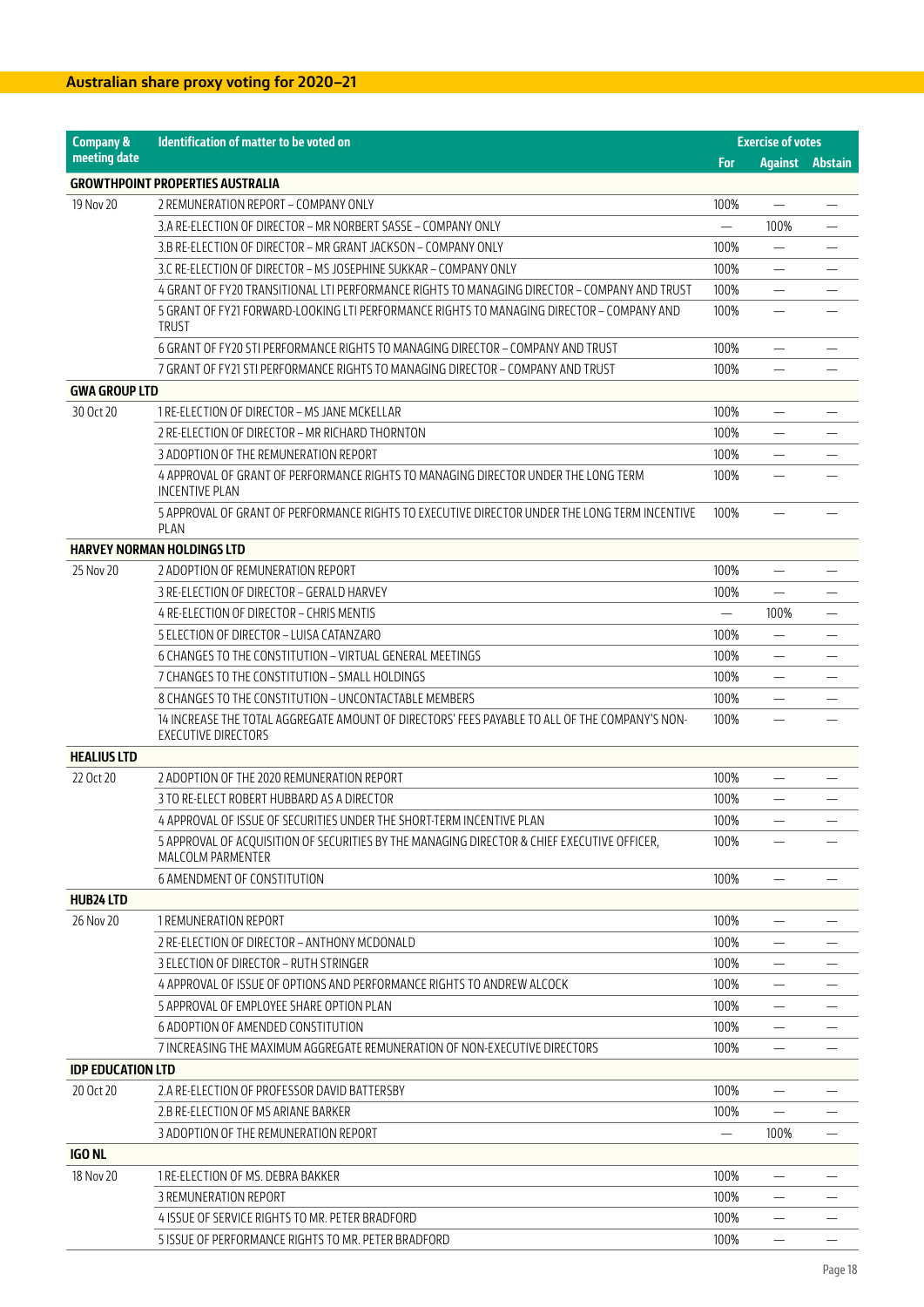| <b>Company &amp;</b>       | Identification of matter to be voted on                                                                                      |            | <b>Exercise of votes</b> |                |
|----------------------------|------------------------------------------------------------------------------------------------------------------------------|------------|--------------------------|----------------|
| meeting date               |                                                                                                                              | <b>For</b> | <b>Against</b>           | <b>Abstain</b> |
| <b>ILUKA RESOURCES LTD</b> |                                                                                                                              |            |                          |                |
| 29 Apr 21                  | 1 ELECTION OF DIRECTOR - ANDREA SUTTON                                                                                       | 100%       |                          |                |
|                            | 2 RE-ELECTION OF DIRECTOR - ROBERT COLE                                                                                      | 100%       | $\overline{\phantom{0}}$ |                |
|                            | 3 ADOPTION OF THE REMUNERATION REPORT                                                                                        | 100%       | $\overline{\phantom{0}}$ |                |
|                            | 4 GRANT OF SECURITIES TO THE MANAGING DIRECTOR                                                                               | 100%       |                          |                |
| 16 Oct 20                  | 1 APPROVE A REDUCTION IN THE CAPITAL OF ILUKA AS AN EQUAL CAPITAL REDUCTION                                                  | 100%       |                          |                |
| (EGM)                      |                                                                                                                              |            |                          |                |
| <b>INCITEC PIVOT LTD</b>   |                                                                                                                              |            |                          |                |
| 18 Dec 20                  | 2.A ELECTION OF MR GEORGE BILTZ AS A DIRECTOR                                                                                | 100%       | —                        |                |
|                            | 2.B RE-ELECTION OF MR BRIAN KRUGER AS A DIRECTOR                                                                             | 100%       |                          |                |
|                            | 3 ADOPTION OF THE REMUNERATION REPORT (NON BINDING ADVISORY VOTE)                                                            | 100%       |                          |                |
|                            | 4 GRANT OF PERFORMANCE RIGHTS TO THE MANAGING DIRECTOR & CEO                                                                 | 100%       |                          |                |
| INGENIA COMMUNITIES GROUP  |                                                                                                                              |            |                          |                |
| 10 Nov 20                  | 2 REMUNERATION REPORT                                                                                                        | 100%       | $\overline{\phantom{0}}$ |                |
|                            | 3.1 RE-ELECTION OF MS AMANDA HEYWORTH                                                                                        | 100%       |                          |                |
|                            | 3.2 ELECTION OF MS PIPPA DOWNES                                                                                              | 100%       | —                        |                |
|                            | 3.3 ELECTION OF MR GREG HAYES                                                                                                | 100%       |                          |                |
|                            | 4 APPROVAL TO ISSUE SECURITIES UNDER THE INGENIA COMMUNITIES GROUP RIGHTS PLAN                                               | 100%       |                          |                |
|                            | 5.1 GRANT OF AMENDED FY20 SHORT-TERM INCENTIVE PLAN RIGHTS                                                                   | 100%       |                          |                |
|                            | 5.2 GRANT OF FY21 FIXED REMUNERATION RIGHTS, SHORT-TERM INCENTIVE PLAN RIGHTS AND LONG-TERM                                  | 100%       |                          |                |
|                            | <b>INCENTIVE PLAN RIGHTS</b>                                                                                                 |            |                          |                |
| <b>INGHAMS GROUP LTD</b>   |                                                                                                                              |            |                          |                |
| 5 Nov 20                   | 2 ELECTION OF MICHAEL IHLEIN AS DIRECTOR                                                                                     | 100%       |                          |                |
|                            | 3 RE-ELECTION OF JACQUELINE MCARTHUR AS DIRECTOR                                                                             | 100%       |                          |                |
|                            | 4 RE-ELECTION OF HELEN NASH AS DIRECTOR                                                                                      | 100%       |                          |                |
|                            | <b>5 REMUNERATION REPORT</b>                                                                                                 | 100%       | $\overline{\phantom{0}}$ |                |
|                            | 6 APPROVAL OF GRANT OF PERFORMANCE RIGHTS TO THE MANAGING DIRECTOR & CEO UNDER FY20<br>TRANSFORMATIONAL INCENTIVE PLAN (TIP) | 100%       |                          |                |
|                            | 7 APPROVAL OF GRANT OF PERFORMANCE RIGHTS TO THE MANAGING DIRECTOR & CEO UNDER FY21 LONG<br>TERM INCENTIVE PLAN (LTIP)       | 100%       |                          |                |
|                            | <b>INSURANCE AUSTRALIA GROUP LTD</b>                                                                                         |            |                          |                |
| 23 Oct 20                  | 1 ADOPTION OF REMUNERATION REPORT                                                                                            | 100%       |                          |                |
|                            | 2 ELECTION OF MR SIMON ALLEN                                                                                                 | 100%       | —                        |                |
|                            | 3 RE-ELECTION OF MR DUNCAN BOYLE                                                                                             | 100%       |                          |                |
|                            | 4 RE-ELECTION OF MS SHEILA MCGREGOR                                                                                          | 100%       |                          |                |
|                            | 5 RE-ELECTION OF MR JONATHAN NICHOLSON                                                                                       | 100%       |                          |                |
|                            | 6 APPROVE AND ADOPT A NEW CONSTITUTION                                                                                       | 100%       | —                        |                |
|                            | 7 PROPORTIONAL TAKEOVER PROVISIONS                                                                                           | 100%       |                          |                |
|                            | 8 PLEASE NOTE THAT THIS RESOLUTION IS A SHAREHOLDER PROPOSAL: TO AMEND THE CONSTITUTION                                      | —<br>—     | 90%                      | 10%            |
|                            | 9 PLEASE NOTE THAT THIS RESOLUTION IS A SHAREHOLDER PROPOSAL: IAG WORLD HERITAGE POLICY                                      | 10%        | 90%                      |                |
|                            | 10 PLEASE NOTE THAT THIS RESOLUTION IS A SHAREHOLDER PROPOSAL: RELATIONSHIP WITH INDUSTRY                                    |            | 100%                     |                |
|                            | <b>ASSOCIATIONS</b>                                                                                                          |            |                          |                |
|                            | 11 ALLOCATION OF SHARE RIGHTS TO MR NICHOLAS HAWKINS, MANAGING DIRECTOR AND CHIEF EXECUTIVE<br>OFFICER                       | 100%       |                          |                |
| <b>INVOCARE LTD</b>        |                                                                                                                              |            |                          |                |
| 28 May 21                  | 1 ADOPTION OF REMUNERATION REPORT                                                                                            | 100%       |                          |                |
|                            | 2 RE-ELECTION OF KEITH SKINNER AS A DIRECTOR                                                                                 | 100%       | —                        |                |
|                            | 3 APPROVAL OF SECURITY GRANTS TO OLIVIER CHRETIEN (UNDER COMPANY'S EMPLOYEE SHARE PLAN)                                      | 100%       | —                        |                |
|                            | 4 APPROVAL OF SECURITY GRANTS TO OLIVIER CHRETIEN (UNDER LONG TERM INCENTIVE SCHEME)                                         | 100%       |                          |                |
|                            | 5 APPROVAL OF POTENTIAL TERMINATION BENEFITS                                                                                 | 100%       |                          |                |
|                            | 6 ELECTION OF KIM ANDERSON                                                                                                   | 100%       |                          |                |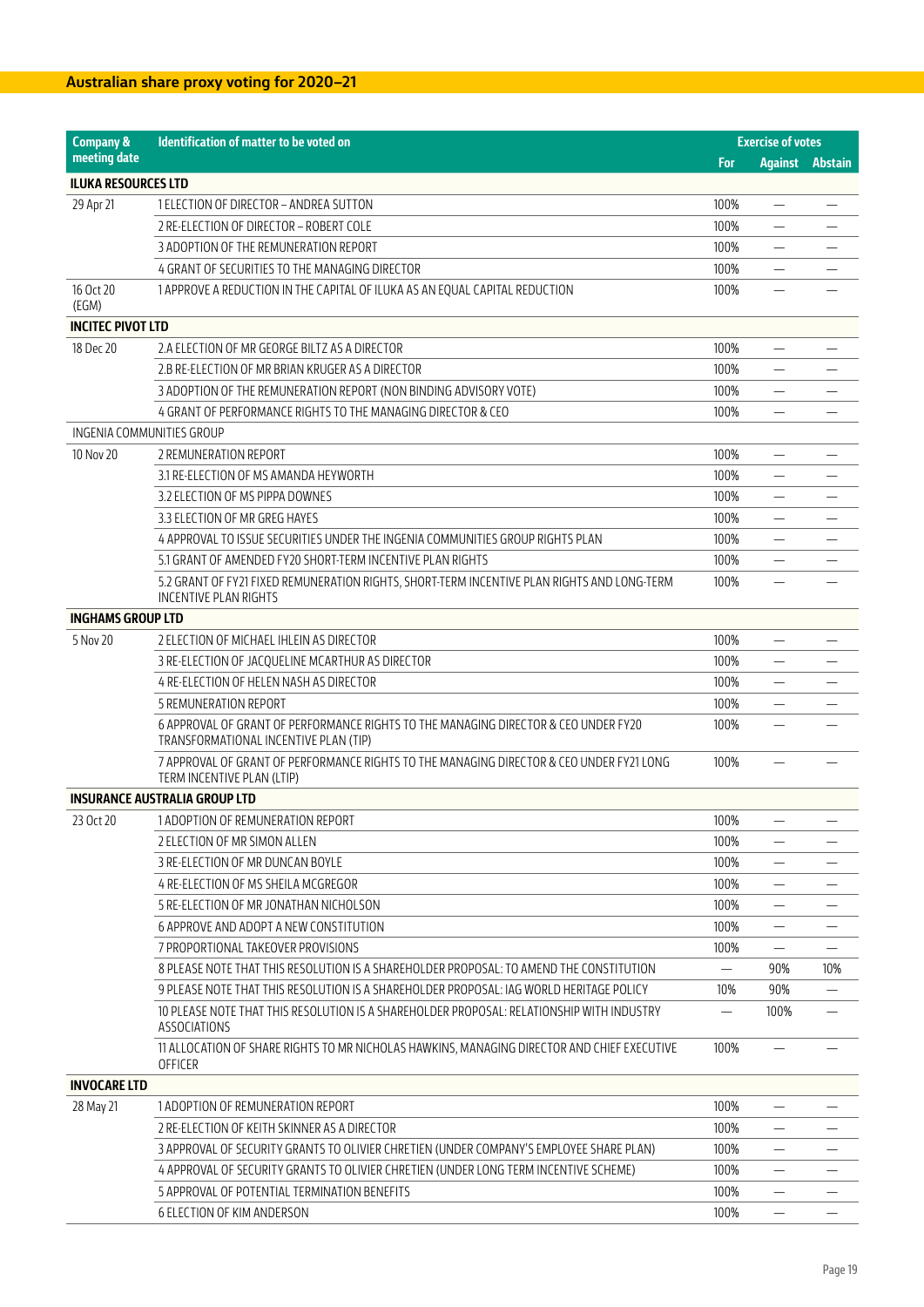| <b>Company &amp;</b>     | Identification of matter to be voted on                                                                                       |      | <b>Exercise of votes</b> |                |
|--------------------------|-------------------------------------------------------------------------------------------------------------------------------|------|--------------------------|----------------|
| meeting date             |                                                                                                                               | For  | <b>Against</b>           | <b>Abstain</b> |
| <b>IOOF HOLDINGS LTD</b> |                                                                                                                               |      |                          |                |
| 25 Nov 20                | 2.A RE-ELECTION OF MR JOHN SELAK                                                                                              | 100% |                          |                |
|                          | 2.B RE-ELECTION OF MS ELIZABETH FLYNN                                                                                         | 100% | $\overline{\phantom{0}}$ |                |
|                          | 3 ADOPTION OF THE REMUNERATION REPORT                                                                                         | 100% |                          |                |
|                          | 4 GRANT OF PERFORMANCE RIGHTS TO THE CHIEF EXECUTIVE OFFICER                                                                  | 100% |                          |                |
|                          | 5 FINANCIAL ASSISTANCE                                                                                                        | 100% | —                        |                |
| <b>IPH LTD</b>           |                                                                                                                               |      |                          |                |
| 19 Nov 20                | 3 RE-ELECTION OF MR RICHARD GRELLMAN, AM                                                                                      | 100% |                          |                |
|                          | 4 APPROVAL OF THE AWARD OF PERFORMANCE RIGHTS TO DR ANDREW BLATTMAN                                                           | 100% |                          |                |
|                          | 5 RATIFICATION OF AGREEMENT TO ISSUE BALDWINS ACQUISITION SHARES                                                              | 100% | —                        |                |
|                          | 6 ADOPTION OF REMUNERATION REPORT                                                                                             | 100% |                          |                |
| <b>IRESS LTD</b>         |                                                                                                                               |      |                          |                |
| 6 May 21                 | 1 ELECTION OF DIRECTOR – MR. ROGER SHARP                                                                                      | 100% | $\overline{\phantom{0}}$ |                |
|                          | 2 RE-ELECTION OF DIRECTOR - MS. NIKI BEATTIE                                                                                  | 100% |                          |                |
|                          | 3 RE-ELECTION OF DIRECTOR - MS. JULIE FAHEY                                                                                   | 100% |                          |                |
|                          | <b>4 REMUNERATION REPORT</b>                                                                                                  | 100% | $\equiv$                 |                |
|                          | 5.A GRANT OF EQUITY RIGHTS TO THE MANAGING DIRECTOR AND CEO - ANDREW WALSH                                                    | 100% |                          |                |
|                          | 5.B GRANT OF PERFORMANCE RIGHTS TO THE MANAGING DIRECTOR AND CEO - ANDREW WALSH                                               | 100% |                          |                |
| <b>IRONGATE GROUP</b>    |                                                                                                                               |      |                          |                |
| 13 Aug 20                | 1 ISSUE OF UNITS FOR CASH UNDER THE JSE LISTINGS REQUIREMENTS                                                                 | 100% | $\overline{\phantom{0}}$ |                |
|                          | 2 RATIFICATION OF PLACEMENT UNDER THE ASX LISTING RULES                                                                       | 100% | $\overline{\phantom{0}}$ |                |
|                          | 3 AMENDMENTS TO THE CONSTITUTION                                                                                              | 100% |                          |                |
|                          | <b>JAMES HARDIE INDUSTRIES PLC</b>                                                                                            |      |                          |                |
| 5 Nov 20                 | 1 RECEIVE AND CONSIDER THE FINANCIAL STATEMENTS AND REPORTS FOR FISCAL YEAR 2020                                              | 100% | $\qquad \qquad -$        |                |
|                          | 2 RECEIVE AND CONSIDER THE REMUNERATION REPORT FOR FISCAL YEAR 2020                                                           | 100% |                          |                |
|                          | 3.A ELECT MOE NOZARI AS A DIRECTOR                                                                                            | 100% |                          |                |
|                          | 3.B ELECT NIGEL STEIN AS A DIRECTOR                                                                                           | 100% | $\overline{\phantom{0}}$ |                |
|                          | 3.C ELECT HAROLD WIENS AS A DIRECTOR                                                                                          | 100% | $\overline{\phantom{0}}$ |                |
|                          | 4 AUTHORITY TO FIX THE EXTERNAL AUDITOR'S REMUNERATION                                                                        | 100% |                          |                |
|                          | 5 GRANT OF FISCAL YEAR 2021 ROCE RSU'S TO JACK TRUONG                                                                         | 100% |                          |                |
|                          | 6 GRANT OF FISCAL YEAR 2021 RELATIVE TSR RSU'S TO JACK TRUONG                                                                 | 100% | —                        |                |
|                          | 7 RENEWAL OF AUTHORITY FOR DIRECTORS TO ISSUE SHARES FOR CASH WITHOUT FIRST OFFERING SHARES TO                                | 100% | $\overline{\phantom{0}}$ |                |
|                          | <b>EXISTING SHAREHOLDERS</b>                                                                                                  |      |                          |                |
|                          | 8 AMENDMENT OF THE COMPANY'S ARTICLES OF ASSOCIATION                                                                          | 100% |                          |                |
|                          | 9 APPROVAL OF JAMES HARDIE 2020 NON-EXECUTIVE DIRECTOR EQUITY PLAN AND ISSUE OF SHARES<br>THEREUNDER                          | 100% |                          |                |
|                          | <b>JANUS HENDERSON GROUP PLC</b>                                                                                              |      |                          |                |
| 29 Apr 21                | 1 TO RECEIVE THE 2020 ANNUAL REPORT AND ACCOUNTS                                                                              | 100% | $\overline{\phantom{0}}$ |                |
|                          | 2 TO REAPPOINT MS A DAVIS AS A DIRECTOR                                                                                       | 100% |                          |                |
|                          | 3 TO REAPPOINT MS K DESALAS A DIRECTOR                                                                                        | 100% |                          |                |
|                          | 4 TO REAPPOINT MR J DIERMEIER AS A DIRECTOR                                                                                   | 100% |                          |                |
|                          | 5 TO REAPPOINT MR K DOLAN AS A DIRECTOR                                                                                       | 100% |                          |                |
|                          | 6 TO REAPPOINT MR E FLOOD JR AS A DIRECTOR                                                                                    |      |                          |                |
|                          |                                                                                                                               | 100% | -                        |                |
|                          | 7 TO REAPPOINT MR R GILLINGWATER AS A DIRECTOR                                                                                | 100% |                          |                |
|                          | 8 TO REAPPOINT MR L KOCHARD AS A DIRECTOR                                                                                     | 100% |                          |                |
|                          | 9 TO REAPPOINT MR G SCHAFER AS A DIRECTOR                                                                                     | 100% |                          |                |
|                          | 10 TO REAPPOINT MS A SEYMOUR-JACKSON AS A DIRECTOR                                                                            | 100% |                          |                |
|                          | 11 TO REAPPOINT MR R WEIL AS A DIRECTOR                                                                                       | 100% |                          |                |
|                          | 12 TO REAPPOINT PRICEWATERHOUSECOOPERS LLP AS AUDITORS AND TO AUTHORISE THE AUDIT COMMITTEE<br>TO AGREE TO THEIR REMUNERATION | 100% |                          |                |
|                          | 13 TO AUTHORISE THE COMPANY TO PURCHASE ITS OWN SHARES TO A LIMITED EXTENT                                                    | 100% | $\overline{\phantom{0}}$ |                |
|                          | 14 TO AUTHORISE THE COMPANY TO PURCHASE ITS OWN CDIS TO A LIMITED EXTENT                                                      | 100% | $\qquad \qquad$          |                |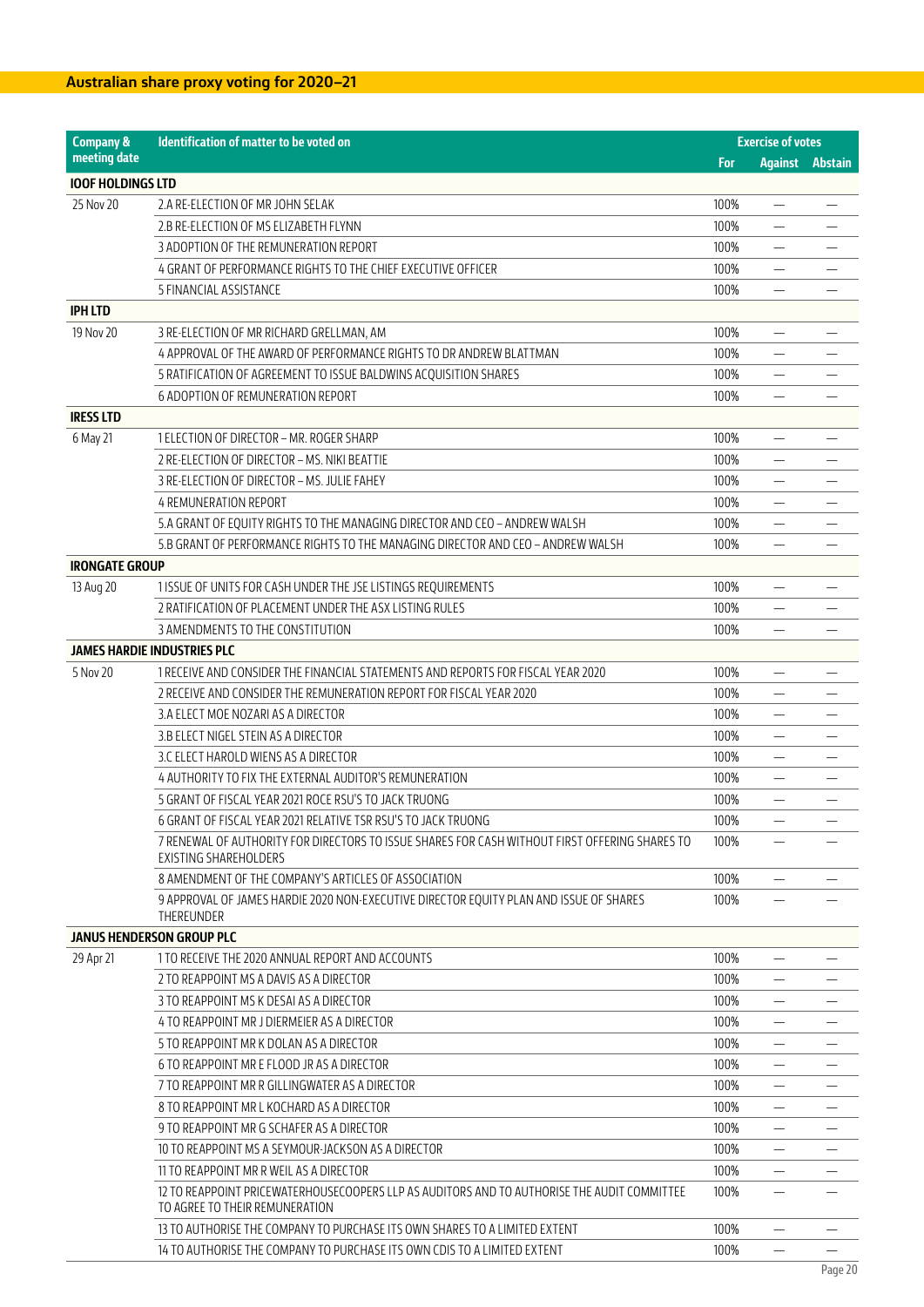| <b>Company &amp;</b>          | Identification of matter to be voted on                                                                         |      | <b>Exercise of votes</b> |                |
|-------------------------------|-----------------------------------------------------------------------------------------------------------------|------|--------------------------|----------------|
| meeting date                  |                                                                                                                 | For  | <b>Against</b>           | <b>Abstain</b> |
| JB HI-FI LIMITED              |                                                                                                                 |      |                          |                |
| 29 Oct 20                     | 2.A ELECTION OF MS MELANIE WILSON AS A DIRECTOR                                                                 | 100% | —                        |                |
|                               | 2.B RE-ELECTION OF MS BETH LAUGHTON AS A DIRECTOR                                                               | 100% | $\overline{\phantom{0}}$ |                |
|                               | 3 ADOPTION OF REMUNERATION REPORT                                                                               | 100% |                          |                |
|                               | 4 APPROVAL OF GRANT OF RESTRICTED SHARES TO EXECUTIVE DIRECTOR                                                  | 100% |                          |                |
| <b>KATHMANDU HOLDINGS LTD</b> |                                                                                                                 |      |                          |                |
| 25 Nov 20                     | 1 THAT JOHN HARVEY BE RE-ELECTED AS A DIRECTOR OF THE COMPANY                                                   | 100% |                          |                |
|                               | 2 THAT PHILIP BOWMAN BE RE-ELECTED AS A DIRECTOR OF THE COMPANY                                                 | 100% |                          |                |
|                               | 3 THAT BRENT SCRIMSHAW BE RE-ELECTED AS A DIRECTOR OF THE COMPANY                                               | 100% |                          |                |
|                               | 4 THAT THE BOARD BE AUTHORISED TO FIX THE REMUNERATION OF THE COMPANY'S AUDITOR FOR THE                         | 100% | $\overline{\phantom{0}}$ |                |
|                               | ENSUING YEAR                                                                                                    |      |                          |                |
| <b>KAZIA THERAPEUTICS LTD</b> |                                                                                                                 |      |                          |                |
| 6 Nov 20                      | 1 ADOPTION OF REMUNERATION REPORT                                                                               | 100% | $\overline{\phantom{0}}$ |                |
|                               | 2 RE-ELECTION OF BRYCE CARMINE                                                                                  | 100% |                          |                |
|                               | 3 ADOPTION OF EMPLOYEE SHARE OPTION PLAN                                                                        | 100% | $\overline{\phantom{0}}$ |                |
|                               | 4 APPROVAL OF GRANT OF OPTIONS TO DR JAMES GARNER                                                               | 100% | $\overline{\phantom{0}}$ |                |
|                               | 5 APPROVAL OF GRANT OF OPTIONS TO MR IAIN ROSS                                                                  | 100% |                          |                |
|                               | 6 APPROVAL OF GRANT OF OPTIONS TO MR BRYCE CARMINE                                                              | 100% |                          |                |
|                               | 7 APPROVAL OF GRANT OF OPTIONS TO MR STEVEN COFFEY                                                              | 100% | $\overline{\phantom{0}}$ |                |
|                               | 8 RATIFICATION OF PRIOR ISSUE OF PLACEMENT SHARES                                                               | 100% |                          |                |
|                               | 9 INCREASE IN THE MAXIMUM ALLOWABLE FOR NON-EXECUTIVE DIRECTORS' FEES                                           | 100% | —                        |                |
|                               | 10 APPROVAL OF ADDITIONAL PLACEMENT CAPACITY UNDER LISTING RULE 7.1A                                            | 100% | $\overline{\phantom{0}}$ |                |
| <b>KOGAN.COM LTD</b>          |                                                                                                                 |      |                          |                |
| 20 Nov 20                     | 2 ADOPTION OF REMUNERATION REPORT                                                                               | 100% |                          |                |
|                               | 3 RE-ELECTION OF BOARD ENDORSED MR HARRY DEBNEY                                                                 | 100% |                          |                |
|                               | 4 PLEASE NOTE THAT THIS RESOLUTION IS A SHAREHOLDER PROPOSAL: ELECTION OF NON-BOARD ENDORSED<br><b>DIRECTOR</b> |      | 100%                     |                |
|                               | 5.1 APPROVAL OF GRANT OF OPTIONS TO MR RUSLAN KOGAN                                                             |      | 100%                     |                |
|                               | 5.2 APPROVAL OF GRANT OF OPTIONS TO MR DAVID SHAFER                                                             |      | 100%                     |                |
|                               | 6 RATIFICATION OF PRIOR ISSUE OF SHARES UNDER THE PLACEMENT                                                     |      |                          | 100%           |
| <b>LENDLEASE GROUP</b>        |                                                                                                                 |      |                          |                |
| 20 Nov 20                     | 2.A ELECTION OF ROBERT WELANETZ AS A DIRECTOR OF THE COMPANY                                                    | 100% |                          | —              |
|                               | 2.B RE-ELECTION OF PHILIP COFFEY AS A DIRECTOR OF THE COMPANY                                                   | 88%  | 12%                      |                |
|                               | 2.C RE-ELECTION OF JANE HEMSTRITCH AS A DIRECTOR OF THE COMPANY                                                 | 100% |                          |                |
|                               | 3 ADOPTION OF REMUNERATION REPORT                                                                               | 12%  | 72%                      | 16%            |
|                               | 4 APPROVAL OF ALLOCATION OF PERFORMANCE RIGHTS TO MANAGING DIRECTOR                                             | 84%  | $\overline{\phantom{0}}$ | 16%            |
|                               | LINK ADMINISTRATION HOLDINGS LTD                                                                                |      |                          |                |
| 27 Oct 20                     | 1 RE-ELECTION OF DIRECTOR - PEEYUSH GUPTA                                                                       | 100% |                          |                |
|                               | 2 RE-ELECTION OF DIRECTOR - SALLY PITKIN                                                                        | 100% | $\overline{\phantom{0}}$ |                |
|                               | 3 REMUNERATION REPORT                                                                                           | 100% |                          |                |
|                               | 4 LINK GROUP OMNIBUS EQUITY PLAN                                                                                | 100% |                          |                |
|                               | 5 APPROVAL OF INCOMING MANAGING DIRECTOR'S PARTICIPATION IN THE LINK GROUP OMNIBUS EQUITY PLAN                  | 100% |                          |                |
|                               | 6 AMENDMENTS TO CONSTITUTION                                                                                    | 100% | —                        |                |
| <b>LYNAS CORPORATION LTD</b>  |                                                                                                                 |      |                          |                |
| 26 Nov 20                     | 1 REMUNERATION REPORT                                                                                           | 100% |                          |                |
|                               | 2 RE-ELECTION OF JOHN HUMPHREY AS A DIRECTOR                                                                    | 100% | —                        |                |
|                               | 3 RE-ELECTION OF GRANT MURDOCH AS A DIRECTOR                                                                    | 100% |                          |                |
|                               | 4 ELECTION OF DR VANESSA GUTHRIE AS A DIRECTOR                                                                  | 100% |                          |                |
|                               | 5 AUTHORISATION OF ISSUE OF PERFORMANCE RIGHTS                                                                  | 100% | —                        |                |
|                               | 6 GRANT OF PERFORMANCE RIGHTS FOR THE BENEFIT OF CEO & MANAGING DIRECTOR - AMANDA LACAZE                        | 100% | $\overline{\phantom{0}}$ |                |
|                               | 7 APPROVAL OF CHANGE OF COMPANY NAME TO 'LYNAS RARE EARTHS LIMITED' AND MODIFICATION TO<br>COMPANY CONSTITUTION | 100% |                          |                |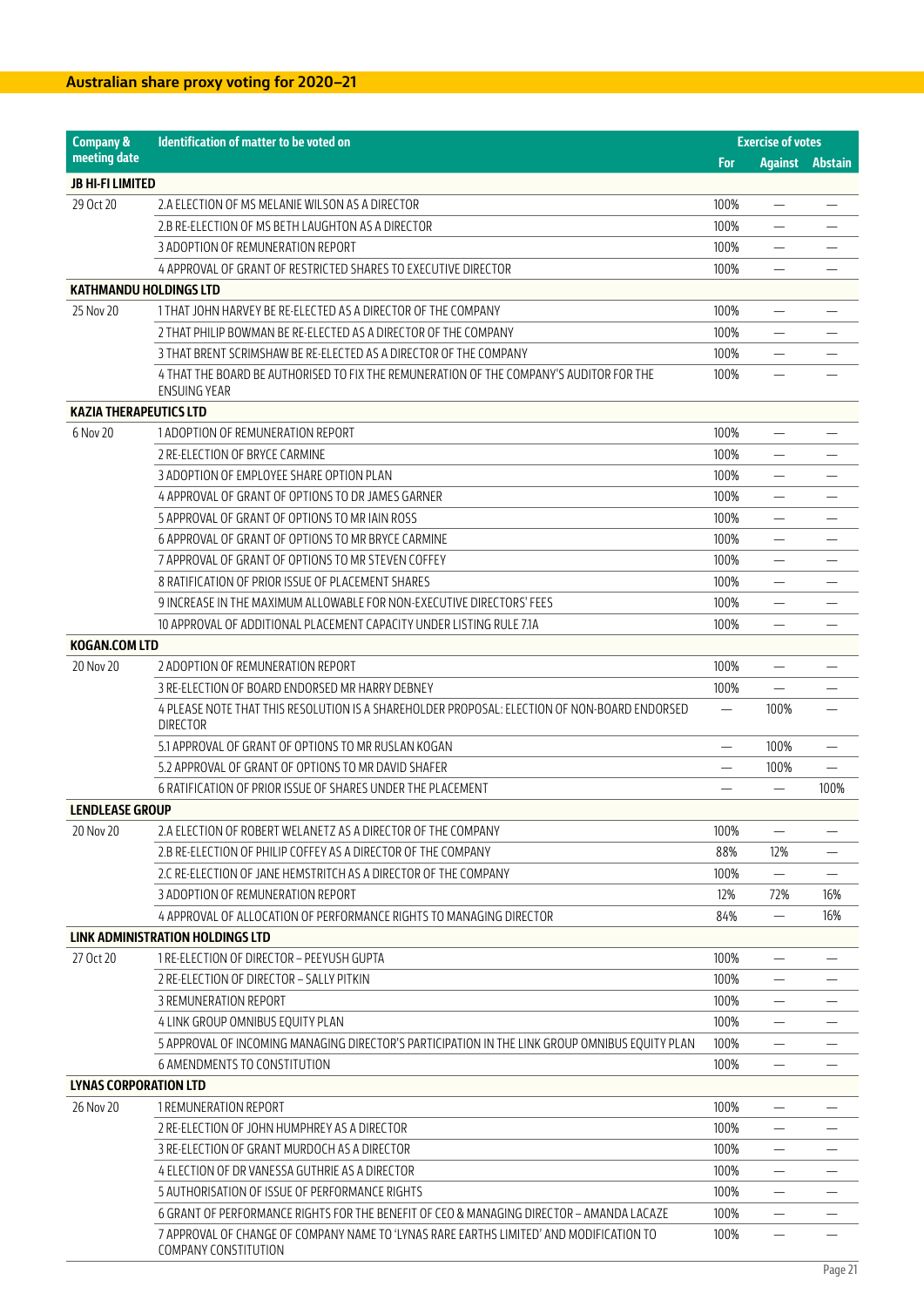| <b>Company &amp;</b>       | Identification of matter to be voted on                                                                                                                                                                                                                                                                                                                                                                                                                                                                                                                                                                                                  |                          | <b>Exercise of votes</b> |                        |
|----------------------------|------------------------------------------------------------------------------------------------------------------------------------------------------------------------------------------------------------------------------------------------------------------------------------------------------------------------------------------------------------------------------------------------------------------------------------------------------------------------------------------------------------------------------------------------------------------------------------------------------------------------------------------|--------------------------|--------------------------|------------------------|
| meeting date               |                                                                                                                                                                                                                                                                                                                                                                                                                                                                                                                                                                                                                                          | For                      |                          | <b>Against Abstain</b> |
| <b>MACQUARIE GROUP LTD</b> |                                                                                                                                                                                                                                                                                                                                                                                                                                                                                                                                                                                                                                          |                          |                          |                        |
| 30 Jul 20                  | 2.A RE-ELECTION OF MS DJ GRADY AS A VOTING DIRECTOR RETIRING - BOARD ENDORSED                                                                                                                                                                                                                                                                                                                                                                                                                                                                                                                                                            | 100%                     | -                        |                        |
|                            | 2.B RE-ELECTION OF MS NM WAKEFIELD EVANS AS A VOTING DIRECTOR RETIRING - BOARD ENDORSE                                                                                                                                                                                                                                                                                                                                                                                                                                                                                                                                                   | 100%                     |                          |                        |
|                            | 3 PLEASE NOTE THAT THIS RESOLUTION IS A SHAREHOLDER PROPOSAL: ELECTION OF EXTERNAL NOMINEE MR<br>SD MAYNE AS A VOTING DIRECTOR - NOT BOARD ENDORSED                                                                                                                                                                                                                                                                                                                                                                                                                                                                                      | $\overline{\phantom{0}}$ | 100%                     |                        |
|                            | 4 ADOPTION OF THE REMUNERATION REPORT                                                                                                                                                                                                                                                                                                                                                                                                                                                                                                                                                                                                    | 100%                     |                          |                        |
|                            | 5 APPROVAL OF MANAGING DIRECTOR'S PARTICIPATION IN THE MACQUARIE GROUP EMPLOYEE RETAINED<br>EQUITY PLAN (MEREP)                                                                                                                                                                                                                                                                                                                                                                                                                                                                                                                          | 100%                     |                          |                        |
|                            | 6 APPROVAL OF THE AGREEMENT TO ISSUE MGL ORDINARY SHARES ON EXCHANGE OF MACQUARIE BANK<br>CAPITAL NOTES 2                                                                                                                                                                                                                                                                                                                                                                                                                                                                                                                                | 100%                     |                          |                        |
|                            | <b>MAGELLAN FINANCIAL GROUP LTD</b>                                                                                                                                                                                                                                                                                                                                                                                                                                                                                                                                                                                                      |                          |                          |                        |
| 22 Oct 20                  | 2 TO ADOPT THE REMUNERATION REPORT                                                                                                                                                                                                                                                                                                                                                                                                                                                                                                                                                                                                       | 100%                     | $\overline{\phantom{0}}$ |                        |
|                            | 3.A TO RE-ELECT MR JOHN EALES AS A DIRECTOR                                                                                                                                                                                                                                                                                                                                                                                                                                                                                                                                                                                              | 86%                      | 14%                      |                        |
|                            | 3.B TO RE-ELECT MR ROBERT FRASER AS A DIRECTOR                                                                                                                                                                                                                                                                                                                                                                                                                                                                                                                                                                                           | 86%                      | 14%                      |                        |
|                            | 3.C TO RE-ELECT MS KAREN PHIN AS A DIRECTOR                                                                                                                                                                                                                                                                                                                                                                                                                                                                                                                                                                                              | 100%                     | $\overline{\phantom{0}}$ |                        |
| <b>MARLEY SPOON AG</b>     |                                                                                                                                                                                                                                                                                                                                                                                                                                                                                                                                                                                                                                          |                          |                          |                        |
| 11 Jun 21                  | 2 RESOLUTION ON THE DISCHARGE OF THE MEMBERS OF THE MANAGEMENT BOARD FOR THE FINANCIAL YEAR<br>2020                                                                                                                                                                                                                                                                                                                                                                                                                                                                                                                                      | 100%                     |                          |                        |
|                            | 3 RESOLUTION ON THE DISCHARGE OF THE MEMBERS OF THE SUPERVISORY BOARD FOR THE FINANCIAL YEAR<br>2020                                                                                                                                                                                                                                                                                                                                                                                                                                                                                                                                     | 100%                     |                          |                        |
|                            | 4 RESOLUTION ON THE APPOINTMENT OF THE AUDITOR FOR THE INDIVIDUAL FINANCIAL STATEMENTS AND<br>THE CONSOLIDATED FINANCIAL STATEMENTS FOR THE FINANCIAL YEAR 2021, AS WELL AS FOR ANY REVIEW<br>OF INTERIM FINANCIAL STATEMENTS AND INTERIM MANAGEMENT REPORTS DURING THE FINANCIAL YEAR<br>2021: ERNST & YOUNG GMBH WIRTSCHAFTSPRUFUNGSGESELLSCHAFT, REGISTERED SEAT: STUTTGART, OFFICE:<br>HAMBURG, GERMANY                                                                                                                                                                                                                              | 100%                     |                          |                        |
|                            | 5.A RESOLUTION ON ELECTION TO THE SUPERVISORY BOARD: MS DEENA ROBYN SHIFF                                                                                                                                                                                                                                                                                                                                                                                                                                                                                                                                                                | 100%                     |                          |                        |
|                            | 5.B RESOLUTION ON ELECTION TO THE SUPERVISORY BOARD: MR ROY PERTICUCCI                                                                                                                                                                                                                                                                                                                                                                                                                                                                                                                                                                   | 100%                     | $\overline{\phantom{0}}$ |                        |
|                            | 5.C RESOLUTION ON ELECTION TO THE SUPERVISORY BOARD: MS KIM ELIZABETH WINIFRED ANDERSON                                                                                                                                                                                                                                                                                                                                                                                                                                                                                                                                                  | 100%                     | $\overline{\phantom{0}}$ |                        |
|                            | 5.D RESOLUTION ON ELECTION TO THE SUPERVISORY BOARD: MS ROBIN LOW                                                                                                                                                                                                                                                                                                                                                                                                                                                                                                                                                                        | 100%                     |                          |                        |
|                            | 6 RESOLUTION ON THE REMUNERATION OF THE MEMBERS OF THE SUPERVISORY BOARD                                                                                                                                                                                                                                                                                                                                                                                                                                                                                                                                                                 | 100%                     |                          |                        |
|                            | 7 RESOLUTION ON THE AUTHORISATION TO GRANT SUBSCRIPTION RIGHTS TO MEMBERS OF THE MANAGEMENT<br>BOARD (VORSTAND) OF THE COMPANY AS WELL AS APPOINTED OFFICERS, DIRECTORS AND OTHER MEMBERS<br>OF MANAGING CORPORATE BODIES OF THE COMPANY'S SUBSIDIARIES AND AFFILIATED COMPANIES IN<br>GERMANY AND ABROAD AND OTHER MEMBERS OF THE SENIOR LEADERSHIP TEAM OR SENIOR MANAGERS OF<br>THE COMPANY ('SHARE OPTION PROGRAM 2021') AND TO CREATE A CONDITIONAL CAPITAL 2021/I, AS WELL AS<br>THE CORRESPONDING AMENDMENT OF THE CONSTITUTION                                                                                                   | 100%                     |                          |                        |
|                            | 8 RESOLUTION ON THE CANCELLATION OF THE EXISTING AUTHORISED CAPITAL 2020/III AND THE CREATION<br>OF AN AUTHORISED CAPITAL 2021/I, WITH THE AUTHORISATION OF THE MANAGEMENT BOARD TO EXCLUDE<br>SUBSCRIPTION RIGHTS WITH THE CONSENT OF THE SUPERVISORY BOARD AS WELL AS THE CORRESPONDING<br>AMENDMENT OF SECTION 3 PARA. 3 OF THE CONSTITUTION                                                                                                                                                                                                                                                                                          | 100%                     |                          |                        |
|                            | 9 RESOLUTION ON THE CREATION OF AN AUTHORIZED CAPITAL 2021/II UNDER EXCLUSION OF SUBSCRIPTION<br>RIGHTS FOR THE PURPOSE OF SERVING 'RESTRICTED STOCK UNITS' TO BE ISSUED TO SELECTED EXECUTIVES<br>AND EMPLOYEES OF THE COMPANY AND OF AFFILIATED COMPANIES IN GERMANY AND ABROAD AS WELL AS<br>TO FULL-TIME EMPLOYEE-EQUIVALENT PERSONS, IN PARTICULAR, PERSONS WORKING FOR THE COMPANY OR<br>AFFILIATED COMPANIES IN GERMANY AND ABROAD UNDER SO-CALLED EMPLOYER OF RECORD CONTRACTS<br>UNDER THE RESTRICTED STOCK UNIT PROGRAM 2021/I OF THE COMPANY AND ON THE RESPECTIVE<br>AMENDMENT OF SECTION 3 PARA. 15 OF THE CONSTITUTION     | 100%                     |                          |                        |
|                            | 10 RESOLUTION ON THE CREATION OF AN AUTHORIZED CAPITAL 2021/III UNDER THE EXCLUSION OF<br>SUBSCRIPTION RIGHTS FOR THE PURPOSE OF SERVING 'RESTRICTED STOCK UNITS' TO BE ISSUED TO<br>SELECTED EXECUTIVES AND EMPLOYEES OF THE COMPANY AND OF AFFILIATED COMPANIES IN GERMANY<br>AND ABROAD AS WELL AS FULL-TIME EMPLOYEE-EQUIVALENT PERSONS, IN PARTICULAR, PERSONS WORKING<br>FOR THE COMPANY OR AFFILIATED COMPANIES IN GERMANY AND ABROAD UNDER SO-CALLED EMPLOYER OF<br>RECORD CONTRACTS UNDER THE RESTRICTED STOCK UNIT PROGRAM 2021/II OF THE COMPANY AND ON THE<br>RESPECTIVE AMENDMENT OF SECTION 3 PARA. 16 OF THE CONSTITUTION | 100%                     |                          |                        |
|                            | 11 RESOLUTION ON THE CANCELLATION OF THE EXISTING CONDITIONAL CAPITAL 2019/LAS WELL AS THE<br>CORRESPONDING AMENDMENT OF SECTION 3 PARA. 6 OF THE CONSTITUTION                                                                                                                                                                                                                                                                                                                                                                                                                                                                           | 100%                     |                          |                        |
|                            | 12 RESOLUTION ON THE CANCELLATION OF THE EXISTING CONDITIONAL CAPITAL 2019/II AS WELL AS THE<br>CORRESPONDING AMENDMENT OF SECTION 3 PARA. 7 OF THE CONSTITUTION                                                                                                                                                                                                                                                                                                                                                                                                                                                                         | 100%                     |                          |                        |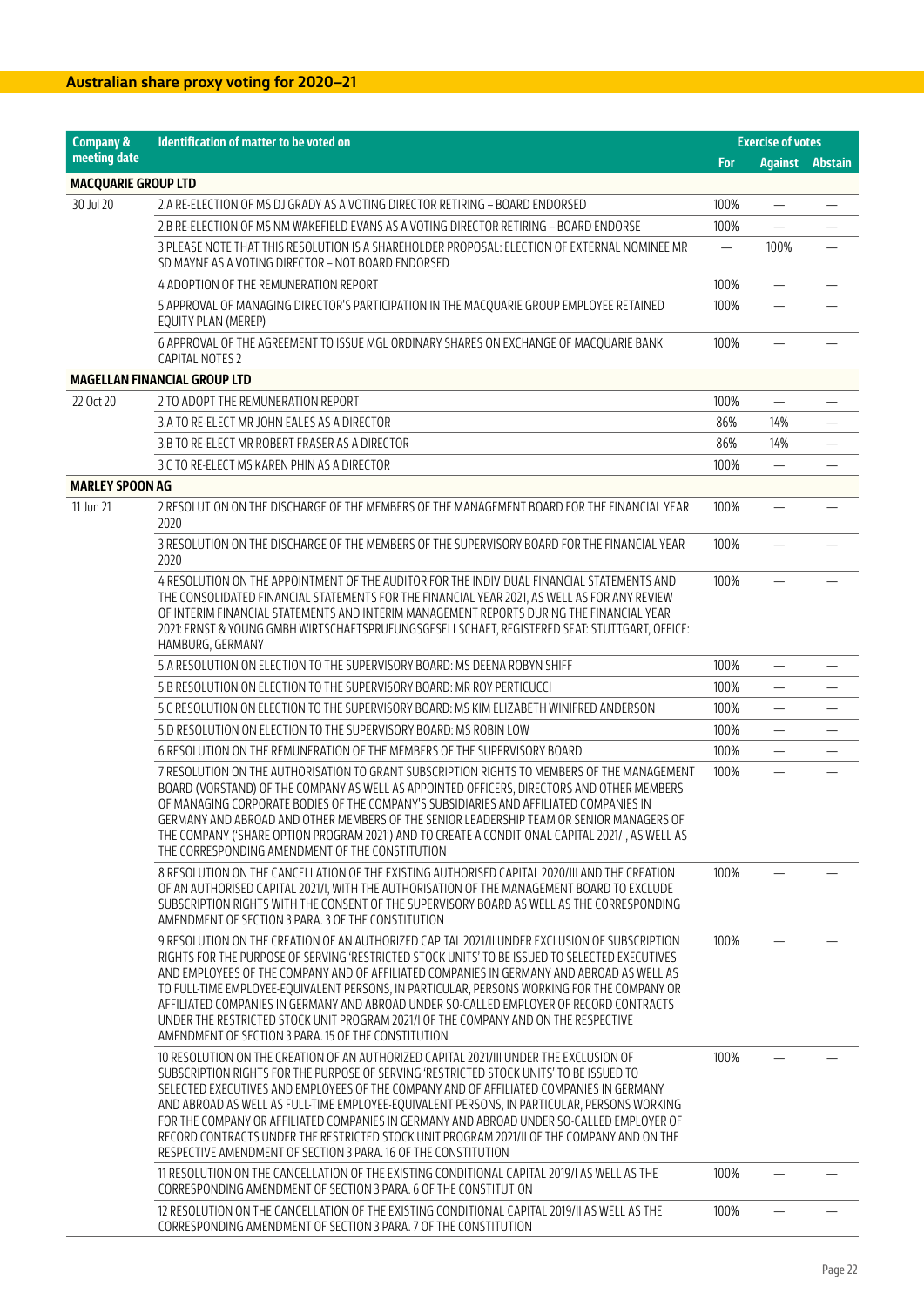| <b>Company &amp;</b>         | Identification of matter to be voted on                                                                                                                                                                                                                                                                                                                                                                              | <b>Exercise of votes</b> |                          |                |  |
|------------------------------|----------------------------------------------------------------------------------------------------------------------------------------------------------------------------------------------------------------------------------------------------------------------------------------------------------------------------------------------------------------------------------------------------------------------|--------------------------|--------------------------|----------------|--|
| meeting date                 |                                                                                                                                                                                                                                                                                                                                                                                                                      | <b>For</b>               | <b>Against</b>           | <b>Abstain</b> |  |
|                              | 13 RESOLUTION ON THE CANCELLATION OF THE EXISTING AUTHORISED CAPITAL 2020/II AS WELL AS THE<br>CORRESPONDING AMENDMENT OF SECTION 3 PARA. 11 OF THE CONSTITUTION                                                                                                                                                                                                                                                     | 100%                     |                          |                |  |
|                              | 14 RESOLUTION TO APPROVE THE SHARE OPTION PROGRAM 2021 AND ISSUE OF SECURITIES UNDER THAT<br>PROGRAM IN THE FUTURE                                                                                                                                                                                                                                                                                                   | 100%                     |                          |                |  |
|                              | 15 RESOLUTION ON THE GRANTING OF SHARE OPTIONS TO FABIAN SIEGEL UNDER THE 2020 SOP                                                                                                                                                                                                                                                                                                                                   | 100%                     |                          |                |  |
|                              | 16 RESOLUTION TO APPROVE THE RESTRICTED STOCK UNIT PROGRAM 2021 AND ISSUE OF SECURITIES UNDER<br>THAT PROGRAM                                                                                                                                                                                                                                                                                                        | 100%                     |                          |                |  |
|                              | 17 RESOLUTION PURSUANT TO WHICH, FOR THE PURPOSES OF ASX LISTING RULE 7.4, AND FOR ALL OTHER ASX<br>LISTING RULE PURPOSES, SHAREHOLDERS RATIFY THE ISSUE OF SHARES IN THE COMPANY AND CDIS                                                                                                                                                                                                                           | 100%                     |                          |                |  |
| <b>MEDIBANK PRIVATE LTD</b>  |                                                                                                                                                                                                                                                                                                                                                                                                                      |                          |                          |                |  |
| 12 Nov 20                    | 2 RE-ELECTION OF DR TRACEY BATTEN AS A DIRECTOR                                                                                                                                                                                                                                                                                                                                                                      | 100%                     |                          |                |  |
|                              | 3 RE-ELECTION OF ANNA BLIGH AC AS A DIRECTOR                                                                                                                                                                                                                                                                                                                                                                         | 100%                     | $\overline{\phantom{0}}$ |                |  |
|                              | 4 RE-ELECTION OF MIKE WILKINS AO AS A DIRECTOR                                                                                                                                                                                                                                                                                                                                                                       | 100%                     |                          |                |  |
|                              | 5 ADOPTION OF THE REMUNERATION REPORT                                                                                                                                                                                                                                                                                                                                                                                | 100%                     | $\overline{\phantom{0}}$ |                |  |
|                              | 6 GRANT OF PERFORMANCE RIGHTS TO THE CHIEF EXECUTIVE OFFICER                                                                                                                                                                                                                                                                                                                                                         | 100%                     | $\overline{\phantom{0}}$ |                |  |
| <b>MEGAPORT LTD</b>          |                                                                                                                                                                                                                                                                                                                                                                                                                      |                          |                          |                |  |
| 22 Oct 20                    | 1 REMUNERATION REPORT                                                                                                                                                                                                                                                                                                                                                                                                | 100%                     |                          |                |  |
|                              | 2 RE-ELECTION OF MR BEVAN SLATTERY AS A DIRECTOR                                                                                                                                                                                                                                                                                                                                                                     | 100%                     | $\overline{\phantom{0}}$ |                |  |
|                              | 3 RATIFICATION AND APPROVAL OF THE ISSUE OF DECEMBER 2019 PLACEMENT SHARES                                                                                                                                                                                                                                                                                                                                           | 100%                     | $\overline{\phantom{0}}$ |                |  |
|                              | 4 RATIFICATION AND APPROVAL OF THE ISSUE OF APRIL 2020 PLACEMENT SHARES                                                                                                                                                                                                                                                                                                                                              | 100%                     |                          |                |  |
|                              | 5 GRANT OF OPTIONS TO MR VINCENT ENGLISH                                                                                                                                                                                                                                                                                                                                                                             | 100%                     |                          |                |  |
| <b>MESOBLAST LTD</b>         |                                                                                                                                                                                                                                                                                                                                                                                                                      |                          |                          |                |  |
| 24 Nov 20                    | 2 ADOPTION OF THE REMUNERATION REPORT                                                                                                                                                                                                                                                                                                                                                                                | 100%                     |                          |                |  |
|                              | 3 RE-ELECTION OF MR DONAL O'DWYER AS A DIRECTOR                                                                                                                                                                                                                                                                                                                                                                      | 100%                     |                          |                |  |
|                              | 4 APPROVAL OF PROPOSED ISSUE OF OPTIONS TO CHIEF EXECUTIVE, DR SILVIU ITESCU, IN CONNECTION WITH<br>HIS REMUNERATION FOR THE 2020/2021 FINANCIAL YEAR                                                                                                                                                                                                                                                                | 100%                     |                          |                |  |
|                              | 5 RATIFICATION OF ISSUE OF SHARES TO EXISTING AND NEW INSTITUTIONAL INVESTORS                                                                                                                                                                                                                                                                                                                                        | 100%                     |                          |                |  |
| <b>METCASH LTD</b>           |                                                                                                                                                                                                                                                                                                                                                                                                                      |                          |                          |                |  |
| 26 Aug 20                    | 2.A TO RE-ELECT MR ROBERT MURRAY AS A DIRECTOR                                                                                                                                                                                                                                                                                                                                                                       | 100%                     |                          |                |  |
|                              | 2.B TO RE-ELECT MS TONIANNE DWYER AS A DIRECTOR                                                                                                                                                                                                                                                                                                                                                                      | 100%                     | $\overline{\phantom{0}}$ |                |  |
|                              | 3 TO ADOPT THE REMUNERATION REPORT                                                                                                                                                                                                                                                                                                                                                                                   | 100%                     |                          |                |  |
|                              | 4 TO REPLACE THE CONSTITUTION OF THE COMPANY                                                                                                                                                                                                                                                                                                                                                                         | 100%                     | $\equiv$                 |                |  |
| <b>MINERAL RESOURCES LTD</b> |                                                                                                                                                                                                                                                                                                                                                                                                                      |                          |                          |                |  |
| 19 Nov 20                    | 1 ADOPTION OF REMUNERATION REPORT                                                                                                                                                                                                                                                                                                                                                                                    | 100%                     |                          |                |  |
|                              | 2 RE-ELECTION OF DIRECTOR - MR PETER WADE                                                                                                                                                                                                                                                                                                                                                                            | 100%                     |                          |                |  |
|                              | 3 RE-ELECTION OF DIRECTOR - MR JAMES MCCLEMENTS                                                                                                                                                                                                                                                                                                                                                                      | 100%                     |                          |                |  |
|                              |                                                                                                                                                                                                                                                                                                                                                                                                                      | 100%                     |                          |                |  |
|                              | 4 ELECTION OF DIRECTOR - MS SUSAN (SUSIE) CORLETT<br>5 INCREASE IN AGGREGATE FEE POOL FOR NON-EXECUTIVE DIRECTORS                                                                                                                                                                                                                                                                                                    |                          | $\overline{\phantom{0}}$ |                |  |
| <b>MIRVAC GROUP</b>          |                                                                                                                                                                                                                                                                                                                                                                                                                      | 100%                     |                          |                |  |
| 19 Nov 20                    |                                                                                                                                                                                                                                                                                                                                                                                                                      |                          |                          |                |  |
|                              | 2.1 THAT CHRISTINE NILDRA BARTLETT, WHO RETIRES BY ROTATION IN ACCORDANCE WITH ARTICLE 10.3 OF<br>MIRVAC LIMITED'S CONSTITUTION, AND BEING ELIGIBLE, IS RE-ELECTED AS A DIRECTOR OF MIRVAC LIMITED                                                                                                                                                                                                                   | 100%                     |                          |                |  |
|                              | 2.2 THAT SAMANTHA JOY MOSTYN, WHO RETIRES BY ROTATION IN ACCORDANCE WITH ARTICLE 10.3 OF MIRVAC<br>LIMITED'S CONSTITUTION, AND BEING ELIGIBLE, IS RE-ELECTED AS A DIRECTOR OF MIRVAC LIMITED                                                                                                                                                                                                                         | 100%                     |                          |                |  |
|                              | 2.3 THAT ALAN ROBERT HAROLD SINDEL, A DIRECTOR APPOINTED SINCE THE LAST ANNUAL GENERAL MEETING<br>WHO CEASES TO HOLD OFFICE IN ACCORDANCE WITH ARTICLE 10.8 OF MIRVAC LIMITED'S CONSTITUTION, AND<br>BEING ELIGIBLE, IS ELECTED AS A DIRECTOR OF MIRVAC LIMITED                                                                                                                                                      | 100%                     |                          |                |  |
|                              | 3 THAT THE REMUNERATION REPORT (WHICH FORMS PART OF THE DIRECTORS' REPORT) OF MIRVAC LIMITED<br>FOR THE YEAR ENDED 30 JUNE 2020 IS ADOPTED                                                                                                                                                                                                                                                                           | 100%                     |                          |                |  |
|                              | 4 THAT APPROVAL IS GIVEN FOR ALL PURPOSES, INCLUDING FOR THE PURPOSES OF ASX LISTING RULE 10.14,<br>TO THE ACQUISITION BY SUSAN LLOYD-HURWITZ (CEO & MANAGING DIRECTOR OF MIRVAC) OF PERFORMANCE<br>RIGHTS UNDER THE MIRVAC GROUP LONG TERM PERFORMANCE PLAN ON THE TERMS OF THAT PLAN AND AS<br>OTHERWISE SET OUT IN THE EXPLANATORY NOTES THAT ACCOMPANIED AND FORMED PART OF THE NOTICE<br>CONVENING THE MEETINGS | 100%                     |                          |                |  |
|                              | 5 THAT THE MIRVAC PROPERTY TRUST'S CONSTITUTION BE AMENDED IN THE MANNER OUTLINED IN THE<br>EXPLANATORY NOTES ACCOMPANYING THE NOTICE OF ANNUAL GENERAL AND GENERAL MEETINGS 2020<br>DATED 6 OCTOBER 2020 AND SET OUT IN THE AMENDED CONSTITUTION TABLED BY THE CHAIR OF THE<br>MEETING AND SIGNED FOR THE PURPOSE OF IDENTIFICATION                                                                                 | 100%                     |                          | Page 23        |  |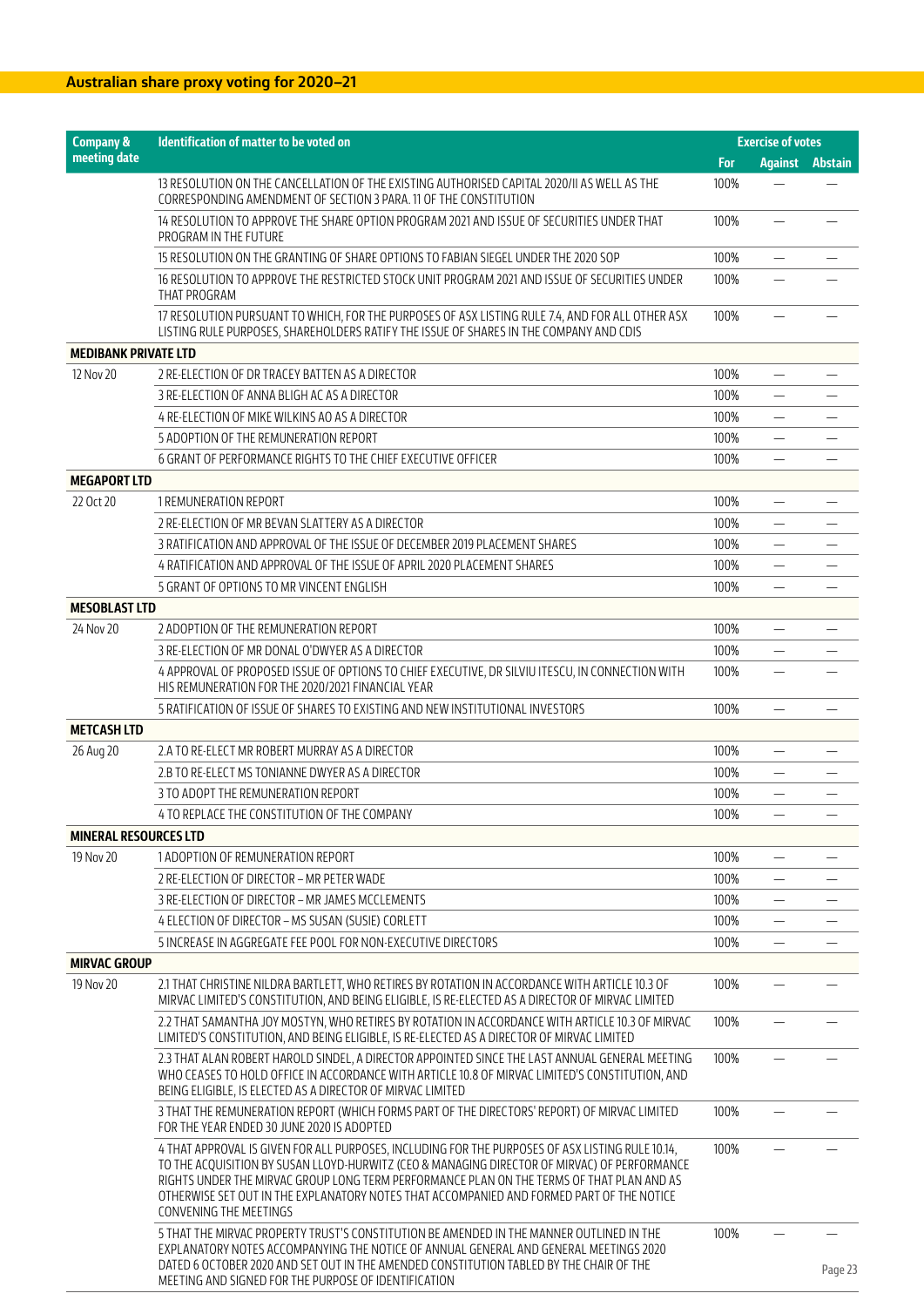| <b>Company &amp;</b>          | Identification of matter to be voted on                                                                                                                                                                                                                                                                                                                                                                                                                                                                                                                                                                                                                                                                                                                                                                                                                                                                                                                                                    |      | <b>Exercise of votes</b> |                        |
|-------------------------------|--------------------------------------------------------------------------------------------------------------------------------------------------------------------------------------------------------------------------------------------------------------------------------------------------------------------------------------------------------------------------------------------------------------------------------------------------------------------------------------------------------------------------------------------------------------------------------------------------------------------------------------------------------------------------------------------------------------------------------------------------------------------------------------------------------------------------------------------------------------------------------------------------------------------------------------------------------------------------------------------|------|--------------------------|------------------------|
| meeting date                  |                                                                                                                                                                                                                                                                                                                                                                                                                                                                                                                                                                                                                                                                                                                                                                                                                                                                                                                                                                                            | For  |                          | <b>Against Abstain</b> |
| <b>MONADELPHOUS GROUP LTD</b> |                                                                                                                                                                                                                                                                                                                                                                                                                                                                                                                                                                                                                                                                                                                                                                                                                                                                                                                                                                                            |      |                          |                        |
| 24 Nov 20                     | 1 RE-ELECTION OF DIRECTOR - MR PETER DEMPSEY                                                                                                                                                                                                                                                                                                                                                                                                                                                                                                                                                                                                                                                                                                                                                                                                                                                                                                                                               | 100% | —                        |                        |
|                               | 2 RE-ELECTION OF DIRECTOR - MS HELEN GILLIES                                                                                                                                                                                                                                                                                                                                                                                                                                                                                                                                                                                                                                                                                                                                                                                                                                                                                                                                               | 100% | $\equiv$                 |                        |
|                               | 3 GRANT OF OPTIONS TO MANAGING DIRECTOR                                                                                                                                                                                                                                                                                                                                                                                                                                                                                                                                                                                                                                                                                                                                                                                                                                                                                                                                                    |      | 100%                     |                        |
|                               | 4 ADOPTION OF REMUNERATION REPORT                                                                                                                                                                                                                                                                                                                                                                                                                                                                                                                                                                                                                                                                                                                                                                                                                                                                                                                                                          | 100% |                          |                        |
| <b>NANOSONICS LTD</b>         |                                                                                                                                                                                                                                                                                                                                                                                                                                                                                                                                                                                                                                                                                                                                                                                                                                                                                                                                                                                            |      |                          |                        |
| 24 Nov 20                     | 1 RE-ELECTION OF A DIRECTOR - MR STEVE SARGENT                                                                                                                                                                                                                                                                                                                                                                                                                                                                                                                                                                                                                                                                                                                                                                                                                                                                                                                                             | 100% |                          |                        |
|                               | 2 RE-ELECTION OF A DIRECTOR - MS MARIE MCDONALD                                                                                                                                                                                                                                                                                                                                                                                                                                                                                                                                                                                                                                                                                                                                                                                                                                                                                                                                            | 100% | $\overline{\phantom{0}}$ |                        |
|                               | 3 ELECTION OF A DIRECTOR - DR LISA MCINTYRE                                                                                                                                                                                                                                                                                                                                                                                                                                                                                                                                                                                                                                                                                                                                                                                                                                                                                                                                                | 100% | —                        |                        |
|                               | 4 REMUNERATION REPORT                                                                                                                                                                                                                                                                                                                                                                                                                                                                                                                                                                                                                                                                                                                                                                                                                                                                                                                                                                      | 100% | $\overline{\phantom{0}}$ |                        |
|                               | 5 ISSUE OF 19,112 PERFORMANCE RIGHTS TO THE CHIEF EXECUTIVE OFFICER AND PRESIDENT, MR MICHAEL<br>KAVANAGH, UNDER THE 2020 SHORT TERM INCENTIVE (2020 STI)                                                                                                                                                                                                                                                                                                                                                                                                                                                                                                                                                                                                                                                                                                                                                                                                                                  | 100% |                          |                        |
|                               | 6 ISSUE OF 208,884 SHARE APPRECIATION RIGHTS AND 143,298 PERFORMANCE RIGHTS TO THE CHIEF<br>EXECUTIVE OFFICER AND PRESIDENT, MR MICHAEL KAVANAGH, UNDER THE 2020 LONG-TERM INCENTIVE (2020<br>LTI)                                                                                                                                                                                                                                                                                                                                                                                                                                                                                                                                                                                                                                                                                                                                                                                         | 100% |                          |                        |
|                               | 7 RE-INSERTION OF PROPORTIONAL TAKEOVER PROVISIONS IN CONSTITUTION                                                                                                                                                                                                                                                                                                                                                                                                                                                                                                                                                                                                                                                                                                                                                                                                                                                                                                                         | 100% | $\overline{\phantom{0}}$ |                        |
|                               | NATIONAL AUSTRALIA BANK LTD                                                                                                                                                                                                                                                                                                                                                                                                                                                                                                                                                                                                                                                                                                                                                                                                                                                                                                                                                                |      |                          |                        |
| 18 Dec 20                     | 2.A TO RE-ELECT MR DAVID ARMSTRONG AS A DIRECTOR FOLLOWING HIS RETIREMENT IN ACCORDANCE WITH<br>THE COMPANY'S CONSTITUTION                                                                                                                                                                                                                                                                                                                                                                                                                                                                                                                                                                                                                                                                                                                                                                                                                                                                 | 100% |                          |                        |
|                               | 2.B TO RE-ELECT MR PEEYUSH GUPTA AS A DIRECTOR FOLLOWING HIS RETIREMENT IN ACCORDANCE WITH THE<br><b>COMPANY'S CONSTITUTION</b>                                                                                                                                                                                                                                                                                                                                                                                                                                                                                                                                                                                                                                                                                                                                                                                                                                                            | 100% |                          |                        |
|                               | 2.C TO RE-ELECT MS ANN SHERRY AS A DIRECTOR FOLLOWING HER RETIREMENT IN ACCORDANCE WITH THE<br><b>COMPANY'S CONSTITUTION</b>                                                                                                                                                                                                                                                                                                                                                                                                                                                                                                                                                                                                                                                                                                                                                                                                                                                               | 100% |                          |                        |
|                               | 2.D TO ELECT MR SIMON MCKEON AS A DIRECTOR FOLLOWING HIS RETIREMENT IN ACCORDANCE WITH THE<br><b>COMPANY'S CONSTITUTION</b>                                                                                                                                                                                                                                                                                                                                                                                                                                                                                                                                                                                                                                                                                                                                                                                                                                                                | 100% |                          |                        |
|                               | 3 TO ADOPT THE COMPANY'S REMUNERATION REPORT FOR THE FINANCIAL YEAR ENDED 30 SEPTEMBER 2020                                                                                                                                                                                                                                                                                                                                                                                                                                                                                                                                                                                                                                                                                                                                                                                                                                                                                                | 100% |                          |                        |
|                               | 4 PERFORMANCE RIGHTS – GROUP CHIEF EXECUTIVE OFFICE: MR ROSS MCEWAN                                                                                                                                                                                                                                                                                                                                                                                                                                                                                                                                                                                                                                                                                                                                                                                                                                                                                                                        | 100% | $\overline{\phantom{0}}$ |                        |
|                               | 5 SELECTIVE BUY-BACK OF 20 MILLION PREFERENCE SHARES ASSOCIATED WITH THE NATIONAL INCOME<br>SECURITIES (NIS BUY-BACK SCHEME)                                                                                                                                                                                                                                                                                                                                                                                                                                                                                                                                                                                                                                                                                                                                                                                                                                                               | 100% | $\overline{\phantom{0}}$ |                        |
|                               | 6.A PLEASE NOTE THAT THIS RESOLUTION IS A SHAREHOLDER PROPOSAL: REQUISITIONED RESOLUTIONS<br>PROMOTED BY MARKET FORCES: TO CONSIDER THE FOLLOWING RESOLUTION AS A SPECIAL RESOLUTION:<br>AMENDMENT TO THE CONSTITUTION INSERT INTO THE CONSTITUTION IN CLAUSE 8 'GENERAL MEETINGS' THE<br>FOLLOWING NEW SUB-CLAUSE 8.3A 'ADVISORY RESOLUTIONS': 'THE COMPANY IN GENERAL MEETING MAY BY<br>ORDINARY RESOLUTION EXPRESS AN OPINION OR REOUEST INFORMATION ABOUT THE WAY IN WHICH A POWER<br>OF THE COMPANY PARTIALLY OR EXCLUSIVELY VESTED IN THE DIRECTORS HAS BEEN OR SHOULD BE EXERCISED.<br>SUCH A RESOLUTION MUST RELATE TO A MATERIAL RISK IDENTIFIED BY THE DIRECTORS OR THE COMPANY<br>AND CANNOT ADVOCATE ACTION THAT WOULD VIOLATE ANY LAW OR RELATE TO ANY PERSONAL CLAIM OR<br>GRIEVANCE. SUCH A RESOLUTION IS ADVISORY ONLY AND DOES NOT BIND THE DIRECTORS OR THE COMPANY.'<br>A SPECIAL RESOLUTION REQUIRES APPROVAL BY AT LEAST 75% OF ELIGIBLE VOTES CAST ON THE RESOLUTION | —    | 73%                      | 27%                    |
|                               | 6.B PLEASE NOTE THAT THIS RESOLUTION IS A SHAREHOLDER PROPOSAL: REQUISITIONED RESOLUTIONS<br>PROMOTED BY MARKET FORCES: B) TO CONSIDER THE FOLLOWING RESOLUTION AS AN ORDINARY RESOLUTION:<br>TRANSITION PLANNING DISCLOSURE SHAREHOLDERS REQUEST THE COMPANY DISCLOSE, IN SUBSEQUENT<br>ANNUAL REPORTING, STRATEGIES AND TARGETS TO REDUCE EXPOSURE TO FOSSIL FUEL (OIL, GAS, COAL)<br>ASSETS IN LINE WITH THE CLIMATE GOALS OF THE PARIS AGREEMENT, INCLUDING THE ELIMINATION OF<br>EXPOSURE TO THERMAL COAL IN OECD COUNTRIES BY NO LATER THAN 2030. THIS RESOLUTION WILL ONLY BE<br>PUT TO THE MEETING IF THE RESOLUTION IN ITEM 6(A) IS PASSED AS A SPECIAL RESOLUTION                                                                                                                                                                                                                                                                                                                | 27%  | 73%                      |                        |
| <b>NATIONAL STORAGE REIT</b>  |                                                                                                                                                                                                                                                                                                                                                                                                                                                                                                                                                                                                                                                                                                                                                                                                                                                                                                                                                                                            |      |                          |                        |
| 28 Oct 20                     | 2 REMUNERATION REPORT (COMPANY ONLY)                                                                                                                                                                                                                                                                                                                                                                                                                                                                                                                                                                                                                                                                                                                                                                                                                                                                                                                                                       | 100% |                          |                        |
|                               | 3 RE-ELECTION OF DIRECTOR MS CLAIRE FIDLER (COMPANY ONLY)                                                                                                                                                                                                                                                                                                                                                                                                                                                                                                                                                                                                                                                                                                                                                                                                                                                                                                                                  | 100% |                          |                        |
|                               | 4 RE-ELECTION OF DIRECTOR MR STEVEN LEIGH (COMPANY ONLY)                                                                                                                                                                                                                                                                                                                                                                                                                                                                                                                                                                                                                                                                                                                                                                                                                                                                                                                                   | 100% |                          |                        |
|                               | 5 RE-ELECTION OF DIRECTOR MR HOWARD BRENCHLEY (COMPANY ONLY)                                                                                                                                                                                                                                                                                                                                                                                                                                                                                                                                                                                                                                                                                                                                                                                                                                                                                                                               | 100% |                          |                        |
|                               | 6 RATIFY THE ISSUE OF STAPLED SECURITIES UNDER THE 2020 PLACEMENT (COMPANY AND NSPT)                                                                                                                                                                                                                                                                                                                                                                                                                                                                                                                                                                                                                                                                                                                                                                                                                                                                                                       | 100% |                          |                        |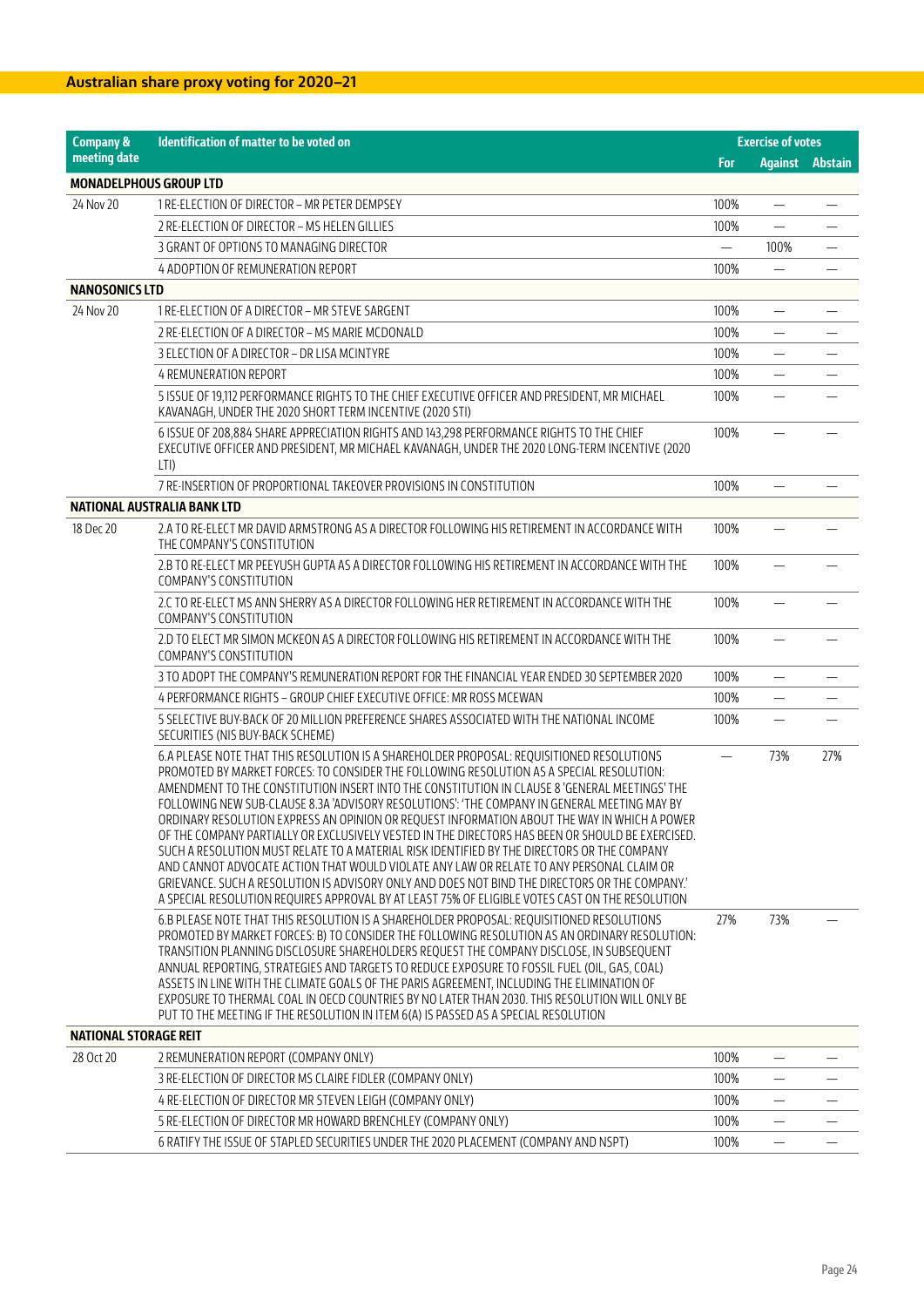| <b>Company &amp;</b>            | Identification of matter to be voted on                                                                                                                         | <b>Exercise of votes</b> |                                |                                |
|---------------------------------|-----------------------------------------------------------------------------------------------------------------------------------------------------------------|--------------------------|--------------------------------|--------------------------------|
| meeting date                    |                                                                                                                                                                 | For                      | <b>Against</b>                 | Abstain                        |
| <b>NEARMAP LTD</b>              |                                                                                                                                                                 |                          |                                |                                |
| 12 Nov 20                       | 1 NON BINDING RESOLUTION TO ADOPT REMUNERATION REPORT                                                                                                           | 100%                     | $\qquad \qquad \longleftarrow$ |                                |
|                                 | 2 RE-ELECTION OF MS SUSAN KLOSE AS A DIRECTOR                                                                                                                   | 100%                     |                                |                                |
|                                 | 3 RE-ELECTION OF MR CLIFFORD ROSENBERG AS A DIRECTOR                                                                                                            | 100%                     | $\overline{\phantom{0}}$       |                                |
|                                 | 4 APPROVAL OF GRANT OF DIRECTOR OPTIONS TO DR ROBERT NEWMAN FOR THE 2021 FINANCIAL YEAR                                                                         | 100%                     | —                              |                                |
|                                 | 5 REPLACEMENT OF CONSTITUTION                                                                                                                                   | 100%                     |                                |                                |
|                                 | 6 RATIFICATION OF PRIOR ISSUE OF SHARES                                                                                                                         | 100%                     |                                |                                |
| <b>NETWEALTH GROUP LTD</b>      |                                                                                                                                                                 |                          |                                |                                |
| 28 Oct 20                       | 2 ADOPTION OF THE REMUNERATION REPORT                                                                                                                           | 100%                     | $\overline{\phantom{m}}$       |                                |
|                                 | 3 RE-ELECTION OF MR MICHAEL HEINE AS A DIRECTOR                                                                                                                 | 100%                     |                                |                                |
|                                 | 4 RE-ELECTION OF MR TIMOTHY ANTONIE AS A DIRECTOR                                                                                                               | 100%                     |                                |                                |
| <b>NEW HOPE CORPORATION LTD</b> |                                                                                                                                                                 |                          |                                |                                |
| 17 Nov 20                       | 1 REMUNERATION REPORT                                                                                                                                           | 100%                     | $\overline{\phantom{0}}$       |                                |
|                                 | 2 RE-ELECTION OF MR ROBERT MILLNER                                                                                                                              | 100%                     |                                |                                |
|                                 | 3 ELECTION OF MS JACQUELINE MCGILL AO                                                                                                                           | 100%                     | $\overline{\phantom{0}}$       |                                |
|                                 | 4 ISSUE OF PERFORMANCE RIGHTS TO CHIEF EXECUTIVE OFFICER                                                                                                        | 100%                     |                                |                                |
|                                 | 5 PLEASE NOTE THAT THIS RESOLUTION IS A SHAREHOLDER PROPOSAL: AMENDMENT TO THE CONSTITUTION<br>(MARKET FORCES): CLAUSE 15                                       | $\overline{\phantom{0}}$ | 100%                           |                                |
|                                 | 6 PLEASE NOTE THAT THIS RESOLUTION IS A SHAREHOLDER PROPOSAL: CAPITAL PROTECTION (MARKET<br>FORCES)                                                             |                          | 100%                           |                                |
| <b>NEWCREST MINING LTD</b>      |                                                                                                                                                                 |                          |                                |                                |
| 11 Nov 20                       | 2.A ELECTION OF SALLY-ANNE LAYMAN AS A DIRECTOR                                                                                                                 | 100%                     |                                |                                |
|                                 | 2.B RE-ELECTION OF ROGER HIGGINS AS A DIRECTOR                                                                                                                  | 100%                     |                                |                                |
|                                 | 2.C RE-ELECTION OF GERARD BOND AS A DIRECTOR                                                                                                                    | 100%                     | $\overline{\phantom{0}}$       |                                |
|                                 | 3.A GRANT OF PERFORMANCE RIGHTS TO MANAGING DIRECTOR AND CHIEF EXECUTIVE OFFICER SANDEEP                                                                        | 100%                     | $\equiv$                       |                                |
|                                 | <b>BISWAS</b>                                                                                                                                                   |                          |                                |                                |
|                                 | 3.B GRANT OF PERFORMANCE RIGHTS TO FINANCE DIRECTOR AND CHIEF FINANCIAL OFFICER GERARD BOND                                                                     | 100%                     |                                |                                |
|                                 | 4 ADOPTION OF THE REMUNERATION REPORT FOR THE YEAR ENDED 30 JUNE 2020 (ADVISORY ONLY)                                                                           | 100%                     | $\overline{\phantom{0}}$       |                                |
|                                 | 5 RENEWAL OF PROPORTIONAL TAKEOVER BID PROVISIONS IN THE CONSTITUTION                                                                                           | 100%                     |                                |                                |
|                                 | 6 AMENDMENT OF THE CONSTITUTION AS PROPOSED                                                                                                                     | 22%                      | 78%                            |                                |
| <b>NEWS CORP</b>                |                                                                                                                                                                 |                          |                                |                                |
| 18 Nov 20                       | 1.A ELECTION OF DIRECTOR: K. RUPERT MURDOCH                                                                                                                     | $1\%$                    | 99%                            | $\overline{\phantom{m}}$       |
|                                 | 1.B ELECTION OF DIRECTOR: LACHLAN K. MURDOCH                                                                                                                    | 1%                       | 99%                            | $\qquad \qquad -$              |
|                                 | 1.C ELECTION OF DIRECTOR: ROBERT J. THOMSON                                                                                                                     | $1\%$                    | 99%                            |                                |
|                                 | 1.D ELECTION OF DIRECTOR: KELLY AYOTTE                                                                                                                          | 1%                       | 99%                            | $\overline{\phantom{0}}$       |
|                                 | 1.E ELECTION OF DIRECTOR: JOSE MARIA AZNAR                                                                                                                      | 1%                       | 99%                            | $\qquad \qquad \longleftarrow$ |
|                                 | 1.F ELECTION OF DIRECTOR: NATALIE BANCROFT                                                                                                                      | 1%                       | 99%                            |                                |
|                                 | 1.G ELECTION OF DIRECTOR: PETER L. BARNES                                                                                                                       | $1\%$                    | 99%                            |                                |
|                                 | 1.H ELECTION OF DIRECTOR: ANA PAULA PESSOA                                                                                                                      | 1%                       | 99%                            |                                |
|                                 | 1.1 ELECTION OF DIRECTOR: MASROOR SIDDIQUI                                                                                                                      | 1%                       | 99%                            | $\qquad \qquad -$              |
|                                 | 2 RATIFICATION OF THE SELECTION OF ERNST & YOUNG LLP AS THE COMPANY'S INDEPENDENT REGISTERED<br>PUBLIC ACCOUNTING FIRM FOR THE FISCAL YEAR ENDING JUNE 30, 2021 | 100%                     |                                |                                |
|                                 | 3 ADVISORY VOTE TO APPROVE EXECUTIVE COMPENSATION                                                                                                               | 99%                      | 1%                             |                                |
|                                 | 4.1 ADVISORY VOTE ON THE FREQUENCY OF FUTURE ADVISORY VOTES TO APPROVE EXECUTIVE COMPENSATION:<br>PLEASE VOTE 'FOR' ON THIS RESOLUTION TO APPROVE 1 YEAR        | 100%                     |                                |                                |
|                                 | 4.2 ADVISORY VOTE ON THE FREQUENCY OF FUTURE ADVISORY VOTES TO APPROVE EXECUTIVE<br>COMPENSATION: PLEASE VOTE 'FOR' ON THIS RESOLUTION TO APPROVE 2 YEARS       |                          | 100%                           |                                |
|                                 | 4.3 ADVISORY VOTE ON THE FREQUENCY OF FUTURE ADVISORY VOTES TO APPROVE EXECUTIVE<br>COMPENSATION: PLEASE VOTE 'FOR' ON THIS RESOLUTION TO APPROVE 3 YEARS       |                          | 100%                           |                                |
|                                 | 4.4 ADVISORY VOTE ON THE FREQUENCY OF FUTURE ADVISORY VOTES TO APPROVE EXECUTIVE<br>COMPENSATION: PLEASE VOTE 'FOR' ON THIS RESOLUTION TO APPROVE ABSTAIN       |                          | 100%                           |                                |
|                                 | 5 PLEASE NOTE THAT THIS RESOLUTION IS A SHAREHOLDER PROPOSAL: STOCKHOLDER PROPOSAL REGARDING<br>SIMPLE MAJORITY VOTE, IF PROPERLY PRESENTED                     | 99%                      | 1%                             |                                |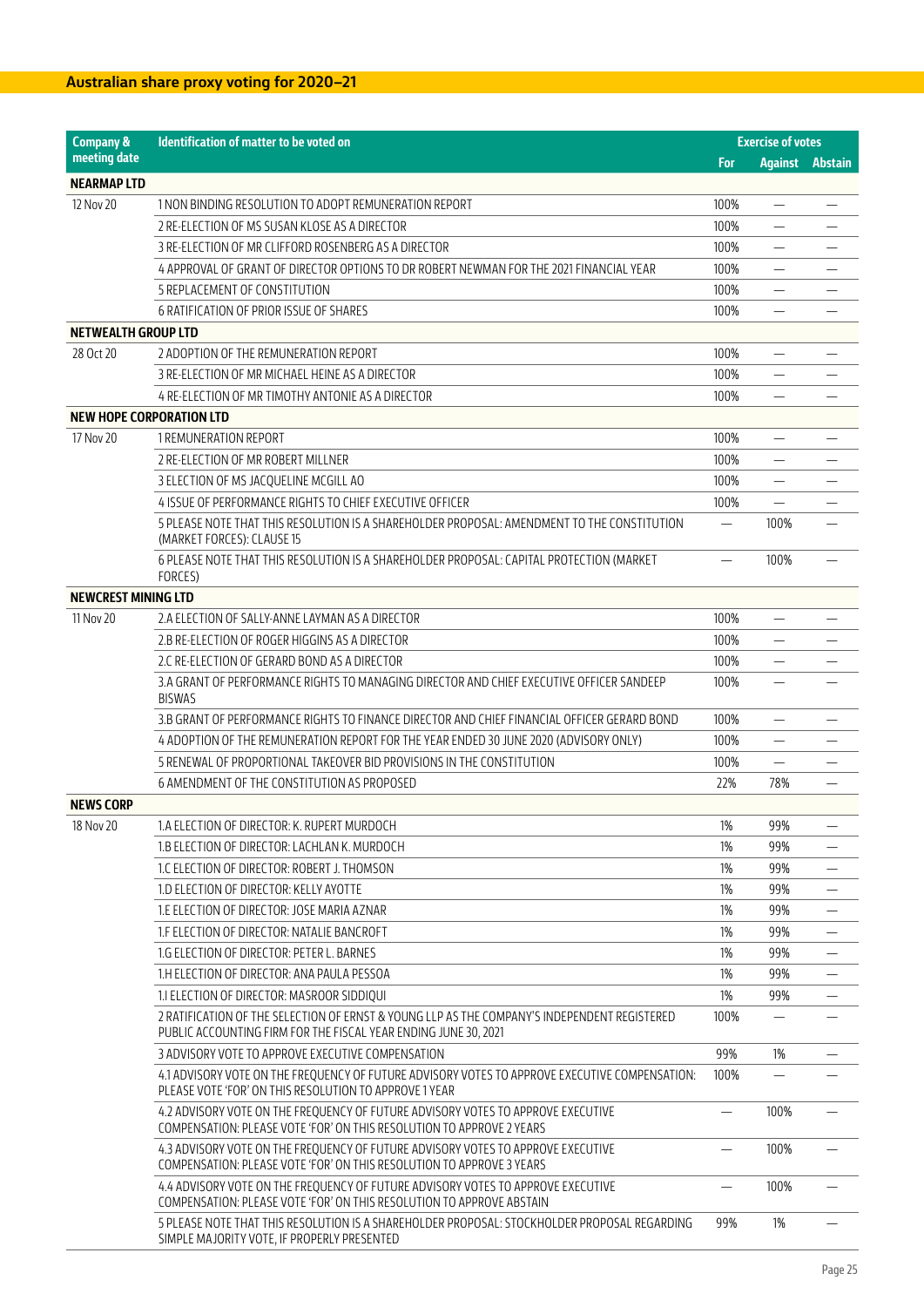| <b>Company &amp;</b>      | Identification of matter to be voted on                                                                                                  |      | <b>Exercise of votes</b> |         |
|---------------------------|------------------------------------------------------------------------------------------------------------------------------------------|------|--------------------------|---------|
| meeting date              |                                                                                                                                          | For  | <b>Against</b>           | Abstain |
| <b>NEXTDC LTD</b>         |                                                                                                                                          |      |                          |         |
| 13 Nov 20                 | 1 REMUNERATION REPORT                                                                                                                    | 100% | $\overline{\phantom{0}}$ |         |
|                           | 2 RE-ELECTION OF MR STUART DAVIS, AS A DIRECTOR                                                                                          | 78%  | 22%                      |         |
|                           | 3 ELECTION OF DR EILEEN DOYLE, AS A DIRECTOR                                                                                             | 100% |                          |         |
|                           | 4 INCREASE IN THE MAXIMUM AGGREGATE ANNUAL REMUNERATION OF NON-EXECUTIVE DIRECTORS                                                       | 100% | —                        |         |
|                           | 5 RATIFICATION OF ISSUE OF SHARES UNDER APRIL 2020 PLACEMENT                                                                             | 100% |                          |         |
|                           | 6 APPROVAL OF GRANT OF PERFORMANCE RIGHTS TO MR CRAIG SCROGGIE                                                                           | 100% |                          |         |
| <b>NIB HOLDINGS LTD</b>   |                                                                                                                                          |      |                          |         |
| 5 Nov 20                  | 2 THAT THE REMUNERATION REPORT OF THE COMPANY FOR THE FINANCIAL YEAR ENDED 30 JUNE 2020 (SET<br>OUT IN THE DIRECTORS' REPORT) IS ADOPTED | 100% |                          |         |
|                           | 3 ELECTION OF MR DAVID GORDON                                                                                                            | 100% | $\overline{\phantom{0}}$ |         |
|                           | 4 RE-ELECTION OF MS LEE AUSBURN                                                                                                          | 100% |                          |         |
|                           | 5 RE-ELECTION OF MS ANNE LOVERIDGE                                                                                                       | 100% | —                        |         |
|                           | 6 APPROVAL OF PARTICIPATION IN LONG-TERM INCENTIVE PLAN                                                                                  | 100% |                          |         |
| <b>NICK SCALI LIMITED</b> |                                                                                                                                          |      |                          |         |
| 27 Oct 20                 | 1 REMUNERATION REPORT                                                                                                                    | 100% |                          |         |
|                           | 2 RE-ELECTION OF DIRECTOR MS CAROLE MOLYNEUX-RICHARDS                                                                                    | 100% |                          |         |
|                           | 3 ELECTION OF DIRECTOR MR WILLIAM (BILL) KOECK                                                                                           | 100% | —                        |         |
| <b>NICKEL MINES LTD</b>   |                                                                                                                                          |      |                          |         |
| 18 May 21                 | 1 APPROVAL OF REMUNERATION REPORT                                                                                                        |      | 100%                     |         |
|                           | 2 RE-ELECTION OF WEIFENG HUANG AS A DIRECTOR                                                                                             | 100% |                          |         |
|                           | 3 RE-ELECTION OF PETER NIGHTINGALE AS A DIRECTOR                                                                                         |      | 100%                     | —       |
|                           | 4 RE-ELECTION OF YUANYUAN XU AS A DIRECTOR                                                                                               |      | 100%                     |         |
|                           | 5 RE-ELECTION OF STEPHANUS (DASA) SUTANTIO AS A DIRECTOR                                                                                 | 100% |                          |         |
|                           | 6 APPROVAL FOR THE COMPANY TO ACQUIRE A FURTHER 10% INTEREST IN ANGEL CAPITAL PRIVATE LIMITED                                            | 100% | —                        |         |
|                           | NINE ENTERTAINMENT CO. HOLDINGS LTD                                                                                                      |      |                          |         |
| 12 Nov 20                 | 1 NON BINDING RESOLUTION TO ADOPT THE REMUNERATION REPORT                                                                                | 100% |                          |         |
|                           | 2 RE-ELECTION OF MR PETER COSTELLO AS A DIRECTOR                                                                                         | 100% |                          |         |
|                           | 3 GRANT OF ADDITIONAL 2020 PERFORMANCE RIGHTS TO CEO                                                                                     | 100% | -                        |         |
|                           | 4 GRANT OF 2021 PERFORMANCE RIGHTS TO CEO                                                                                                | 100% |                          |         |
|                           | 5 VARIATION TO CONSTITUTION                                                                                                              | 100% | $\overline{\phantom{0}}$ |         |
|                           | <b>NORTHERN STAR RESOURCES LTD</b>                                                                                                       |      |                          |         |
| 25 Nov 20                 | 1 ADOPTION OF REMUNERATION REPORT                                                                                                        |      | 100%                     |         |
|                           | 2 REFRESH OF APPROVAL OF FY20 SHARE PLAN                                                                                                 | 100% |                          |         |
|                           | 3 APPROVAL OF ISSUE OF 433,829 PERFORMANCE RIGHTS TO EXECUTIVE CHAIR, BILL BEAMENT, UNDER FY20<br>SHARE PLAN FOR FY21                    |      | 100%                     |         |
|                           | 4 RE-ELECTION OF DIRECTOR-PETER O'CONNOR                                                                                                 | 100% |                          |         |
|                           | 5 INCREASE IN AGGREGATE NON-EXECUTIVE DIRECTOR REMUNERATION                                                                              | 100% | $\overline{\phantom{0}}$ |         |
|                           | 6 APPROVAL OF ISSUE OF 68,862 PERFORMANCE RIGHTS TO PROPOSED MANAGING DIRECTOR, RALEIGH<br>FINLAYSON UNDER FY20 SHARE PLAN FOR FY21      | 100% |                          |         |
| <b>NRW HOLDINGS LTD</b>   |                                                                                                                                          |      |                          |         |
| 26 Nov 20                 | 1 RE-ELECTION OF MR MICHAEL ARNETT                                                                                                       | 100% |                          |         |
|                           | 2 ELECTION OF MS. FIONA MURDOCH                                                                                                          | 100% | —                        |         |
|                           | 3 2020 REMUNERATION REPORT                                                                                                               | 100% | —                        |         |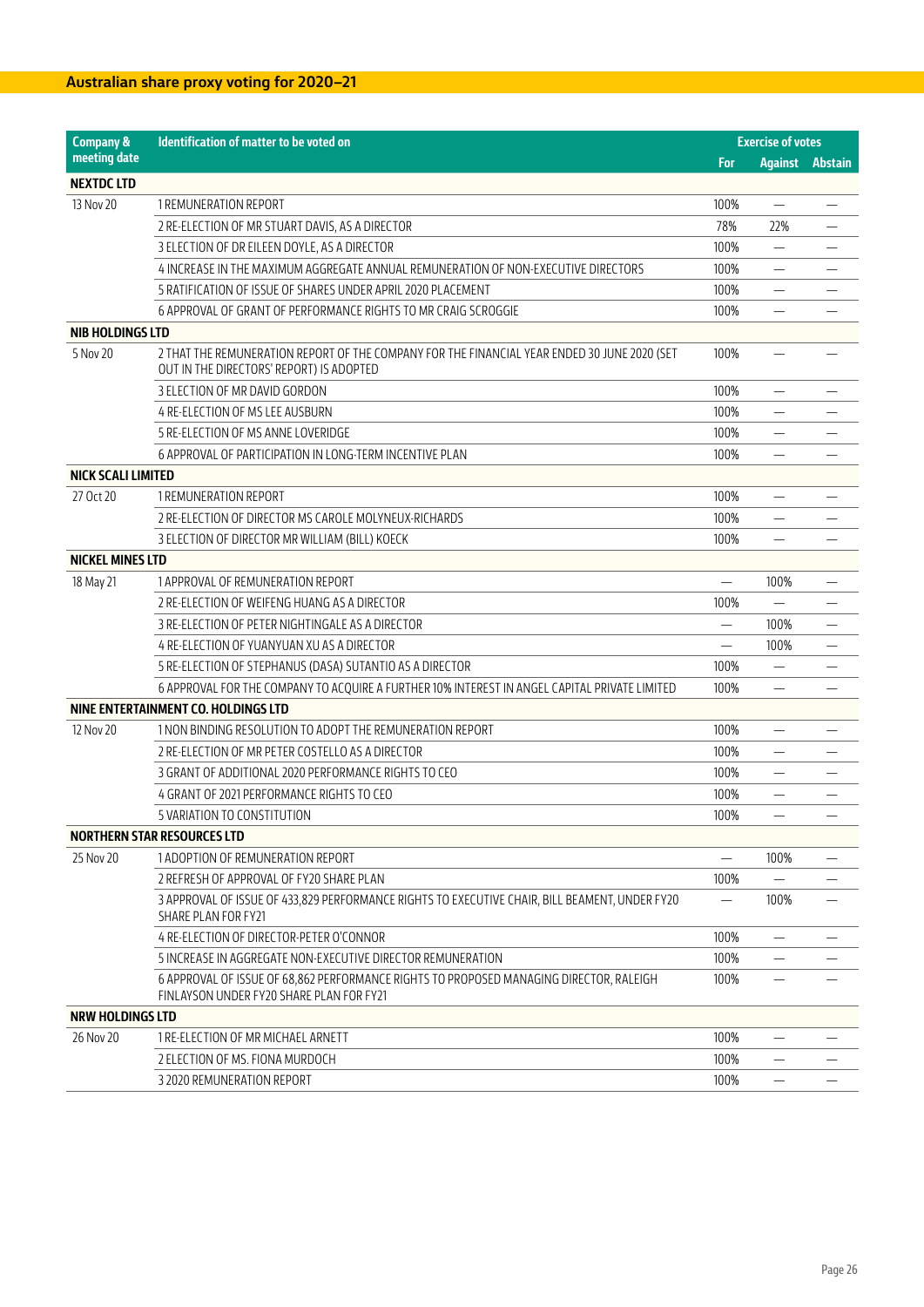| <b>Company &amp;</b>      | Identification of matter to be voted on                                                                                                                                                                                                                                                   |          | <b>Exercise of votes</b> |                |
|---------------------------|-------------------------------------------------------------------------------------------------------------------------------------------------------------------------------------------------------------------------------------------------------------------------------------------|----------|--------------------------|----------------|
| meeting date              |                                                                                                                                                                                                                                                                                           | For      | <b>Against</b>           | <b>Abstain</b> |
| <b>NUFARM LIMITED</b>     |                                                                                                                                                                                                                                                                                           |          |                          |                |
| 18 Dec 20                 | 2 REMUNERATION REPORT                                                                                                                                                                                                                                                                     | 100%     |                          |                |
|                           | 3.A RE-ELECTION OF GORDON DAVIS AS A DIRECTOR OF THE COMPANY                                                                                                                                                                                                                              | 100%     | —                        |                |
|                           | 3.B ELECTION OF JOHN GILLAM AS A DIRECTOR OF THE COMPANY                                                                                                                                                                                                                                  | 100%     |                          |                |
|                           | 3.C RE-ELECTION OF PETER MARGIN AS A DIRECTOR OF THE COMPANY                                                                                                                                                                                                                              | 100%     |                          |                |
|                           | 3.D RE-ELECTION OF MARIE MCDONALD AS A DIRECTOR OF THE COMPANY                                                                                                                                                                                                                            | 100%     | $\overline{\phantom{0}}$ |                |
|                           | <b>4 NEW CONSTITUTION</b>                                                                                                                                                                                                                                                                 | 100%     | $\overline{\phantom{0}}$ |                |
|                           | 5 CONSTITUTION - INSERTION OF PROPORTIONAL TAKEOVER APPROVAL PROVISIONS                                                                                                                                                                                                                   | 100%     |                          |                |
|                           | <b>6 REMUNERATION REPORT</b>                                                                                                                                                                                                                                                              | 100%     |                          |                |
|                           | 7 ELECTION OF LYNNE SAINT AS A DIRECTOR OF THE COMPANY                                                                                                                                                                                                                                    | 100%     |                          |                |
| <b>OIL SEARCH LTD</b>     |                                                                                                                                                                                                                                                                                           |          |                          |                |
| 30 Apr 21                 | 2 ADOPT THE REMUNERATION REPORT FOR THE YEAR ENDED 31 DECEMBER 2020                                                                                                                                                                                                                       | 7%       | 93%                      |                |
|                           | 3.A ELECT MR MUSJE WERROR AS A DIRECTOR OF THE COMPANY                                                                                                                                                                                                                                    | 100%     | $\overline{\phantom{0}}$ |                |
|                           | 3.B RE-ELECT MR RICHARD LEE AS A DIRECTOR OF THE COMPANY                                                                                                                                                                                                                                  | 100%     | $\overline{\phantom{0}}$ |                |
|                           | 3.C RE-ELECT DR EILEEN DOYLE AS A DIRECTOR OF THE COMPANY                                                                                                                                                                                                                                 | 100%     |                          |                |
|                           | 3.D RE-ELECT MS SUSAN CUNNINGHAM AS A DIRECTOR OF THE COMPANY                                                                                                                                                                                                                             | 100%     | $\overline{\phantom{0}}$ |                |
|                           | 3.E RE-ELECT DR BAKHEET AL KATHEERI AS A DIRECTOR OF THE COMPANY                                                                                                                                                                                                                          | 100%     | -                        |                |
|                           | 4 APPROVE A TEMPORARY INCREASE TO MAXIMUM NUMBER OF DIRECTORS                                                                                                                                                                                                                             | 100%     | $\equiv$                 |                |
|                           | 5 APPOINT MR MICHAEL UTSLER AS A DIRECTOR OF THE COMPANY                                                                                                                                                                                                                                  | 100%     |                          |                |
|                           | 6 APPROVE GRANTS OF 308,544 RESTRICTED SHARES, 104,020 ALIGNMENT RIGHTS AND 386,363                                                                                                                                                                                                       | 7%       | 93%                      |                |
|                           | PERFORMANCE RIGHTS TO MANAGING DIRECTOR                                                                                                                                                                                                                                                   |          |                          |                |
|                           | 7 APPROVE GRANTS OF NON-EXECUTIVE DIRECTOR RIGHTS TO MR MUSJE WERROR AND MR MICHAEL UTSLER                                                                                                                                                                                                | 100%     |                          |                |
|                           | 8 PLEASE NOTE THAT THIS RESOLUTION IS A SHAREHOLDER PROPOSAL: MEMBER PROPOSED RESOLUTION -<br>CAPITAL PROTECTION                                                                                                                                                                          | 7%       | 93%                      |                |
| <b>OMNI BRIDGEWAY LTD</b> |                                                                                                                                                                                                                                                                                           |          |                          |                |
| 27 Nov 20                 | 1 ADOPTION OF REMUNERATION REPORT                                                                                                                                                                                                                                                         | 100%     | $\equiv$                 |                |
|                           | 2 RE-ELECTION OF DIRECTOR - HUGH MCLERNON                                                                                                                                                                                                                                                 |          | 100%                     |                |
|                           | 3 RE-ELECTION OF DIRECTOR - KAREN PHIN                                                                                                                                                                                                                                                    | 100%     | $\overline{\phantom{0}}$ |                |
|                           | 4 RE-ELECTION OF DIRECTOR - RAYMOND VAN HULST                                                                                                                                                                                                                                             | $\equiv$ | 100%                     |                |
|                           | 5 ISSUE OF TRANCHE 1 DEFERRED CONSIDERATION SHARES                                                                                                                                                                                                                                        | 100%     |                          |                |
|                           | 6 ISSUE OF TRANCHE 1 ADDITIONAL CONSIDERATION SHARES                                                                                                                                                                                                                                      | 100%     | $\overline{\phantom{0}}$ |                |
|                           | 7 ISSUE OF PERFORMANCE RIGHTS TO RAYMOND VAN HULST UNDER THE LTIP                                                                                                                                                                                                                         | 100%     |                          |                |
|                           | 8 APPROVAL OF INDEMNIFIED PERSONS' DEEDS OF INDEMNITY, INSURANCE AND ACCESS                                                                                                                                                                                                               | 100%     |                          |                |
| <b>ORICA LTD</b>          |                                                                                                                                                                                                                                                                                           |          |                          |                |
| 22 Dec 20                 | 2.1 THAT MALCOLM BROOMHEAD, WHO RETIRES BY ROTATION IN ACCORDANCE WITH RULE 58.1 OF THE<br>COMPANY'S CONSTITUTION, BEING ELIGIBLE AND OFFERING HIMSELF FOR RE-ELECTION, IS RE-ELECTED AS A<br><b>DIRECTOR</b>                                                                             | 100%     |                          |                |
|                           | 2.2 THAT JOHN BEEVERS, A DIRECTOR APPOINTED BY THE BOARD SINCE THE LAST ANNUAL GENERAL MEETING<br>OF THE COMPANY WHO RETIRES IN ACCORDANCE WITH RULE 47 OF THE COMPANY'S CONSTITUTION, BEING<br>ELIGIBLE AND OFFERING HIMSELF FOR ELECTION, IS ELECTED AS A DIRECTOR                      | 100%     |                          |                |
|                           | 3 TO ADOPT THE REMUNERATION REPORT FOR THE YEAR ENDED 30 SEPTEMBER 2020                                                                                                                                                                                                                   | 100%     |                          |                |
|                           | 4 THAT APPROVAL BE GIVEN FOR ALL PURPOSES, INCLUDING ASX LISTING RULE 10.14, FOR THE GRANT OF<br>PERFORMANCE RIGHTS TO THE MANAGING DIRECTOR AND CHIEF EXECUTIVE OFFICER, DR ALBERTO CALDERON,<br>UNDER ORICA'S LONG-TERM INCENTIVE PLAN ON THE TERMS SUMMARISED IN THE EXPLANATORY NOTES | 100%     |                          |                |
| <b>ORIGIN ENERGY LTD</b>  |                                                                                                                                                                                                                                                                                           |          |                          |                |
| 20 Oct 20                 | 2 RE-ELECTION OF MS MAXINE BRENNER                                                                                                                                                                                                                                                        | 100%     |                          |                |
|                           | 3 ADOPTION OF REMUNERATION REPORT (NON-BINDING ADVISORY VOTE)                                                                                                                                                                                                                             | 45%      | 55%                      |                |
|                           | 5.A PLEASE NOTE THAT THIS RESOLUTION IS A SHAREHOLDER PROPOSAL: AMENDMENT TO THE CONSTITUTION<br>(SPECIAL RESOLUTION)                                                                                                                                                                     |          | 94%                      | 6%             |
|                           | 5.B PLEASE NOTE THAT THIS RESOLUTION IS A SHAREHOLDER PROPOSAL: CONSENT AND FRACKING<br>(CONTINGENT NON-BINDING ADVISORY RESOLUTION)                                                                                                                                                      | 6%       | 94%                      |                |
|                           | 5.C PLEASE NOTE THAT THIS RESOLUTION IS A SHAREHOLDER PROPOSAL: LOBBYING AND COVID-19 RECOVERY<br>(CONTINGENT NON-BINDING ADVISORY RESOLUTION)                                                                                                                                            | 6%       | 94%                      |                |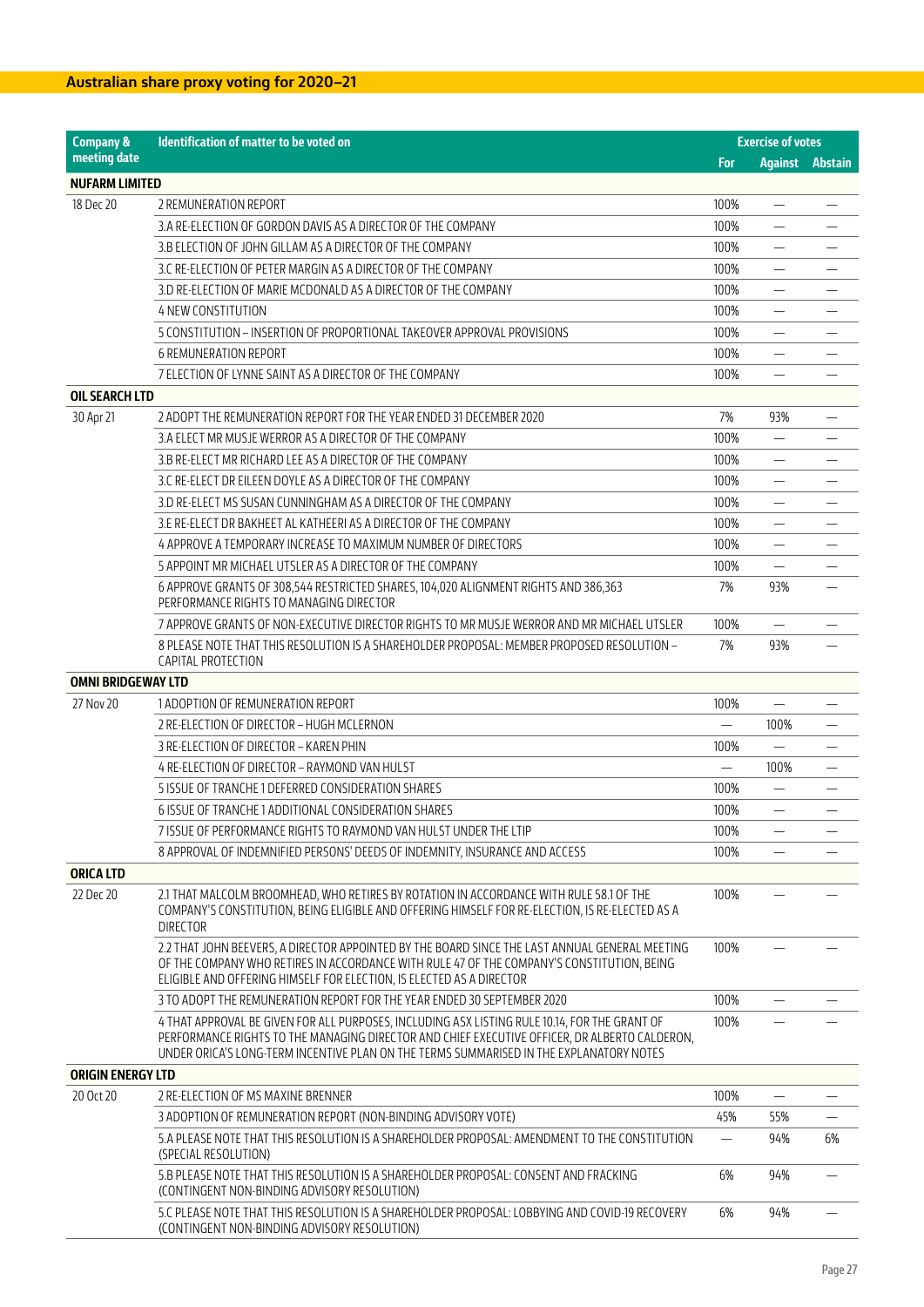| <b>Company &amp;</b><br>Identification of matter to be voted on |                                                                                                                    |      | <b>Exercise of votes</b> |                |
|-----------------------------------------------------------------|--------------------------------------------------------------------------------------------------------------------|------|--------------------------|----------------|
| meeting date                                                    |                                                                                                                    | For  | <b>Against</b>           | <b>Abstain</b> |
| <b>OROCOBRE LTD</b>                                             |                                                                                                                    |      |                          |                |
| 13 Nov 20                                                       | 3.A RE-ELECTION OF DIRECTOR - ROBERT HUBBARD                                                                       | 100% |                          |                |
|                                                                 | 3.B RE-ELECTION OF DIRECTOR - MASAHARU KATAYAMA                                                                    | 100% |                          |                |
|                                                                 | 4.A GRANT OF STI PERFORMANCE RIGHT SHARES TO CEO                                                                   | 100% |                          |                |
|                                                                 | 4.B GRANT OF LTI PERFORMANCE RIGHTS TO THE CEO                                                                     | 100% |                          |                |
|                                                                 | 5.A RATIFY THE ISSUE OF 15,114,749 SHARES ISSUED IN ACCORDANCE WITH ASX LISTING RULE 7.1 ON 17 APRIL<br>2020       | 100% |                          |                |
|                                                                 | 5.B RATIFY THE ISSUE OF 24,105,199 SHARES ISSUED IN ACCORDANCE WITH ASX LISTING RULE 7.1 ON 3<br>SEPTEMBER 2020    | 100% |                          |                |
|                                                                 | <b>6 REMUNERATION REPORT</b>                                                                                       | 100% | $\overline{\phantom{0}}$ |                |
| <b>ORORA LTD</b>                                                |                                                                                                                    |      |                          |                |
| 21 Oct 20                                                       | 2 TO RE-ELECT AS A DIRECTOR, MS ABI CLELAND                                                                        | 100% |                          |                |
|                                                                 | 3.A SHORT TERM INCENTIVE GRANT TO MANAGING DIRECTOR AND CHIEF EXECUTIVE OFFICER                                    | 100% | —                        |                |
|                                                                 | 3.B LONG TERM INCENTIVE GRANT TO MANAGING DIRECTOR AND CHIEF EXECUTIVE OFFICER                                     | 100% | $\overline{\phantom{0}}$ |                |
|                                                                 | <b>4 REMUNERATION REPORT</b>                                                                                       | 100% |                          |                |
|                                                                 | 5 AMENDMENT TO CONSTITUTION                                                                                        | 100% |                          |                |
| <b>OZ MINERALS LTD</b>                                          |                                                                                                                    |      |                          |                |
| 1 Apr 21                                                        | 2 RE-ELECTION OF MR PETER WASOW                                                                                    | 100% |                          |                |
|                                                                 | 3 ADOPT REMUNERATION REPORT (NON-BINDING RESOLUTION)                                                               | 100% |                          |                |
|                                                                 | 4 LONG TERM INCENTIVE GRANT OF PERFORMANCE RIGHTS TO MR ANDREW COLE                                                | 100% |                          |                |
|                                                                 | 5 SHORT TERM INCENTIVE GRANT OF PERFORMANCE RIGHTS TO MR ANDREW COLE                                               | 100% |                          |                |
| <b>PENDAL GROUP LTD</b>                                         |                                                                                                                    |      |                          |                |
| 11 Dec 20                                                       | 2.A RE-ELECTION OF JAMES EVANS AS DIRECTOR                                                                         | 100% |                          |                |
|                                                                 | 2.B RE-ELECTION OF DEBORAH PAGE AM AS DIRECTOR                                                                     | 100% |                          |                |
|                                                                 | 3 ADOPTION OF THE REMUNERATION REPORT                                                                              | 100% | $\overline{\phantom{0}}$ |                |
|                                                                 | 4 APPROVAL OF 2020 LTI GRANT OF PERFORMANCE SHARE RIGHTS TO MR EMILIO GONZALEZ, GROUP<br>MANAGING DIRECTOR AND CEO | 100% |                          |                |
| <b>PERENTI GLOBAL LTD</b>                                       |                                                                                                                    |      |                          |                |
| 2 Oct 20                                                        | <b>1 ADOPT REMUNERATION REPORT</b>                                                                                 | 100% |                          |                |
|                                                                 | 2 RE-ELECTION OF MR IAN HOWARD COCHRANE                                                                            | 100% | —                        |                |
|                                                                 | 3 RE-ELECTION OF MS ALEXANDRA CLARE ATKINS                                                                         | 100% |                          |                |
|                                                                 | 4 RE-ELECTION OF MS ANDREA HALL                                                                                    | 100% |                          |                |
|                                                                 | 5 ISSUE OF PERFORMANCE RIGHTS TO MR MARK NORWELL – FY2021 LONG TERM INCENTIVE                                      | 100% | $\overline{\phantom{0}}$ |                |
|                                                                 | 6 ISSUE OF STI RIGHTS TO MR MARK NORWELL - FY2020 SHORT TERM INCENTIVE                                             | 100% | $\overline{\phantom{0}}$ |                |
| <b>PERPETUAL LTD</b>                                            |                                                                                                                    |      |                          |                |
| 15 Oct 20                                                       | 1 ADOPTION OF THE REMUNERATION REPORT                                                                              | 100% |                          |                |
|                                                                 | 2 RE-APPOINTMENT OF TONY D'ALOISIO                                                                                 | 100% |                          |                |
|                                                                 | 3 RE-APPOINTMENT OF FIONA TRAFFORD-WALKER                                                                          | 100% |                          |                |
|                                                                 | 4 APPROVAL OF THE 2020 VARIABLE INCENTIVE EQUITY GRANT FOR THE MANAGING DIRECTOR AND CEO                           | 100% |                          |                |
| <b>PERSEUS MINING LTD</b>                                       |                                                                                                                    |      |                          |                |
| 26 Nov 20                                                       | 1 ADOPTION OF REMUNERATION REPORT                                                                                  | 100% | —                        |                |
|                                                                 | 2 RE-ELECTION OF MR SEAN HARVEY AS A DIRECTOR                                                                      | 100% |                          |                |
|                                                                 | 3 RE-ELECTION OF MR JOHN MCGLOIN AS A DIRECTOR                                                                     | 100% |                          |                |
|                                                                 | 4 ELECTION OF MS ELISSA BROWN AS A DIRECTOR                                                                        | 100% |                          |                |
|                                                                 | 5 RENEWAL OF PERFORMANCE RIGHTS PLAN                                                                               | 100% |                          |                |
|                                                                 | 6 APPROVAL OF ISSUE OF PERFORMANCE RIGHTS TO MR QUARTERMAINE                                                       | 100% |                          |                |
|                                                                 | 7 AMENDMENT TO CONSTITUTION                                                                                        | 100% |                          |                |
|                                                                 | <b>PLATINUM ASSET MANAGEMENT LTD</b>                                                                               |      |                          |                |
| 20 Nov 20                                                       | 1 RE-ELECTION OF GUY STRAPP AS A DIRECTOR                                                                          | 100% |                          |                |
|                                                                 | 2 RE-ELECTION OF STEPHEN MENZIES AS A DIRECTOR                                                                     | 100% |                          |                |
|                                                                 | 3 APPOINTMENT OF ERNST & YOUNG AS THE COMPANY'S AUDITOR                                                            | 100% | $\overline{\phantom{0}}$ |                |
|                                                                 | 4 ADOPTION OF THE REMUNERATION REPORT                                                                              | 100% |                          |                |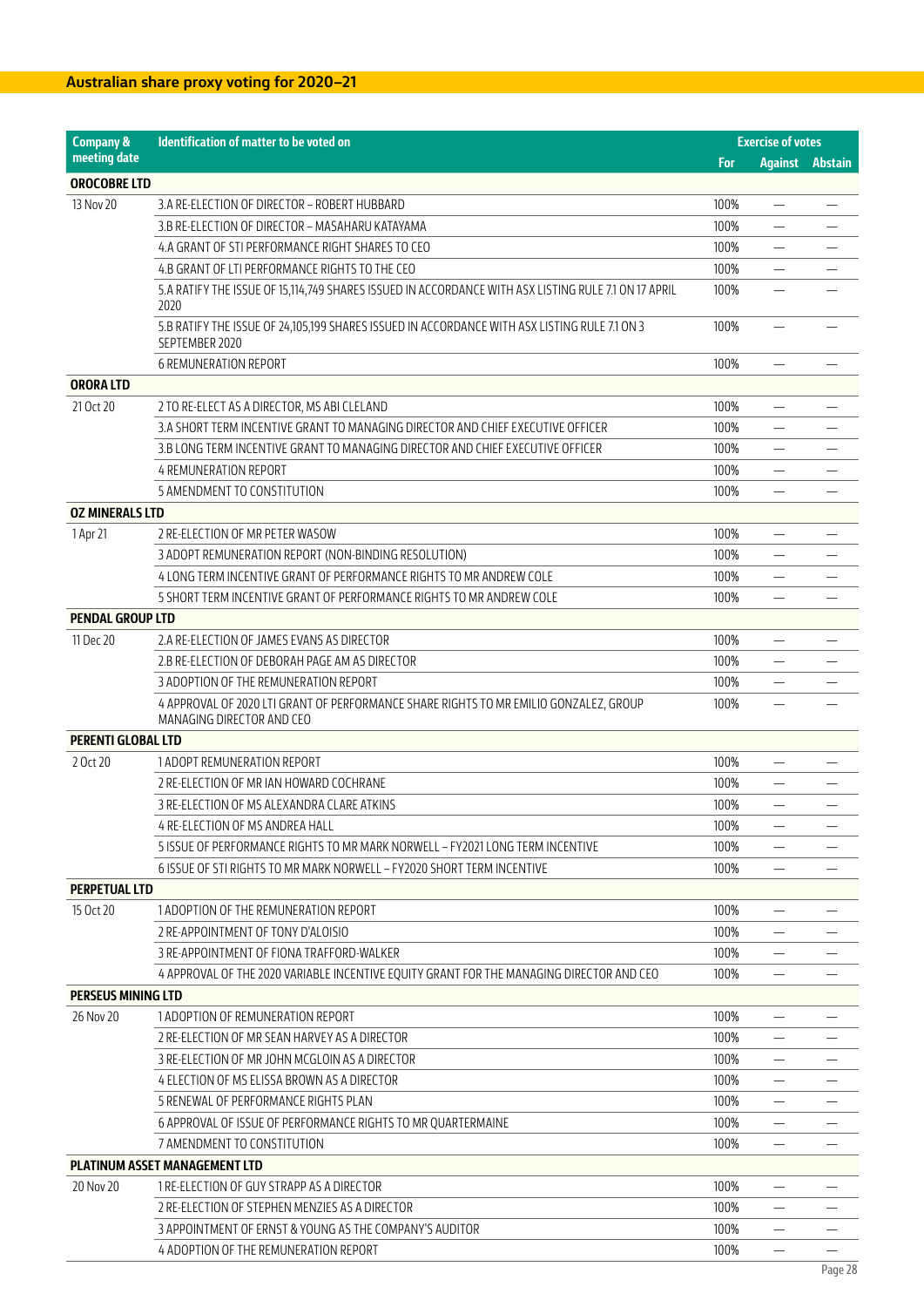| <b>Company &amp;</b>           | Identification of matter to be voted on                                                            |      | <b>Exercise of votes</b>       |                |
|--------------------------------|----------------------------------------------------------------------------------------------------|------|--------------------------------|----------------|
| meeting date                   |                                                                                                    | For  | <b>Against</b>                 | <b>Abstain</b> |
| POLYNOVO LTD                   |                                                                                                    |      |                                |                |
| 13 Nov 20                      | 3.A RE-ELECTION OF DIRECTOR - DAVID MCQUILLAN                                                      | 100% |                                |                |
|                                | 4.A ELECTION OF DIRECTOR - ROBYN ELLIOTT                                                           | 100% |                                |                |
|                                | 4.B ELECTION OF DIRECTOR - CHRISTINE EMMANUEL                                                      | 100% |                                |                |
|                                | <b>5 REMUNERATION REPORT</b>                                                                       |      | 100%                           |                |
|                                | <b>6 NON-EXECUTIVE DIRECTORS' FEES</b>                                                             | 100% | $\overline{\phantom{0}}$       |                |
|                                | 7 EMPLOYEE SHARE OPTION PLAN                                                                       | 100% |                                |                |
| <b>PREMIER INVESTMENTS LTD</b> |                                                                                                    |      |                                |                |
| 4 Dec 20                       | 2 REMUNERATION REPORT                                                                              | 100% |                                |                |
|                                | 3.A RE-ELECTION OF DIRECTOR - MR SOLOMON LEW                                                       | 100% | ÷                              |                |
|                                | 3.B RE-ELECTION OF DIRECTOR - MR HENRY LANZER AM                                                   |      | 100%                           |                |
|                                | 3.C RE-ELECTION OF DIRECTOR - MR MICHAEL MCLEOD                                                    | 100% |                                |                |
| <b>PRO MEDICUS LTD</b>         |                                                                                                    |      |                                |                |
| 25 Nov 20                      | 2 ADOPTION OF THE REMUNERATION REPORT                                                              | 100% |                                |                |
|                                | 3.A ELECTION OF MS DEENA SHIFF AS A DIRECTOR                                                       | 100% | $\overline{\phantom{0}}$       |                |
|                                | 3.B RE-ELECTION OF MR ANTHONY HALL AS A DIRECTOR                                                   | 100% | $\overline{\phantom{0}}$       |                |
|                                | 3.C RE-ELECTION OF DR LEIGH FARRELL AS A DIRECTOR                                                  | 100% | $\overline{\phantom{0}}$       |                |
|                                | 4 NON-EXECUTIVE DIRECTOR REMUNERATION                                                              | 100% |                                |                |
| <b>QANTAS AIRWAYS LTD</b>      |                                                                                                    |      |                                |                |
| 23 Oct 20                      | 2.1 RE-ELECT NON-EXECUTIVE DIRECTOR MAXINE BRENNER                                                 | 100% |                                |                |
|                                | 2.2 RE-ELECT NON-EXECUTIVE DIRECTOR JACQUELINE HEY                                                 | 100% | $\overline{\phantom{0}}$       |                |
|                                | 2.3 RE-ELECT NON-EXECUTIVE DIRECTOR MICHAEL L'ESTRANGE                                             | 100% |                                |                |
|                                | 3 PARTICIPATION OF THE CHIEF EXECUTIVE OFFICER, ALAN JOYCE, IN THE LONG TERM INCENTIVE PLAN        | 50%  | 50%                            |                |
|                                | <b>4 REMUNERATION REPORT</b>                                                                       | 50%  | 50%                            |                |
|                                | 5 PLACEMENT CAPACITY REFRESH                                                                       | 100% |                                |                |
| <b>QBE INSURANCE GROUP LTD</b> |                                                                                                    |      |                                |                |
| 5 May 21                       | 2 ADOPTION OF THE REMUNERATION REPORT                                                              | 100% | $\qquad \qquad \longleftarrow$ |                |
|                                | 3.A TO RE-ELECT MR S FITZGERALD AS A DIRECTOR                                                      | 100% |                                |                |
|                                | 3.B TO RE-ELECT SIR BRIAN POMEROY AS A DIRECTOR                                                    | 100% |                                |                |
|                                | 3.C TO RE-ELECT MS J SKINNER AS A DIRECTOR                                                         | 100% |                                |                |
|                                | 3.D TO ELECT MS T LE AS A DIRECTOR                                                                 | 100% |                                |                |
|                                | 3.E TO ELECT MR E SMITH AS A DIRECTOR                                                              | 100% |                                |                |
|                                | 4.A PLEASE NOTE THAT THIS RESOLUTION IS A SHAREHOLDER PROPOSAL: TO AMEND THE CONSTITUTION          |      | 92%                            | 8%             |
|                                | 4.B PLEASE NOTE THAT THIS RESOLUTION IS A SHAREHOLDER PROPOSAL: TO PUBLISH EXPOSURE REDUCTION      | 28%  | 72%                            |                |
|                                | TARGETS                                                                                            |      |                                |                |
| <b>QUBE HOLDINGS LTD</b>       |                                                                                                    |      |                                |                |
| 26 Nov 20                      | 1 ELECTION OF JACQUELINE MCARTHUR                                                                  | 100% | $\overline{\phantom{0}}$       |                |
|                                | 2 ELECTION OF NICOLE HOLLOWS                                                                       | 100% |                                |                |
|                                | 3 REMUNERATION REPORT                                                                              |      | 100%                           |                |
|                                | 4 APPROVAL OF FY21 AWARD OF SARS UNDER THE QUBE LONG TERM INCENTIVE (SAR) PLAN TO MAURICE<br>JAMES | 100% |                                |                |
|                                | 5 APPROVAL OF THE ISSUE OF SECURITIES UNDER THE QUBE LONG TERM INCENTIVE (SAR) PLAN                | 100% |                                |                |
|                                | 6 AMENDMENTS TO CONSTITUTION                                                                       | 100% |                                |                |
|                                | 7 PROPORTIONAL TAKEOVERS                                                                           | 100% |                                |                |
| <b>RAMELIUS RESOURCES LTD</b>  |                                                                                                    |      |                                |                |
| 26 Nov 20                      | 1 ADOPTION OF REMUNERATION REPORT (NON-BINDING RESOLUTION)                                         | 100% |                                |                |
|                                | 2 RE-ELECTION OF DAVID CLIFFORD SOUTHAM AS A DIRECTOR                                              | 100% |                                |                |
|                                | 3 GRANT OF PERFORMANCE RIGHTS TO A DIRECTOR                                                        | 100% |                                |                |
|                                |                                                                                                    |      |                                |                |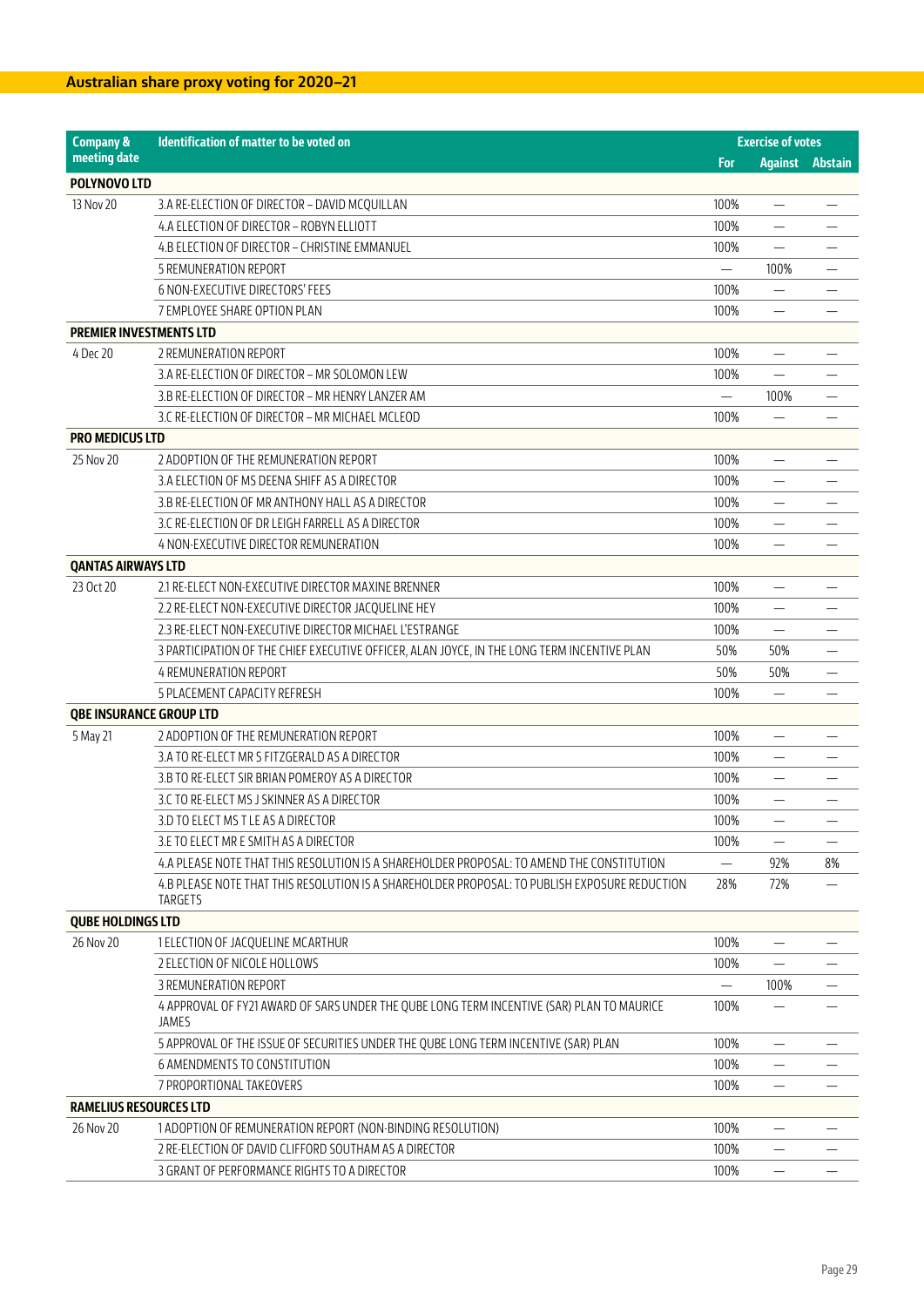| <b>Company &amp;</b>          | Identification of matter to be voted on                                                                                                                                                                                                                                                                                                                                                                                                                                                                                                                                                                                                                                                                                                                                                                                                                                                               |            | <b>Exercise of votes</b> |                        |
|-------------------------------|-------------------------------------------------------------------------------------------------------------------------------------------------------------------------------------------------------------------------------------------------------------------------------------------------------------------------------------------------------------------------------------------------------------------------------------------------------------------------------------------------------------------------------------------------------------------------------------------------------------------------------------------------------------------------------------------------------------------------------------------------------------------------------------------------------------------------------------------------------------------------------------------------------|------------|--------------------------|------------------------|
| meeting date                  |                                                                                                                                                                                                                                                                                                                                                                                                                                                                                                                                                                                                                                                                                                                                                                                                                                                                                                       | <b>For</b> |                          | <b>Against Abstain</b> |
| <b>RAMSAY HEALTH CARE LTD</b> |                                                                                                                                                                                                                                                                                                                                                                                                                                                                                                                                                                                                                                                                                                                                                                                                                                                                                                       |            |                          |                        |
| 24 Nov 20                     | 2 ADOPTION OF THE REMUNERATION REPORT                                                                                                                                                                                                                                                                                                                                                                                                                                                                                                                                                                                                                                                                                                                                                                                                                                                                 | 100%       |                          |                        |
|                               | 3.1 TO RE-ELECT MR MICHAEL STANLEY SIDDLE                                                                                                                                                                                                                                                                                                                                                                                                                                                                                                                                                                                                                                                                                                                                                                                                                                                             | 100%       |                          |                        |
|                               | 3.2 TO ELECT MS KAREN LEE COLLETT PENROSE                                                                                                                                                                                                                                                                                                                                                                                                                                                                                                                                                                                                                                                                                                                                                                                                                                                             | 100%       | $\overline{\phantom{0}}$ |                        |
|                               | 4 GRANT OF PERFORMANCE RIGHTS TO MANAGING DIRECTOR FOR FY2021                                                                                                                                                                                                                                                                                                                                                                                                                                                                                                                                                                                                                                                                                                                                                                                                                                         | 100%       | $\overline{\phantom{0}}$ |                        |
|                               | 5 APPROVAL OF NON-EXECUTIVE DIRECTOR SHARE RIGHTS PLAN FOR PURPOSE OF SALARY SACRIFICE                                                                                                                                                                                                                                                                                                                                                                                                                                                                                                                                                                                                                                                                                                                                                                                                                | 100%       |                          |                        |
|                               | 6 CONTINGENT SPILL RESOLUTION: 'THAT, SUBJECT TO AND CONDITIONAL ON AT LEAST 25% OF THE VOTES<br>CAST ON ITEM 2 BEING CAST AGAINST THE REMUNERATION REPORT: - AN EXTRAORDINARY GENERAL MEETING<br>OF THE COMPANY (THE SPILL MEETING) BE HELD WITHIN 90 DAYS OF THE PASSING OF THIS RESOLUTION: - ALL<br>OF THE NON-EXECUTIVE DIRECTORS IN OFFICE WHEN THE RESOLUTION TO APPROVE THE REMUNERATION<br>REPORT FOR THE FINANCIAL YEAR ENDED 30 JUNE 2020 WAS PASSED (BEING MICHAEL SIDDLE, PETER EVANS,<br>ALISON DEANS, JAMES MCMURDO, KAREN PENROSE, CLAUDIA SUSSMUTH DYCKERHOFF, DAVID THODEY AO)<br>WHO REMAIN IN OFFICE AT THE TIME OF THE SPILL MEETING, CEASE TO HOLD OFFICE IMMEDIATELY BEFORE THE<br>END OF THE SPILL MEETING; AND - RESOLUTIONS TO APPOINT PERSONS TO OFFICES THAT WILL BE VACATED<br>IMMEDIATELY BEFORE THE END OF THE SPILL MEETING BE PUT TO THE VOTE AT THE SPILL MEETING.' |            | 100%                     |                        |
| <b>REA GROUP LTD</b>          |                                                                                                                                                                                                                                                                                                                                                                                                                                                                                                                                                                                                                                                                                                                                                                                                                                                                                                       |            |                          |                        |
| 17 Nov 20                     | 2 ADOPTION OF THE REMUNERATION REPORT                                                                                                                                                                                                                                                                                                                                                                                                                                                                                                                                                                                                                                                                                                                                                                                                                                                                 | 100%       | $\overline{\phantom{0}}$ |                        |
|                               | 3 RE-ELECTION OF NICK DOWLING AS A DIRECTOR                                                                                                                                                                                                                                                                                                                                                                                                                                                                                                                                                                                                                                                                                                                                                                                                                                                           | 93%        | 7%                       |                        |
|                               | 4.A GRANT OF PERFORMANCE RIGHTS UNDER THE REA GROUP LONG TERM INCENTIVE PLAN TO THE CHIEF<br><b>EXECUTIVE OFFICER</b>                                                                                                                                                                                                                                                                                                                                                                                                                                                                                                                                                                                                                                                                                                                                                                                 | 7%         | 93%                      |                        |
|                               | 4.B GRANT OF PERFORMANCE RIGHTS UNDER THE REA GROUP RECOVERY INCENTIVE PLAN TO THE CHIEF<br>EXECUTIVE OFFICER                                                                                                                                                                                                                                                                                                                                                                                                                                                                                                                                                                                                                                                                                                                                                                                         | 7%         | 93%                      |                        |
| <b>REECE LTD</b>              |                                                                                                                                                                                                                                                                                                                                                                                                                                                                                                                                                                                                                                                                                                                                                                                                                                                                                                       |            |                          |                        |
| 29 Oct 20                     | 2 ADOPTION OF REMUNERATION REPORT                                                                                                                                                                                                                                                                                                                                                                                                                                                                                                                                                                                                                                                                                                                                                                                                                                                                     | 100%       | -                        |                        |
|                               | 3 RE-ELECTION OF DIRECTOR - ALAN WILSON                                                                                                                                                                                                                                                                                                                                                                                                                                                                                                                                                                                                                                                                                                                                                                                                                                                               | 100%       | $\overline{\phantom{0}}$ |                        |
|                               | 4 RE-ELECTION OF DIRECTOR - MEGAN QUINN                                                                                                                                                                                                                                                                                                                                                                                                                                                                                                                                                                                                                                                                                                                                                                                                                                                               | 100%       |                          |                        |
|                               | 5 TO APPROVE THE EQUITY GRANT TO THE MANAGING DIRECTOR AND GROUP CHIEF EXECUTIVE OFFICER                                                                                                                                                                                                                                                                                                                                                                                                                                                                                                                                                                                                                                                                                                                                                                                                              | 100%       |                          |                        |
|                               | 6 TO AMEND THE COMPANY CONSTITUTION                                                                                                                                                                                                                                                                                                                                                                                                                                                                                                                                                                                                                                                                                                                                                                                                                                                                   | 100%       |                          |                        |
| <b>REGIS RESOURCES LTD</b>    |                                                                                                                                                                                                                                                                                                                                                                                                                                                                                                                                                                                                                                                                                                                                                                                                                                                                                                       |            |                          |                        |
| 25 Nov 20                     | 1 ADOPTION OF REMUNERATION REPORT                                                                                                                                                                                                                                                                                                                                                                                                                                                                                                                                                                                                                                                                                                                                                                                                                                                                     | 100%       |                          |                        |
|                               | 2 RE-ELECTION OF DIRECTOR - LYNDA BURNETT                                                                                                                                                                                                                                                                                                                                                                                                                                                                                                                                                                                                                                                                                                                                                                                                                                                             | 100%       | $\overline{\phantom{0}}$ |                        |
|                               | 3 RE-ELECTION OF DIRECTOR - RUSSELL BARWICK                                                                                                                                                                                                                                                                                                                                                                                                                                                                                                                                                                                                                                                                                                                                                                                                                                                           | 100%       | $\overline{\phantom{0}}$ |                        |
|                               | 4 RE-ELECTION OF DIRECTOR - JAMES MACTIER                                                                                                                                                                                                                                                                                                                                                                                                                                                                                                                                                                                                                                                                                                                                                                                                                                                             | 100%       |                          |                        |
|                               | 5 APPROVAL OF GRANT OF LONG TERM INCENTIVE PERFORMANCE RIGHTS TO JIM BEYER                                                                                                                                                                                                                                                                                                                                                                                                                                                                                                                                                                                                                                                                                                                                                                                                                            | 100%       | $\overline{\phantom{0}}$ |                        |
|                               | 6 APPROVAL OF GRANT OF SHORT TERM INCENTIVE PERFORMANCE RIGHTS TO JIM BEYER                                                                                                                                                                                                                                                                                                                                                                                                                                                                                                                                                                                                                                                                                                                                                                                                                           | 100%       | —                        |                        |
|                               | 7 ADOPTION OF A NEW CONSTITUTION                                                                                                                                                                                                                                                                                                                                                                                                                                                                                                                                                                                                                                                                                                                                                                                                                                                                      | 100%       | $\overline{\phantom{0}}$ |                        |
|                               | 8 ADOPTION OF PROPORTIONAL TAKEOVER PROVISIONS                                                                                                                                                                                                                                                                                                                                                                                                                                                                                                                                                                                                                                                                                                                                                                                                                                                        | 100%       |                          |                        |
|                               | <b>RELIANCE WORLDWIDE CORPORATION LTD</b>                                                                                                                                                                                                                                                                                                                                                                                                                                                                                                                                                                                                                                                                                                                                                                                                                                                             |            |                          |                        |
| 29 Oct 20                     | 2.1 ELECTION OF CHRISTINE BARTLETT AS A DIRECTOR                                                                                                                                                                                                                                                                                                                                                                                                                                                                                                                                                                                                                                                                                                                                                                                                                                                      | 100%       | —                        |                        |
|                               | 2.2 ELECTION OF IAN ROWDEN AS A DIRECTOR                                                                                                                                                                                                                                                                                                                                                                                                                                                                                                                                                                                                                                                                                                                                                                                                                                                              | 100%       | $\overline{\phantom{0}}$ |                        |
|                               | 2.3 RE-ELECTION OF RUSSELL CHENU AS A DIRECTOR                                                                                                                                                                                                                                                                                                                                                                                                                                                                                                                                                                                                                                                                                                                                                                                                                                                        | 100%       |                          |                        |
|                               | 2.4 RE-ELECTION OF STUART CROSBY AS A DIRECTOR                                                                                                                                                                                                                                                                                                                                                                                                                                                                                                                                                                                                                                                                                                                                                                                                                                                        |            | 100%                     |                        |
|                               | 3 REMUNERATION REPORT                                                                                                                                                                                                                                                                                                                                                                                                                                                                                                                                                                                                                                                                                                                                                                                                                                                                                 | 100%       |                          |                        |
| <b>RESMED INC</b>             |                                                                                                                                                                                                                                                                                                                                                                                                                                                                                                                                                                                                                                                                                                                                                                                                                                                                                                       |            |                          |                        |
| 20 Nov 20                     | 1.1A ELECTION OF DIRECTOR: KAREN DREXLER                                                                                                                                                                                                                                                                                                                                                                                                                                                                                                                                                                                                                                                                                                                                                                                                                                                              | 100%       |                          |                        |
|                               | 1.2B ELECTION OF DIRECTOR: MICHAEL FARRELL                                                                                                                                                                                                                                                                                                                                                                                                                                                                                                                                                                                                                                                                                                                                                                                                                                                            | 100%       | $\overline{\phantom{0}}$ |                        |
|                               | 2 RATIFY OUR APPOINTMENT OF KPMG LLP AS OUR INDEPENDENT REGISTERED PUBLIC ACCOUNTING FIRM FOR<br>THE FISCAL YEAR ENDING JUNE 30, 2021                                                                                                                                                                                                                                                                                                                                                                                                                                                                                                                                                                                                                                                                                                                                                                 | 92%        | 8%                       |                        |
|                               | 3 APPROVE, ON AN ADVISORY BASIS, THE COMPENSATION PAID TO OUR NAMED EXECUTIVE OFFICERS, AS<br>DISCLOSED IN THE PROXY STATEMENT ('SAY-ON-PAY')                                                                                                                                                                                                                                                                                                                                                                                                                                                                                                                                                                                                                                                                                                                                                         | 34%        | 66%                      |                        |
| <b>RESOLUTE MINING LTD</b>    |                                                                                                                                                                                                                                                                                                                                                                                                                                                                                                                                                                                                                                                                                                                                                                                                                                                                                                       |            |                          |                        |
| 27 May 21                     | 1 ADOPTION OF REMUNERATION REPORT                                                                                                                                                                                                                                                                                                                                                                                                                                                                                                                                                                                                                                                                                                                                                                                                                                                                     | 100%       |                          |                        |
|                               | 2 RE-ELECTION OF MS YASMIN BROUGHTON AS A DIRECTOR                                                                                                                                                                                                                                                                                                                                                                                                                                                                                                                                                                                                                                                                                                                                                                                                                                                    | 100%       | —                        |                        |
|                               | 3 AMENDMENT TO THE CONSTITUTION                                                                                                                                                                                                                                                                                                                                                                                                                                                                                                                                                                                                                                                                                                                                                                                                                                                                       | 100%       | $\overline{\phantom{0}}$ |                        |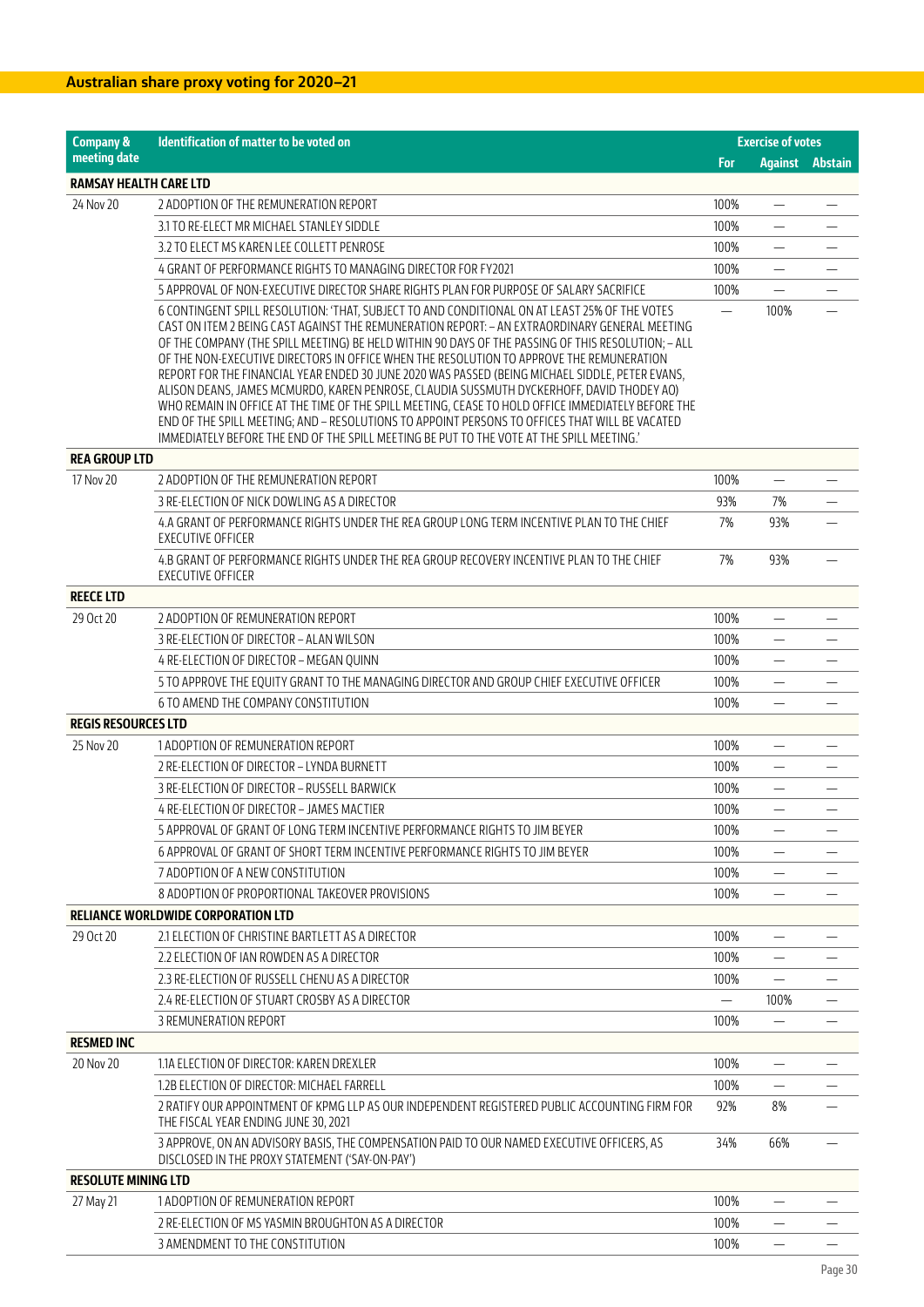| <b>Company &amp;</b>        | <b>Identification of matter to be voted on</b>                                                                                                                                                                                                                  |            | <b>Exercise of votes</b> |                        |  |
|-----------------------------|-----------------------------------------------------------------------------------------------------------------------------------------------------------------------------------------------------------------------------------------------------------------|------------|--------------------------|------------------------|--|
| meeting date                |                                                                                                                                                                                                                                                                 | <b>For</b> |                          | <b>Against</b> Abstain |  |
| <b>RIO TINTO LTD</b>        |                                                                                                                                                                                                                                                                 |            |                          |                        |  |
| 6 May 21                    | 1 RECEIPT OF THE 2020 ANNUAL REPORT                                                                                                                                                                                                                             | 100%       | —                        |                        |  |
|                             | 2 APPROVAL OF THE REMUNERATION POLICY                                                                                                                                                                                                                           | 100%       | $\overline{\phantom{0}}$ |                        |  |
|                             | 3 APPROVAL OF THE DIRECTORS' REMUNERATION REPORT: IMPLEMENTATION REPORT                                                                                                                                                                                         |            | 100%                     |                        |  |
|                             | 4 APPROVAL OF THE DIRECTORS' REMUNERATION REPORT                                                                                                                                                                                                                |            | 100%                     |                        |  |
|                             | 5 TO RE-ELECT MEGAN CLARK AC AS A DIRECTOR                                                                                                                                                                                                                      | 100%       |                          |                        |  |
|                             | 6 TO RE-ELECT HINDA GHARBI AS A DIRECTOR                                                                                                                                                                                                                        | 100%       |                          |                        |  |
|                             | 7 TO RE-ELECT SIMON HENRY AS A DIRECTOR                                                                                                                                                                                                                         | 100%       | $\overline{\phantom{0}}$ |                        |  |
|                             | 8 TO RE-ELECT SAM LAIDLAW AS A DIRECTOR                                                                                                                                                                                                                         | 100%       | $\overline{\phantom{0}}$ |                        |  |
|                             | 9 TO RE-ELECT SIMON MCKEON AO AS A DIRECTOR                                                                                                                                                                                                                     | 100%       |                          |                        |  |
|                             | 10 TO RE-ELECT JENNIFER NASON AS A DIRECTOR                                                                                                                                                                                                                     | 100%       |                          |                        |  |
|                             | 11 TO RE-ELECT JAKOB STAUSHOLM AS A DIRECTOR                                                                                                                                                                                                                    | 100%       |                          |                        |  |
|                             | 12 TO RE-ELECT SIMON THOMPSON AS A DIRECTOR                                                                                                                                                                                                                     | 100%       | —                        |                        |  |
|                             | 13 TO RE-ELECT NGAIRE WOODS CBE AS A DIRECTOR                                                                                                                                                                                                                   | 100%       |                          |                        |  |
|                             | 14 RE-APPOINTMENT OF AUDITORS: TO RE-APPOINT KPMG LLP AS AUDITORS OF RIO TINTO PLC TO HOLD OFFICE<br>UNTIL THE CONCLUSION OF RIO TINTO'S 2022 ANNUAL GENERAL MEETINGS                                                                                           | 100%       |                          |                        |  |
|                             | 15 REMUNERATION OF AUDITORS                                                                                                                                                                                                                                     | 100%       |                          |                        |  |
|                             | 16 AUTHORITY TO MAKE POLITICAL DONATIONS                                                                                                                                                                                                                        | 100%       | $\overline{\phantom{0}}$ |                        |  |
|                             | 17 RENEWAL OF AND AMENDMENT TO THE RIO TINTO GLOBAL EMPLOYEE SHARE PLAN                                                                                                                                                                                         | 100%       | $\overline{\phantom{0}}$ |                        |  |
|                             | 18 RENEWAL OF OFF-MARKET AND ON-MARKET SHARE BUY-BACK AUTHORITIES (SPECIAL RESOLUTION)                                                                                                                                                                          | 100%       |                          |                        |  |
|                             | 19 PLEASE NOTE THAT THIS RESOLUTION IS A SHAREHOLDER PROPOSAL: REQUISITIONED RESOLUTION ON<br><b>EMISSIONS TARGETS</b>                                                                                                                                          | 100%       |                          |                        |  |
|                             | 20 PLEASE NOTE THAT THIS RESOLUTION IS A SHAREHOLDER PROPOSAL: REQUISITIONED RESOLUTION ON<br>CLIMATE-RELATED LOBBYING                                                                                                                                          | 100%       |                          |                        |  |
| <b>SALT LAKE POTASH LTD</b> |                                                                                                                                                                                                                                                                 |            |                          |                        |  |
| 20 Nov 20                   | 1 REMUNERATION REPORT                                                                                                                                                                                                                                           | 100%       | —                        |                        |  |
|                             | 2 RE-ELECTION OF DIRECTOR - MR IAN MIDDLEMAS                                                                                                                                                                                                                    | 100%       |                          |                        |  |
|                             | 3 ELECTION OF DIRECTOR - MR MATTHEW BUNGEY                                                                                                                                                                                                                      | 100%       |                          |                        |  |
|                             | 4 ELECTION OF DIRECTOR - MR PHILIP MONTGOMERY                                                                                                                                                                                                                   | 100%       |                          |                        |  |
|                             | 5 ELECTION OF DIRECTOR - MR PETER THOMAS                                                                                                                                                                                                                        | 100%       | —                        |                        |  |
|                             | 6 APPROVAL TO INCREASE NON-EXECUTIVE DIRECTORS' REMUNERATION                                                                                                                                                                                                    | 100%       |                          |                        |  |
|                             | 7 CHANGE OF COMPANY NAME: THAT, WITH EFFECT FROM THE DATE THAT ASIC ALTERS THE DETAILS OF THE<br>COMPANY'S REGISTRATION IN ACCORDANCE WITH SECTION 157 OF THE CORPORATIONS ACT, THE COMPANY<br>CHANGE ITS NAME FROM 'SALT LAKE POTASH LIMITED' TO 'SO4 LIMITED' | 100%       |                          |                        |  |
|                             | 8 ISSUE OF PERFORMANCE RIGHTS TO MR TONY SWIERICZUK                                                                                                                                                                                                             | 100%       |                          |                        |  |
|                             | 9.A ISSUE OF DIRECTOR OPTIONS – PHILIP MONTGOMERY                                                                                                                                                                                                               | 100%       |                          |                        |  |
|                             | 9.B ISSUE OF DIRECTOR OPTIONS - PETER THOMAS                                                                                                                                                                                                                    | 100%       | $\overline{\phantom{0}}$ |                        |  |
|                             | 10 APPROVAL OF ADDITIONAL 10% PLACEMENT CAPACITY                                                                                                                                                                                                                | 100%       | $\overline{\phantom{0}}$ |                        |  |
| 22 Jan 21                   | 1.A APPROVAL TO ISSUE TRANCHE 2 PLACEMENT SHARES – IAN MIDDLEMAS                                                                                                                                                                                                | 100%       |                          |                        |  |
| (OGM)                       | 1.B APPROVAL TO ISSUE TRANCHE 2 PLACEMENT SHARES – TONY SWIERICZUK                                                                                                                                                                                              | 100%       |                          |                        |  |
|                             | 1.C APPROVAL TO ISSUE TRANCHE 2 PLACEMENT SHARES – PHIL MONTGOMERY                                                                                                                                                                                              | 100%       | —                        |                        |  |
|                             | 1.D APPROVAL TO ISSUE TRANCHE 2 PLACEMENT SHARES - MATTHEW BUNGEY                                                                                                                                                                                               | 100%       |                          |                        |  |
|                             | 1.E APPROVAL TO ISSUE TRANCHE 2 PLACEMENT SHARES - PETER THOMAS                                                                                                                                                                                                 | 100%       |                          |                        |  |
|                             | 2 APPROVAL TO ISSUE SPP SHARES                                                                                                                                                                                                                                  | 100%       | $\overline{\phantom{0}}$ |                        |  |
|                             | 3.A RATIFICATION OF PRIOR ISSUE OF TRANCHE 1 PLACEMENT SHARES - LR 7.1                                                                                                                                                                                          | 100%       | $\overline{\phantom{0}}$ |                        |  |
|                             | 3.B RATIFICATION OF PRIOR ISSUE OF TRANCHE 1 PLACEMENT SHARES – LR 7.1A                                                                                                                                                                                         | 100%       |                          |                        |  |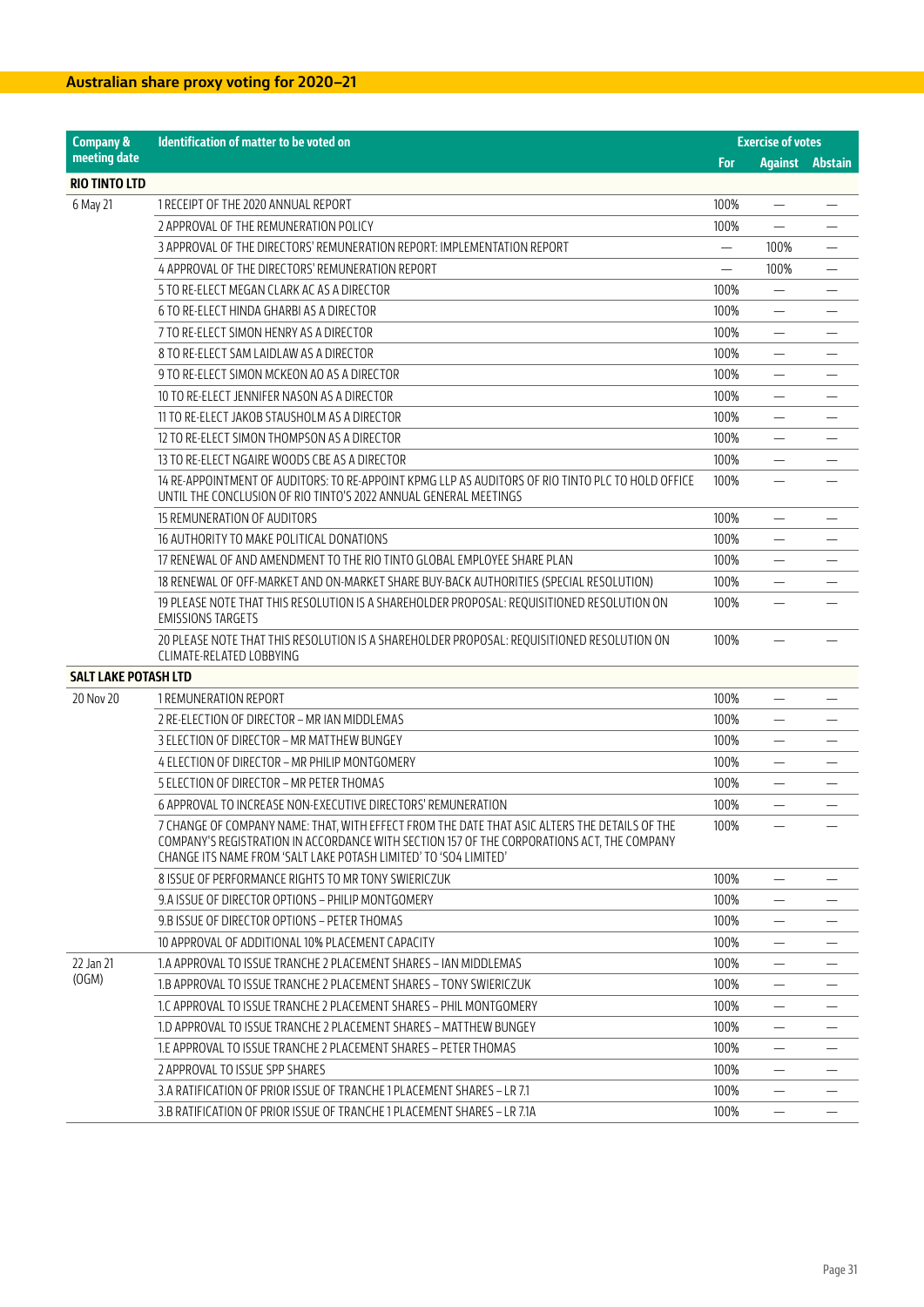| <b>Company &amp;</b>          | Identification of matter to be voted on                                                                                                                                                                                                                                                                                                                                                                                                                                                                                                                                                                                                                                                     |                          | <b>Exercise of votes</b> |         |
|-------------------------------|---------------------------------------------------------------------------------------------------------------------------------------------------------------------------------------------------------------------------------------------------------------------------------------------------------------------------------------------------------------------------------------------------------------------------------------------------------------------------------------------------------------------------------------------------------------------------------------------------------------------------------------------------------------------------------------------|--------------------------|--------------------------|---------|
| meeting date                  |                                                                                                                                                                                                                                                                                                                                                                                                                                                                                                                                                                                                                                                                                             | For                      | <b>Against</b>           | Abstain |
| <b>SANDFIRE RESOURCES LTD</b> |                                                                                                                                                                                                                                                                                                                                                                                                                                                                                                                                                                                                                                                                                             |                          |                          |         |
| 27 Nov 20                     | 1 NON BINDING RESOLUTION TO ADOPT REMUNERATION REPORT                                                                                                                                                                                                                                                                                                                                                                                                                                                                                                                                                                                                                                       | 7%                       | 93%                      |         |
|                               | 2 ELECTION OF MS SALLY LANGER AS A DIRECTOR                                                                                                                                                                                                                                                                                                                                                                                                                                                                                                                                                                                                                                                 | 100%                     |                          |         |
|                               | 3 RE-ELECTION OF MR DEREK LA FERLA AS A DIRECTOR                                                                                                                                                                                                                                                                                                                                                                                                                                                                                                                                                                                                                                            | 100%                     |                          |         |
|                               | 4 RE-ELECTION OF DR RORIC SMITH AS A DIRECTOR                                                                                                                                                                                                                                                                                                                                                                                                                                                                                                                                                                                                                                               | 100%                     | $\overline{\phantom{0}}$ |         |
|                               | 5 ADOPTION OF EQUITY INCENTIVE PLAN                                                                                                                                                                                                                                                                                                                                                                                                                                                                                                                                                                                                                                                         | 100%                     | $\equiv$                 |         |
|                               | 6 APPROVAL FOR GRANT OF OPTIONS TO THE MANAGING DIRECTOR AND CHIEF EXECUTIVE OFFICER OR HIS<br>NOMINEE(S)                                                                                                                                                                                                                                                                                                                                                                                                                                                                                                                                                                                   | 7%                       | 93%                      |         |
| <b>SANTOS LTD</b>             |                                                                                                                                                                                                                                                                                                                                                                                                                                                                                                                                                                                                                                                                                             |                          |                          |         |
| 15 Apr 21                     | 2.A TO RE-ELECT MR KEITH SPENCE AS A DIRECTOR                                                                                                                                                                                                                                                                                                                                                                                                                                                                                                                                                                                                                                               | 100%                     |                          |         |
|                               | 2.B TO RE-ELECT DR VANESSA GUTHRIE AS A DIRECTOR                                                                                                                                                                                                                                                                                                                                                                                                                                                                                                                                                                                                                                            | 100%                     | $\overline{\phantom{0}}$ |         |
|                               | 3 ADOPTION OF THE REMUNERATION REPORT                                                                                                                                                                                                                                                                                                                                                                                                                                                                                                                                                                                                                                                       | 100%                     |                          |         |
|                               | 4 GRANT OF SHARE ACOUISITION RIGHTS TO MR KEVIN GALLAGHER                                                                                                                                                                                                                                                                                                                                                                                                                                                                                                                                                                                                                                   | 100%                     |                          |         |
|                               | 5 SPECIAL RESOLUTION – RENEWAL OF THE PROPORTIONAL TAKEOVER PROVISIONS FOR A FURTHER THREE<br>YEARS                                                                                                                                                                                                                                                                                                                                                                                                                                                                                                                                                                                         | 100%                     |                          |         |
|                               | 6.A PLEASE NOTE THAT THIS RESOLUTION IS A SHAREHOLDER PROPOSAL: SPECIAL RESOLUTION - AMENDMENT<br>TO THE CONSTITUTION                                                                                                                                                                                                                                                                                                                                                                                                                                                                                                                                                                       | $\overline{\phantom{0}}$ | 65%                      | 35%     |
|                               | 6.B PLEASE NOTE THAT THIS RESOLUTION IS A SHAREHOLDER PROPOSAL: CAPITAL PROTECTION                                                                                                                                                                                                                                                                                                                                                                                                                                                                                                                                                                                                          | 35%                      | 65%                      |         |
|                               | SARACEN MINERAL HOLDINGS LIMITED                                                                                                                                                                                                                                                                                                                                                                                                                                                                                                                                                                                                                                                            |                          |                          |         |
| 6 Oct 20                      | 1 ELECTION OF DIRECTOR - MS SALLY LANGER                                                                                                                                                                                                                                                                                                                                                                                                                                                                                                                                                                                                                                                    | 100%                     |                          |         |
|                               | 2 RE-ELECTION OF DIRECTOR - DR RORIC SMITH                                                                                                                                                                                                                                                                                                                                                                                                                                                                                                                                                                                                                                                  | 100%                     |                          |         |
|                               | 3 RE-ELECTION OF DIRECTOR - MS SAMANTHA TOUGH                                                                                                                                                                                                                                                                                                                                                                                                                                                                                                                                                                                                                                               | 100%                     | —                        |         |
|                               | 4 ADOPTION OF REMUNERATION REPORT                                                                                                                                                                                                                                                                                                                                                                                                                                                                                                                                                                                                                                                           | 100%                     |                          |         |
|                               | 5 APPROVAL OF THE COMPANY'S LONG TERM INCENTIVE PLAN                                                                                                                                                                                                                                                                                                                                                                                                                                                                                                                                                                                                                                        | 100%                     | —                        |         |
|                               | 6 ISSUE OF PERFORMANCE RIGHTS TO MR RALEIGH FINLAYSON                                                                                                                                                                                                                                                                                                                                                                                                                                                                                                                                                                                                                                       | 100%                     | $\overline{\phantom{0}}$ |         |
|                               | 7 ISSUE OF SHARE RIGHTS TO MS SALLY LANGER                                                                                                                                                                                                                                                                                                                                                                                                                                                                                                                                                                                                                                                  | 100%                     | $\overline{\phantom{0}}$ |         |
|                               | 8 APPROVAL OF TERMINATION BENEFITS                                                                                                                                                                                                                                                                                                                                                                                                                                                                                                                                                                                                                                                          | 100%                     |                          |         |
| 15 Jan 21<br>(SM)             | 1 THAT, PURSUANT TO AND IN ACCORDANCE WITH SECTION 411 OF THE CORPORATIONS ACT, THE SCHEME OF<br>ARRANGEMENT PROPOSED BETWEEN SARACEN AND THE HOLDERS OF ITS ORDINARY SHARES AS CONTAINED<br>IN AND MORE PARTICULARLY DESCRIBED IN THE SCHEME BOOKLET OF WHICH THE NOTICE OF SCHEME<br>MEETING FORMS PART, IS AGREED TO (WITH OR WITHOUT ALTERATIONS OR CONDITIONS AS APPROVED BY<br>THE COURT TO WHICH SARACEN AND NORTHERN STAR AGREE), AND SARACEN IS AUTHORISED, SUBJECT TO<br>THE TERMS OF THE MERGER IMPLEMENTATION DEED, TO AGREE TO ANY SUCH ALTERATIONS OR CONDITIONS<br>AND, SUBJECT TO APPROVAL BY THE COURT, TO IMPLEMENT THE SCHEME WITH ANY SUCH ALTERATIONS OR<br>CONDITIONS | 100%                     |                          |         |
| <b>SCENTRE GROUP</b>          |                                                                                                                                                                                                                                                                                                                                                                                                                                                                                                                                                                                                                                                                                             |                          |                          |         |
| 8 Apr 21                      | 2 ADOPTION OF REMUNERATION REPORT                                                                                                                                                                                                                                                                                                                                                                                                                                                                                                                                                                                                                                                           | 84%                      | 16%                      |         |
|                               | 3 RE-ELECTION OF CAROLYN KAY AS A DIRECTOR                                                                                                                                                                                                                                                                                                                                                                                                                                                                                                                                                                                                                                                  | 100%                     |                          |         |
|                               | 4 RE-ELECTION OF MARGARET SEALE AS A DIRECTOR                                                                                                                                                                                                                                                                                                                                                                                                                                                                                                                                                                                                                                               | 100%                     |                          |         |
|                               | 5 ELECTION OF GUY RUSSO AS A DIRECTOR                                                                                                                                                                                                                                                                                                                                                                                                                                                                                                                                                                                                                                                       | 100%                     | $\overline{\phantom{0}}$ |         |
|                               | 6 APPROVAL OF GRANT OF PERFORMANCE RIGHTS TO PETER ALLEN, MANAGING DIRECTOR AND CHIEF<br><b>EXECUTIVE OFFICER</b>                                                                                                                                                                                                                                                                                                                                                                                                                                                                                                                                                                           | 100%                     |                          |         |
| <b>SEEK LTD</b>               |                                                                                                                                                                                                                                                                                                                                                                                                                                                                                                                                                                                                                                                                                             |                          |                          |         |
| 19 Nov 20                     | 2 REMUNERATION REPORT                                                                                                                                                                                                                                                                                                                                                                                                                                                                                                                                                                                                                                                                       | 100%                     |                          |         |
|                               | 3.A RE-ELECTION OF DIRECTOR - JULIE FAHEY                                                                                                                                                                                                                                                                                                                                                                                                                                                                                                                                                                                                                                                   | 100%                     |                          |         |
|                               | 3.B RE-ELECTION OF DIRECTOR - VANESSA WALLACE                                                                                                                                                                                                                                                                                                                                                                                                                                                                                                                                                                                                                                               | 100%                     |                          |         |
|                               | 3.C ELECTION OF DIRECTOR - LINDA KRISTJANSON                                                                                                                                                                                                                                                                                                                                                                                                                                                                                                                                                                                                                                                | 100%                     |                          |         |
|                               | 4 RENEWAL OF PROPORTIONAL TAKEOVER PROVISION                                                                                                                                                                                                                                                                                                                                                                                                                                                                                                                                                                                                                                                | 100%                     |                          |         |
|                               | 5 GRANT OF ONE EQUITY RIGHT TO THE MANAGING DIRECTOR, CHIEF EXECUTIVE OFFICER AND CO-FOUNDER,<br>ANDREW BASSAT FOR THE YEAR ENDING 30 JUNE 2021                                                                                                                                                                                                                                                                                                                                                                                                                                                                                                                                             | 100%                     |                          |         |
|                               | 6 GRANT OF WEALTH SHARING PLAN OPTIONS AND WEALTH SHARING PLAN RIGHTS TO THE MANAGING<br>DIRECTOR, CHIEF EXECUTIVE OFFICER AND CO-FOUNDER, ANDREW BASSAT FOR THE YEAR ENDING 30 JUNE 2021                                                                                                                                                                                                                                                                                                                                                                                                                                                                                                   | 100%                     |                          |         |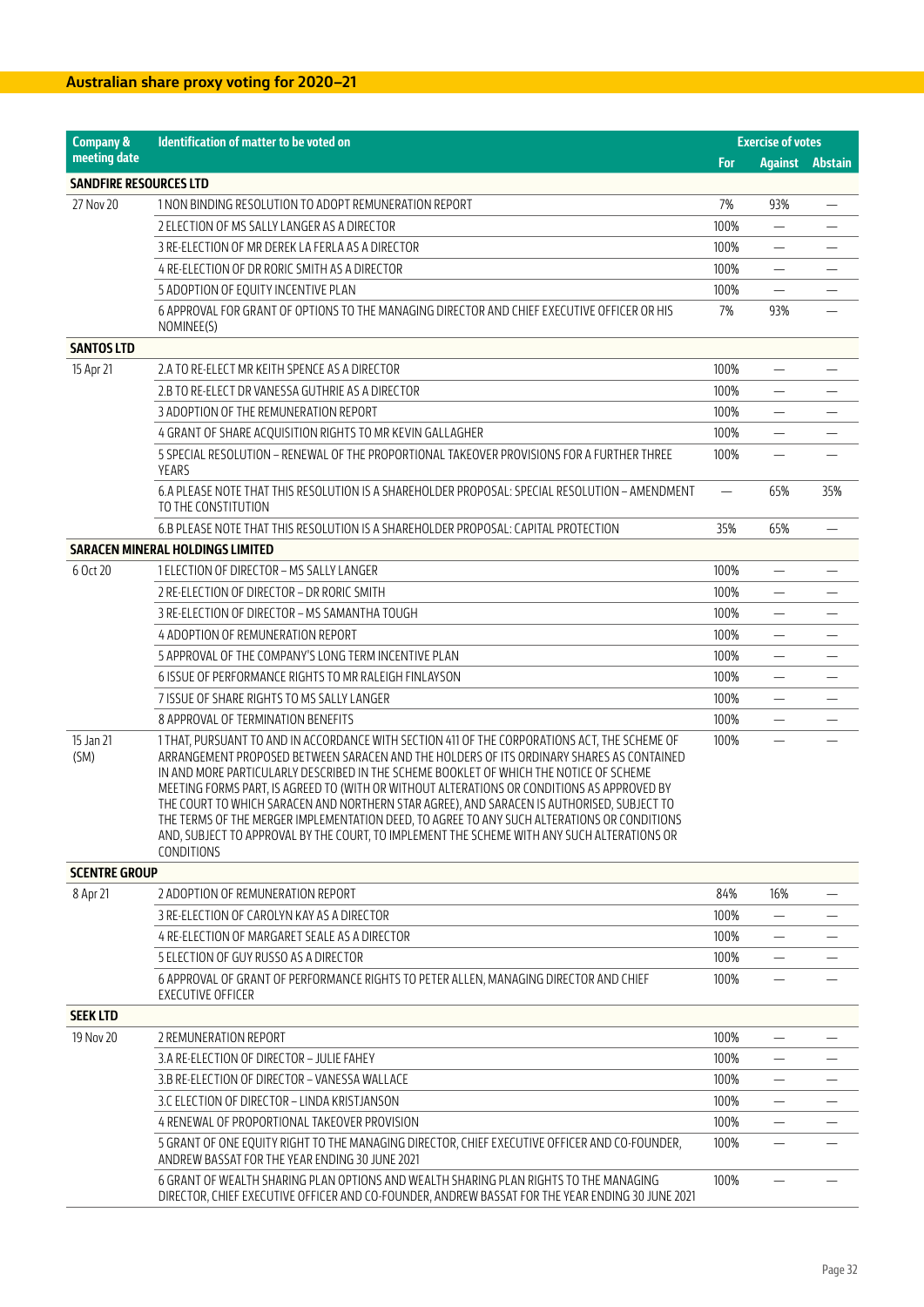| <b>Company &amp;</b>             | <b>Identification of matter to be voted on</b>                                                                                                                                                                                                                                                                                                                                                                                                                                                                                                                                                                                                                                                                                                                         | <b>Exercise of votes</b> |                                |                |
|----------------------------------|------------------------------------------------------------------------------------------------------------------------------------------------------------------------------------------------------------------------------------------------------------------------------------------------------------------------------------------------------------------------------------------------------------------------------------------------------------------------------------------------------------------------------------------------------------------------------------------------------------------------------------------------------------------------------------------------------------------------------------------------------------------------|--------------------------|--------------------------------|----------------|
| meeting date                     |                                                                                                                                                                                                                                                                                                                                                                                                                                                                                                                                                                                                                                                                                                                                                                        | For                      | <b>Against</b>                 | <b>Abstain</b> |
|                                  | 7 THAT, SUBJECT TO AND CONDITIONAL ON AT LEAST 25% OF THE VOTES CAST ON RESOLUTION 2 BEING<br>CAST AGAINST THE ADOPTION OF THE REMUNERATION REPORT FOR THE YEAR ENDED 30 JUNE 2020: (A) A<br>GENERAL MEETING OF THE COMPANY (THE SPILL MEETING) BE HELD WITHIN 90 DAYS OF THE PASSING OF THIS<br>RESOLUTION: (B) ALL OF THE NON-EXECUTIVE DIRECTORS IN OFFICE WHEN THE RESOLUTION TO MAKE THE<br>DIRECTORS' REPORT FOR THE YEAR ENDED 30 JUNE 2020 WAS PASSED AND WHO REMAIN IN OFFICE AT THE<br>TIME OF THE SPILL MEETING, CEASE TO HOLD OFFICE IMMEDIATELY BEFORE THE END OF THE SPILL MEETING;<br>AND (C) RESOLUTIONS TO APPOINT PERSONS TO OFFICES THAT WILL BE VACATED IMMEDIATELY BEFORE THE<br>END OF THE SPILL MEETING BE PUT TO THE VOTE AT THE SPILL MEETING |                          | 100%                           |                |
| <b>SERVICE STREAM LIMITED</b>    |                                                                                                                                                                                                                                                                                                                                                                                                                                                                                                                                                                                                                                                                                                                                                                        |                          |                                |                |
| 21 Oct 20                        | 1 ADOPTION OF REMUNERATION REPORT                                                                                                                                                                                                                                                                                                                                                                                                                                                                                                                                                                                                                                                                                                                                      | 100%                     |                                |                |
|                                  | 2 RE-ELECTION OF PETER DEMPSEY                                                                                                                                                                                                                                                                                                                                                                                                                                                                                                                                                                                                                                                                                                                                         | 100%                     |                                |                |
|                                  | 3 ACQUISITION OF SECURITIES BY LEIGH MACKENDER OR HIS ASSOCIATE, UNDER THE FY21 TRANCHE OF THE<br>COMPANY'S LONG-TERM INCENTIVE PLAN                                                                                                                                                                                                                                                                                                                                                                                                                                                                                                                                                                                                                                   | 100%                     |                                |                |
| <b>SEVEN GROUP HOLDINGS LTD</b>  |                                                                                                                                                                                                                                                                                                                                                                                                                                                                                                                                                                                                                                                                                                                                                                        |                          |                                |                |
| 18 Nov 20                        | 2 RE-ELECTION OF MR KERRY STOKES AC AS A DIRECTOR                                                                                                                                                                                                                                                                                                                                                                                                                                                                                                                                                                                                                                                                                                                      | 100%                     | $\overline{\phantom{0}}$       |                |
|                                  | 3 RE-ELECTION OF MR CHRIS MACKAY AS A DIRECTOR                                                                                                                                                                                                                                                                                                                                                                                                                                                                                                                                                                                                                                                                                                                         | 100%                     |                                |                |
|                                  | 4 RE-ELECTION OF THE HON. WARWICK SMITH AO AS A DIRECTOR                                                                                                                                                                                                                                                                                                                                                                                                                                                                                                                                                                                                                                                                                                               | 100%                     | $\equiv$                       |                |
|                                  | 5 ADOPTION OF THE REMUNERATION REPORT                                                                                                                                                                                                                                                                                                                                                                                                                                                                                                                                                                                                                                                                                                                                  | 100%                     |                                |                |
|                                  | 6 GRANT OF SHARE RIGHTS UNDER THE FY20 SHORT-TERM INCENTIVE PLAN FOR THE MD & CEO - MR RYAN<br>STOKES AO                                                                                                                                                                                                                                                                                                                                                                                                                                                                                                                                                                                                                                                               | 100%                     | $\overline{\phantom{0}}$       |                |
|                                  | SHOPPING CENTRES AUSTRALASIA PROPERTY GROUP                                                                                                                                                                                                                                                                                                                                                                                                                                                                                                                                                                                                                                                                                                                            |                          |                                |                |
| 25 Nov 20                        | 1 ADOPTION OF REMUNERATION REPORT                                                                                                                                                                                                                                                                                                                                                                                                                                                                                                                                                                                                                                                                                                                                      | 100%                     |                                |                |
|                                  | 2 RE-ELECTION OF INDEPENDENT DIRECTOR - PHILIP MARCUS CLARK AO                                                                                                                                                                                                                                                                                                                                                                                                                                                                                                                                                                                                                                                                                                         | 100%                     | $\qquad \qquad -$              |                |
|                                  | 3 ISSUE OF LONG- TERM INCENTIVE RIGHTS UNDER THE EXECUTIVE INCENTIVE PLAN TO THE CHIEF EXECUTIVE<br>OFFICER, ANTHONY MELLOWES                                                                                                                                                                                                                                                                                                                                                                                                                                                                                                                                                                                                                                          | 100%                     | $\overline{\phantom{0}}$       |                |
|                                  | 4 ISSUE OF LONG- TERM INCENTIVE RIGHTS UNDER THE EXECUTIVE INCENTIVE PLAN TO THE CHIEF FINANCIAL<br>OFFICER, MARK FLEMING                                                                                                                                                                                                                                                                                                                                                                                                                                                                                                                                                                                                                                              | 100%                     |                                |                |
|                                  | 5 RATIFICATION OF PRIOR ISSUE OF STAPLED UNITS                                                                                                                                                                                                                                                                                                                                                                                                                                                                                                                                                                                                                                                                                                                         | 100%                     | $\overline{\phantom{0}}$       |                |
|                                  | 6 AMENDING EACH OF THE SCA RETAIL TRUST CONSTITUTION AND THE SCA MANAGEMENT TRUST<br>CONSTITUTION TO EXPRESSLY PROVIDE FOR HYBRID AND VIRTUAL MEETINGS AND DIRECT VOTING                                                                                                                                                                                                                                                                                                                                                                                                                                                                                                                                                                                               | 100%                     |                                |                |
| <b>SILVER LAKE RESOURCES LTD</b> |                                                                                                                                                                                                                                                                                                                                                                                                                                                                                                                                                                                                                                                                                                                                                                        |                          |                                |                |
| 20 Nov 20                        | 1 NON-BINDING RESOLUTION TO ADOPT REMUNERATION REPORT                                                                                                                                                                                                                                                                                                                                                                                                                                                                                                                                                                                                                                                                                                                  | 100%                     |                                |                |
|                                  | 2 RE-ELECTION OF DAVID QUINLIVAN AS A DIRECTOR                                                                                                                                                                                                                                                                                                                                                                                                                                                                                                                                                                                                                                                                                                                         |                          | 100%                           |                |
| <b>SIMS LTD</b>                  |                                                                                                                                                                                                                                                                                                                                                                                                                                                                                                                                                                                                                                                                                                                                                                        |                          |                                |                |
| 10 Nov 20                        | 1 RE-ELECTION OF MRS HEATHER RIDOUT                                                                                                                                                                                                                                                                                                                                                                                                                                                                                                                                                                                                                                                                                                                                    | 100%                     |                                |                |
|                                  | 2 ELECTION OF MR THOMAS GORMAN                                                                                                                                                                                                                                                                                                                                                                                                                                                                                                                                                                                                                                                                                                                                         | 100%                     |                                |                |
|                                  | 3 REMUNERATION REPORT                                                                                                                                                                                                                                                                                                                                                                                                                                                                                                                                                                                                                                                                                                                                                  | 100%                     |                                |                |
|                                  | 4 PARTICIPATION IN THE COMPANY'S LONG TERM INCENTIVE PLAN BY MR FIELD                                                                                                                                                                                                                                                                                                                                                                                                                                                                                                                                                                                                                                                                                                  | 100%                     |                                |                |
|                                  | <b>SKYCITY ENTERTAINMENT GROUP LTD</b>                                                                                                                                                                                                                                                                                                                                                                                                                                                                                                                                                                                                                                                                                                                                 |                          |                                |                |
| 16 Oct 20                        | 1 TO RE-ELECT ROB CAMPBELL AS A DIRECTOR                                                                                                                                                                                                                                                                                                                                                                                                                                                                                                                                                                                                                                                                                                                               |                          | 100%                           |                |
|                                  | 2 TO RE-ELECT SUE SUCKLING AS A DIRECTOR                                                                                                                                                                                                                                                                                                                                                                                                                                                                                                                                                                                                                                                                                                                               | 100%                     |                                |                |
|                                  | 3 TO RE-ELECT JENNIFER OWEN AS A DIRECTOR                                                                                                                                                                                                                                                                                                                                                                                                                                                                                                                                                                                                                                                                                                                              | 100%                     |                                |                |
|                                  | 4 TO RE-ELECT MURRAY JORDAN AS A DIRECTOR                                                                                                                                                                                                                                                                                                                                                                                                                                                                                                                                                                                                                                                                                                                              | 100%                     |                                |                |
|                                  | 5 TO AUTHORISE THE DIRECTORS TO FIX THE AUDITOR'S REMUNERATION                                                                                                                                                                                                                                                                                                                                                                                                                                                                                                                                                                                                                                                                                                         | 100%                     | $\qquad \qquad \longleftarrow$ |                |
| <b>SONIC HEALTHCARE LIMITED</b>  |                                                                                                                                                                                                                                                                                                                                                                                                                                                                                                                                                                                                                                                                                                                                                                        |                          |                                |                |
| 12 Nov 20                        | 1 RE-ELECTION OF PROFESSOR MARK COMPTON                                                                                                                                                                                                                                                                                                                                                                                                                                                                                                                                                                                                                                                                                                                                | 100%                     |                                |                |
|                                  | 2 RE-ELECTION OF MR NEVILLE MITCHELL                                                                                                                                                                                                                                                                                                                                                                                                                                                                                                                                                                                                                                                                                                                                   | 100%                     |                                |                |
|                                  | 3 ELECTION OF PROFESSOR SUZANNE CROWE                                                                                                                                                                                                                                                                                                                                                                                                                                                                                                                                                                                                                                                                                                                                  | 100%                     |                                |                |
|                                  | 4 RE-ELECTION OF MR CHRIS WILKS                                                                                                                                                                                                                                                                                                                                                                                                                                                                                                                                                                                                                                                                                                                                        | 100%                     |                                |                |
|                                  | 5 ADOPTION OF THE REMUNERATION REPORT                                                                                                                                                                                                                                                                                                                                                                                                                                                                                                                                                                                                                                                                                                                                  | 100%                     |                                |                |
|                                  | 6 INCREASE IN AVAILABLE POOL FOR NON-EXECUTIVE DIRECTORS' FEES                                                                                                                                                                                                                                                                                                                                                                                                                                                                                                                                                                                                                                                                                                         | 100%                     | $\overbrace{\phantom{13333}}$  |                |
|                                  | 7 APPROVAL OF THE ISSUE OF SECURITIES UNDER THE SONIC HEALTHCARE LIMITED EMPLOYEE OPTION PLAN                                                                                                                                                                                                                                                                                                                                                                                                                                                                                                                                                                                                                                                                          | 100%                     | $\qquad \qquad -$              |                |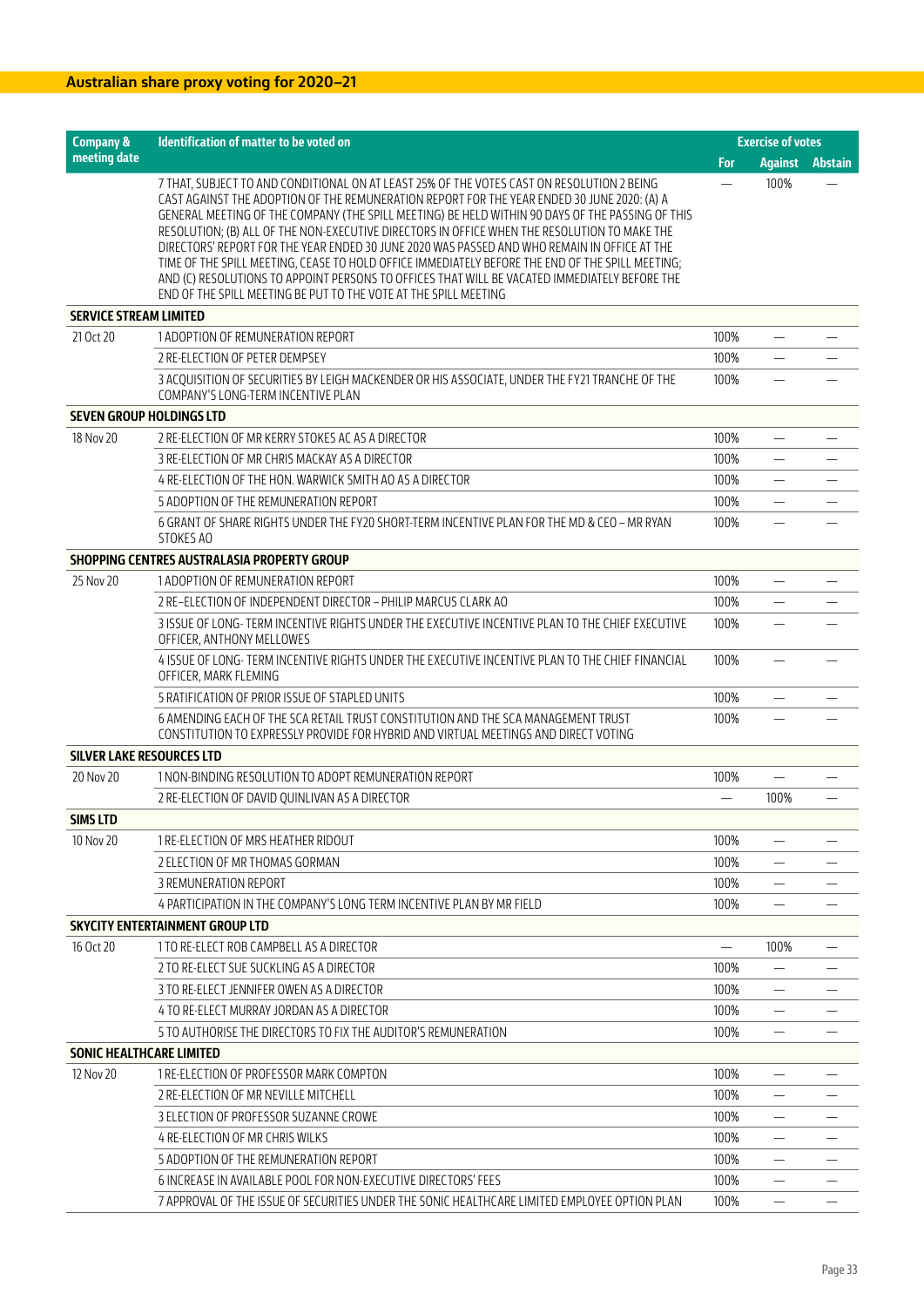| <b>Company &amp;</b>         | Identification of matter to be voted on                                                                                                                                                                                                                                                                                                                                                                                                                                                                                                                                                                                                                                                                                                                                                                                       |                   | <b>Exercise of votes</b>       |                |
|------------------------------|-------------------------------------------------------------------------------------------------------------------------------------------------------------------------------------------------------------------------------------------------------------------------------------------------------------------------------------------------------------------------------------------------------------------------------------------------------------------------------------------------------------------------------------------------------------------------------------------------------------------------------------------------------------------------------------------------------------------------------------------------------------------------------------------------------------------------------|-------------------|--------------------------------|----------------|
| meeting date                 |                                                                                                                                                                                                                                                                                                                                                                                                                                                                                                                                                                                                                                                                                                                                                                                                                               | For               | <b>Against</b>                 | <b>Abstain</b> |
|                              | 8 APPROVAL OF THE ISSUE OF SECURITIES UNDER THE SONIC HEALTHCARE LIMITED PERFORMANCE RIGHTS<br>PLAN                                                                                                                                                                                                                                                                                                                                                                                                                                                                                                                                                                                                                                                                                                                           | 100%              |                                |                |
|                              | 9 APPROVAL OF LONG TERM INCENTIVES FOR DR COLIN GOLDSCHMIDT, MANAGING DIRECTOR AND CHIEF<br><b>EXECUTIVE OFFICER</b>                                                                                                                                                                                                                                                                                                                                                                                                                                                                                                                                                                                                                                                                                                          | 100%              |                                |                |
|                              | 10 APPROVAL OF LONG TERM INCENTIVES FOR MR CHRIS WILKS, FINANCE DIRECTOR AND CHIEF FINANCIAL<br>OFFICER                                                                                                                                                                                                                                                                                                                                                                                                                                                                                                                                                                                                                                                                                                                       | 100%              |                                |                |
|                              | 11 AMENDMENT TO CONSTITUTION                                                                                                                                                                                                                                                                                                                                                                                                                                                                                                                                                                                                                                                                                                                                                                                                  | 100%              |                                |                |
|                              | 12 THAT, SUBJECT TO AND CONDITIONAL ON AT LEAST 25% OF THE VOTES CAST ON RESOLUTION 5 BEING CAST<br>AGAINST THE ADOPTION OF THE COMPANY'S REMUNERATION REPORT FOR THE FINANCIAL YEAR ENDED 30<br>JUNE 2020: (A) AN EXTRAORDINARY GENERAL MEETING OF THE COMPANY (SPILL MEETING) BE HELD WITHIN<br>90 DAYS OF THIS RESOLUTION; (B) ALL OF THE DIRECTORS IN OFFICE WHEN THE RESOLUTION TO APPROVE<br>THE DIRECTORS' REPORT FOR THE FINANCIAL YEAR ENDED 30 JUNE 2020 WAS PASSED (OTHER THAN THE<br>MANAGING DIRECTOR), AND WHO REMAIN IN OFFICE AT THE TIME OF THE SPILL MEETING, CEASE TO HOLD<br>OFFICE IMMEDIATELY BEFORE THE END OF THE SPILL MEETING; AND (C) RESOLUTIONS TO APPOINT PERSONS<br>TO OFFICES THAT WILL BE VACATED IMMEDIATELY BEFORE THE END OF THE SPILL MEETING BE PUT TO THE<br>VOTE AT THE SPILL MEETING | $\qquad \qquad -$ | 100%                           |                |
| <b>SOUTH32 LTD</b>           |                                                                                                                                                                                                                                                                                                                                                                                                                                                                                                                                                                                                                                                                                                                                                                                                                               |                   |                                |                |
| 29 Oct 20                    | 2.A RE-ELECTION OF MR FRANK COOPER AS A DIRECTOR                                                                                                                                                                                                                                                                                                                                                                                                                                                                                                                                                                                                                                                                                                                                                                              | 100%              |                                |                |
|                              | 2.B RE-ELECTION OF DR XIAOLING LIU AS A DIRECTOR                                                                                                                                                                                                                                                                                                                                                                                                                                                                                                                                                                                                                                                                                                                                                                              | 100%              |                                |                |
|                              | 2.C RE-ELECTION OF DR NTOMBIFUTHI (FUTHI) MTOBA AS A DIRECTOR                                                                                                                                                                                                                                                                                                                                                                                                                                                                                                                                                                                                                                                                                                                                                                 | 100%              |                                |                |
|                              | 2.D RE-ELECTION OF MS KAREN WOOD AS A DIRECTOR                                                                                                                                                                                                                                                                                                                                                                                                                                                                                                                                                                                                                                                                                                                                                                                | 100%              |                                |                |
|                              | 3 ELECTION OF MR GUY LANSDOWN AS A DIRECTOR                                                                                                                                                                                                                                                                                                                                                                                                                                                                                                                                                                                                                                                                                                                                                                                   | 100%              |                                |                |
|                              | 4 ADOPTION OF THE REMUNERATION REPORT                                                                                                                                                                                                                                                                                                                                                                                                                                                                                                                                                                                                                                                                                                                                                                                         | 100%              |                                |                |
|                              | 5 GRANT OF AWARDS TO EXECUTIVE DIRECTOR                                                                                                                                                                                                                                                                                                                                                                                                                                                                                                                                                                                                                                                                                                                                                                                       | 100%              |                                |                |
|                              | 6 RENEWAL OF PROPORTIONAL TAKEOVER PROVISIONS                                                                                                                                                                                                                                                                                                                                                                                                                                                                                                                                                                                                                                                                                                                                                                                 | 100%              |                                |                |
|                              | SOUTHERN CROSS MEDIA GROUP LTD                                                                                                                                                                                                                                                                                                                                                                                                                                                                                                                                                                                                                                                                                                                                                                                                |                   |                                |                |
| 30 Oct 20                    | 2.A RE-ELECTION OF ROB MURRAY AS A DIRECTOR                                                                                                                                                                                                                                                                                                                                                                                                                                                                                                                                                                                                                                                                                                                                                                                   | 100%              |                                |                |
|                              | 2.B RE-ELECTION OF HELEN NASH AS A DIRECTOR                                                                                                                                                                                                                                                                                                                                                                                                                                                                                                                                                                                                                                                                                                                                                                                   | 100%              |                                |                |
|                              | 2.C ELECTION OF CAROLE CAMPBELL AS A DIRECTOR                                                                                                                                                                                                                                                                                                                                                                                                                                                                                                                                                                                                                                                                                                                                                                                 | 100%              | $\overline{\phantom{0}}$       |                |
|                              | 2.D ELECTION OF IDO LEFFLER AS A DIRECTOR                                                                                                                                                                                                                                                                                                                                                                                                                                                                                                                                                                                                                                                                                                                                                                                     | 100%              | $\qquad \qquad -$              |                |
|                              | 2.E ELECTION OF HEITH MACKAY-CRUISE AS A DIRECTOR                                                                                                                                                                                                                                                                                                                                                                                                                                                                                                                                                                                                                                                                                                                                                                             | 100%              | $\overline{\phantom{0}}$       |                |
|                              | 3 ADOPTION OF REMUNERATION REPORT                                                                                                                                                                                                                                                                                                                                                                                                                                                                                                                                                                                                                                                                                                                                                                                             | 100%              |                                |                |
|                              | 4 AMENDMENTS TO THE CONSTITUTION                                                                                                                                                                                                                                                                                                                                                                                                                                                                                                                                                                                                                                                                                                                                                                                              | 100%              | $\overline{\phantom{0}}$       |                |
|                              | 5 APPROVAL OF PARTIAL TAKEOVER PROVISIONS                                                                                                                                                                                                                                                                                                                                                                                                                                                                                                                                                                                                                                                                                                                                                                                     | 100%              |                                |                |
|                              | 6 SHARE CONSOLIDATION                                                                                                                                                                                                                                                                                                                                                                                                                                                                                                                                                                                                                                                                                                                                                                                                         | 100%              |                                |                |
|                              | 7 GRANT OF PERFORMANCE RIGHTS TO MANAGING DIRECTOR                                                                                                                                                                                                                                                                                                                                                                                                                                                                                                                                                                                                                                                                                                                                                                            | 100%              | $\qquad \qquad -$              |                |
|                              | 8 APPROVAL FOR FINANCIAL ASSISTANCE                                                                                                                                                                                                                                                                                                                                                                                                                                                                                                                                                                                                                                                                                                                                                                                           | 100%              |                                |                |
|                              | <b>SPARK INFRASTRUCTURE GROUP</b>                                                                                                                                                                                                                                                                                                                                                                                                                                                                                                                                                                                                                                                                                                                                                                                             |                   |                                |                |
| 27 May 21                    | 1 REMUNERATION REPORT                                                                                                                                                                                                                                                                                                                                                                                                                                                                                                                                                                                                                                                                                                                                                                                                         | 100%              |                                |                |
|                              | 2 ELECTION OF MS ANNE BRENNAN AS A DIRECTOR OF SPARK INFRASTRUCTURE RE, SPARK HOLDINGS 1, SPARK<br>HOLDINGS 2, SPARK HOLDINGS 3 AND SPARK HOLDINGS 4                                                                                                                                                                                                                                                                                                                                                                                                                                                                                                                                                                                                                                                                          | 100%              |                                |                |
|                              | 3 ELECTION OF MS LIANNE BUCK AS A DIRECTOR OF SPARK INFRASTRUCTURE RE. SPARK HOLDINGS 1. SPARK<br>HOLDINGS 2, SPARK HOLDINGS 3 AND SPARK HOLDINGS 4                                                                                                                                                                                                                                                                                                                                                                                                                                                                                                                                                                                                                                                                           | 100%              |                                |                |
|                              | 4 GRANT OF PERFORMANCE RIGHTS TO MR RICK FRANCIS                                                                                                                                                                                                                                                                                                                                                                                                                                                                                                                                                                                                                                                                                                                                                                              | 100%              | $\qquad \qquad \longleftarrow$ |                |
|                              | 5 ELECTION OF MS JENNIFER FAULKNER AS A DIRECTOR OF SPARK HOLDINGS 6                                                                                                                                                                                                                                                                                                                                                                                                                                                                                                                                                                                                                                                                                                                                                          | 100%              |                                |                |
|                              | 6 ELECTION OF MR ANTHONY MARRINER AS A DIRECTOR OF SPARK HOLDINGS 6                                                                                                                                                                                                                                                                                                                                                                                                                                                                                                                                                                                                                                                                                                                                                           | 100%              |                                |                |
| <b>SPARK NEW ZEALAND LTD</b> |                                                                                                                                                                                                                                                                                                                                                                                                                                                                                                                                                                                                                                                                                                                                                                                                                               |                   |                                |                |
| 6 Nov 20                     | 1 THAT DELOITTE LIMITED IS APPOINTED AS AUDITOR OF SPARK AND THE DIRECTORS OF SPARK ARE<br>AUTHORISED TO FIX THE AUDITOR'S REMUNERATION                                                                                                                                                                                                                                                                                                                                                                                                                                                                                                                                                                                                                                                                                       | 100%              |                                |                |
|                              | 2 THAT MR PAUL BERRIMAN, WHO RETIRES BY ROTATION AND IS ELIGIBLE FOR RE-ELECTION, IS RE-ELECTED AS A<br>DIRECTOR OF SPARK                                                                                                                                                                                                                                                                                                                                                                                                                                                                                                                                                                                                                                                                                                     | 100%              |                                |                |
|                              | 3 THAT MR CHARLES SITCH, WHO RETIRES BY ROTATION AND IS ELIGIBLE FOR RE-ELECTION, IS RE-ELECTED AS A<br>DIRECTOR OF SPARK                                                                                                                                                                                                                                                                                                                                                                                                                                                                                                                                                                                                                                                                                                     | 100%              |                                |                |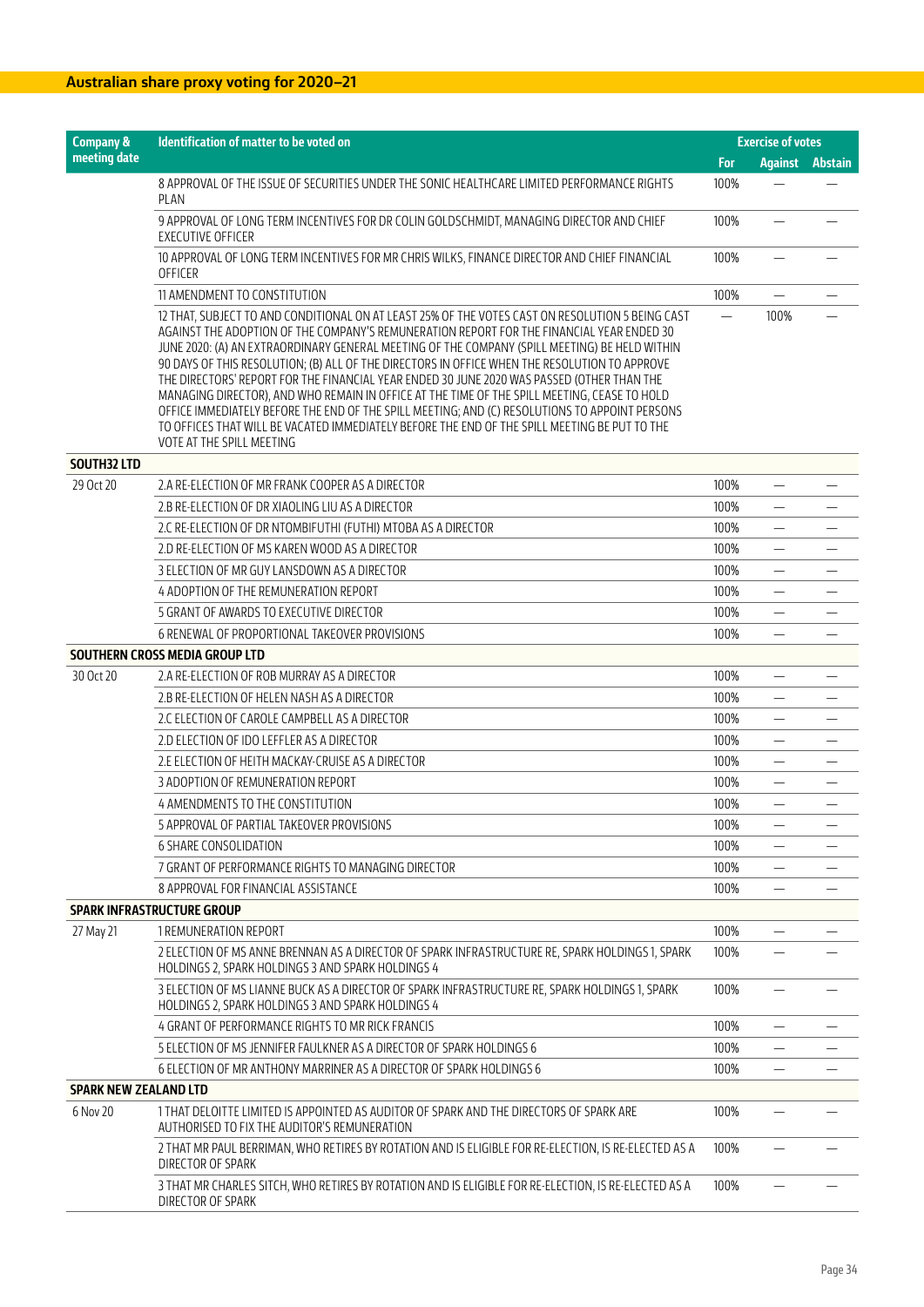| <b>Company &amp;</b>          | Identification of matter to be voted on                                                                                                                                              |            | <b>Exercise of votes</b> |         |
|-------------------------------|--------------------------------------------------------------------------------------------------------------------------------------------------------------------------------------|------------|--------------------------|---------|
| meeting date                  |                                                                                                                                                                                      | <b>For</b> | <b>Against</b>           | Abstain |
| <b>SSR MINING INC</b>         |                                                                                                                                                                                      |            |                          |         |
| 21 May 21                     | 1.1 ELECTION OF A.E. MICHAEL ANGLIN AS A DIRECTOR                                                                                                                                    | 100%       | $\overline{\phantom{0}}$ |         |
|                               | 1.2 ELECTION OF ROD ANTAL AS A DIRECTOR                                                                                                                                              | 100%       |                          |         |
|                               | 1.3 ELECTION OF THOMAS R. BATES, JR. AS A DIRECTOR                                                                                                                                   | 100%       | $\overline{\phantom{0}}$ |         |
|                               | 1.4 ELECTION OF BRIAN R. BOOTH AS A DIRECTOR                                                                                                                                         | 100%       | —                        |         |
|                               | 1.5 ELECTION OF EDWARD C. DOWLING, JR. AS A DIRECTOR                                                                                                                                 | 100%       | $\overline{\phantom{0}}$ |         |
|                               | 1.6 ELECTION OF SIMON A. FISH AS A DIRECTOR                                                                                                                                          | 100%       |                          |         |
|                               | 1.7 ELECTION OF ALAN P. KRUSI AS A DIRECTOR                                                                                                                                          | 100%       | $\qquad \qquad -$        |         |
|                               | 1.8 ELECTION OF BEVERLEE F. PARK AS A DIRECTOR                                                                                                                                       | 100%       | $\overline{\phantom{0}}$ |         |
|                               | 1.9 ELECTION OF GRACE KAY PRIESTLY AS A DIRECTOR                                                                                                                                     | 100%       |                          |         |
|                               | 2 TO APPOINT PRICEWATERHOUSECOOPERS LLP, AS THE COMPANY'S AUDITOR FOR THE ENSUING YEAR AND<br>AUTHORIZE THE BOARD OF DIRECTORS OF THE COMPANY TO SET THE AUDITOR'S REMUNERATION      | 100%       |                          |         |
|                               | 3 TO CONSIDER A NON-BINDING ADVISORY RESOLUTION ACCEPTING THE COMPANY'S APPROACH TO EXECUTIVE<br>COMPENSATION                                                                        | 100%       |                          |         |
|                               | 4 TO CONSIDER, AND, IF DEEMED ADVISABLE, APPROVE, WITH OR WITHOUT VARIATION, AN ORDINARY<br>RESOLUTION, APPROVING THE COMPANY'S 2021 SHARE COMPENSATION PLAN                         | 100%       |                          |         |
| 21 May 21<br>(SM)             | 1.1 ELECTION OF ELIZABETH A. WADEMAN AS A DIRECTOR                                                                                                                                   | 100%       |                          |         |
| <b>ST BARBARA LTD</b>         |                                                                                                                                                                                      |            |                          |         |
| 28 Oct 20                     | 1 ADOPTION OF THE 2020 REMUNERATION REPORT                                                                                                                                           | 100%       | —                        |         |
|                               | 2 RE-ELECTION OF DIRECTOR - MR TIM NETSCHER                                                                                                                                          | 100%       | $\overline{\phantom{0}}$ |         |
|                               | 3 APPROVAL OF ISSUE OF FY20 PERFORMANCE RIGHTS TO MR CRAIG JETSON MANAGING DIRECTOR AND CHIEF<br><b>EXECUTIVE OFFICER</b>                                                            | 100%       |                          |         |
|                               | 4 APPROVAL OF ISSUE OF FY21 PERFORMANCE RIGHTS TO MR CRAIG JETSON MANAGING DIRECTOR AND CHIEF<br><b>EXECUTIVE OFFICER</b>                                                            | 100%       |                          |         |
| <b>STEADFAST GROUP LTD</b>    |                                                                                                                                                                                      |            |                          |         |
| 28 Oct 20                     | 2 REMUNERATION REPORT                                                                                                                                                                | 94%        | 6%                       |         |
|                               | 3 GRANT OF EQUITY TO CEO                                                                                                                                                             | 100%       | $\qquad \qquad -$        |         |
|                               | 4 RE-ELECTION OF DIRECTOR - MR FRANK O'HALLORAN AM                                                                                                                                   | 100%       | $\overline{\phantom{0}}$ |         |
|                               | 5 RE-ELECTION OF DIRECTOR - MS ANNE O'DRISCOLL                                                                                                                                       | 100%       |                          |         |
| <b>STOCKLAND</b>              |                                                                                                                                                                                      |            |                          |         |
| 20 Oct 20                     | 2 ELECTION OF MS KATE MCKENZIE AS A DIRECTOR                                                                                                                                         | 100%       | —                        |         |
|                               | 3 RE-ELECTION OF MR TOM POCKETT AS A DIRECTOR                                                                                                                                        | 100%       |                          |         |
|                               | 4 RE-ELECTION OF MR ANDREW STEVENS AS A DIRECTOR                                                                                                                                     | 100%       |                          |         |
|                               | 5 APPROVAL OF REMUNERATION REPORT                                                                                                                                                    | 100%       |                          |         |
|                               | 6 RENEWAL OF TERMINATION BENEFITS FRAMEWORK                                                                                                                                          | 100%       |                          |         |
| <b>SUNCORP GROUP LTD</b>      |                                                                                                                                                                                      |            |                          |         |
| 22 Oct 20                     | 1 REMUNERATION REPORT                                                                                                                                                                | 100%       |                          |         |
|                               | 2 GRANT OF PERFORMANCE RIGHTS TO THE GROUP CHIEF EXECUTIVE OFFICER & MANAGING DIRECTOR                                                                                               | 100%       | —                        |         |
|                               | 3.1 ELECTION OF ELMER FUNKE KUPPER AS A DIRECTOR, WHO JOINED YOUR BOARD ON 1 JANUARY THIS YEAR                                                                                       | 100%       |                          |         |
|                               | 3.2 RE-ELECTION OF SIMON MACHELL AS A DIRECTOR. SIMON WAS ELECTED BY SHAREHOLDERS IN SEPTEMBER<br>2017 AND IS THEREFORE REQUIRED TO RETIRE AND STAND FOR RE-ELECTION AGAIN THIS YEAR | 100%       |                          |         |
| <b>SUPER RETAIL GROUP LTD</b> |                                                                                                                                                                                      |            |                          |         |
| 28 Oct 20                     | 2 ADOPTION OF REMUNERATION REPORT                                                                                                                                                    | 100%       |                          |         |
|                               | 3.1 TO RE-ELECT HOWARD MOWLEM AS A DIRECTOR                                                                                                                                          | 100%       |                          |         |
|                               | 3.2 TO RE-ELECT REGINALD ROWE AS A DIRECTOR                                                                                                                                          | 100%       |                          |         |
|                               | 3.3 TO ELECT ANNABELLE CHAPLAIN AM AS A DIRECTOR                                                                                                                                     | 100%       |                          |         |
|                               | 3.4 TO ELECT GARY DUNNE AS A DIRECTOR                                                                                                                                                | 100%       | —                        |         |
|                               | 4 GRANT OF SECURITIES TO THE MANAGING DIRECTOR AND CHIEF EXECUTIVE OFFICER                                                                                                           | 100%       |                          |         |
|                               | 5 INCREASE IN NON-EXECUTIVE DIRECTORS' FEE POOL                                                                                                                                      | 100%       |                          |         |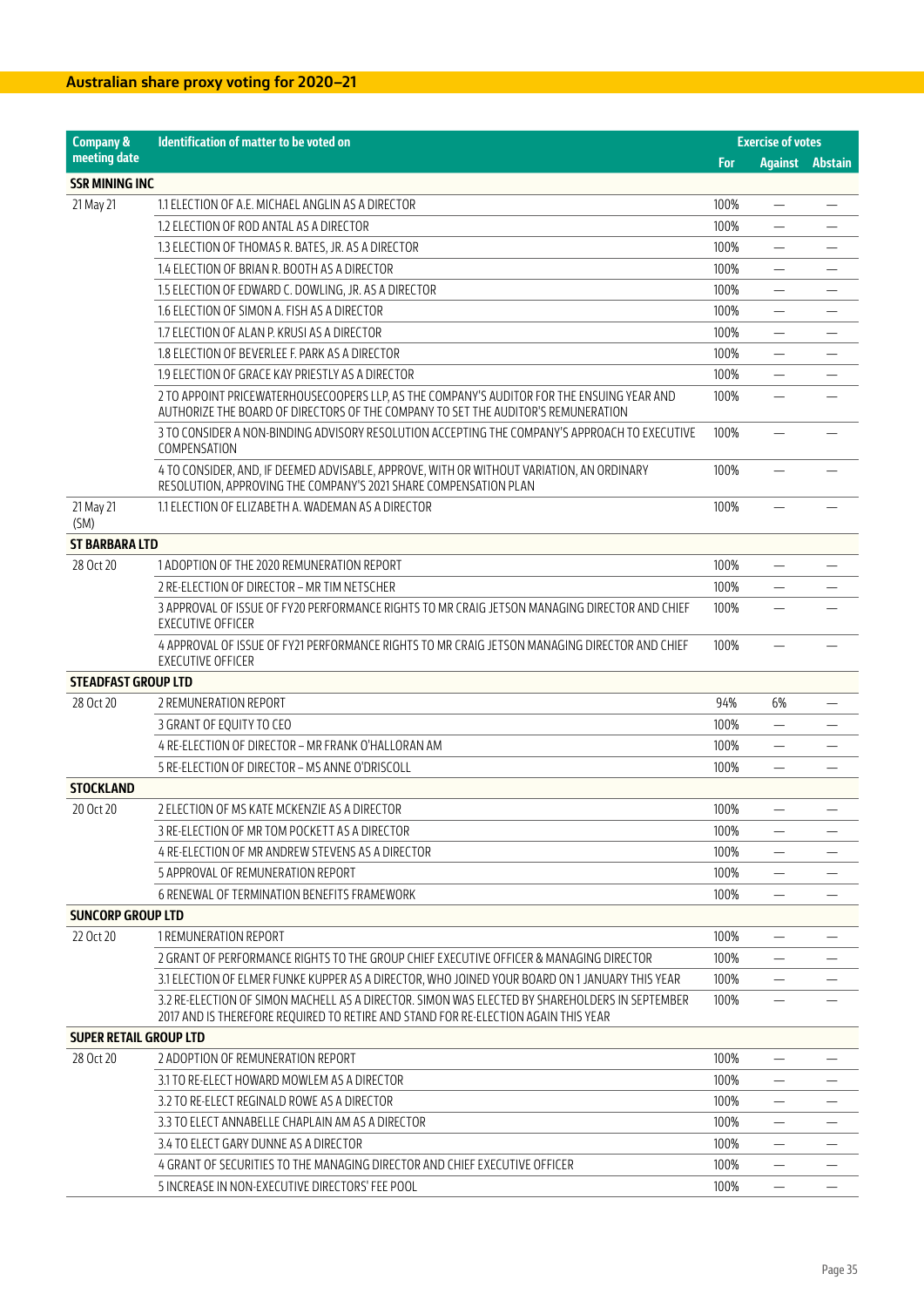| <b>Company &amp;</b>            | Identification of matter to be voted on                                                                                                                                                                                                                                                                                                        |      | <b>Exercise of votes</b> |                        |
|---------------------------------|------------------------------------------------------------------------------------------------------------------------------------------------------------------------------------------------------------------------------------------------------------------------------------------------------------------------------------------------|------|--------------------------|------------------------|
| meeting date                    |                                                                                                                                                                                                                                                                                                                                                | For  |                          | <b>Against Abstain</b> |
| <b>SYDNEY AIRPORT</b>           |                                                                                                                                                                                                                                                                                                                                                |      |                          |                        |
| 21 May 21                       | 1 ADOPTION OF REMUNERATION REPORT                                                                                                                                                                                                                                                                                                              | 100% | $\overline{\phantom{0}}$ |                        |
|                                 | 1 RE-ELECTION OF RUSSELL BALDING AO                                                                                                                                                                                                                                                                                                            | 100% |                          |                        |
|                                 | 2 RE-ELECTION OF GRANT FENN                                                                                                                                                                                                                                                                                                                    | 100% |                          |                        |
|                                 | 3 RE-ELECTION OF ABI CLELAND                                                                                                                                                                                                                                                                                                                   | 100% | —                        |                        |
|                                 | 4 APPROVAL OF CEO RETENTION RIGHTS                                                                                                                                                                                                                                                                                                             | 100% |                          |                        |
|                                 | 5 APPROVAL FOR THE CEO LONG TERM INCENTIVES FOR 2021                                                                                                                                                                                                                                                                                           | 100% |                          |                        |
| <b>TABCORP HOLDINGS LIMITED</b> |                                                                                                                                                                                                                                                                                                                                                |      |                          |                        |
| 20 Oct 20                       | 2.A RE-ELECTION OF MR BRUCE AKHURST AS A DIRECTOR OF THE COMPANY                                                                                                                                                                                                                                                                               | 100% | —                        |                        |
|                                 | 2.B ELECTION OF MS ANNE BRENNAN AS A DIRECTOR OF THE COMPANY                                                                                                                                                                                                                                                                                   | 100% | $\overline{\phantom{0}}$ |                        |
|                                 | 2.C ELECTION OF MR DAVID GALLOP AM AS A DIRECTOR OF THE COMPANY                                                                                                                                                                                                                                                                                | 100% |                          |                        |
|                                 | 3 ADOPTION OF REMUNERATION REPORT                                                                                                                                                                                                                                                                                                              | 100% | $\overline{\phantom{0}}$ |                        |
|                                 | 4 GRANT OF PERFORMANCE RIGHTS TO MANAGING DIRECTOR AND CHIEF EXECUTIVE OFFICER                                                                                                                                                                                                                                                                 | 100% | $\overline{\phantom{0}}$ |                        |
| <b>TASSAL GROUP LTD</b>         |                                                                                                                                                                                                                                                                                                                                                |      |                          |                        |
| 28 Oct 20                       | 2 REMUNERATION REPORT                                                                                                                                                                                                                                                                                                                          | 100% |                          |                        |
|                                 | 3 RE-ELECTION OF JOHN WATSON AS A DIRECTOR                                                                                                                                                                                                                                                                                                     | 100% |                          |                        |
|                                 | 4 ELECTION OF RICHARD HAIRE AS A DIRECTOR                                                                                                                                                                                                                                                                                                      | 100% |                          |                        |
| <b>TECHNOLOGY ONE LTD</b>       | 5 ELECTION OF JAMES FAZZINO AS A DIRECTOR                                                                                                                                                                                                                                                                                                      | 100% |                          |                        |
|                                 | 6 LONG-TERM INCENTIVE PLAN                                                                                                                                                                                                                                                                                                                     | 100% | $\overline{\phantom{0}}$ |                        |
|                                 | 7 LONG-TERM INCENTIVE PLAN - GRANT OF 177,154 PERFORMANCE RIGHTS TO MR. MARK RYAN PURSUANT TO                                                                                                                                                                                                                                                  | 100% | $\overline{\phantom{0}}$ |                        |
|                                 | THE 2020 PERFORMANCE RIGHTS PACKAGE                                                                                                                                                                                                                                                                                                            |      |                          |                        |
|                                 | 8 AMENDMENTS TO CONSTITUTION                                                                                                                                                                                                                                                                                                                   | 100% | —                        |                        |
|                                 |                                                                                                                                                                                                                                                                                                                                                |      |                          |                        |
| 23 Feb 21                       | 1 ELECTION OF DIRECTOR: PETER BALL                                                                                                                                                                                                                                                                                                             | 100% |                          |                        |
|                                 | 2 RE-ELECTION OF DIRECTOR: JOHN MACTAGGART                                                                                                                                                                                                                                                                                                     | 100% | —                        |                        |
|                                 | 3 ADOPTION OF REMUNERATION REPORT                                                                                                                                                                                                                                                                                                              |      | 100%                     |                        |
| <b>TELSTRA CORPORATION LTD</b>  |                                                                                                                                                                                                                                                                                                                                                |      |                          |                        |
| 13 Oct 20                       | 3.A THAT PETER HEARL, BEING ELIGIBLE, BE RE-ELECTED AS A DIRECTOR                                                                                                                                                                                                                                                                              | 100% |                          |                        |
|                                 | 3.B THAT BRIDGET LOUDON, BEING ELIGIBLE, BE ELECTED AS A DIRECTOR                                                                                                                                                                                                                                                                              | 100% | —                        |                        |
|                                 | 3.C THAT JOHN MULLEN, BEING ELIGIBLE, BE RE-ELECTED AS A DIRECTOR                                                                                                                                                                                                                                                                              | 100% |                          |                        |
|                                 | 3.D THAT ELANA RUBIN, BEING ELIGIBLE, BE ELECTED AS A DIRECTOR                                                                                                                                                                                                                                                                                 | 100% | $\overline{\phantom{0}}$ |                        |
|                                 | 4 NEW CONSTITUTION TO CONSIDER AND, IF THOUGHT FIT, PASS THE FOLLOWING RESOLUTION AS A SPECIAL<br>RESOLUTION: 'THAT APPROVAL BE GIVEN TO REPEAL TELSTRA'S EXISTING CONSTITUTION AND ADOPT A NEW<br>CONSTITUTION IN THE FORM TABLED AT THE MEETING AND SIGNED BY THE CHAIRMAN FOR IDENTIFICATION.<br>WITH EFFECT FROM THE CLOSE OF THE MEETING' | 100% |                          |                        |
|                                 | 5.A ALLOCATION OF EQUITY TO THE CEO: GRANT OF RESTRICTED SHARES TO THE CEO 'THAT APPROVAL BE<br>GIVEN FOR ALL PURPOSES, FOR THE GRANT TO THE CHIEF EXECUTIVE OFFICER AND MANAGING DIRECTOR,<br>MR ANDREW PENN, OF 394,786 RESTRICTED SHARES UNDER THE TELSTRA FY20 EXECUTIVE VARIABLE<br>REMUNERATION PLAN (EVP)'                              | 100% |                          |                        |
|                                 | 5.B ALLOCATION OF EQUITY TO THE CEO: B) GRANT OF PERFORMANCE RIGHTS TO THE CEO 'THAT APPROVAL BE<br>GIVEN FOR ALL PURPOSES, FOR THE GRANT TO THE CHIEF EXECUTIVE OFFICER AND MANAGING DIRECTOR, MR<br>ANDREW PENN, OF 451,184 PERFORMANCE RIGHTS UNDER THE TELSTRA FY20 EVP'                                                                   | 100% |                          |                        |
|                                 | 6 TO CONSIDER AND, IF THOUGHT FIT, PASS THE FOLLOWING RESOLUTION AS AN ORDINARY RESOLUTION:<br>'THAT THE REMUNERATION REPORT FOR THE YEAR ENDED 30 JUNE 2020 BE ADOPTED.' UNDER THE<br>CORPORATIONS ACT, THE VOTE ON THIS RESOLUTION IS ADVISORY ONLY AND WILL NOT BIND TELSTRA OR THE<br><b>DIRECTORS</b>                                     | 100% |                          |                        |
| THE A2 MILK COMPANY LTD         |                                                                                                                                                                                                                                                                                                                                                |      |                          |                        |
| 18 Nov 20                       | 1 THAT THE DIRECTORS OF THE COMPANY BE AUTHORISED TO FIX THE FEES AND EXPENSES OF THE COMPANY'S<br>AUDITOR, ERNST & YOUNG, FOR THE ENSUING YEAR                                                                                                                                                                                                | 100% |                          |                        |
|                                 | 2 THAT DAVID HEARN, WHO WILL RETIRE AT THE MEETING IN ACCORDANCE WITH THE COMPANY'S<br>CONSTITUTION, BE RE-ELECTED AS A DIRECTOR OF THE COMPANY                                                                                                                                                                                                | 100% | —                        |                        |
|                                 | 3 THAT JULIA HOARE, WHO WILL RETIRE AT THE MEETING IN ACCORDANCE WITH THE COMPANY'S<br>CONSTITUTION, BE RE-ELECTED AS A DIRECTOR OF THE COMPANY                                                                                                                                                                                                | 100% |                          |                        |
|                                 | 4 THAT JESSE WU, WHO WILL RETIRE AT THE MEETING IN ACCORDANCE WITH THE COMPANY'S CONSTITUTION,<br>BE RE-ELECTED AS A DIRECTOR OF THE COMPANY                                                                                                                                                                                                   | 100% |                          |                        |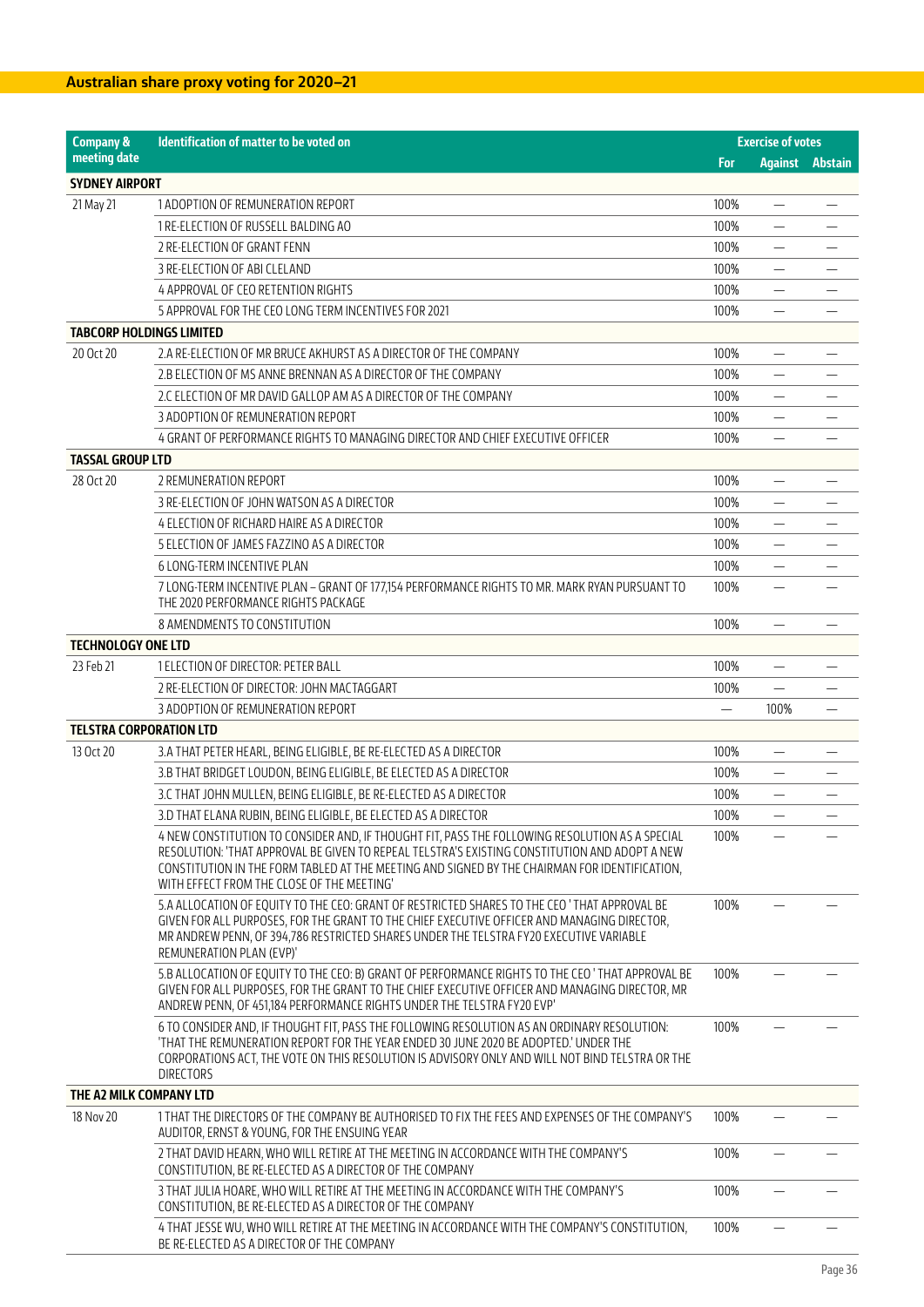| <b>Company &amp;</b>             | Identification of matter to be voted on                                                                                                                                                                              | <b>Exercise of votes</b> |                                 |     |
|----------------------------------|----------------------------------------------------------------------------------------------------------------------------------------------------------------------------------------------------------------------|--------------------------|---------------------------------|-----|
| meeting date                     |                                                                                                                                                                                                                      | For                      | <b>Against Abstain</b>          |     |
|                                  | THE STAR ENTERTAINMENT GROUP LTD                                                                                                                                                                                     |                          |                                 |     |
| 22 Oct 20                        | 2 RE-ELECTION OF MR JOHN O'NEILL AO AS A DIRECTOR                                                                                                                                                                    | 100%                     |                                 |     |
|                                  | 3 RE-ELECTION OF MS KATIE LAHEY AM AS A DIRECTOR                                                                                                                                                                     | 100%                     | $\equiv$                        |     |
|                                  | <b>4 REMUNERATION REPORT</b>                                                                                                                                                                                         | 31%                      | 69%                             |     |
|                                  | 5 ISSUE OF ORDINARY SHARES TO THE MANAGING DIRECTOR AND CHIEF EXECUTIVE OFFICER                                                                                                                                      |                          | 100%                            |     |
|                                  | 6 GRANT OF PERFORMANCE RIGHTS TO THE MANAGING DIRECTOR AND CHIEF EXECUTIVE OFFICER                                                                                                                                   | 100%                     |                                 |     |
|                                  | 7 AMENDMENTS TO CONSTITUTION                                                                                                                                                                                         | 33%                      | 67%                             |     |
|                                  | 8 RENEWAL OF PROPORTIONAL TAKEOVER PROVISIONS IN CONSTITUTION                                                                                                                                                        | 100%                     |                                 |     |
| <b>TPG TELECOM LTD</b>           |                                                                                                                                                                                                                      |                          |                                 |     |
| 6 May 21                         | 2 ADOPTION OF 2020 REMUNERATION REPORT                                                                                                                                                                               | 100%                     | $\overline{\phantom{0}}$        |     |
|                                  | 3 RE-ELECTION OF FRANK SIXT AS A DIRECTOR                                                                                                                                                                            | 94%                      | 6%                              |     |
|                                  | 4 ELECTION OF ANTONY MOFFATT AS A DIRECTOR                                                                                                                                                                           | 100%                     |                                 |     |
|                                  | 5 ELECTION OF JACK TEOH AS A DIRECTOR                                                                                                                                                                                | 100%                     | $\hspace{0.1mm}-\hspace{0.1mm}$ |     |
|                                  | 6 ISSUE OF SHARES AND PERFORMANCE RIGHTS TO CEO AND MANAGING DIRECTOR                                                                                                                                                | 100%                     |                                 |     |
| <b>TRANSURBAN GROUP</b>          |                                                                                                                                                                                                                      |                          |                                 |     |
| 8 Oct 20                         | 2.A TO ELECT A DIRECTOR OF THL AND TIL - TERENCE BOWEN                                                                                                                                                               | 56%                      | 44%                             |     |
|                                  | 2.B TO RE-ELECT A DIRECTOR OF THL AND TIL - NEIL CHATFIELD                                                                                                                                                           | 56%                      | 44%                             |     |
|                                  | 2.C TO RE-ELECT A DIRECTOR OF THL AND TIL - JANE WILSON                                                                                                                                                              | 100%                     |                                 |     |
|                                  | 3 ADOPTION OF REMUNERATION REPORT (THL AND TIL ONLY)                                                                                                                                                                 | 100%                     |                                 |     |
|                                  | 4 GRANT OF PERFORMANCE AWARDS TO THE CEO (THL, TIL AND THT)                                                                                                                                                          | 100%                     | $\overline{\phantom{0}}$        |     |
| <b>TREASURY WINE ESTATES LTD</b> |                                                                                                                                                                                                                      |                          |                                 |     |
| 5 Nov 20                         | 2.A ELECTION OF DIRECTOR: MS ANTONIA KORSANOS                                                                                                                                                                        | 100%                     |                                 |     |
|                                  | 2.B RE-ELECTION OF DIRECTOR: MR ED CHAN                                                                                                                                                                              | 100%                     | $\qquad \qquad -$               |     |
|                                  | 2.C RE-ELECTION OF DIRECTOR: MS LOUISA CHEANG                                                                                                                                                                        | 100%                     | $\overline{\phantom{0}}$        |     |
|                                  | 2.D RE-ELECTION OF DIRECTOR: MR WARWICK EVERY-BURNS                                                                                                                                                                  | 100%                     |                                 |     |
|                                  | 2.E RE-ELECTION OF DIRECTOR: MR GARRY HOUNSELL                                                                                                                                                                       | 100%                     |                                 |     |
|                                  | 2 F RE-ELECTION OF DIRECTOR: MS COLLEEN JAY                                                                                                                                                                          | 100%                     | $\qquad \qquad -$               |     |
|                                  | 2.G RE-ELECTION OF DIRECTOR: MS IAURI SHANAHAN                                                                                                                                                                       | 100%                     | $\overline{\phantom{0}}$        |     |
|                                  | 2.H RE-ELECTION OF DIRECTOR: MR PAUL RAYNER                                                                                                                                                                          | 100%                     |                                 |     |
|                                  | 3 ADOPTION OF THE REMUNERATION REPORT                                                                                                                                                                                | 100%                     |                                 |     |
|                                  | 4 GRANT OF PERFORMANCE RIGHTS TO THE CHIEF EXECUTIVE OFFICER                                                                                                                                                         | 100%                     | $\hspace{0.1mm}-\hspace{0.1mm}$ |     |
|                                  | UNIBAIL-RODAMCO-WESTFIELD SE                                                                                                                                                                                         |                          |                                 |     |
| 10 Nov 20<br>(EGM)               | 1.1 DELEGATION OF AUTHORITY GRANTED TO THE MANAGEMENT BOARD TO ISSUE ORDINARY SHARES OF THE<br>COMPANY WITH PREFERENTIAL SUBSCRIPTION RIGHTS                                                                         | 100%                     |                                 |     |
|                                  | 1.2 TO INCREASE THE SHARE CAPITAL BY ISSUING ORDINARY SHARES AND OR SECURITIES GIVING ACCESS TO<br>THE SHARE CAPITAL OF THE COMPANY RESERVED FOR PARTICIPANTS IN COMPANY SAVINGS PLAN (PLAN D<br>EPARGNE ENTREPRISE) | 100%                     |                                 |     |
|                                  | 1.3 POWERS FOR FORMALITIES                                                                                                                                                                                           | 100%                     |                                 |     |
|                                  | 2.A PLEASE NOTE THAT THIS RESOLUTION IS A SHAREHOLDER PROPOSAL: APPOINTMENT OF MR. LEON<br>BRESSLER AS A MEMBER OF THE SUPERVISORY BOARD OF UNIBAIL-RODAMCO-WESTFIELD SE                                             | 99%                      | 1%                              |     |
|                                  | 2.B PLEASE NOTE THAT THIS RESOLUTION IS A SHAREHOLDER PROPOSAL: APPOINTMENT OF MRS. SUSANA<br>GALLARDO AS A MEMBER OF THE SUPERVISORY BOARD OF UNIBAIL-RODAMCO-WESTFIELD SE                                          | 99%                      | 1%                              |     |
|                                  | 2.C PLEASE NOTE THAT THIS RESOLUTION IS A SHAREHOLDER PROPOSAL: APPOINTMENT OF MR. XAVIER NIEL<br>AS A MEMBER OF THE SUPERVISORY BOARD OF UNIBAIL-RODAMCO-WESTFIELD SE                                               | 99%                      | 1%                              |     |
|                                  | 3 OTHER RESOLUTIONS (BEING ANY AMENDMENTS TO THE RESOLUTIONS AS DESCRIBED IN THE NOTICE OF<br>MEETING OR NEW RESOLUTIONS IN EA CH CASE AS PROPOSED DURING THE MEETING)                                               |                          | 1%                              | 99% |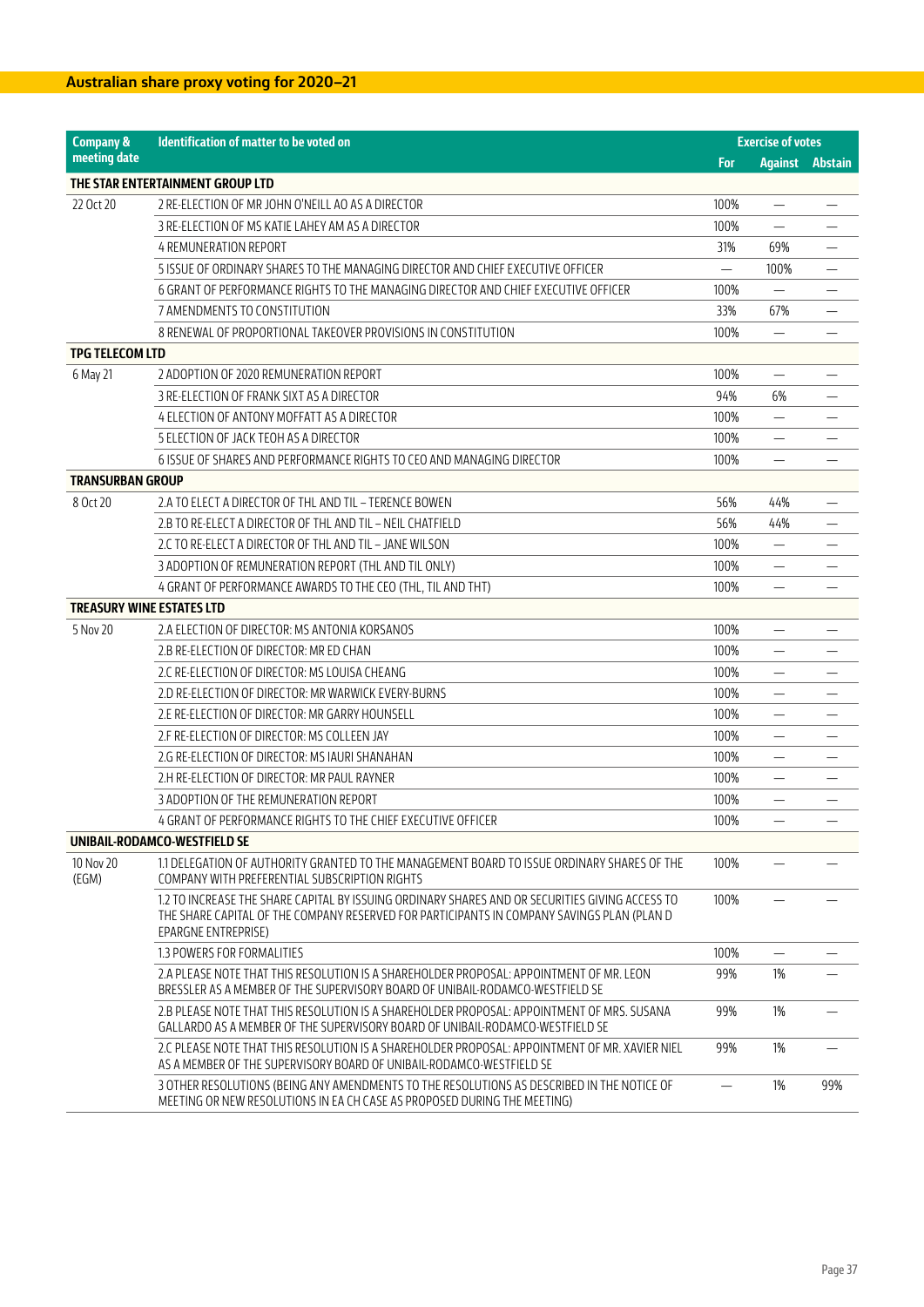| <b>Company &amp;</b> | <b>Identification of matter to be voted on</b>                                                                                                                                                                                                                                                                                                                                                        |      | <b>Exercise of votes</b> |                |
|----------------------|-------------------------------------------------------------------------------------------------------------------------------------------------------------------------------------------------------------------------------------------------------------------------------------------------------------------------------------------------------------------------------------------------------|------|--------------------------|----------------|
| meeting date         |                                                                                                                                                                                                                                                                                                                                                                                                       | For  | <b>Against</b>           | <b>Abstain</b> |
| 12 May 21            | O.1 APPROVAL OF THE STATUTORY FINANCIAL STATEMENTS FOR THE YEAR ENDED DECEMBER 31, 2020                                                                                                                                                                                                                                                                                                               | 100% |                          |                |
| (OGM/EGM)            | 0.2 APPROVAL OF THE CONSOLIDATED FINANCIAL STATEMENTS FOR THE YEAR ENDED DECEMBER 31, 2020                                                                                                                                                                                                                                                                                                            | 100% | —                        |                |
|                      | 0.3 ALLOCATION OF NET INCOME FOR THE YEAR ENDED DECEMBER 31, 2020                                                                                                                                                                                                                                                                                                                                     | 100% | $\overline{\phantom{0}}$ |                |
|                      | O.4 APPROVAL, IN ACCORDANCE WITH ARTICLE L. 225-86 OF THE FRENCH COMMERCIAL CODE, OF THE<br>SETTLEMENT AGREEMENT ENTERED INTO BETWEEN THE COMPANY AND MR CHRISTOPHE CUVILLIER                                                                                                                                                                                                                         | 100% |                          |                |
|                      | 0.5 APPROVAL OF THE STATUTORY AUDITORS' SPECIAL REPORT ON RELATED PARTY AGREEMENTS GOVERNED<br>BY ARTICLES L. 225-86 ET SEQ. OF THE FRENCH COMMERCIAL CODE                                                                                                                                                                                                                                            | 100% | <u>in</u>                |                |
|                      | 0.6 APPROVAL OF THE TOTAL REMUNERATION AND BENEFITS OF ANY KIND DUE OR GRANTED FOR THE YEAR<br>ENDED DECEMBER 31, 2020, TO MR CHRISTOPHE CUVILLIER, AS GROUP CHIEF EXECUTIVE OFFICER                                                                                                                                                                                                                  | 100% |                          |                |
|                      | 0.7 APPROVAL OF THE TOTAL REMUNERATION AND BENEFITS OF ANY KIND DUE OR GRANTED FOR THE YEAR<br>ENDED DECEMBER 31, 2020, TO MR JAAP TONCKENS, AS MEMBER OF THE MANAGEMENT BOARD                                                                                                                                                                                                                        | 100% |                          |                |
|                      | 0.8 APPROVAL OF THE TOTAL REMUNERATION AND BENEFITS OF ANY KIND DUE OR GRANTED FOR THE YEAR<br>ENDED DECEMBER 31, 2020, TO MR COLIN DYER, AS CHAIRMAN OF THE SUPERVISORY BOARD UNTIL NOVEMBER<br>13, 2020                                                                                                                                                                                             | 100% |                          |                |
|                      | 0.9 APPROVAL OF THE TOTAL REMUNERATION AND BENEFITS OF ANY KIND DUE OR GRANTED FOR THE YEAR<br>ENDED DECEMBER 31, 2020, TO MR LEON BRESSLER, AS CHAIRMAN OF THE SUPERVISORY BOARD SINCE<br>NOVEMBER 13, 2020                                                                                                                                                                                          | 100% |                          |                |
|                      | 0.10 APPROVAL OF THE REMUNERATION REPORT OF THE CORPORATE OFFICERS IN ACCORDANCE WITH ARTICLE<br>L. 22-10-34 OF THE FRENCH COMMERCIAL CODE                                                                                                                                                                                                                                                            | 100% |                          |                |
|                      | 0.11 APPROVAL OF THE PRINCIPLES AND CRITERIA FOR DETERMINING, ALLOCATING AND GRANTING THE<br>COMPONENTS OF THE TOTAL REMUNERATION AND BENEFITS OF ANY KIND THAT MAY BE GRANTED TO THE<br>CHAIRMAN OF THE MANAGEMENT BOARD                                                                                                                                                                             | 100% |                          |                |
|                      | 0.12 APPROVAL OF THE PRINCIPLES AND CRITERIA FOR DETERMINING, ALLOCATING AND GRANTING THE<br>COMPONENTS OF THE TOTAL REMUNERATION AND BENEFITS OF ANY KIND THAT MAY BE GRANTED TO THE<br>MEMBERS OF THE MANAGEMENT BOARD, OTHER THAN THE CHAIRMAN                                                                                                                                                     | 100% |                          |                |
|                      | 0.13 APPROVAL OF THE PRINCIPLES AND CRITERIA FOR DETERMINING, ALLOCATING AND GRANTING THE<br>COMPONENTS OF THE TOTAL REMUNERATION AND BENEFITS OF ANY KIND THAT MAY BE GRANTED TO THE<br>MEMBERS OF THE SUPERVISORY BOARD                                                                                                                                                                             | 100% |                          |                |
|                      | 0.14 RATIFICATION OF THE COOPTATION OF MS JULIE AVRANE-CHOPARD AS MEMBER OF THE SUPERVISORY<br><b>BOARD</b>                                                                                                                                                                                                                                                                                           | 100% |                          |                |
|                      | 0.15 RATIFICATION OF THE COOPTATION OF MS CECILE CABANIS AS MEMBER OF THE SUPERVISORY BOARD                                                                                                                                                                                                                                                                                                           | 100% |                          |                |
|                      | 0.16 RENEWAL OF THE TERM OF OFFICE OF MR JOHN MCFARLANE AS MEMBER OF THE SUPERVISORY BOARD                                                                                                                                                                                                                                                                                                            | 100% | $\overline{\phantom{0}}$ |                |
|                      | 0.17 APPOINTMENT OF MS ALINE SYLLA-WALBAUM AS MEMBER OF THE SUPERVISORY BOARD                                                                                                                                                                                                                                                                                                                         | 100% | $\overline{\phantom{0}}$ |                |
|                      | 0.18 AUTHORISATION GRANTED TO THE MANAGEMENT BOARD TO ENABLE THE COMPANY TO PURCHASE ITS<br>SHARES IN ACCORDANCE WITH ARTICLE L. 22-10-62 OF THE FRENCH COMMERCIAL CODE                                                                                                                                                                                                                               | 100% |                          |                |
|                      | E.19 AUTHORISATION GRANTED TO THE MANAGEMENT BOARD TO REDUCE THE SHARE CAPITAL BY THE<br>CANCELLING SHARES BOUGHT BACK BY THE COMPANY IN ACCORDANCE WITH ARTICLE L. 22-10-62 OF THE<br>FRENCH COMMERCIAL CODE                                                                                                                                                                                         | 100% |                          |                |
|                      | E.20 DELEGATION OF AUTHORITY GRANTED TO THE MANAGEMENT BOARD TO ISSUE ORDINARY SHARES AND/<br>OR SECURITIES GIVING IMMEDIATE ACCESS AND/OR IN THE FUTURE TO THE SHARE CAPITAL OF THE COMPANY<br>OR ONE OF ITS SUBSIDIARIES WITH PRE-EMPTIVE SUBSCRIPTION RIGHTS                                                                                                                                       | 100% |                          |                |
|                      | E.21 DELEGATION OF AUTHORITY GRANTED TO THE MANAGEMENT BOARD TO ISSUE ORDINARY SHARES AND/<br>OR SECURITIES GIVING IMMEDIATE ACCESS AND/OR IN THE FUTURE TO THE SHARE CAPITAL OF THE COMPANY<br>OR ONE OF ITS SUBSIDIARIES WITHOUT PRE-EMPTIVE SUBSCRIPTION RIGHTS, THROUGH A PUBLIC OFFER<br>OTHER THAN THOSE REFERRED TO IN ARTICLE L. 411-2, 1DECREE OF THE FRENCH MONETARY AND FINANCIAL<br>CODE  | 100% |                          |                |
|                      | E.22 DELEGATION OF AUTHORITY GRANTED TO THE MANAGEMENT BOARD TO INCREASE THE NUMBER OF<br>SECURITIES TO BE ISSUED IN THE EVENT OF A SHARE CAPITAL INCREASE, WITH OR WITHOUT PRE-EMPTIVE<br>SUBSCRIPTION RIGHTS, PURSUANT TO THE TWENTY AND TWENTY-FIRST RESOLUTIONS                                                                                                                                   | 100% |                          |                |
|                      | E.23 DELEGATION OF POWERS GRANTED TO THE MANAGEMENT BOARD TO ISSUE ORDINARY SHARES AND/OR<br>SECURITIES GIVING ACCESS TO THE SHARE CAPITAL OF THE COMPANY, WITHOUT PRE-EMPTIVE SUBSCRIPTION<br>RIGHTS, IN PAYMENT FOR ASSETS CONTRIBUTED TO THE COMPANY                                                                                                                                               | 100% |                          |                |
|                      | E.24 DELEGATION OF AUTHORITY GRANTED TO THE MANAGEMENT BOARD TO INCREASE THE SHARE CAPITAL<br>BY ISSUING ORDINARY SHARES AND/OR SECURITIES GIVING ACCESS TO THE SHARE CAPITAL OF THE COMPANY<br>RESERVED FOR PARTICIPANTS IN COMPANY SAVINGS PLAN (PLAN D'EPARGNE ENTREPRISE), WITHOUT<br>PREEMPTIVE SUBSCRIPTION RIGHTS, IN ACCORDANCE WITH ARTICLES L. 3332-18 ET SEQ. OF THE FRENCH<br>LABOUR CODE | 100% |                          |                |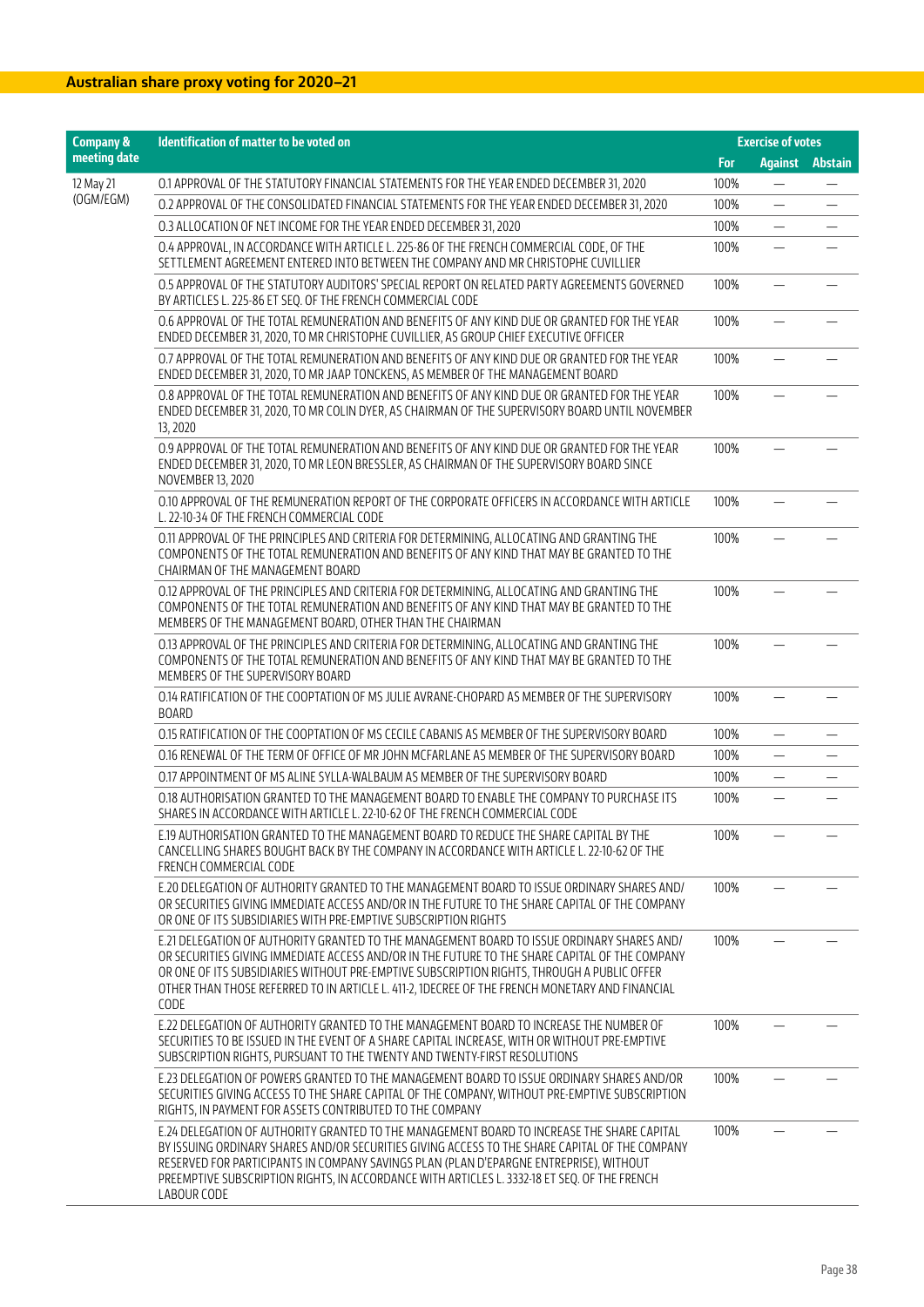## **Australian share proxy voting for 2020–21**

| <b>Company &amp;</b>         | Identification of matter to be voted on                                                                                                                                                                                                                                                        | <b>Exercise of votes</b> |                          |                          |
|------------------------------|------------------------------------------------------------------------------------------------------------------------------------------------------------------------------------------------------------------------------------------------------------------------------------------------|--------------------------|--------------------------|--------------------------|
| meeting date                 |                                                                                                                                                                                                                                                                                                | For                      |                          | <b>Against Abstain</b>   |
|                              | E.25 AUTHORISATION TO BE GRANTED TO THE MANAGEMENT BOARD TO GRANT OPTIONS TO PURCHASE AND/<br>OR TO SUBSCRIBE SHARES IN THE COMPANY AND/ OR STAPLED SHARES, WITHOUT PRE-EMPTIVE SUBSCRIPTION<br>RIGHTS, TO THE BENEFIT OF EMPLOYEES AND CORPORATE OFFICERS OF THE COMPANY AND ITS SUBSIDIARIES | 100%                     |                          |                          |
|                              | E.26 AUTHORISATION TO BE GRANTED TO THE MANAGEMENT BOARD TO GRANT PERFORMANCE SHARES IN<br>THE COMPANY AND/OR STAPLED SHARES TO THE BENEFIT OF EMPLOYEES AND CORPORATE OFFICERS OF THE<br>COMPANY AND/OR ITS SUBSIDIARIES                                                                      | 100%                     |                          |                          |
|                              | E.27 VARIOUS AMENDMENTS TO THE ARTICLES OF ASSOCIATION, IN PARTICULAR, TO HARMONISE THE ARTICLES<br>OF ASSOCIATION WITH THE LAWS AND REGULATIONS IN FORCE                                                                                                                                      | 100%                     |                          |                          |
|                              | E.28 AMENDMENT TO THE ARTICLES OF ASSOCIATION IN VIEW OF PROVIDING FOR THE WRITTEN<br>CONSULTATION OF SUPERVISORY BOARD MEMBERS                                                                                                                                                                | 100%                     |                          |                          |
|                              | <b>0.29 POWERS FOR FORMALITIES</b>                                                                                                                                                                                                                                                             | 100%                     | —                        |                          |
| 29 Jun 21                    | 1 IMPLEMENTATION OF THE REMUNERATION POLICY DURING 2020                                                                                                                                                                                                                                        | 100%                     | $\overline{\phantom{0}}$ |                          |
|                              | 2 ADOPTION OF THE 2020 FINANCIAL STATEMENTS                                                                                                                                                                                                                                                    | 100%                     |                          |                          |
|                              | 3 RELEASE OF THE MEMBERS OF THE MANAGEMENT BOARD FROM LIABILITY FOR THE PERFORMANCE OF THEIR<br>DUTIES DURING THE FINANCIAL YEAR 2020                                                                                                                                                          | 100%                     |                          |                          |
|                              | 4 RELEASE OF THE MEMBERS OF THE SUPERVISORY BOARD FROM LIABILITY FOR THE PERFORMANCE OF THEIR<br>DUTIES DURING THE FINANCIAL YEAR 2020                                                                                                                                                         | 100%                     |                          |                          |
|                              | 5 APPOINTMENT OF MR. DOMINIC LOWE AS MEMBER OF THE MANAGEMENT BOARD                                                                                                                                                                                                                            | 100%                     | $\overline{\phantom{m}}$ |                          |
|                              | 6 APPOINTMENT OF MR. JEAN MARIE TRITANT AS MEMBER OF THE SUPERVISORY BOARD                                                                                                                                                                                                                     | 100%                     | $\overline{\phantom{0}}$ |                          |
|                              | 7 APPOINTMENT OF MR. FABRICE MOUCHEL AS MEMBER OF THE SUPERVISORY BOARD                                                                                                                                                                                                                        | 99%                      | 1%                       |                          |
|                              | 8 APPOINTMENT OF MS. CATHERINE POURRE AS MEMBER OF THE SUPERVISORY BOARD                                                                                                                                                                                                                       | 100%                     | $\overline{\phantom{0}}$ |                          |
|                              | 9 RE-APPOINTMENT OF ERNST AND YOUNG ACCOUNTANTS LLP AS EXTERNAL AUDITOR FOR THE FINANCIAL<br><b>YEAR 2021</b>                                                                                                                                                                                  | 100%                     | —                        |                          |
|                              | 10 APPROVAL OF THE MANAGEMENT BOARD REMUNERATION POLICY                                                                                                                                                                                                                                        | 100%                     | —                        |                          |
|                              | 11 APPROVAL OF THE SUPERVISORY BOARD REMUNERATION POLICY                                                                                                                                                                                                                                       | 100%                     | $\overline{\phantom{0}}$ | $\overline{\phantom{0}}$ |
|                              | 12 AMENDMENT TO THE COMPANY'S ARTICLES OF ASSOCIATION                                                                                                                                                                                                                                          | 100%                     |                          |                          |
|                              | 13 AUTHORIZATION FOR THE MANAGEMENT BOARD TO PURCHASE THE COMPANY'S SHARES                                                                                                                                                                                                                     | 100%                     | $\overline{\phantom{0}}$ |                          |
|                              | 14 CANCELLATION OF SHARES IN THE COMPANY'S CAPITAL                                                                                                                                                                                                                                             | 100%                     | $\overline{\phantom{0}}$ |                          |
| <b>UNITED MALT GROUP LTD</b> |                                                                                                                                                                                                                                                                                                |                          |                          |                          |
| 18 Feb 21                    | 2 REMUNERATION REPORT                                                                                                                                                                                                                                                                          | 100%                     |                          |                          |
|                              | 3 ELECTION OF DIRECTOR – MR GARY W. MIZE                                                                                                                                                                                                                                                       | 100%                     | —                        |                          |
|                              | 4 APPOINTMENT OF AUDITOR - PRICEWATERHOUSECOOPERS                                                                                                                                                                                                                                              | 100%                     | $\overline{\phantom{0}}$ |                          |
|                              | 5 GRANT OF PERFORMANCE RIGHTS TO MR MARK PALMOUIST                                                                                                                                                                                                                                             | 100%                     |                          |                          |
|                              | 6 RATIFICATION OF ISSUE OF THE PLACEMENT SHARES                                                                                                                                                                                                                                                | 100%                     | $\overline{\phantom{0}}$ |                          |
| UNITI GROUP LTD              |                                                                                                                                                                                                                                                                                                |                          |                          |                          |
| 3 Jun 21                     | 1 RATIFICATION OF THE ISSUE OF PLACEMENT SHARES                                                                                                                                                                                                                                                | 100%                     |                          |                          |
| (EGM)                        | 2.A APPROVAL OF THE ISSUE OF OPTIONS TO GRAEME BARCLAY                                                                                                                                                                                                                                         |                          | 100%                     |                          |
|                              | 2.B APPROVAL OF THE ISSUE OF OPTIONS TO KATHRYN GRAMP                                                                                                                                                                                                                                          | $\qquad \qquad -$        | 100%                     |                          |
|                              | 2.C APPROVAL OF THE ISSUE OF OPTIONS TO JOHN LINDSAY                                                                                                                                                                                                                                           | $\overline{\phantom{0}}$ | 100%                     |                          |
|                              | 2.D APPROVAL OF THE ISSUE OF OPTIONS TO VAUGHAN BOWEN                                                                                                                                                                                                                                          | $\overline{\phantom{0}}$ | 100%                     |                          |
|                              | 2.E APPROVAL OF THE ISSUE OF OPTIONS TO MICHAEL SIMMONS                                                                                                                                                                                                                                        |                          | 100%                     |                          |
| <b>VICINITY CENTRES</b>      |                                                                                                                                                                                                                                                                                                |                          |                          |                          |
| 12 Nov 20                    | 2 NON-BINDING ADVISORY VOTE ON REMUNERATION REPORT                                                                                                                                                                                                                                             | 100%                     |                          |                          |
|                              | 3.A RE-ELECT MR PETER KAHAN AS A DIRECTOR                                                                                                                                                                                                                                                      |                          | 100%                     |                          |
|                              | 3.B RE-ELECT MS KAREN PENROSE AS A DIRECTOR                                                                                                                                                                                                                                                    | 100%                     | $\overline{\phantom{0}}$ |                          |
|                              | 4 APPROVAL OF EQUITY GRANT TO CEO AND MANAGING DIRECTOR                                                                                                                                                                                                                                        | 100%                     | $\overline{\phantom{0}}$ |                          |
|                              | 5 RATIFICATION OF THE ISSUE OF INSTITUTIONAL PLACEMENT STAPLED SECURITIES                                                                                                                                                                                                                      | 100%                     |                          |                          |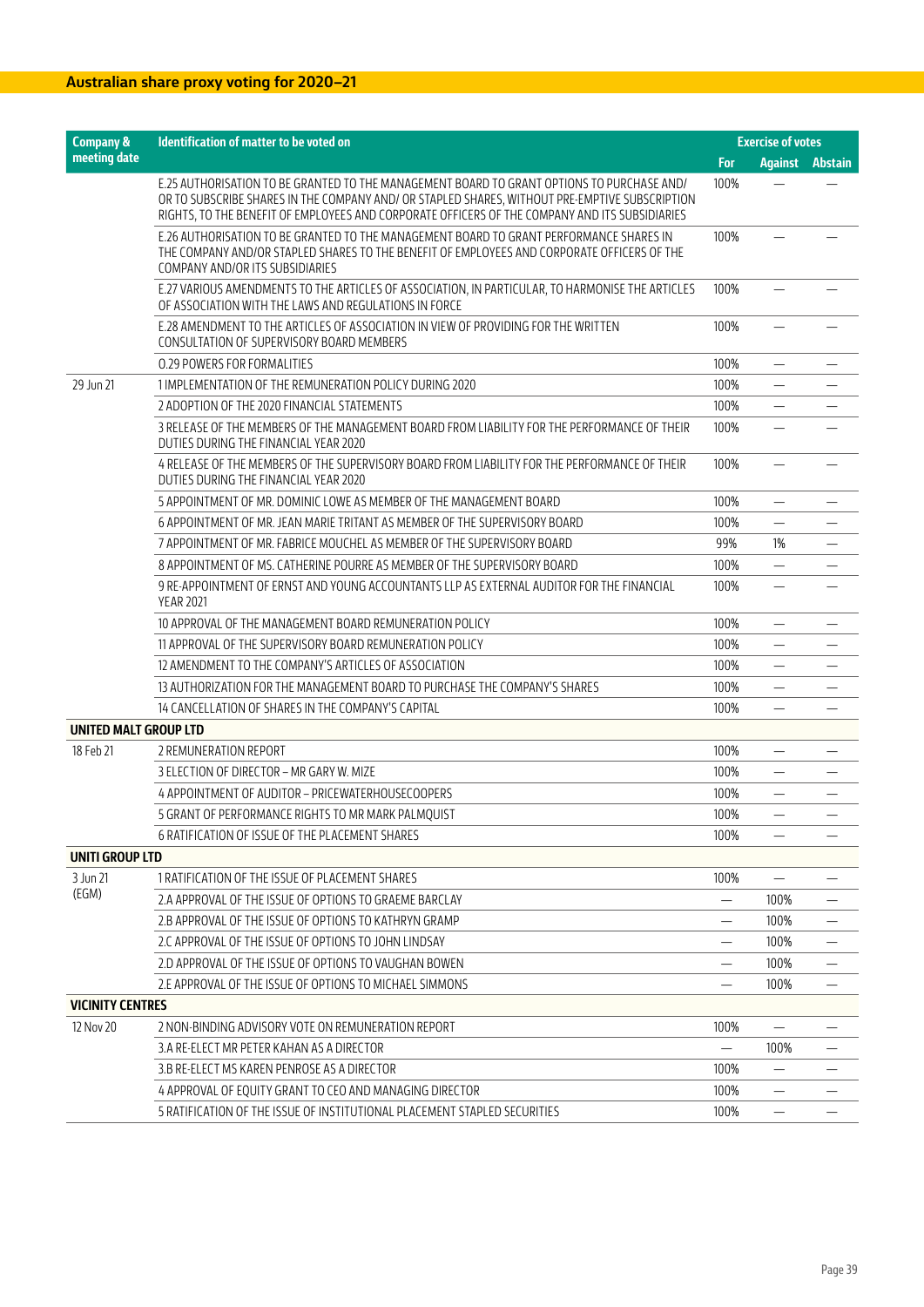| <b>Company &amp;</b>         | Identification of matter to be voted on                                                                                                                                                                                                                | <b>Exercise of votes</b> |                          |                        |
|------------------------------|--------------------------------------------------------------------------------------------------------------------------------------------------------------------------------------------------------------------------------------------------------|--------------------------|--------------------------|------------------------|
| meeting date                 |                                                                                                                                                                                                                                                        | <b>For</b>               |                          | <b>Against Abstain</b> |
| <b>VIRGIN MONEY UK PLC</b>   |                                                                                                                                                                                                                                                        |                          |                          |                        |
| 25 Feb 21                    | 1 TO RECEIVE THE ANNUAL REPORT AND FINANCIAL STATEMENTS FOR THE YEAR ENDED 30 SEPTEMBER 2020                                                                                                                                                           | 100%                     |                          |                        |
|                              | 2 TO APPROVE THE DIRECTORS' ANNUAL REPORT ON REMUNERATION FOR THE YEAR ENDED 30 SEPTEMBER<br>2020                                                                                                                                                      | 100%                     |                          |                        |
|                              | 3 TO RE-ELECT DAVID BENNETT AS A DIRECTOR OF THE COMPANY                                                                                                                                                                                               | 100%                     | —                        |                        |
|                              | 4 TO RE-ELECT PAUL COBY AS A DIRECTOR OF THE COMPANY                                                                                                                                                                                                   | 100%                     | $\overline{\phantom{0}}$ |                        |
|                              | 5 TO RE-ELECT DAVID DUFFY AS A DIRECTOR OF THE COMPANY                                                                                                                                                                                                 | 100%                     |                          |                        |
|                              | 6 TO RE-ELECT GEETA GOPALAN AS A DIRECTOR OF THE COMPANY                                                                                                                                                                                               | 100%                     |                          |                        |
|                              | 7 TO RE-ELECT DARREN POPE AS A DIRECTOR OF THE COMPANY                                                                                                                                                                                                 | 100%                     | —                        |                        |
|                              | 8 TO RE-ELECT AMY STIRLING AS A DIRECTOR OF THE COMPANY                                                                                                                                                                                                | 100%                     | $\overline{\phantom{0}}$ |                        |
|                              | 9 TO RE-ELECT TIM WADE AS A DIRECTOR OF THE COMPANY                                                                                                                                                                                                    | 100%                     |                          |                        |
|                              | 10 TO RE-APPOINT ERNST & YOUNG LLP AS AUDITORS                                                                                                                                                                                                         | 100%                     | -                        |                        |
|                              | 11 TO AUTHORISE THE AUDIT COMMITTEE TO DETERMINE THE REMUNERATION OF AUDITORS                                                                                                                                                                          | 100%                     | $\overline{\phantom{0}}$ |                        |
|                              | 12 TO AUTHORISE THE DIRECTORS TO ALLOT SHARES                                                                                                                                                                                                          | 100%                     |                          |                        |
|                              | 13 TO AUTHORISE THE DIRECTORS TO DISAPPLY STATUTORY PRE-EMPTION RIGHTS IN RESPECT OF 5% OF THE<br>COMPANY'S ISSUED SHARE CAPITAL                                                                                                                       | 100%                     |                          |                        |
|                              | 14 TO AUTHORISE THE DIRECTORS TO DISAPPLY STATUTORY PRE-EMPTION RIGHTS IN RESPECT OF AN<br>ADDITIONAL 5% OF THE COMPANY'S ISSUED SHARE CAPITAL                                                                                                         | 100%                     |                          |                        |
|                              | 15 TO AUTHORISE THE DIRECTORS TO ALLOT EQUITY SECURITIES IN CONNECTION WITH AT1 SECURITIES                                                                                                                                                             | 100%                     |                          |                        |
|                              | 16 TO AUTHORISE THE DIRECTORS TO DISAPPLY STATUTORY PRE-EMPTION RIGHTS IN RESPECT OF THE<br>ALLOTMENT OF EQUITY SECURITIES IN CONNECTION WITH AT1 SECURITIES AND ISSUE FURTHER AT1 SECURITIES                                                          | 100%                     |                          |                        |
|                              | 17 TO PERMIT THE COMPANY TO PURCHASE ITS OWN SHARES                                                                                                                                                                                                    | 100%                     | —                        |                        |
|                              | 18 TO PERMIT THE COMPANY TO ENTER INTO A CONTINGENT PURCHASE CONTRACT BETWEEN THE COMPANY<br>AND CITIGROUP GLOBAL MARKETS AUSTRALIA PTY LIMITED FOR THE PURCHASE BY THE COMPANY OF<br>ORDINARY SHARES CONVERTED FROM CHESS DEPOSITARY INTERESTS (CDIS) | 100%                     |                          |                        |
|                              | 19 TO AUTHORISE THE COMPANY TO MAKE POLITICAL DONATIONS AND INCUR POLITICAL EXPENDITURE                                                                                                                                                                | 100%                     | —                        |                        |
|                              | 20 TO AUTHORISE THE DIRECTORS TO ALLOT SHARES IN CONNECTION WITH THE CONDUCT INDEMNITY DEED                                                                                                                                                            | 100%                     | $\overline{\phantom{0}}$ |                        |
|                              | 21 TO AUTHORISE THE DIRECTORS TO DISAPPLY STATUTORY PRE-EMPTION RIGHTS IN RESPECT OF THE<br>ALLOTMENT OF SHARES IN CONNECTION WITH THE CONDUCT INDEMNITY DEED                                                                                          | 100%                     |                          |                        |
| <b>VIRTUS HEALTH LIMITED</b> |                                                                                                                                                                                                                                                        |                          |                          |                        |
| 19 Nov 20                    | 2 REMUNERATION REPORT                                                                                                                                                                                                                                  | 100%                     |                          |                        |
|                              | 3 RE-ELECTION OF MS SONIA PETERING                                                                                                                                                                                                                     | 100%                     | $\overline{\phantom{0}}$ |                        |
|                              | 4 GRANT OF PERFORMANCE RIGHTS TO KATE MUNNINGS, CHIEF EXECUTIVE OFFICER AND MANAGING<br><b>DIRECTOR</b>                                                                                                                                                | 100%                     |                          |                        |
|                              | 5 GRANT OF LOYALTY SHARES TO LYNDON HALE, EXECUTIVE DIRECTOR                                                                                                                                                                                           | 100%                     |                          |                        |
|                              | 6 APPROVAL TO ALTER THE COMPANY'S CONSTITUTION                                                                                                                                                                                                         | 100%                     |                          |                        |
| VIVA ENERGY GROUP LTD        |                                                                                                                                                                                                                                                        |                          |                          |                        |
| 6 Jul 20                     | 3.A RE-ELECTION OF JANE MCALOON AS A DIRECTOR OF THE COMPANY                                                                                                                                                                                           | 100%                     | $\overline{\phantom{0}}$ |                        |
|                              | 3.B RE-ELECTION OF ARNOUD DE MEYER AS A DIRECTOR OF THE COMPANY                                                                                                                                                                                        | 100%                     |                          |                        |
|                              | 4 GRANT OF PERFORMANCE RIGHTS TO SCOTT WYATT, THE COMPANY'S CHIEF EXECUTIVE OFFICER AND<br>EXECUTIVE DIRECTOR, UNDER THE COMPANY'S LONG TERM INCENTIVE PLAN                                                                                            | 100%                     |                          |                        |
| 30 Sep 20                    | 1 RETURN OF CAPITAL TO SHAREHOLDERS                                                                                                                                                                                                                    | 100%                     | —                        |                        |
| (OGM)                        | 2 CONSOLIDATION OF SHARES                                                                                                                                                                                                                              | 100%                     | —                        |                        |
| 26 May 21                    | 2 ADOPTION OF THE REMUNERATION REPORT                                                                                                                                                                                                                  | 100%                     | $\overline{\phantom{0}}$ |                        |
|                              | 3.A RE-ELECTION OF SARAH RYAN AS A DIRECTOR OF THE COMPANY                                                                                                                                                                                             | 100%                     |                          |                        |
|                              | 3.B ELECTION OF MICHAEL MULLER AS A DIRECTOR OF THE COMPANY                                                                                                                                                                                            | 100%                     |                          |                        |
|                              | 4 GRANT OF PERFORMANCE RIGHTS TO SCOTT WYATT, THE COMPANY'S CHIEF EXECUTIVE OFFICER AND<br>MANAGING DIRECTOR, UNDER THE COMPANY'S LONG TERM INCENTIVE PLAN                                                                                             | 100%                     | $\overline{\phantom{0}}$ |                        |
| <b>VOCUS GROUP LTD</b>       |                                                                                                                                                                                                                                                        |                          |                          |                        |
| 28 Oct 20                    | 2 ADOPTION OF THE 2020 REMUNERATION REPORT                                                                                                                                                                                                             | 100%                     |                          |                        |
|                              | 3 RE-ELECTION OF DIRECTOR – MR DAVID WIADROWSKI                                                                                                                                                                                                        | 100%                     |                          |                        |
|                              | 4 RE-ELECTION OF DIRECTOR - MR BRUCE AKHURST                                                                                                                                                                                                           | 100%                     |                          |                        |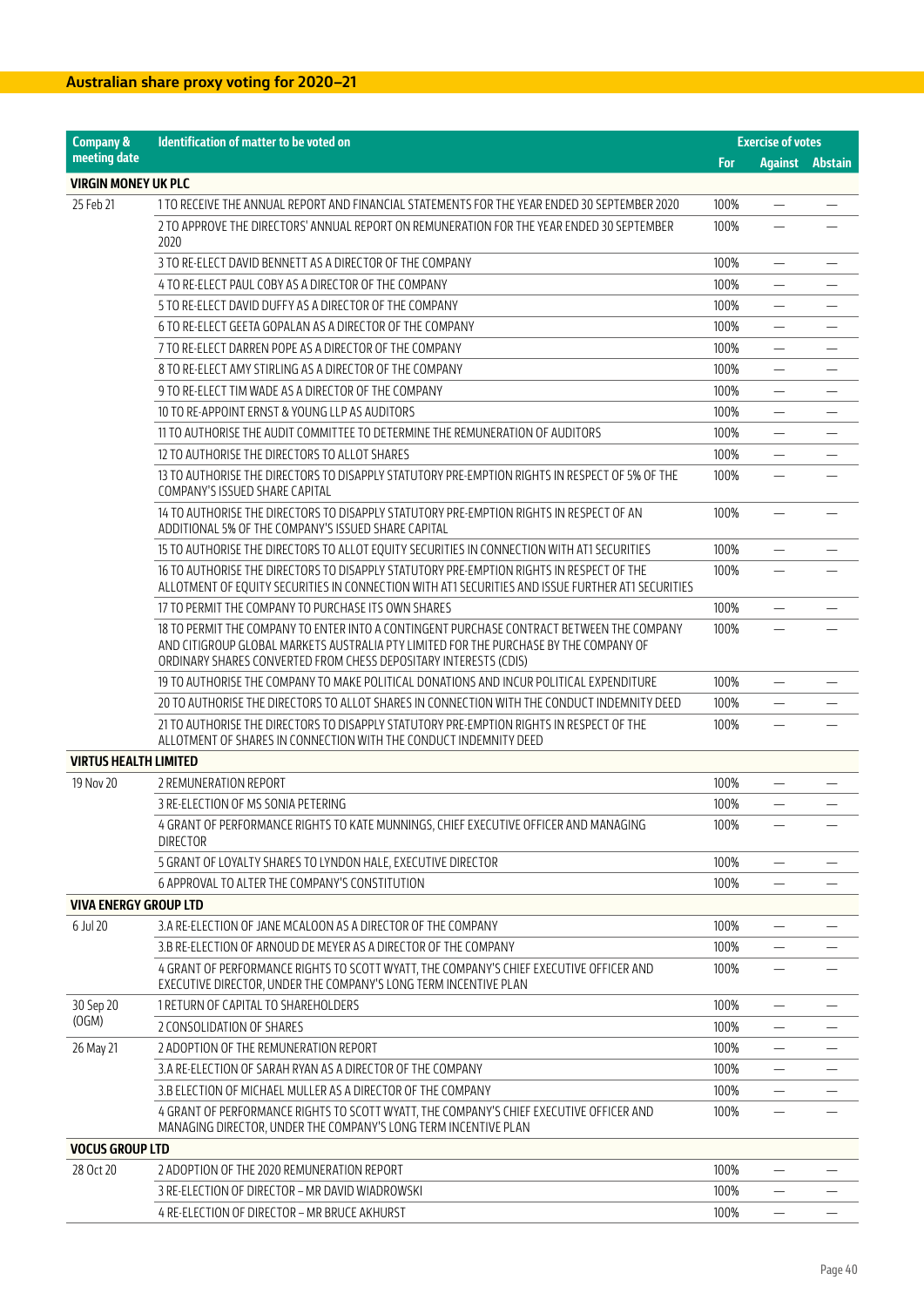| <b>Company &amp;</b>          | Identification of matter to be voted on                                                                                                                                                                                                                                                                                                                                                                                                                                                                                                                                                                                                                                                                                                                               | <b>Exercise of votes</b> |                          |                          |
|-------------------------------|-----------------------------------------------------------------------------------------------------------------------------------------------------------------------------------------------------------------------------------------------------------------------------------------------------------------------------------------------------------------------------------------------------------------------------------------------------------------------------------------------------------------------------------------------------------------------------------------------------------------------------------------------------------------------------------------------------------------------------------------------------------------------|--------------------------|--------------------------|--------------------------|
| meeting date                  |                                                                                                                                                                                                                                                                                                                                                                                                                                                                                                                                                                                                                                                                                                                                                                       | For                      | <b>Against</b>           | <b>Abstain</b>           |
| 22 Jun 21<br>(SM)             | 1 TO CONSIDER AND, IF THOUGHT FIT, TO PASS THE FOLLOWING RESOLUTION: THAT, PURSUANT TO AND IN<br>ACCORDANCE WITH SECTION 411 OF THE CORPORATIONS ACT 2001 (CTH), THE SCHEME OF ARRANGEMENT<br>PROPOSED BETWEEN VOCUS GROUP LIMITED ('VOCUS') AND THE HOLDERS OF ITS FULLY PAID ORDINARY<br>SHARES, THE TERMS OF WHICH ARE CONTAINED IN AND MORE PARTICULARLY DESCRIBED IN THE SCHEME<br>BOOKLET OF WHICH THE NOTICE CONVENING THE SCHEME MEETING FORMS PART, IS APPROVED (WITH OR<br>WITHOUT ALTERATION OR CONDITIONS AS APPROVED BY THE SUPREME COURT OF NEW SOUTH WALES AND<br>AGREED TO BY VOCUS AND VOYAGE) AND, SUBJECT TO APPROVAL OF THE SCHEME BY THE COURT, THE VOCUS<br>BOARD IS AUTHORISED TO IMPLEMENT THE SCHEME WITH ANY SUCH ALTERATIONS OR CONDITIONS | 100%                     |                          |                          |
|                               | <b>WASHINGTON H.SOUL PATTINSON &amp; CO LTD</b>                                                                                                                                                                                                                                                                                                                                                                                                                                                                                                                                                                                                                                                                                                                       |                          |                          |                          |
| 9 Dec 20                      | 2 TO ADOPT THE REMUNERATION REPORT FOR THE YEAR ENDED 31 JULY 2020                                                                                                                                                                                                                                                                                                                                                                                                                                                                                                                                                                                                                                                                                                    | 100%                     | $\qquad \qquad -$        |                          |
|                               | 3.A TO RE-ELECT MRS JOSEPHINE L SUKKAR AS A DIRECTOR OF THE COMPANY                                                                                                                                                                                                                                                                                                                                                                                                                                                                                                                                                                                                                                                                                                   | 100%                     |                          |                          |
|                               | 3.B TO RE-ELECT MRS TIFFANY L FULLER AS A DIRECTOR OF THE COMPANY                                                                                                                                                                                                                                                                                                                                                                                                                                                                                                                                                                                                                                                                                                     | 100%                     |                          |                          |
|                               | 3.C TO RE-ELECT MR THOMAS CD MILLNER AS A DIRECTOR OF THE COMPANY                                                                                                                                                                                                                                                                                                                                                                                                                                                                                                                                                                                                                                                                                                     | $\overline{\phantom{0}}$ | 100%                     | $\overline{\phantom{m}}$ |
|                               | 4 TO GRANT PERFORMANCE RIGHTS TO THE MANAGING DIRECTOR                                                                                                                                                                                                                                                                                                                                                                                                                                                                                                                                                                                                                                                                                                                | 100%                     |                          |                          |
| <b>WAYPOINT REIT LTD</b>      |                                                                                                                                                                                                                                                                                                                                                                                                                                                                                                                                                                                                                                                                                                                                                                       |                          |                          |                          |
| 13 May 21                     | 2 RE-ELECTION OF DIRECTOR: THAT STEPHEN NEWTON, BEING ELIGIBLE, BE RE-ELECTED AS A DIRECTOR OF THE<br>COMPANY                                                                                                                                                                                                                                                                                                                                                                                                                                                                                                                                                                                                                                                         | 100%                     |                          |                          |
|                               | 3 REMUNERATION REPORT                                                                                                                                                                                                                                                                                                                                                                                                                                                                                                                                                                                                                                                                                                                                                 | 100%                     |                          |                          |
|                               | 4 GRANT OF PERFORMANCE RIGHTS TO THE CEO                                                                                                                                                                                                                                                                                                                                                                                                                                                                                                                                                                                                                                                                                                                              | 100%                     |                          |                          |
|                               | 5 AMENDMENTS TO THE COMPANY CONSTITUTION                                                                                                                                                                                                                                                                                                                                                                                                                                                                                                                                                                                                                                                                                                                              | 100%                     | $\overline{\phantom{0}}$ |                          |
|                               | 6 AMENDMENTS TO THE TRUST CONSTITUTION                                                                                                                                                                                                                                                                                                                                                                                                                                                                                                                                                                                                                                                                                                                                | 100%                     |                          |                          |
| <b>WEBJET LTD</b>             |                                                                                                                                                                                                                                                                                                                                                                                                                                                                                                                                                                                                                                                                                                                                                                       |                          |                          |                          |
| 22 Oct 20                     | 1 ADOPTION OF REMUNERATION REPORT                                                                                                                                                                                                                                                                                                                                                                                                                                                                                                                                                                                                                                                                                                                                     | 100%                     |                          |                          |
|                               | 2 RE-ELECTION OF DIRECTOR - MR DON CLARKE                                                                                                                                                                                                                                                                                                                                                                                                                                                                                                                                                                                                                                                                                                                             | 100%                     |                          |                          |
|                               | 3 RE-ELECTION OF DIRECTOR - MR BRAD HOLMAN                                                                                                                                                                                                                                                                                                                                                                                                                                                                                                                                                                                                                                                                                                                            | 100%                     | $\overline{\phantom{0}}$ |                          |
|                               | 4 RATIFICATION OF ISSUE OF SHARES UNDER INSTITUTIONAL PLACEMENT                                                                                                                                                                                                                                                                                                                                                                                                                                                                                                                                                                                                                                                                                                       | 100%                     | $\overline{\phantom{0}}$ |                          |
|                               | 5 APPROVAL FOR THE ISSUE OF EQUITY SETTLED NOTES TO REPLACE THE EXISTING CASH SETTLED NOTES                                                                                                                                                                                                                                                                                                                                                                                                                                                                                                                                                                                                                                                                           | 100%                     | $\qquad \qquad -$        |                          |
|                               | 6 APPROVAL OF WEBJET LONG TERM INCENTIVE PLAN                                                                                                                                                                                                                                                                                                                                                                                                                                                                                                                                                                                                                                                                                                                         | 100%                     |                          |                          |
|                               | 7 APPROVAL OF MANAGING DIRECTOR PARTICIPATION IN LONG TERM INCENTIVE PLAN                                                                                                                                                                                                                                                                                                                                                                                                                                                                                                                                                                                                                                                                                             | $\overline{\phantom{0}}$ | 100%                     |                          |
| <b>WESFARMERS LTD</b>         |                                                                                                                                                                                                                                                                                                                                                                                                                                                                                                                                                                                                                                                                                                                                                                       |                          |                          |                          |
| 12 Nov 20                     | 2 TO CONSIDER AND, IF THOUGHT FIT, APPROVE THE RE-ELECTION OF MR MICHAEL ALFRED CHANEY AO, WHO<br>RETIRES BY ROTATION IN ACCORDANCE WITH WESFARMERS' CONSTITUTION AND THE ASX LISTING RULES, AND<br>BEING ELIGIBLE, OFFERS HIMSELF FOR RE-ELECTION MR CHANEY'S RE-ELECTION WILL BE VOTED ON AS AN<br>ORDINARY RESOLUTION. MS DIANE LEE SMITH-GANDER AO WILL RETIRE AS A DIRECTOR AT THE CONCLUSION<br>OF THE AGM AND WILL NOT BE SEEKING RE-ELECTION                                                                                                                                                                                                                                                                                                                  | 100%                     |                          |                          |
|                               | 3 ADOPTION OF THE REMUNERATION REPORT                                                                                                                                                                                                                                                                                                                                                                                                                                                                                                                                                                                                                                                                                                                                 | 100%                     |                          |                          |
|                               | 4 GRANT OF KEEPP DEFERRED SHARES AND KEEPP PERFORMANCE SHARES TO THE  GROUP MANAGING<br><b>DIRECTOR</b>                                                                                                                                                                                                                                                                                                                                                                                                                                                                                                                                                                                                                                                               | 100%                     |                          |                          |
|                               | 5 GRANT OF ADDITIONAL PERFORMANCE-TESTED SHARES TO THE GROUP MANAGING DIRECTOR                                                                                                                                                                                                                                                                                                                                                                                                                                                                                                                                                                                                                                                                                        | 100%                     |                          |                          |
| <b>WESTERN AREAS LTD</b>      |                                                                                                                                                                                                                                                                                                                                                                                                                                                                                                                                                                                                                                                                                                                                                                       |                          |                          |                          |
| 19 Nov 20                     | 1 ELECTION OF INDEPENDENT NON-EXECUTIVE DIRECTOR - MS YASMIN BROUGHTON                                                                                                                                                                                                                                                                                                                                                                                                                                                                                                                                                                                                                                                                                                | 100%                     |                          |                          |
|                               | 2 RE-ELECTION OF INDEPENDENT NON-EXECUTIVE DIRECTOR – DR NATALIA STRELTSOVA                                                                                                                                                                                                                                                                                                                                                                                                                                                                                                                                                                                                                                                                                           | 100%                     |                          |                          |
|                               | 3 RE-ELECTION OF INDEPENDENT NON-EXECUTIVE DIRECTOR – MR TIMOTHY NETSCHER                                                                                                                                                                                                                                                                                                                                                                                                                                                                                                                                                                                                                                                                                             | 100%                     |                          |                          |
|                               | 4 ADOPTION OF REMUNERATION REPORT                                                                                                                                                                                                                                                                                                                                                                                                                                                                                                                                                                                                                                                                                                                                     | 100%                     |                          |                          |
|                               | 5 GRANT OF PERFORMANCE RIGHTS TO MR DANIEL LOUGHER                                                                                                                                                                                                                                                                                                                                                                                                                                                                                                                                                                                                                                                                                                                    | 100%                     |                          |                          |
| <b>WESTGOLD RESOURCES LTD</b> |                                                                                                                                                                                                                                                                                                                                                                                                                                                                                                                                                                                                                                                                                                                                                                       |                          |                          |                          |
| 20 Nov 20                     | 1 NON BINDING RESOLUTION TO ADOPT REMUNERATION REPORT                                                                                                                                                                                                                                                                                                                                                                                                                                                                                                                                                                                                                                                                                                                 | 100%                     | $\qquad \qquad -$        |                          |
|                               | 2 ELECTION OF MR WAYNE BRAMWELL AS A DIRECTOR                                                                                                                                                                                                                                                                                                                                                                                                                                                                                                                                                                                                                                                                                                                         | 100%                     |                          |                          |
|                               | 3 RE-ELECTION OF MR PETER COOK AS A DIRECTOR                                                                                                                                                                                                                                                                                                                                                                                                                                                                                                                                                                                                                                                                                                                          | 100%                     |                          |                          |
|                               | 4 RE-ELECTION OF MS FIONA VAN MAANEN AS A DIRECTOR                                                                                                                                                                                                                                                                                                                                                                                                                                                                                                                                                                                                                                                                                                                    | 100%                     |                          |                          |
|                               | 5 RE-ELECTION OF MR PETER SCHWANN AS A DIRECTOR                                                                                                                                                                                                                                                                                                                                                                                                                                                                                                                                                                                                                                                                                                                       | 100%                     | $\overline{\phantom{0}}$ |                          |
|                               | <u>6 RATIFICATION OF ISSUE OF SHARES TO INSTITUTIONAL INVESTORS UNDER LISTING RULE 7.1</u>                                                                                                                                                                                                                                                                                                                                                                                                                                                                                                                                                                                                                                                                            | 100%                     |                          |                          |
|                               | 7 EMPLOYEE SHARE OPTION PLAN                                                                                                                                                                                                                                                                                                                                                                                                                                                                                                                                                                                                                                                                                                                                          | 100%                     | $\overline{\phantom{0}}$ |                          |
|                               | 8 GRANT OF INCENTIVE OPTIONS TO MR PETER COOK                                                                                                                                                                                                                                                                                                                                                                                                                                                                                                                                                                                                                                                                                                                         | 100%                     | $\qquad \qquad -$        |                          |
|                               | 9 GRANT OF PERFORMANCE RIGHTS TO MR PETER COOK                                                                                                                                                                                                                                                                                                                                                                                                                                                                                                                                                                                                                                                                                                                        | 100%                     |                          | Page 41                  |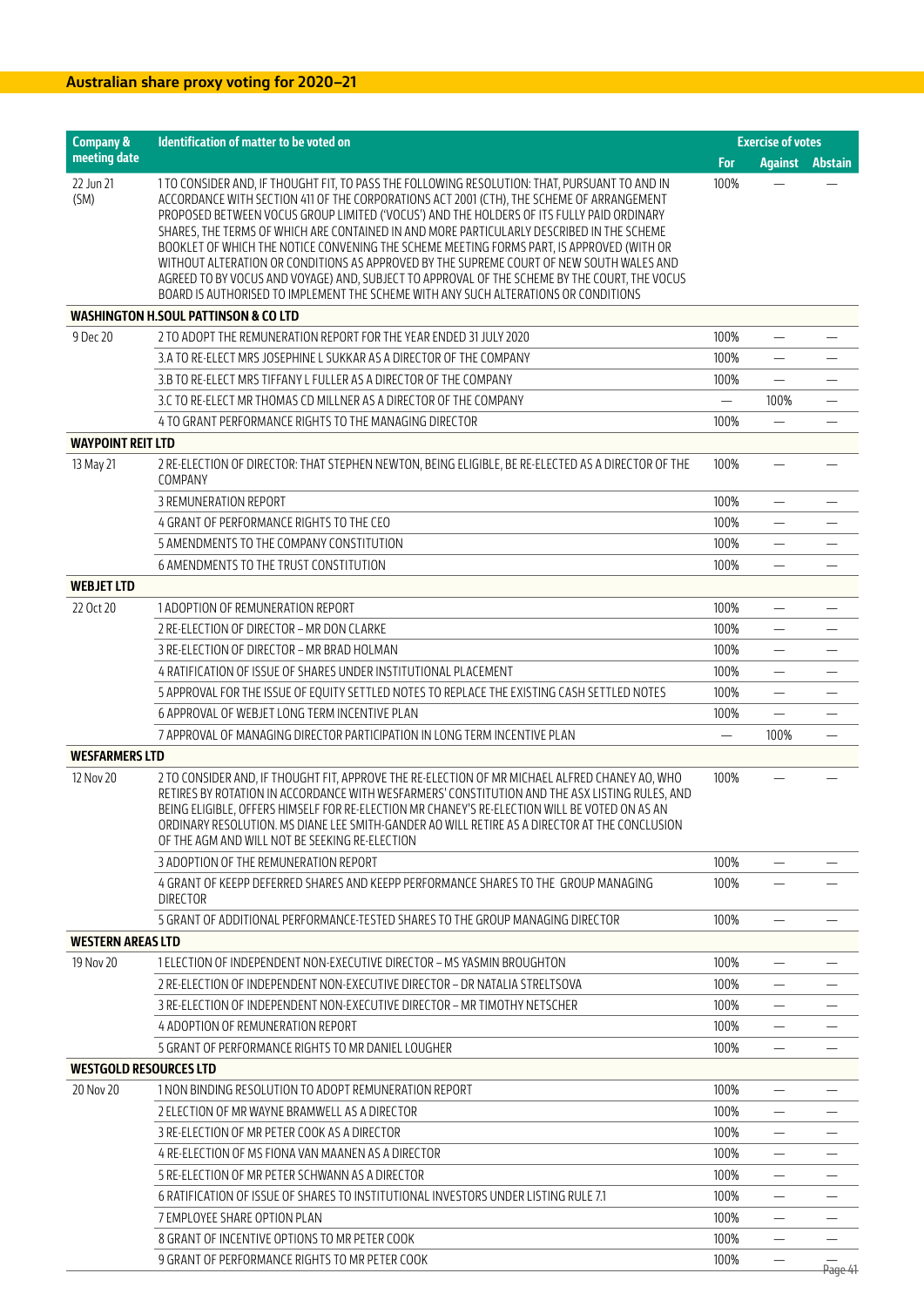| <b>Company &amp;</b>          | <b>Identification of matter to be voted on</b>                                                                                                                                                                                                                                                                                                                                                                                                                                                                  |                          | <b>Exercise of votes</b> |         |
|-------------------------------|-----------------------------------------------------------------------------------------------------------------------------------------------------------------------------------------------------------------------------------------------------------------------------------------------------------------------------------------------------------------------------------------------------------------------------------------------------------------------------------------------------------------|--------------------------|--------------------------|---------|
| meeting date                  |                                                                                                                                                                                                                                                                                                                                                                                                                                                                                                                 | <b>For</b>               | <b>Against</b>           | Abstain |
| <b>WESTPAC BANKING CORP</b>   |                                                                                                                                                                                                                                                                                                                                                                                                                                                                                                                 |                          |                          |         |
| 11 Dec 20                     | 2 GRANT OF EQUITY TO MANAGING DIRECTOR AND CHIEF EXECUTIVE OFFICER                                                                                                                                                                                                                                                                                                                                                                                                                                              | 100%                     | $\overline{\phantom{0}}$ |         |
|                               | 3 REMUNERATION REPORT                                                                                                                                                                                                                                                                                                                                                                                                                                                                                           | 100%                     | $\equiv$                 |         |
|                               | 4.A TO RE-ELECT PETER NASH AS A DIRECTOR                                                                                                                                                                                                                                                                                                                                                                                                                                                                        | 77%                      | 23%                      |         |
|                               | 4.B TO ELECT JOHN MCFARLANE AS A DIRECTOR                                                                                                                                                                                                                                                                                                                                                                                                                                                                       | 77%                      | 23%                      |         |
|                               | 4.C TO ELECT CHRISTOPHER (CHRIS) LYNCH AS A DIRECTOR                                                                                                                                                                                                                                                                                                                                                                                                                                                            | 100%                     | $\overline{\phantom{0}}$ |         |
|                               | 4.D TO ELECT MICHAEL HAWKER AS A DIRECTOR                                                                                                                                                                                                                                                                                                                                                                                                                                                                       | 100%                     |                          |         |
|                               | 5.A PLEASE NOTE THAT THIS RESOLUTION IS A SHAREHOLDER PROPOSAL: TO ELECT NOEL DAVIS WHO<br>NOMINATES HIMSELF AS A DIRECTOR FOR ELECTION, IN ACCORDANCE WITH THE WESTPAC CONSTITUTION                                                                                                                                                                                                                                                                                                                            |                          | 100%                     |         |
|                               | 5.B PLEASE NOTE THAT THIS RESOLUTION IS A SHAREHOLDER PROPOSAL: TO ELECT PAUL WHITEHEAD WHO<br>NOMINATES HIMSELF AS A DIRECTOR FOR ELECTION, IN ACCORDANCE WITH THE WESTPAC CONSTITUTION                                                                                                                                                                                                                                                                                                                        |                          | 100%                     |         |
| <b>WHITEHAVEN COAL LTD</b>    |                                                                                                                                                                                                                                                                                                                                                                                                                                                                                                                 |                          |                          |         |
| 22 Oct 20                     | 1 REMUNERATION REPORT                                                                                                                                                                                                                                                                                                                                                                                                                                                                                           | 100%                     | $\overline{\phantom{0}}$ |         |
|                               | 2 GRANT OF LONG TERM INCENTIVE TO MANAGING DIRECTOR UNDER EQUITY INCENTIVE PLAN                                                                                                                                                                                                                                                                                                                                                                                                                                 | 100%                     | $\overline{\phantom{0}}$ |         |
|                               | 3 RE-ELECTION OF DR JULIE BEEBY AS A DIRECTOR OF THE COMPANY                                                                                                                                                                                                                                                                                                                                                                                                                                                    | 100%                     | —                        |         |
|                               | 4 RE-ELECTION OF RAYMOND ZAGE AS A DIRECTOR OF THE COMPANY                                                                                                                                                                                                                                                                                                                                                                                                                                                      | 100%                     | $\overline{\phantom{0}}$ |         |
|                               | 5 PLEASE NOTE THAT THIS RESOLUTION IS A SHAREHOLDER PROPOSAL: AMENDMENT TO THE CONSTITUTION                                                                                                                                                                                                                                                                                                                                                                                                                     |                          | 96%                      | 4%      |
|                               | 6 PLEASE NOTE THAT THIS RESOLUTION IS A SHAREHOLDER PROPOSAL: CAPITAL PROTECTION                                                                                                                                                                                                                                                                                                                                                                                                                                | 4%                       | 96%                      |         |
| <b>WISETECH GLOBAL LTD</b>    |                                                                                                                                                                                                                                                                                                                                                                                                                                                                                                                 |                          |                          |         |
| 26 Nov 20                     | 2 ADOPTION OF REMUNERATION REPORT                                                                                                                                                                                                                                                                                                                                                                                                                                                                               | 100%                     | $\overline{\phantom{0}}$ |         |
|                               | 3 RE-ELECTION OF DIRECTOR - MS MAREE ISAACS                                                                                                                                                                                                                                                                                                                                                                                                                                                                     | 100%                     | $\equiv$                 |         |
|                               | 4 ELECTION OF DIRECTOR - MS ARLENE TANSEY                                                                                                                                                                                                                                                                                                                                                                                                                                                                       | 100%                     |                          |         |
|                               | 5 APPROVAL OF EQUITY INCENTIVES PLAN                                                                                                                                                                                                                                                                                                                                                                                                                                                                            | 100%                     |                          |         |
|                               | 6 APPROVAL OF GRANTS OF SHARE RIGHTS TO NON-EXECUTIVE DIRECTORS                                                                                                                                                                                                                                                                                                                                                                                                                                                 | 100%                     | —                        |         |
| <b>WOODSIDE PETROLEUM LTD</b> |                                                                                                                                                                                                                                                                                                                                                                                                                                                                                                                 |                          |                          |         |
| 15 Apr 21                     | 2.A RE-ELECTION OF DR CHRISTOPHER HAYNES                                                                                                                                                                                                                                                                                                                                                                                                                                                                        | 100%                     |                          |         |
|                               | 2.B RE-ELECTION OF MR RICHARD GOYDER                                                                                                                                                                                                                                                                                                                                                                                                                                                                            | 100%                     | $\overline{\phantom{0}}$ |         |
|                               | 2.C RE-ELECTION OF MR GENE TILBROOK                                                                                                                                                                                                                                                                                                                                                                                                                                                                             | 100%                     | $\overline{\phantom{0}}$ |         |
|                               | 3 REMUNERATION REPORT                                                                                                                                                                                                                                                                                                                                                                                                                                                                                           | 100%                     |                          |         |
|                               | 4 APPROVAL OF GRANT OF PERFORMANCE RIGHTS TO CEO AND MANAGING DIRECTOR                                                                                                                                                                                                                                                                                                                                                                                                                                          | 100%                     |                          |         |
|                               | 5.A PLEASE NOTE THAT THIS RESOLUTION IS A SHAREHOLDER PROPOSAL: AMENDMENT TO THE CONSTITUTION<br>(MARKET FORCES)                                                                                                                                                                                                                                                                                                                                                                                                | $\overline{\phantom{m}}$ | 84%                      | 16%     |
|                               | 5.B PLEASE NOTE THAT THIS RESOLUTION IS A SHAREHOLDER PROPOSAL: CONTINGENT RESOLUTION – CAPITAL<br>PROTECTION (MARKET FORCES)                                                                                                                                                                                                                                                                                                                                                                                   | 16%                      | 84%                      |         |
| <b>WOOLWORTHS GROUP LTD</b>   |                                                                                                                                                                                                                                                                                                                                                                                                                                                                                                                 |                          |                          |         |
| 12 Nov 20                     | 2 RE-ELECT MR SCOTT PERKINS AS A DIRECTOR                                                                                                                                                                                                                                                                                                                                                                                                                                                                       | 100%                     | $\overline{\phantom{0}}$ |         |
|                               | 3 ADOPT REMUNERATION REPORT                                                                                                                                                                                                                                                                                                                                                                                                                                                                                     | 100%                     |                          |         |
|                               | 4 APPROVE F21 LONG TERM INCENTIVE GRANT TO CEO                                                                                                                                                                                                                                                                                                                                                                                                                                                                  | 100%                     | —                        |         |
|                               | 5 RENEW APPROACH TO TERMINATION BENEFITS FOR 3 YEARS                                                                                                                                                                                                                                                                                                                                                                                                                                                            | 100%                     |                          |         |
| 18 Jun 21<br>(OGM)            | 1.A THAT THE DEMERGER OF ENDEAVOUR GROUP FROM WOOLWORTHS DESCRIBED IN THE DEMERGER BOOKLET<br>AND ALL AGREEMENTS AND ARRANGEMENTS ENTERED INTO BY WOOLWORTHS AND ENDEAVOUR AND THEIR<br>RESPECTIVE RELATED BODIES CORPORATE TO GIVE EFFECT TO THAT DEMERGER ARE APPROVED FOR ALL<br><b>PURPOSES</b>                                                                                                                                                                                                             | 100%                     |                          |         |
|                               | 1.B THAT, FOR THE PURPOSE OF SECTION 256C(1) OF THE CORPORATIONS ACT AND FOR ALL OTHER PURPOSES,<br>AND CONDITIONAL UPON THE DEMERGER APPROVAL RESOLUTION BEING PASSED, THE SHARE CAPITAL OF<br>WOOLWORTHS BE REDUCED BY THE CAPITAL REDUCTION AMOUNT ON THE IMPLEMENTATION DATE, WITH<br>THE REDUCTION TO BE EFFECTED AND SATISFIED BY APPLYING SUCH AMOUNT EQUALLY AGAINST EACH<br>WOOLWORTHS SHARE ON ISSUE AT THE DEMERGER RECORD DATE IN THE MANNER MORE PARTICULARLY<br>DESCRIBED IN THE DEMERGER BOOKLET | 100%                     |                          |         |
|                               | 2 EMPLOYEE INCENTIVE RESOLUTION                                                                                                                                                                                                                                                                                                                                                                                                                                                                                 | 100%                     |                          |         |